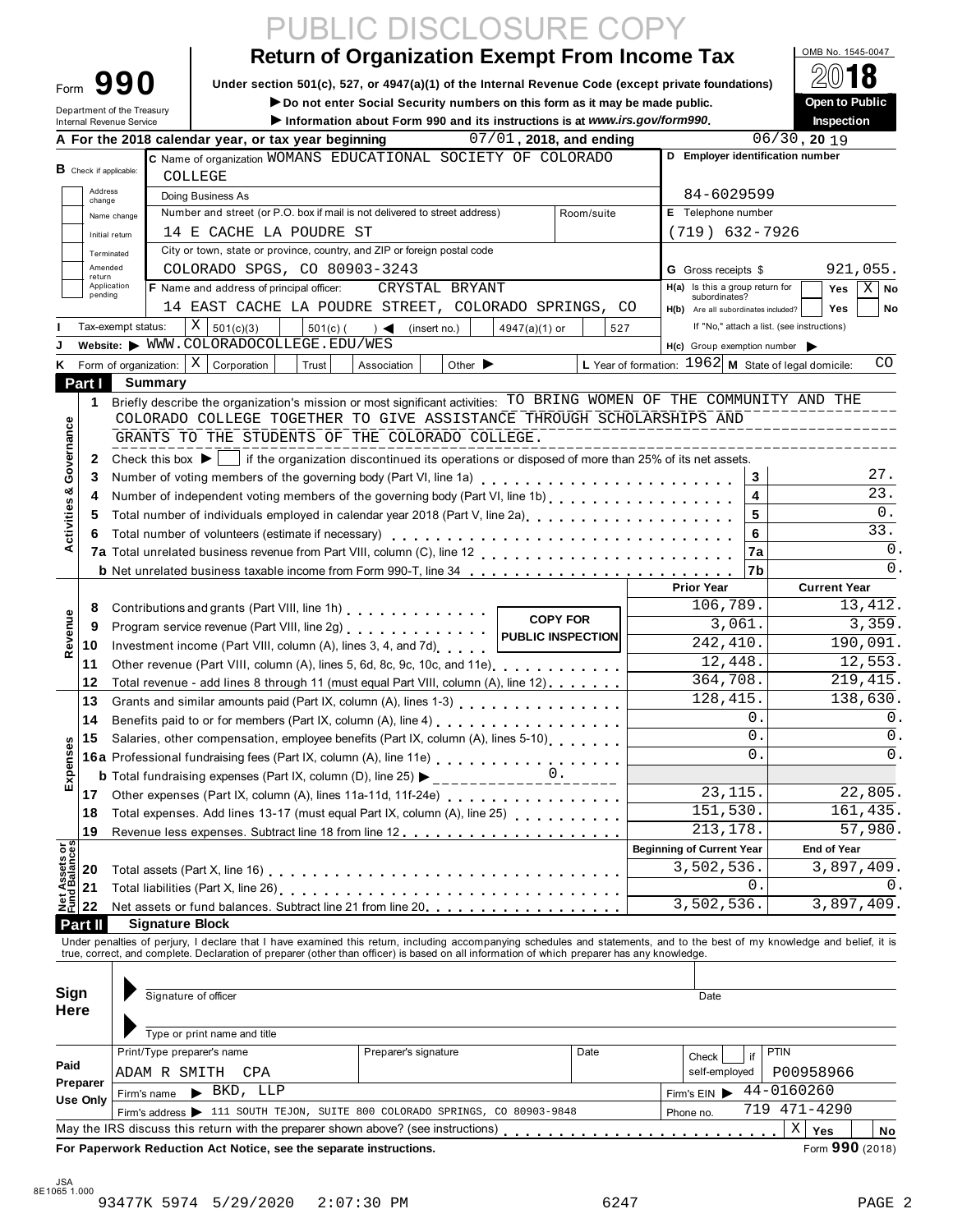| <b>PUBLIC DISCLOSURE COPY</b>          |  |
|----------------------------------------|--|
| WOMANS EDUCATIONAL SOCIETY OF COLORADO |  |

|            | 84-6029599<br>WOMANS EDUCATIONAL SOCIETY OF COLORADO                                                                                                                                                                                                                                                                                                                                             |
|------------|--------------------------------------------------------------------------------------------------------------------------------------------------------------------------------------------------------------------------------------------------------------------------------------------------------------------------------------------------------------------------------------------------|
|            | Page 2<br>Form 990 (2018)                                                                                                                                                                                                                                                                                                                                                                        |
|            | Part III<br><b>Statement of Program Service Accomplishments</b>                                                                                                                                                                                                                                                                                                                                  |
|            | 1 Briefly describe the organization's mission:                                                                                                                                                                                                                                                                                                                                                   |
|            | TO BRING WOMEN OF THE COMMUNITY AND THE COLORADO COLLEGE TOGETHER TO                                                                                                                                                                                                                                                                                                                             |
|            | GIVE ASSISTANCE THROUGH SCHOLARSHIPS AND GRANTS TO THE STUDENTS OF                                                                                                                                                                                                                                                                                                                               |
|            | THE COLORADO COLLEGE AND TO UNDERTAKE PROGRAMS AND PROJECTS OF THE                                                                                                                                                                                                                                                                                                                               |
|            | SOCIETY'S CHOOSING THAT WILL BENEFIT THE COLORADO COLLEGE.                                                                                                                                                                                                                                                                                                                                       |
|            | 2 Did the organization undertake any significant program services during the year which were not listed on the<br>$\overline{\mathbf{x}}$   No<br><b>Yes</b>                                                                                                                                                                                                                                     |
|            | If "Yes," describe these new services on Schedule O.                                                                                                                                                                                                                                                                                                                                             |
|            | 3 Did the organization cease conducting, or make significant changes in how it conducts, any program<br>$X \mid No$<br>Yes                                                                                                                                                                                                                                                                       |
|            | If "Yes," describe these changes on Schedule O.<br>4 Describe the organization's program service accomplishments for each of its three largest program services, as measured by<br>expenses. Section 501(c)(3) and 501(c)(4) organizations are required to report the amount of grants and allocations to others,<br>the total expenses, and revenue, if any, for each program service reported. |
|            | 4a (Code:<br>) (Expenses \$<br>148,352. including grants of \$<br>138,630. ) (Revenue \$<br>4.169.                                                                                                                                                                                                                                                                                               |
|            | TO PROVIDE ASSISTANCE THROUGH SCHOLARSHIPS AND GRANTS TO THE                                                                                                                                                                                                                                                                                                                                     |
|            | STUDENTS OF THE COLORADO COLLEGE.                                                                                                                                                                                                                                                                                                                                                                |
|            |                                                                                                                                                                                                                                                                                                                                                                                                  |
|            |                                                                                                                                                                                                                                                                                                                                                                                                  |
|            |                                                                                                                                                                                                                                                                                                                                                                                                  |
|            |                                                                                                                                                                                                                                                                                                                                                                                                  |
|            |                                                                                                                                                                                                                                                                                                                                                                                                  |
|            |                                                                                                                                                                                                                                                                                                                                                                                                  |
|            |                                                                                                                                                                                                                                                                                                                                                                                                  |
|            |                                                                                                                                                                                                                                                                                                                                                                                                  |
|            |                                                                                                                                                                                                                                                                                                                                                                                                  |
|            |                                                                                                                                                                                                                                                                                                                                                                                                  |
|            | ) (Expenses \$<br>including grants of \$<br>4b (Code:<br>) (Revenue \$                                                                                                                                                                                                                                                                                                                           |
|            |                                                                                                                                                                                                                                                                                                                                                                                                  |
|            |                                                                                                                                                                                                                                                                                                                                                                                                  |
|            |                                                                                                                                                                                                                                                                                                                                                                                                  |
|            |                                                                                                                                                                                                                                                                                                                                                                                                  |
|            |                                                                                                                                                                                                                                                                                                                                                                                                  |
|            |                                                                                                                                                                                                                                                                                                                                                                                                  |
|            |                                                                                                                                                                                                                                                                                                                                                                                                  |
|            |                                                                                                                                                                                                                                                                                                                                                                                                  |
|            |                                                                                                                                                                                                                                                                                                                                                                                                  |
|            |                                                                                                                                                                                                                                                                                                                                                                                                  |
|            |                                                                                                                                                                                                                                                                                                                                                                                                  |
|            |                                                                                                                                                                                                                                                                                                                                                                                                  |
|            | ) (Expenses \$<br>including grants of \$<br>) (Revenue \$<br>4c (Code:                                                                                                                                                                                                                                                                                                                           |
|            |                                                                                                                                                                                                                                                                                                                                                                                                  |
|            |                                                                                                                                                                                                                                                                                                                                                                                                  |
|            |                                                                                                                                                                                                                                                                                                                                                                                                  |
|            |                                                                                                                                                                                                                                                                                                                                                                                                  |
|            |                                                                                                                                                                                                                                                                                                                                                                                                  |
|            |                                                                                                                                                                                                                                                                                                                                                                                                  |
|            |                                                                                                                                                                                                                                                                                                                                                                                                  |
|            |                                                                                                                                                                                                                                                                                                                                                                                                  |
|            |                                                                                                                                                                                                                                                                                                                                                                                                  |
|            |                                                                                                                                                                                                                                                                                                                                                                                                  |
|            |                                                                                                                                                                                                                                                                                                                                                                                                  |
|            |                                                                                                                                                                                                                                                                                                                                                                                                  |
|            | 4d Other program services (Describe in Schedule O.)                                                                                                                                                                                                                                                                                                                                              |
|            | (Expenses \$<br>including grants of \$<br>) (Revenue \$<br>148,352.                                                                                                                                                                                                                                                                                                                              |
| <b>JSA</b> | 4e Total program service expenses >                                                                                                                                                                                                                                                                                                                                                              |
|            | Form 990 (2018)<br>8E1020 1.000                                                                                                                                                                                                                                                                                                                                                                  |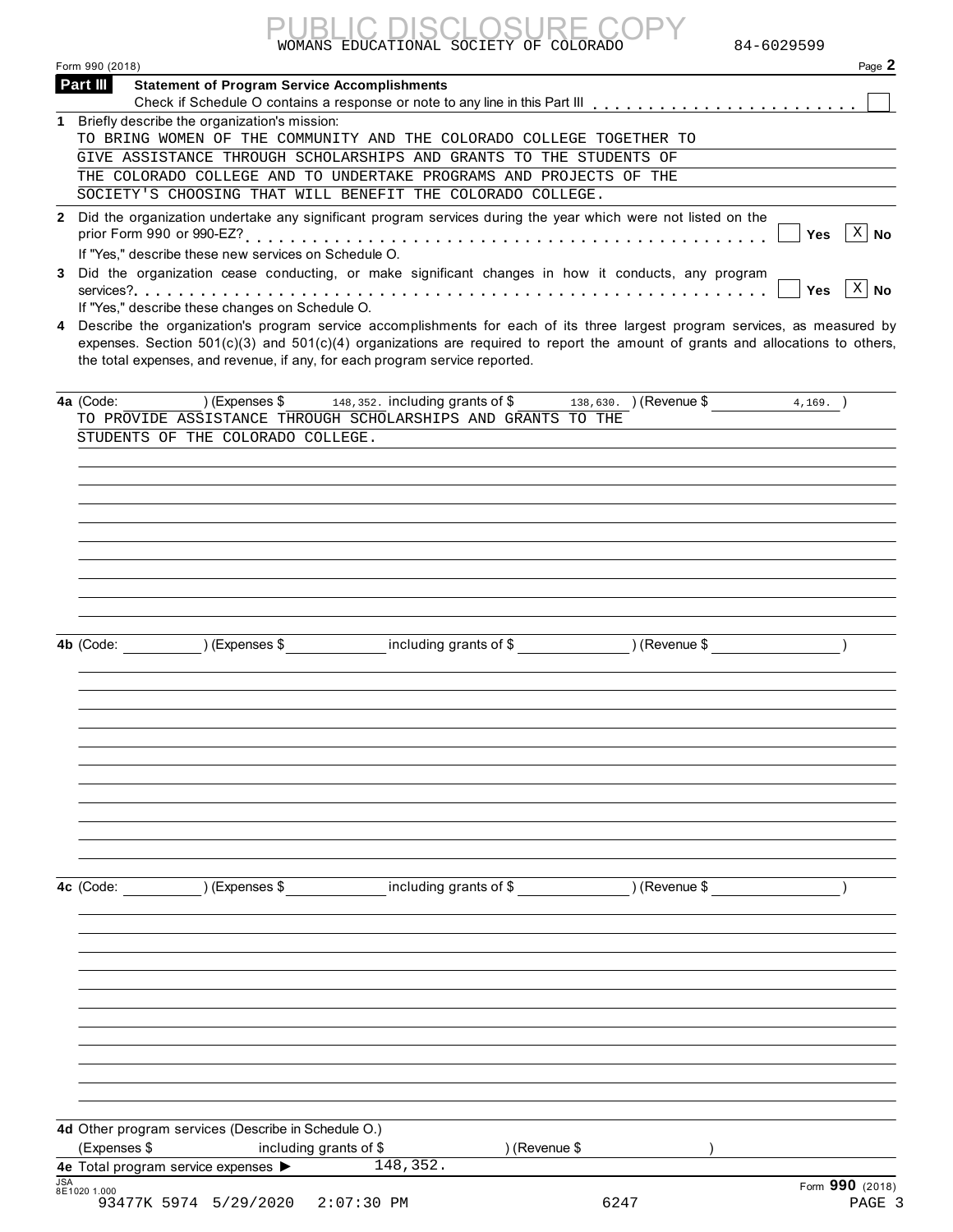|                | WOMANS EDUCATIONAL SOCIETY OF COLORADO<br>84-6029599                                                                                                                                                                                              |                 |     |                          |
|----------------|---------------------------------------------------------------------------------------------------------------------------------------------------------------------------------------------------------------------------------------------------|-----------------|-----|--------------------------|
| <b>Part IV</b> | Form 990 (2018)<br><b>Checklist of Required Schedules</b>                                                                                                                                                                                         |                 |     | Page 3                   |
|                |                                                                                                                                                                                                                                                   |                 | Yes | No                       |
| 1              | Is the organization described in section $501(c)(3)$ or $4947(a)(1)$ (other than a private foundation)? If "Yes,"                                                                                                                                 |                 |     |                          |
|                |                                                                                                                                                                                                                                                   | 1               | Χ   |                          |
| 2              | Is the organization required to complete Schedule B, Schedule of Contributors (see instructions)?                                                                                                                                                 | $\mathbf 2$     |     | $\mathbf X$              |
| 3              | Did the organization engage in direct or indirect political campaign activities on behalf of or in opposition to                                                                                                                                  |                 |     |                          |
|                | candidates for public office? If "Yes," complete Schedule C, Part I                                                                                                                                                                               | 3               |     | Χ                        |
| 4              | Section 501(c)(3) organizations. Did the organization engage in lobbying activities, or have a section 501(h)                                                                                                                                     |                 |     |                          |
|                |                                                                                                                                                                                                                                                   | 4               |     | Χ                        |
| 5              | Is the organization a section $501(c)(4)$ , $501(c)(5)$ , or $501(c)(6)$ organization that receives membership dues,                                                                                                                              |                 |     |                          |
|                | assessments, or similar amounts as defined in Revenue Procedure 98-19? If "Yes," complete Schedule C, Part III                                                                                                                                    | 5               |     | Χ                        |
| 6              | Did the organization maintain any donor advised funds or any similar funds or accounts for which donors                                                                                                                                           |                 |     |                          |
|                | have the right to provide advice on the distribution or investment of amounts in such funds or accounts? If                                                                                                                                       | 6               |     | Χ                        |
| 7              | Did the organization receive or hold a conservation easement, including easements to preserve open space,                                                                                                                                         |                 |     |                          |
|                | the environment, historic land areas, or historic structures? If "Yes," complete Schedule D, Part II.                                                                                                                                             | $\overline{7}$  |     | Χ                        |
| 8              | Did the organization maintain collections of works of art, historical treasures, or other similar assets? If "Yes,"                                                                                                                               |                 |     |                          |
|                |                                                                                                                                                                                                                                                   | 8               |     | Χ                        |
| 9              | Did the organization report an amount in Part X, line 21, for escrow or custodial account liability, serve as a                                                                                                                                   |                 |     |                          |
|                | custodian for amounts not listed in Part X; or provide credit counseling, debt management, credit repair, or                                                                                                                                      |                 |     |                          |
|                |                                                                                                                                                                                                                                                   | 9               |     | Χ                        |
| 10             | Did the organization, directly or through a related organization, hold assets in temporarily restricted                                                                                                                                           |                 |     |                          |
|                | endowments, permanent endowments, or quasi-endowments? If "Yes," complete Schedule D, Part V.                                                                                                                                                     | 10              | Χ   |                          |
| 11             | If the organization's answer to any of the following questions is "Yes," then complete Schedule D, Parts VI,                                                                                                                                      |                 |     |                          |
|                | VII, VIII, IX, or X as applicable.                                                                                                                                                                                                                |                 |     |                          |
|                | a Did the organization report an amount for land, buildings, and equipment in Part X, line 10? If "Yes,"                                                                                                                                          |                 |     |                          |
|                |                                                                                                                                                                                                                                                   | 11a             |     | Χ                        |
|                | <b>b</b> Did the organization report an amount for investments-other securities in Part X, line 12 that is 5% or more                                                                                                                             |                 |     |                          |
|                | of its total assets reported in Part X, line 16? If "Yes," complete Schedule D, Part VII                                                                                                                                                          | 11 <sub>b</sub> |     | Χ                        |
|                | c Did the organization report an amount for investments-program related in Part X, line 13 that is 5% or more                                                                                                                                     |                 |     |                          |
|                | of its total assets reported in Part X, line 16? If "Yes," complete Schedule D, Part VIII                                                                                                                                                         | 11c             |     | X                        |
|                | d Did the organization report an amount for other assets in Part X, line 15 that is 5% or more of its total assets                                                                                                                                |                 |     |                          |
|                | reported in Part X, line 16? If "Yes," complete Schedule D, Part IX.                                                                                                                                                                              | 11d             |     | Χ<br>$\mathbf X$         |
|                | e Did the organization report an amount for other liabilities in Part X, line 25? If "Yes," complete Schedule D, Part X                                                                                                                           | 11e             |     |                          |
|                | f Did the organization's separate or consolidated financial statements for the tax year include a footnote that addresses                                                                                                                         |                 |     | Χ                        |
|                | the organization's liability for uncertain tax positions under FIN 48 (ASC 740)? If "Yes," complete Schedule D, Part X<br>12a Did the organization obtain separate, independent audited financial statements for the tax year? If "Yes," complete | 11f             |     |                          |
|                |                                                                                                                                                                                                                                                   | 12a             |     | Χ                        |
|                | <b>b</b> Was the organization included in consolidated, independent audited financial statements for the tax year? If                                                                                                                             |                 |     |                          |
|                | "Yes," and if the organization answered "No" to line 12a, then completing Schedule D, Parts XI and XII is optional                                                                                                                                | 12 <sub>b</sub> |     | Χ                        |
| 13             | Is the organization a school described in section $170(b)(1)(A)(ii)?$ If "Yes," complete Schedule E.                                                                                                                                              | 13              |     | X                        |
|                | 14a Did the organization maintain an office, employees, or agents outside of the United States?                                                                                                                                                   | 14a             |     | X                        |
|                | <b>b</b> Did the organization have aggregate revenues or expenses of more than \$10,000 from grantmaking,                                                                                                                                         |                 |     |                          |
|                | fundraising, business, investment, and program service activities outside the United States, or aggregate                                                                                                                                         |                 |     |                          |
|                | foreign investments valued at \$100,000 or more? If "Yes," complete Schedule F, Parts I and IV                                                                                                                                                    | 14b             |     | Χ                        |
| 15             | Did the organization report on Part IX, column (A), line 3, more than \$5,000 of grants or other assistance to or                                                                                                                                 |                 |     |                          |
|                |                                                                                                                                                                                                                                                   | 15              |     | Χ                        |
| 16             | Did the organization report on Part IX, column (A), line 3, more than \$5,000 of aggregate grants or other                                                                                                                                        |                 |     |                          |
|                | assistance to or for foreign individuals? If "Yes," complete Schedule F, Parts III and IV                                                                                                                                                         | 16              |     | Χ                        |
| 17             | Did the organization report a total of more than \$15,000 of expenses for professional fundraising services on                                                                                                                                    |                 |     |                          |
|                | Part IX, column (A), lines 6 and 11e? If "Yes," complete Schedule G, Part I (see instructions)                                                                                                                                                    | 17              |     |                          |
| 18             | Did the organization report more than \$15,000 total of fundraising event gross income and contributions on                                                                                                                                       |                 |     |                          |
|                |                                                                                                                                                                                                                                                   | 18              |     | Χ                        |
| 19             | Did the organization report more than \$15,000 of gross income from gaming activities on Part VIII, line 9a?                                                                                                                                      |                 |     |                          |
|                |                                                                                                                                                                                                                                                   | 19              |     | Χ                        |
|                | 20a Did the organization operate one or more hospital facilities? If "Yes," complete Schedule H                                                                                                                                                   | 20a             |     | Χ                        |
|                | <b>b</b> If "Yes" to line 20a, did the organization attach a copy of its audited financial statements to this return?                                                                                                                             | 20 <sub>b</sub> |     |                          |
| 21             | Did the organization report more than \$5,000 of grants or other assistance to any domestic organization or                                                                                                                                       |                 |     | Χ                        |
| <b>JSA</b>     | domestic government on Part IX, column (A), line 1? If "Yes," complete Schedule I, Parts I and II                                                                                                                                                 | 21              |     |                          |
| 021 1.000      | $0.2477x$ 5074 5/20/2020 2:07:20 DM<br>C <sub>2</sub> 17                                                                                                                                                                                          |                 |     | Form 990 (2018)<br>DA CE |

8E1021 1.000 Form **990** (2018) 93477K 5974 5/29/2020 2:07:30 PM 6247 PAGE 4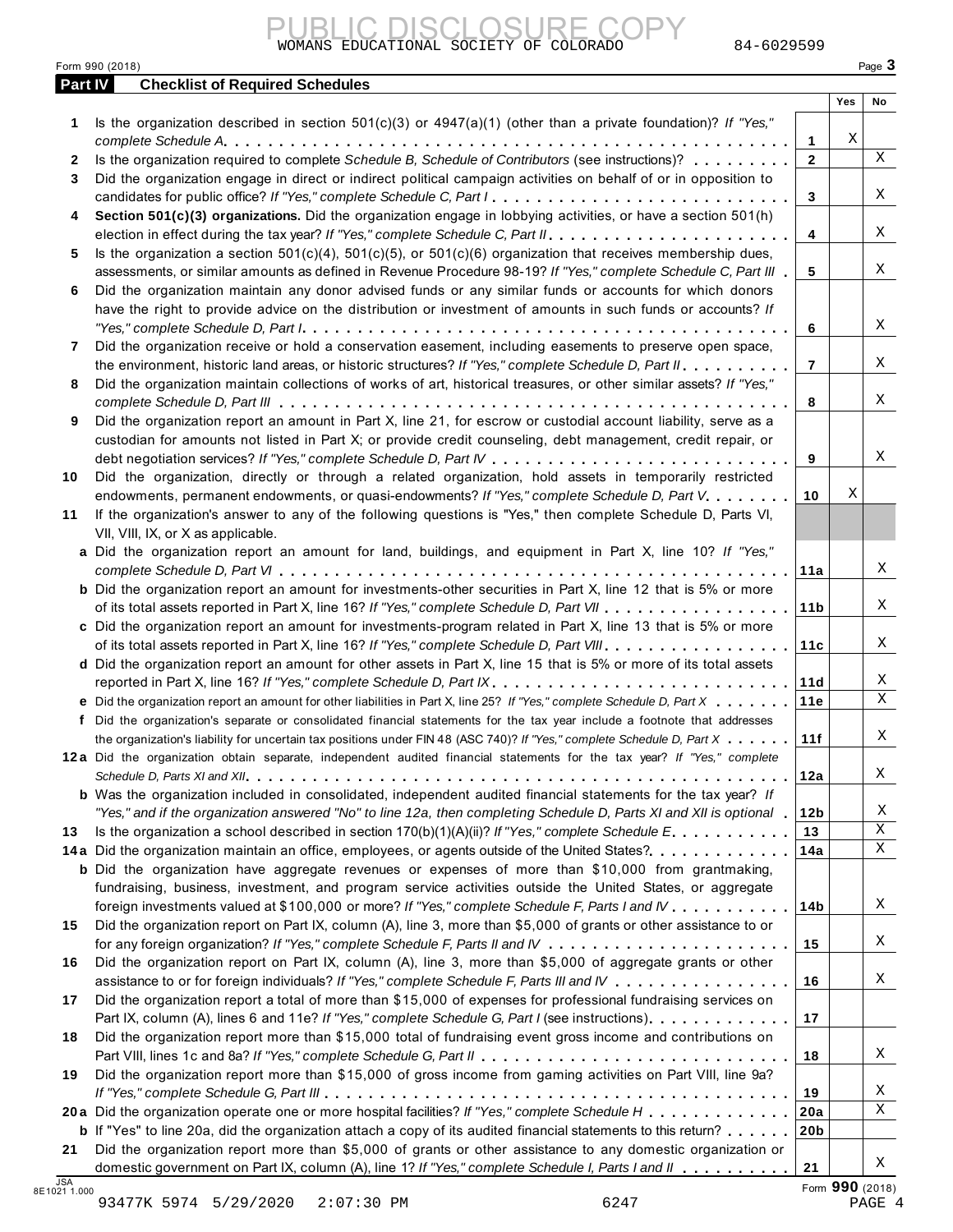|         | Form 990 (2018)                                                                                                             |                 |     | Page 4 |
|---------|-----------------------------------------------------------------------------------------------------------------------------|-----------------|-----|--------|
| Part IV | <b>Checklist of Required Schedules (continued)</b>                                                                          |                 | Yes | No     |
| 22      | Did the organization report more than \$5,000 of grants or other assistance to or for domestic individuals on               |                 |     |        |
|         | Part IX, column (A), line 2? If "Yes," complete Schedule I, Parts I and III                                                 | 22              | Χ   |        |
| 23      | Did the organization answer "Yes" to Part VII, Section A, line 3, 4, or 5 about compensation of the                         |                 |     |        |
|         | organization's current and former officers, directors, trustees, key employees, and highest compensated                     |                 |     |        |
|         |                                                                                                                             | 23              |     | X      |
|         | 24a Did the organization have a tax-exempt bond issue with an outstanding principal amount of more than                     |                 |     |        |
|         | \$100,000 as of the last day of the year, that was issued after December 31, 2002? If "Yes," answer lines 24b               |                 |     |        |
|         | through 24d and complete Schedule K. If "No," go to line 25a $\ldots$ ,                                                     | 24a             |     | Χ      |
|         | <b>b</b> Did the organization invest any proceeds of tax-exempt bonds beyond a temporary period exception?                  | 24b             |     |        |
|         | c Did the organization maintain an escrow account other than a refunding escrow at any time during the year                 |                 |     |        |
|         |                                                                                                                             | 24c             |     |        |
|         | <b>d</b> Did the organization act as an "on behalf of" issuer for bonds outstanding at any time during the year? $\ldots$ , | 24d             |     |        |
|         | 25a Section 501(c)(3), 501(c)(4), and 501(c)(29) organizations. Did the organization engage in an excess benefit            |                 |     |        |
|         | transaction with a disqualified person during the year? If "Yes," complete Schedule L, Part I.                              | 25a             |     | Χ      |
|         | <b>b</b> Is the organization aware that it engaged in an excess benefit transaction with a disqualified person in a prior   |                 |     |        |
|         | year, and that the transaction has not been reported on any of the organization's prior Forms 990 or 990-EZ?                |                 |     |        |
|         |                                                                                                                             | 25 <sub>b</sub> |     | Χ      |
| 26      | Did the organization report any amount on Part X, line 5, 6, or 22 for receivables from or payables to any                  |                 |     |        |
|         | current or former officers, directors, trustees, key employees, highest compensated employees, or                           |                 |     |        |
|         |                                                                                                                             | 26              |     | X      |
| 27      | Did the organization provide a grant or other assistance to an officer, director, trustee, key employee,                    |                 |     |        |
|         | substantial contributor or employee thereof, a grant selection committee member, or to a 35% controlled                     |                 |     |        |
|         | entity or family member of any of these persons? If "Yes," complete Schedule L, Part III                                    | 27              |     | Χ      |
| 28      | Was the organization a party to a business transaction with one of the following parties (see Schedule L,                   |                 |     |        |
|         | Part IV instructions for applicable filing thresholds, conditions, and exceptions):                                         |                 |     |        |
|         | a A current or former officer, director, trustee, or key employee? If "Yes," complete Schedule L, Part IV.                  | 28a             |     | Χ      |
|         | <b>b</b> A family member of a current or former officer, director, trustee, or key employee? If "Yes," complete             |                 |     |        |
|         |                                                                                                                             |                 |     | Χ      |
|         | c An entity of which a current or former officer, director, trustee, or key employee (or a family member thereof)           | 28b             |     |        |
|         |                                                                                                                             |                 |     | X      |
|         | was an officer, director, trustee, or direct or indirect owner? If "Yes," complete Schedule L, Part IV                      | 28c             |     | Χ      |
| 29      | Did the organization receive more than \$25,000 in non-cash contributions? If "Yes," complete Schedule M                    | 29              |     |        |
| 30      | Did the organization receive contributions of art, historical treasures, or other similar assets, or qualified              |                 |     |        |
|         |                                                                                                                             | 30              |     | Χ      |
| 31      | Did the organization liquidate, terminate, or dissolve and cease operations? If "Yes," complete Schedule N, Part I          | 31              |     | Χ      |
| 32      | Did the organization sell, exchange, dispose of, or transfer more than 25% of its net assets? If "Yes,"                     |                 |     |        |
|         |                                                                                                                             | 32              |     | Χ      |
| 33      | Did the organization own 100% of an entity disregarded as separate from the organization under Regulations                  |                 |     |        |
|         | sections 301.7701-2 and 301.7701-3? If "Yes," complete Schedule R, Part /                                                   | 33              |     | Χ      |
| 34      | Was the organization related to any tax-exempt or taxable entity? If "Yes," complete Schedule R, Part II, III,              |                 |     |        |
|         |                                                                                                                             | 34              | Χ   |        |
|         | 35a Did the organization have a controlled entity within the meaning of section $512(b)(13)? \ldots \ldots \ldots \ldots$   | 35a             |     | X      |
|         | <b>b</b> If "Yes" to line 35a, did the organization receive any payment from or engage in any transaction with a            |                 |     |        |
|         | controlled entity within the meaning of section 512(b)(13)? If "Yes," complete Schedule R, Part V, line 2                   | 35 <sub>b</sub> |     |        |
| 36      | Section 501(c)(3) organizations. Did the organization make any transfers to an exempt non-charitable                        |                 |     |        |
|         |                                                                                                                             | 36              |     |        |
| 37      | Did the organization conduct more than 5% of its activities through an entity that is not a related organization            |                 |     |        |
|         | and that is treated as a partnership for federal income tax purposes? If "Yes," complete Schedule R, Part VI                | 37              |     | Χ      |
| 38      | Did the organization complete Schedule O and provide explanations in Schedule O for Part VI, lines 11b and                  |                 |     |        |
|         | 19? Note. All Form 990 filers are required to complete Schedule O.                                                          | 38              |     | X      |
|         | <b>Statements Regarding Other IRS Filings and Tax Compliance</b><br><b>Part V</b>                                           |                 |     |        |
|         | Check if Schedule O contains a response or note to any line in this Part V.                                                 |                 |     |        |
|         |                                                                                                                             |                 | Yes | No     |
|         | 0.<br>1a Enter the number reported in Box 3 of Form 1096. Enter -0- if not applicable $\dots \dots$                         |                 |     |        |
|         | 0.<br><b>b</b> Enter the number of Forms W-2G included in line 1a. Enter -0- if not applicable $\ldots \ldots$   1b         |                 |     |        |
|         | c Did the organization comply with backup withholding rules for reportable payments to vendors and                          |                 |     |        |
|         |                                                                                                                             |                 |     |        |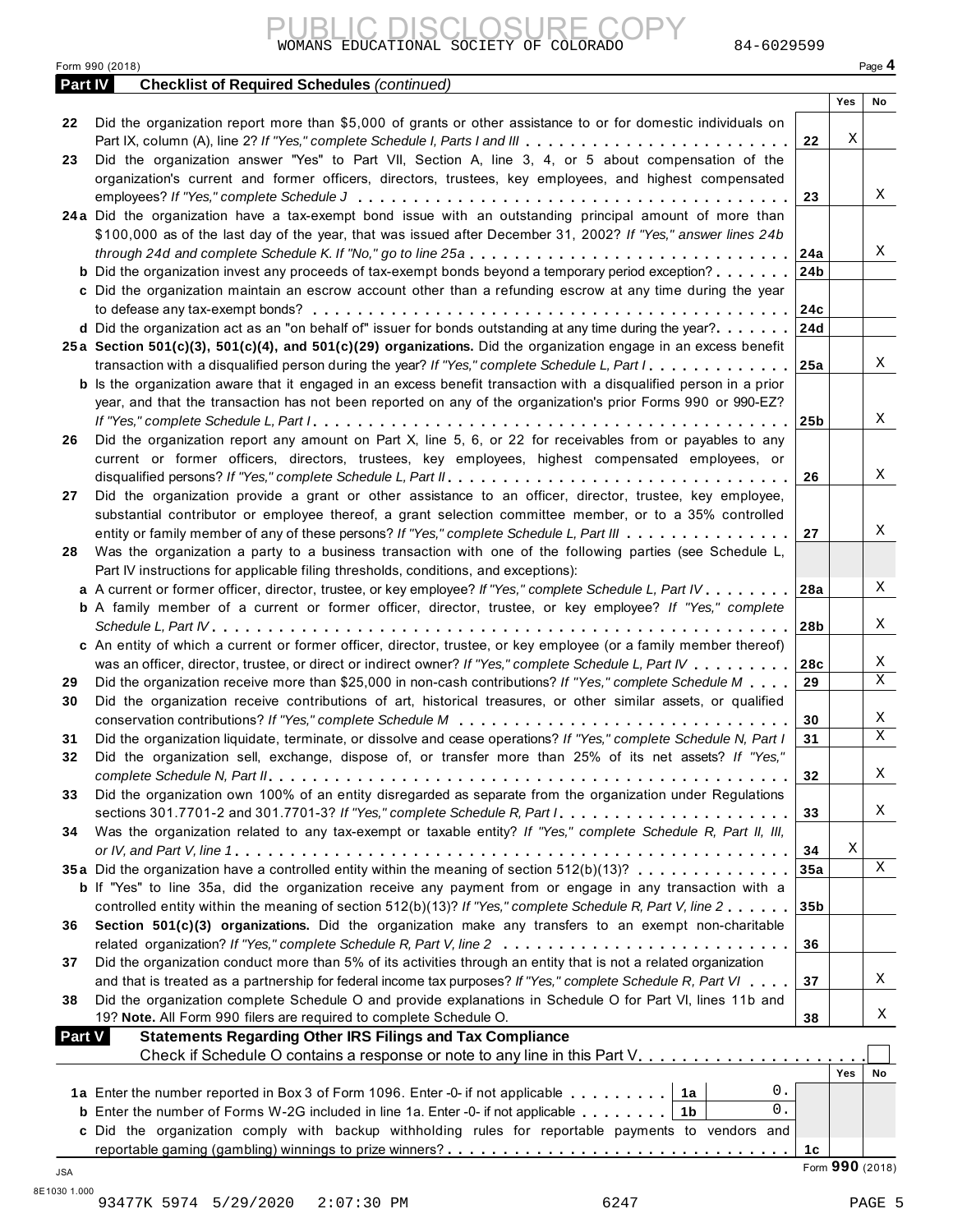| Form 990 (2018)      |                                                                       | $P$ aqe $\sim$ |
|----------------------|-----------------------------------------------------------------------|----------------|
| $D_{\text{out}}$ $M$ | Ctotomonto Bogording Other IDC Eilings and Tay Campliance (continued) |                |

|        | WOMANS EDUCATIONAL SOCIETY OF COLORADO<br>84-6029599                                                                                                                                                                            |                |     |          |
|--------|---------------------------------------------------------------------------------------------------------------------------------------------------------------------------------------------------------------------------------|----------------|-----|----------|
|        | Form 990 (2018)                                                                                                                                                                                                                 |                |     | Page $5$ |
| Part V | Statements Regarding Other IRS Filings and Tax Compliance (continued)                                                                                                                                                           |                |     |          |
|        |                                                                                                                                                                                                                                 |                | Yes | No       |
|        | 2a Enter the number of employees reported on Form W-3, Transmittal of Wage and Tax                                                                                                                                              |                |     |          |
|        | 0.<br>Statements, filed for the calendar year ending with or within the year covered by this return. [2a                                                                                                                        |                |     |          |
|        | <b>b</b> If at least one is reported on line 2a, did the organization file all required federal employment tax returns?                                                                                                         | 2b             |     |          |
|        | Note. If the sum of lines 1a and 2a is greater than 250, you may be required to e-file (see instructions)                                                                                                                       |                |     |          |
|        | 3a Did the organization have unrelated business gross income of \$1,000 or more during the year?                                                                                                                                | 3a             |     | Χ        |
|        | <b>b</b> If "Yes," has it filed a Form 990-T for this year? If "No" to line 3b, provide an explanation in Schedule O                                                                                                            | 3 <sub>b</sub> |     |          |
|        | 4a At any time during the calendar year, did the organization have an interest in, or a signature or other authority over,                                                                                                      |                |     |          |
|        | a financial account in a foreign country (such as a bank account, securities account, or other financial account)?                                                                                                              | 4a             |     | Χ        |
|        | <b>b</b> If "Yes," enter the name of the foreign country: $\blacktriangleright$                                                                                                                                                 |                |     |          |
|        | See instructions for filing requirements for FinCEN Form 114, Report of Foreign Bank and Financial Accounts (FBAR).                                                                                                             |                |     |          |
|        | 5a Was the organization a party to a prohibited tax shelter transaction at any time during the tax year?                                                                                                                        | 5a             |     | X        |
|        | <b>b</b> Did any taxable party notify the organization that it was or is a party to a prohibited tax shelter transaction?                                                                                                       | 5b             |     | Χ        |
|        | c If "Yes" to line 5a or 5b, did the organization file Form 8886-T?                                                                                                                                                             | 5c             |     |          |
|        | 6a Does the organization have annual gross receipts that are normally greater than \$100,000, and did the organization                                                                                                          |                |     |          |
|        | solicit any contributions that were not tax deductible as charitable contributions?                                                                                                                                             | 6a             |     | Χ        |
|        | b If "Yes," did the organization include with every solicitation an express statement that such contributions or                                                                                                                |                |     |          |
|        |                                                                                                                                                                                                                                 | 6b             |     |          |
| 7      | Organizations that may receive deductible contributions under section 170(c).                                                                                                                                                   |                |     |          |
|        | a Did the organization receive a payment in excess of \$75 made partly as a contribution and partly for goods                                                                                                                   |                |     | Χ        |
|        |                                                                                                                                                                                                                                 | 7a             |     |          |
|        | <b>b</b> If "Yes," did the organization notify the donor of the value of the goods or services provided?                                                                                                                        | 7b             |     |          |
|        | c Did the organization sell, exchange, or otherwise dispose of tangible personal property for which it was                                                                                                                      |                |     | X        |
|        |                                                                                                                                                                                                                                 | 7c             |     |          |
|        |                                                                                                                                                                                                                                 | 7e             |     | X        |
|        | Did the organization receive any funds, directly or indirectly, to pay premiums on a personal benefit contract?<br>Did the organization, during the year, pay premiums, directly or indirectly, on a personal benefit contract? | 7f             |     | Χ        |
|        | If the organization received a contribution of qualified intellectual property, did the organization file Form 8899 as required?                                                                                                | 7g             |     |          |
|        | h If the organization received a contribution of cars, boats, airplanes, or other vehicles, did the organization file a Form 1098-C?. .                                                                                         | 7h             |     |          |
| 8      | Sponsoring organizations maintaining donor advised funds. Did a donor advised fund maintained by the                                                                                                                            |                |     |          |
|        | sponsoring organization have excess business holdings at any time during the year?                                                                                                                                              | 8              |     | Χ        |
| 9      | Sponsoring organizations maintaining donor advised funds.                                                                                                                                                                       |                |     |          |
| a      | Did the sponsoring organization make any taxable distributions under section 4966?                                                                                                                                              | 9а             |     |          |
|        | <b>b</b> Did the sponsoring organization make a distribution to a donor, donor advisor, or related person?                                                                                                                      | 9b             |     |          |
| 10     | Section 501(c)(7) organizations. Enter:                                                                                                                                                                                         |                |     |          |
| a      | 10a<br>Initiation fees and capital contributions included on Part VIII, line 12                                                                                                                                                 |                |     |          |
|        | 10 <sub>b</sub><br><b>b</b> Gross receipts, included on Form 990, Part VIII, line 12, for public use of club facilities                                                                                                         |                |     |          |
| 11     | Section 501(c)(12) organizations. Enter:                                                                                                                                                                                        |                |     |          |
| a      | 11a                                                                                                                                                                                                                             |                |     |          |
|        | <b>b</b> Gross income from other sources (Do not net amounts due or paid to other sources                                                                                                                                       |                |     |          |
|        | 11 <sub>b</sub>                                                                                                                                                                                                                 |                |     |          |
|        | 12a Section 4947(a)(1) non-exempt charitable trusts. Is the organization filing Form 990 in lieu of Form 1041?                                                                                                                  | 12a            |     |          |
|        | 12b<br><b>b</b> If "Yes," enter the amount of tax-exempt interest received or accrued during the year                                                                                                                           |                |     |          |
| 13     | Section 501(c)(29) qualified nonprofit health insurance issuers.                                                                                                                                                                |                |     |          |
|        | a Is the organization licensed to issue qualified health plans in more than one state?                                                                                                                                          | 13a            |     |          |
|        | Note. See the instructions for additional information the organization must report on Schedule O.                                                                                                                               |                |     |          |
|        | <b>b</b> Enter the amount of reserves the organization is required to maintain by the states in which<br>13 <sub>b</sub>                                                                                                        |                |     |          |
|        | 13c                                                                                                                                                                                                                             |                |     |          |
|        | 14a Did the organization receive any payments for indoor tanning services during the tax year?                                                                                                                                  | 14a            |     | X        |
|        | <b>b</b> If "Yes," has it filed a Form 720 to report these payments? If "No," provide an explanation in Schedule $0 \cdot \cdot \cdot \cdot$                                                                                    | 14b            |     |          |
| 15     | Is the organization subject to the section 4960 tax on payment(s) of more than \$1,000,000 in remuneration or                                                                                                                   |                |     |          |
|        | excess parachute payment(s) during the year?                                                                                                                                                                                    | 15             |     | Χ        |
|        | If "Yes," see instructions and file Form 4720, Schedule N.                                                                                                                                                                      |                |     |          |
| 16     | Is the organization an educational institution subject to the section 4968 excise tax on net investment income?                                                                                                                 | 16             |     | Χ        |
|        | If "Yes," complete Form 4720, Schedule O.                                                                                                                                                                                       |                |     |          |
|        |                                                                                                                                                                                                                                 |                |     |          |

Form **990** (2018)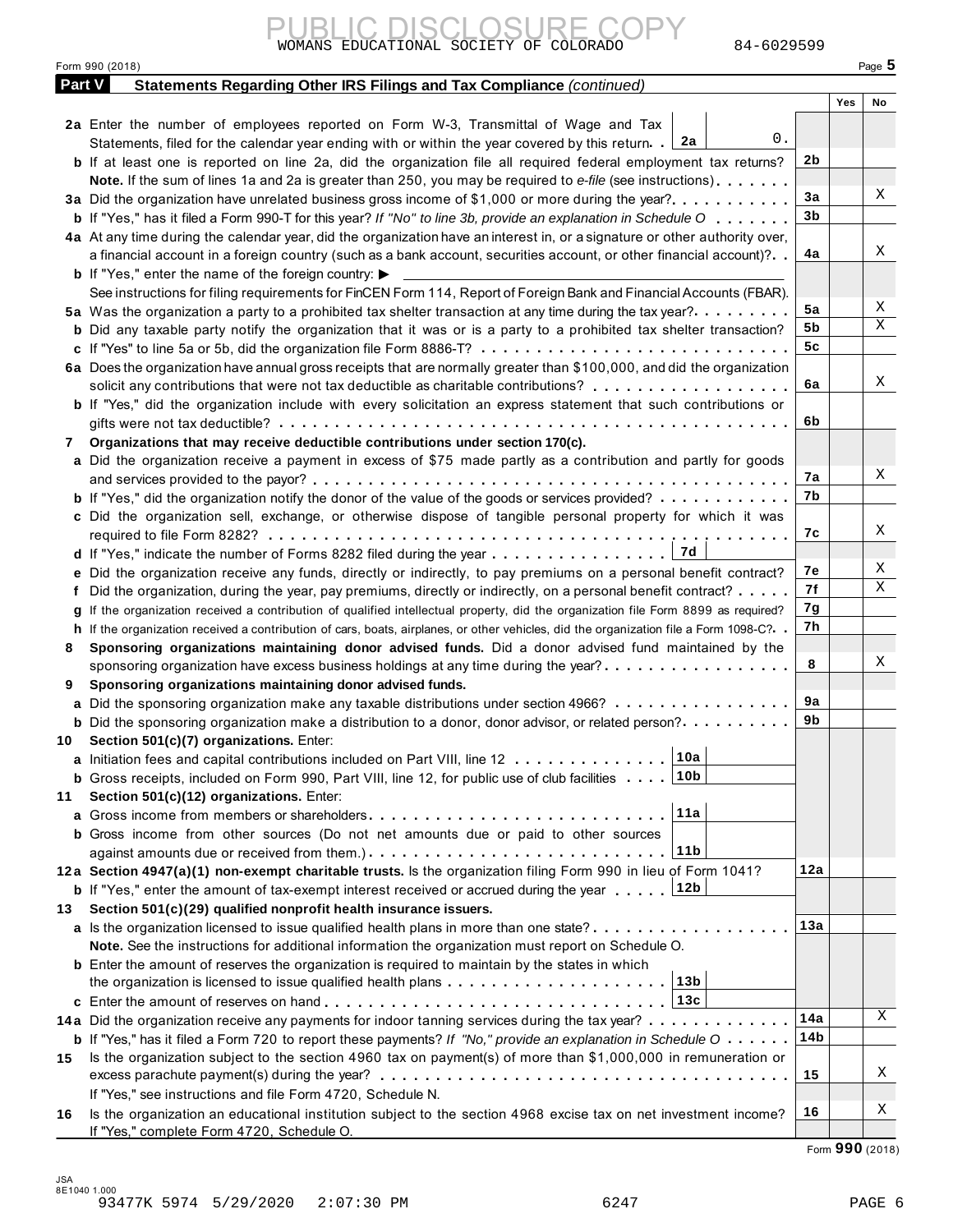|         | WOMANS EDUCATIONAL SOCIETY OF COLORADO<br>84-6029599<br>Form 990 (2018)                                                                                                                                                                 |                 |     | Page $6$ |
|---------|-----------------------------------------------------------------------------------------------------------------------------------------------------------------------------------------------------------------------------------------|-----------------|-----|----------|
| Part VI | Governance, Management, and Disclosure For each "Yes" response to lines 2 through 7b below, and for a "No"<br>response to line 8a, 8b, or 10b below, describe the circumstances, processes, or changes in Schedule O. See instructions. |                 |     |          |
|         |                                                                                                                                                                                                                                         |                 |     | X        |
|         | <b>Section A. Governing Body and Management</b>                                                                                                                                                                                         |                 |     |          |
|         |                                                                                                                                                                                                                                         |                 | Yes | No       |
|         | 27<br>1a<br>1a Enter the number of voting members of the governing body at the end of the tax year                                                                                                                                      |                 |     |          |
|         | If there are material differences in voting rights among members of the governing body, or                                                                                                                                              |                 |     |          |
|         | if the governing body delegated broad authority to an executive committee or similar<br>committee, explain in Schedule O.                                                                                                               |                 |     |          |
| b       | 23<br>1b<br>Enter the number of voting members included in line 1a, above, who are independent                                                                                                                                          |                 |     |          |
| 2       | Did any officer, director, trustee, or key employee have a family relationship or a business relationship with                                                                                                                          |                 |     |          |
|         |                                                                                                                                                                                                                                         | 2               |     | X        |
| 3       | Did the organization delegate control over management duties customarily performed by or under the direct                                                                                                                               |                 |     |          |
|         | supervision of officers, directors, or trustees, or key employees to a management company or other person?                                                                                                                              | 3               |     | Χ        |
| 4       | Did the organization make any significant changes to its governing documents since the prior Form 990 was filed?                                                                                                                        | 4               |     | X        |
| 5       | Did the organization become aware during the year of a significant diversion of the organization's assets?                                                                                                                              | 5               |     | X        |
| 6       |                                                                                                                                                                                                                                         | 6               | Χ   |          |
| 7a      | Did the organization have members, stockholders, or other persons who had the power to elect or appoint                                                                                                                                 |                 |     |          |
|         |                                                                                                                                                                                                                                         | 7a              | Χ   |          |
| b       | Are any governance decisions of the organization reserved to (or subject to approval by) members,                                                                                                                                       |                 |     |          |
|         |                                                                                                                                                                                                                                         | 7b              | Χ   |          |
| 8       | Did the organization contemporaneously document the meetings held or written actions undertaken during                                                                                                                                  |                 |     |          |
|         | the year by the following:                                                                                                                                                                                                              |                 | Χ   |          |
| а       |                                                                                                                                                                                                                                         | 8a<br>8b        | Χ   |          |
| b       |                                                                                                                                                                                                                                         |                 |     |          |
| 9       | Is there any officer, director, trustee, or key employee listed in Part VII, Section A, who cannot be reached at<br>the organization's mailing address? If "Yes," provide the names and addresses in Schedule O                         | 9               |     | Χ        |
|         | Section B. Policies (This Section B requests information about policies not required by the Internal Revenue Code.)                                                                                                                     |                 |     |          |
|         |                                                                                                                                                                                                                                         |                 | Yes | No       |
|         |                                                                                                                                                                                                                                         | 10a             |     | Χ        |
|         | 10a Did the organization have local chapters, branches, or affiliates?<br><b>b</b> If "Yes," did the organization have written policies and procedures governing the activities of such chapters,                                       |                 |     |          |
|         | affiliates, and branches to ensure their operations are consistent with the organization's exempt purposes?                                                                                                                             | 10 <sub>b</sub> |     |          |
|         | 11a Has the organization provided a complete copy of this Form 990 to all members of its governing body before filing the form?                                                                                                         | 11a             | Χ   |          |
|         | <b>b</b> Describe in Schedule O the process, if any, used by the organization to review this Form 990.                                                                                                                                  |                 |     |          |
|         | 12a Did the organization have a written conflict of interest policy? If "No," go to line 13                                                                                                                                             | 12a             |     | X        |
|         | <b>b</b> Were officers, directors, or trustees, and key employees required to disclose annually interests that could give                                                                                                               |                 |     |          |
|         |                                                                                                                                                                                                                                         | 12 <sub>b</sub> |     |          |
| c       | Did the organization regularly and consistently monitor and enforce compliance with the policy? If "Yes,"                                                                                                                               |                 |     |          |
|         |                                                                                                                                                                                                                                         | 12с             |     |          |
| 13      | Did the organization have a written whistleblower policy?                                                                                                                                                                               | 13              |     | Χ        |
| 14      | Did the organization have a written document retention and destruction policy?                                                                                                                                                          | 14              |     | Χ        |
| 15      | Did the process for determining compensation of the following persons include a review and approval by                                                                                                                                  |                 |     |          |
|         | independent persons, comparability data, and contemporaneous substantiation of the deliberation and decision?                                                                                                                           |                 |     |          |
| a       |                                                                                                                                                                                                                                         | 15a             |     |          |
| b       |                                                                                                                                                                                                                                         | 15 <sub>b</sub> |     |          |
|         | If "Yes" to line 15a or 15b, describe the process in Schedule O (see instructions).                                                                                                                                                     |                 |     |          |
|         | 16a Did the organization invest in, contribute assets to, or participate in a joint venture or similar arrangement                                                                                                                      |                 |     |          |
|         |                                                                                                                                                                                                                                         | 16a             |     | Χ        |
|         | If "Yes," did the organization follow a written policy or procedure requiring the organization to evaluate its                                                                                                                          |                 |     |          |
| b       |                                                                                                                                                                                                                                         |                 |     |          |
|         | participation in joint venture arrangements under applicable federal tax law, and take steps to safeguard the                                                                                                                           |                 |     |          |
|         |                                                                                                                                                                                                                                         | 16b             |     |          |
|         | <b>Section C. Disclosure</b>                                                                                                                                                                                                            |                 |     |          |
| 17      | List the states with which a copy of this Form 990 is required to be filed $\blacktriangleright$                                                                                                                                        |                 |     |          |
| 18      | Section 6104 requires an organization to make its Forms 1023 (1024 or 1024-A if applicable), 990, and 990-T (Section 501(c)                                                                                                             |                 |     |          |
|         | (3)s only) available for public inspection. Indicate how you made these available. Check all that apply.                                                                                                                                |                 |     |          |
|         | $ X $ Upon request<br>$\vert$ Other (explain in Schedule O)<br>Own website<br>Another's website                                                                                                                                         |                 |     |          |
| 19      | Describe in Schedule O whether (and if so, how) the organization made its governing documents, conflict of interest policy, and<br>financial statements available to the public during the tax year.                                    |                 |     |          |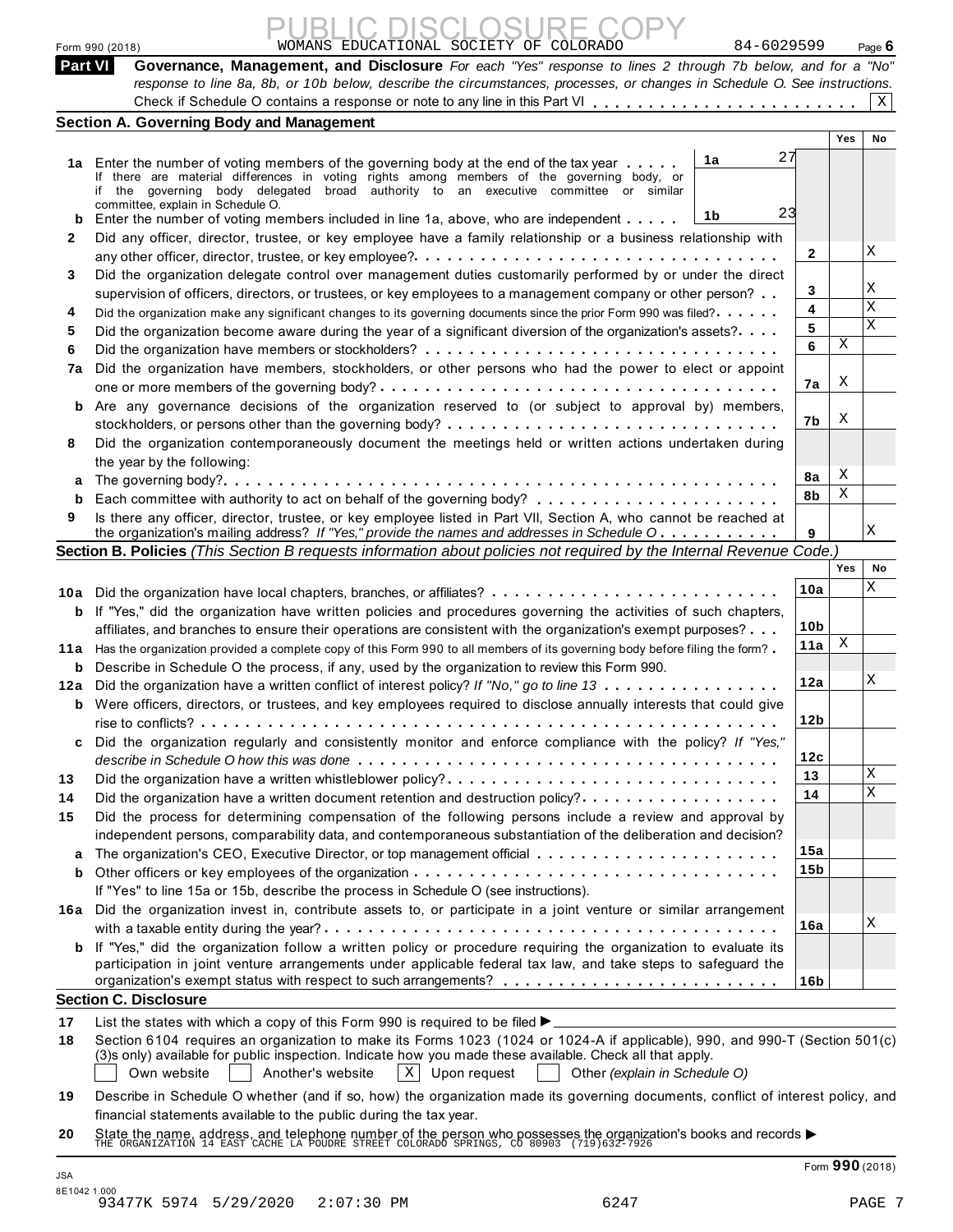| Form 990 (2018)                                                                                                                             |  |  |  |  | <b>PUBLIC DISCLOSURE COPY</b><br>WOMANS EDUCATIONAL SOCIETY OF COLORADO |  | 84-6029599 |  | Page 7   |  |
|---------------------------------------------------------------------------------------------------------------------------------------------|--|--|--|--|-------------------------------------------------------------------------|--|------------|--|----------|--|
| Part VII Compensation of Officers, Directors, Trustees, Key Employees, Highest Compensated Employees, and<br><b>Independent Contractors</b> |  |  |  |  |                                                                         |  |            |  |          |  |
|                                                                                                                                             |  |  |  |  |                                                                         |  |            |  |          |  |
| Section A. Officers, Directors, Trustees, Key Employees, and Highest Compensated Employees                                                  |  |  |  |  |                                                                         |  |            |  |          |  |
|                                                                                                                                             |  |  |  |  |                                                                         |  | $\cdots$   |  | $\cdots$ |  |

**1a** Complete this table for all persons required to be listed. Report compensation for the calendar year ending with or within the organization's tax year.

anization's lax year.<br>● List all of the organization's **current** officers, directors, trustees (whether individuals or organizations), regardless of amount of<br>nnensation Enter -0- in columns (D) (E) and (E) if no compensa compensation. Enter -0- in columns (D), (E), and (F) if no compensation was paid.

**■** List all of the organization's **current** key employees, if any. See instructions for definition of "key employee."<br>■ List the experimetiscle five evenent birbed expressed explores (other than an efficer director t

**Example in the organization's current** key employees, if any, see instructions for definition of key employee.<br>• List the organization's five **current** highest compensated employees (other than an officer, director, trust who received reportable compensation (Box 5 of Form W-2 and/or Box 7 of Form 1099-MISC) of more than \$100,000 from the

organization and any related organizations.<br>● List all of the organization's **former** officers, key employees, and highest compensated employees who received more than<br>\$1.00,000 of reportable componention from the erganiz \$100,000 of reportable compensation from the organization and any related organizations.

% List all of the organization's **former directors or trustees** that received, in the capacity as a former director or trustee of the organization, more than \$10,000 of reportable compensation from the organization and any related organizations.

List persons in the following order: individual trustees or directors; institutional trustees; officers; key employees; highest compensated employees; and former such persons.

Check this box if neither the organization nor any related organization compensated any current officer, director, or trustee. X

| (A)<br>Name and Title   | (B)<br>Average<br>hours per<br>week (list any<br>hours for<br>related<br>organizations<br>below dotted<br>line) | Individual trustee<br>or director | Institutional trustee | Position<br>Officer | (C)<br>Key employee | (do not check more than one<br>box, unless person is both an<br>officer and a director/trustee)<br>Highest compensated<br>employee | Former | (D)<br>Reportable<br>compensation<br>from<br>the<br>organization<br>(W-2/1099-MISC) | (E)<br>Reportable<br>compensation from<br>related<br>organizations<br>(W-2/1099-MISC) | (F)<br>Estimated<br>amount of<br>other<br>compensation<br>from the<br>organization<br>and related<br>organizations |
|-------------------------|-----------------------------------------------------------------------------------------------------------------|-----------------------------------|-----------------------|---------------------|---------------------|------------------------------------------------------------------------------------------------------------------------------------|--------|-------------------------------------------------------------------------------------|---------------------------------------------------------------------------------------|--------------------------------------------------------------------------------------------------------------------|
| (1) CRYSTAL BRYANT      | 1.00                                                                                                            |                                   |                       |                     |                     |                                                                                                                                    |        |                                                                                     |                                                                                       |                                                                                                                    |
| CO-PRESIDENT            | 1.00                                                                                                            | Χ                                 |                       | Χ                   |                     |                                                                                                                                    |        | 0.                                                                                  | $\boldsymbol{0}$ .                                                                    | 0.                                                                                                                 |
| (2) KAREN HENDERSON     | 1.00                                                                                                            |                                   |                       |                     |                     |                                                                                                                                    |        |                                                                                     |                                                                                       |                                                                                                                    |
| FIRST VICE PRESIDENT    | 0.                                                                                                              | Χ                                 |                       | Χ                   |                     |                                                                                                                                    |        | $0$ .                                                                               | $0$ .                                                                                 | $\mathsf 0$ .                                                                                                      |
| (3) JUDY DEGROOT        | 1.00                                                                                                            |                                   |                       |                     |                     |                                                                                                                                    |        |                                                                                     |                                                                                       |                                                                                                                    |
| RECORDING SECRETARY     | $0$ .                                                                                                           | Χ                                 |                       | Χ                   |                     |                                                                                                                                    |        | $0$ .                                                                               | $0$ .                                                                                 | $\mathsf 0$ .                                                                                                      |
| (4) ROZ KNEPELL         | 1.00                                                                                                            |                                   |                       |                     |                     |                                                                                                                                    |        |                                                                                     |                                                                                       |                                                                                                                    |
| CORRESPONDING SECRETARY | 1.00                                                                                                            | Χ                                 |                       | X                   |                     |                                                                                                                                    |        | $0$ .                                                                               | $0$ .                                                                                 | $\mathsf 0$ .                                                                                                      |
| (5) BARBARA MITCHELL    | 1.00                                                                                                            |                                   |                       |                     |                     |                                                                                                                                    |        |                                                                                     |                                                                                       |                                                                                                                    |
| TREASURER               | 1.00                                                                                                            | Χ                                 |                       | Χ                   |                     |                                                                                                                                    |        | О.                                                                                  | $\boldsymbol{0}$ .                                                                    | $\mathsf 0$ .                                                                                                      |
| (6) BARBARA MAY         | 1.00                                                                                                            |                                   |                       |                     |                     |                                                                                                                                    |        |                                                                                     |                                                                                       |                                                                                                                    |
| ASSISTANT TREASURER     | 1.00                                                                                                            | Χ                                 |                       | Х                   |                     |                                                                                                                                    |        | $0$ .                                                                               | 0.                                                                                    | 0.                                                                                                                 |
| (7) PATSY AARONSTEIN    | 1.00                                                                                                            |                                   |                       |                     |                     |                                                                                                                                    |        |                                                                                     |                                                                                       |                                                                                                                    |
| SECOND VICE PRESIDENT   | 0.                                                                                                              | Χ                                 |                       | Χ                   |                     |                                                                                                                                    |        | 0.                                                                                  | 0.                                                                                    | $0$ .                                                                                                              |
| (8) BRITTANY ALAMEIDA   | 1.00                                                                                                            |                                   |                       |                     |                     |                                                                                                                                    |        |                                                                                     |                                                                                       |                                                                                                                    |
| TRUSTEE                 | 40.00                                                                                                           | Χ                                 |                       |                     |                     |                                                                                                                                    |        | $\mathsf{O}$ .                                                                      | 0.                                                                                    | $\mathsf 0$ .                                                                                                      |
| (9) ANN BUREK           | 1.00                                                                                                            |                                   |                       |                     |                     |                                                                                                                                    |        |                                                                                     |                                                                                       |                                                                                                                    |
| TRUSTEE                 | 1.00                                                                                                            | $\mathbf X$                       |                       |                     |                     |                                                                                                                                    |        | $\mathsf{O}$ .                                                                      | $0$ .                                                                                 | $0$ .                                                                                                              |
| (10) JUDITH CASEY       | 1.00                                                                                                            |                                   |                       |                     |                     |                                                                                                                                    |        |                                                                                     |                                                                                       |                                                                                                                    |
| TRUSTEE                 | $0$ .                                                                                                           | Χ                                 |                       |                     |                     |                                                                                                                                    |        | $0$ .                                                                               | $0$ .                                                                                 | $0$ .                                                                                                              |
| (11) AMY DOUNAY         | 1.00                                                                                                            |                                   |                       |                     |                     |                                                                                                                                    |        |                                                                                     |                                                                                       |                                                                                                                    |
| TRUSTEE                 | 40.00                                                                                                           | Χ                                 |                       |                     |                     |                                                                                                                                    |        | 0.                                                                                  | 0.                                                                                    | $0$ .                                                                                                              |
| (12) SHARON GRADY       | 1.00                                                                                                            |                                   |                       |                     |                     |                                                                                                                                    |        |                                                                                     |                                                                                       |                                                                                                                    |
| TRUSTEE                 | 0.                                                                                                              | Χ                                 |                       |                     |                     |                                                                                                                                    |        | 0.                                                                                  | $0$ .                                                                                 | 0.                                                                                                                 |
| (13) HELEN KNIGHT       | 1.00                                                                                                            |                                   |                       |                     |                     |                                                                                                                                    |        |                                                                                     |                                                                                       |                                                                                                                    |
| TRUSTEE                 | $0$ .                                                                                                           | Χ                                 |                       |                     |                     |                                                                                                                                    |        | $0$ .                                                                               | $0$ .                                                                                 | $\mathsf 0$ .                                                                                                      |
| (14) FAY MCQUEEN        | 1.00                                                                                                            |                                   |                       |                     |                     |                                                                                                                                    |        |                                                                                     |                                                                                       |                                                                                                                    |
| TRUSTEE                 | 0.                                                                                                              | Χ                                 |                       |                     |                     |                                                                                                                                    |        | $0$ .                                                                               | $0$ .                                                                                 | $0$ .                                                                                                              |

 $\blacksquare$  Form  $\mathbf{990}$  (2018)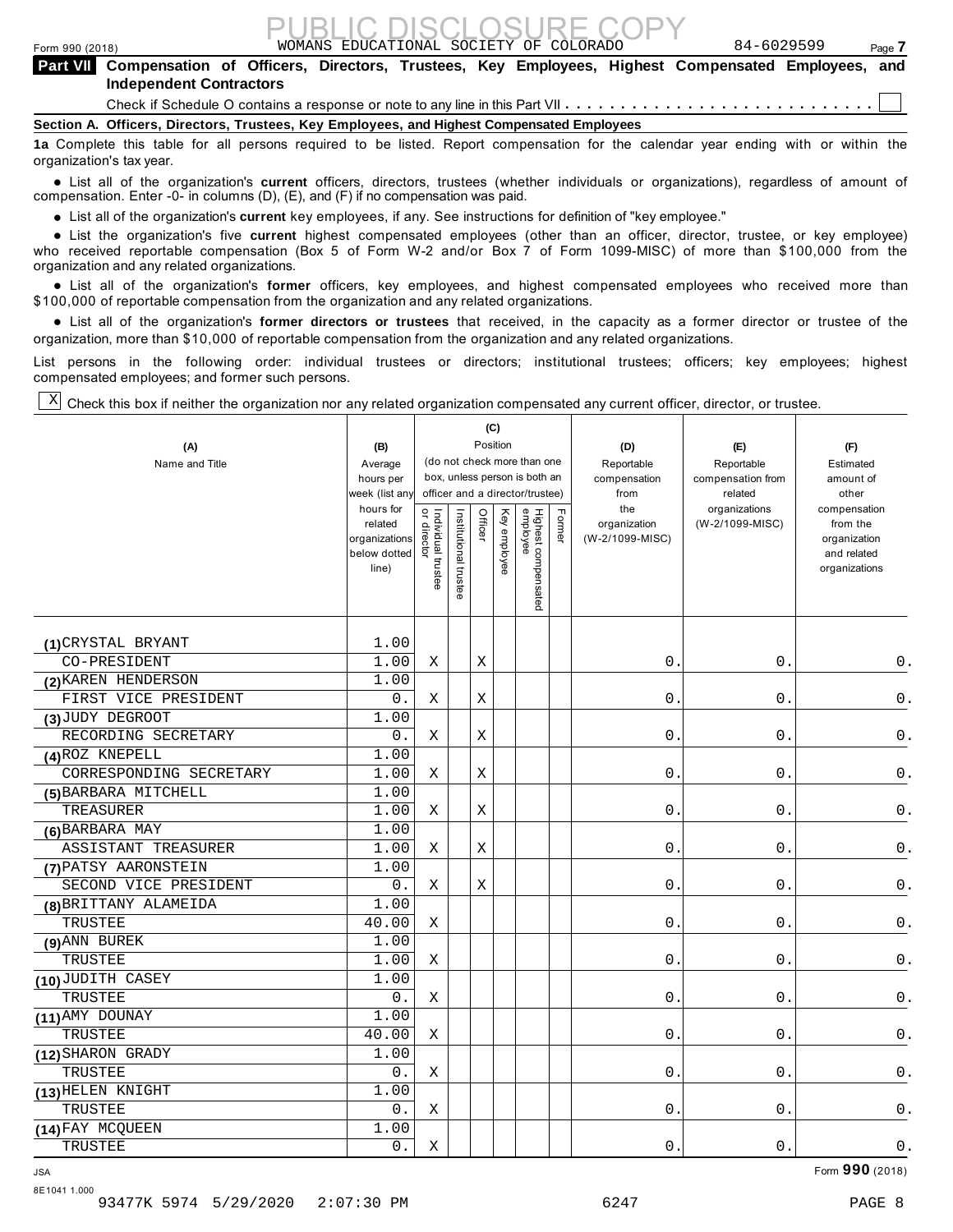#### Form 990 (2018) Page **8**

| (A)                                                     | (B)                           |                                           |                       |          | (C)          |                                 |        | (D)              | (E)               | (F)                         |
|---------------------------------------------------------|-------------------------------|-------------------------------------------|-----------------------|----------|--------------|---------------------------------|--------|------------------|-------------------|-----------------------------|
| Name and title                                          |                               |                                           |                       | Position |              |                                 |        | Reportable       | Reportable        | Estimated                   |
|                                                         | Average<br>hours per          |                                           |                       |          |              | (do not check more than one     |        | compensation     | compensation from | amount of                   |
|                                                         | week (list any                |                                           |                       |          |              | box, unless person is both an   |        | from             | related           | other                       |
|                                                         | hours for                     |                                           |                       |          |              | officer and a director/trustee) |        | the              | organizations     | compensation                |
|                                                         | related                       | <br>  Individual trustee<br>  or direct-- |                       | Officer  | Key employee |                                 | Former | organization     | (W-2/1099-MISC)   | from the                    |
|                                                         | organizations<br>below dotted |                                           |                       |          |              |                                 |        | (W-2/1099-MISC)  |                   | organization<br>and related |
|                                                         | line)                         |                                           |                       |          |              |                                 |        |                  |                   | organizations               |
|                                                         |                               |                                           |                       |          |              |                                 |        |                  |                   |                             |
|                                                         |                               |                                           | Institutional trustee |          |              | Highest compensated<br>employee |        |                  |                   |                             |
| 15) MONIQUE MICHAUD                                     | 1.00                          |                                           |                       |          |              |                                 |        |                  |                   |                             |
| TRUSTEE                                                 | 0.                            | Χ                                         |                       |          |              |                                 |        | 0.               | $\mathsf{O}$ .    | 0.                          |
| (16) KAREN RUBIN                                        | 1.00                          |                                           |                       |          |              |                                 |        |                  |                   |                             |
| TRUSTEE                                                 | 0.                            | Χ                                         |                       |          |              |                                 |        | 0.               | $\mathsf{O}$ .    | 0.                          |
| CINDI ZENKERT-STRANGE<br>17)                            | 1.00                          |                                           |                       |          |              |                                 |        |                  |                   |                             |
| TRUSTEE                                                 | 0.                            | X                                         |                       |          |              |                                 |        | $\overline{0}$ . | 0                 | $0$ .                       |
| 18) LISA BONWELL                                        | 1.00                          |                                           |                       |          |              |                                 |        |                  |                   |                             |
| TRUSTEE                                                 | 0.                            | Χ                                         |                       |          |              |                                 |        | 0.               | 0                 | 0.                          |
| CAROLYN DICKERSON<br>19)                                | 1.00                          |                                           |                       |          |              |                                 |        |                  |                   |                             |
| TRUSTEE                                                 | 0.                            | Χ                                         |                       |          |              |                                 |        | 0.               | 0.                | 0.                          |
| 20) PAMELS FICKES-MILLER                                | 1.00                          |                                           |                       |          |              |                                 |        |                  |                   |                             |
| TRUSTEE                                                 | 0.                            | $\mathbf X$                               |                       |          |              |                                 |        | 0.               | 0.                | 0.                          |
| 21) NADJA HUNTER                                        | 1.00                          |                                           |                       |          |              |                                 |        |                  |                   |                             |
| TRUSTEE                                                 | 0.                            | Χ                                         |                       |          |              |                                 |        | $0$ .            | 0                 | 0.                          |
| (22) JUDITH LIGHT                                       | 1.00                          |                                           |                       |          |              |                                 |        |                  |                   |                             |
| TRUSTEE                                                 | 0.                            | X                                         |                       |          |              |                                 |        | 0.               | $\mathsf{O}$ .    | 0.                          |
| 23) EILEEN MARTIN                                       | 1.00                          |                                           |                       |          |              |                                 |        |                  |                   |                             |
| TRUSTEE                                                 | $0$ .                         | Χ                                         |                       |          |              |                                 |        | 0.               | $\mathsf{O}$ .    | 0.                          |
| 24) JERI PETERSON                                       | 1.00                          |                                           |                       |          |              |                                 |        |                  |                   |                             |
| TRUSTEE                                                 | 0.                            | Χ                                         |                       |          |              |                                 |        | 0.               | 0                 | $0$ .                       |
| $\overline{25)}$<br>TESS POWERS                         | 1.00                          |                                           |                       |          |              |                                 |        |                  |                   |                             |
| TRUSTEE                                                 | 40.00                         | Χ                                         |                       |          |              |                                 |        | $\mathsf{O}$ .   | 0                 | 0.                          |
| 1b Sub-total<br>.                                       |                               |                                           |                       |          |              |                                 |        | $\overline{0}$ . | $\Omega$ .        | 0.                          |
| c Total from continuation sheets to Part VII, Section A |                               |                                           |                       |          |              |                                 |        | $0$ .            | $\mathsf{O}$ .    | $\overline{0}$ .            |
|                                                         |                               |                                           |                       |          |              |                                 |        | 0.               | $\Omega$ .        | $0$ .                       |

|             | C Total from continuation sheets to Part VII, Section A $\ldots$ , $\ldots$<br>ັ.<br>ັ.                                                                                                                                |   |          |                           |  |  |  |
|-------------|------------------------------------------------------------------------------------------------------------------------------------------------------------------------------------------------------------------------|---|----------|---------------------------|--|--|--|
|             |                                                                                                                                                                                                                        |   |          | $\Omega$                  |  |  |  |
| $2^{\circ}$ | Total number of individuals (including but not limited to those listed above) who received more than \$100,000 of<br>reportable compensation from the organization $\blacktriangleright$                               |   |          |                           |  |  |  |
|             |                                                                                                                                                                                                                        |   | Yes   Nc |                           |  |  |  |
|             | 3 Did the organization list any former officer, director, or trustee, key employee, or highest compensated                                                                                                             |   |          |                           |  |  |  |
|             | employee on line 1a? If "Yes," complete Schedule J for such individual                                                                                                                                                 |   |          |                           |  |  |  |
|             | 4 For any individual listed on line 1a, is the sum of reportable compensation and other compensation from the<br>organization and related organizations greater than \$150,000? If "Yes," complete Schedule J for such |   |          |                           |  |  |  |
|             |                                                                                                                                                                                                                        | 4 |          | $\boldsymbol{\mathrm{X}}$ |  |  |  |
|             | 5 Did any person listed on line 1a receive or accrue compensation from any unrelated organization or individual                                                                                                        |   |          |                           |  |  |  |
|             | for services rendered to the organization? If "Yes," complete Schedule J for such person                                                                                                                               | 5 |          | $\boldsymbol{\mathrm{X}}$ |  |  |  |
|             | <b>Section B. Independent Contractors</b>                                                                                                                                                                              |   |          |                           |  |  |  |
|             |                                                                                                                                                                                                                        |   |          |                           |  |  |  |

### **Section B. Independent Contractors**

**1** Complete this table for your five highest compensated independent contractors that received more than \$100,000 of compensation from the organization. Report compensation for the calendar year ending with or within the organization's tax year.

|     | (A)<br>Name and business address                                                                                                                                                            | (B)<br>Description of services | (C)<br>Compensation |
|-----|---------------------------------------------------------------------------------------------------------------------------------------------------------------------------------------------|--------------------------------|---------------------|
|     |                                                                                                                                                                                             |                                |                     |
|     |                                                                                                                                                                                             |                                |                     |
|     |                                                                                                                                                                                             |                                |                     |
|     |                                                                                                                                                                                             |                                |                     |
|     |                                                                                                                                                                                             |                                |                     |
|     | 2 Total number of independent contractors (including but not limited to those listed above) who received<br>more than \$100,000 in compensation from the organization $\blacktriangleright$ |                                |                     |
| 10A |                                                                                                                                                                                             |                                | $\sim$ $\sim$       |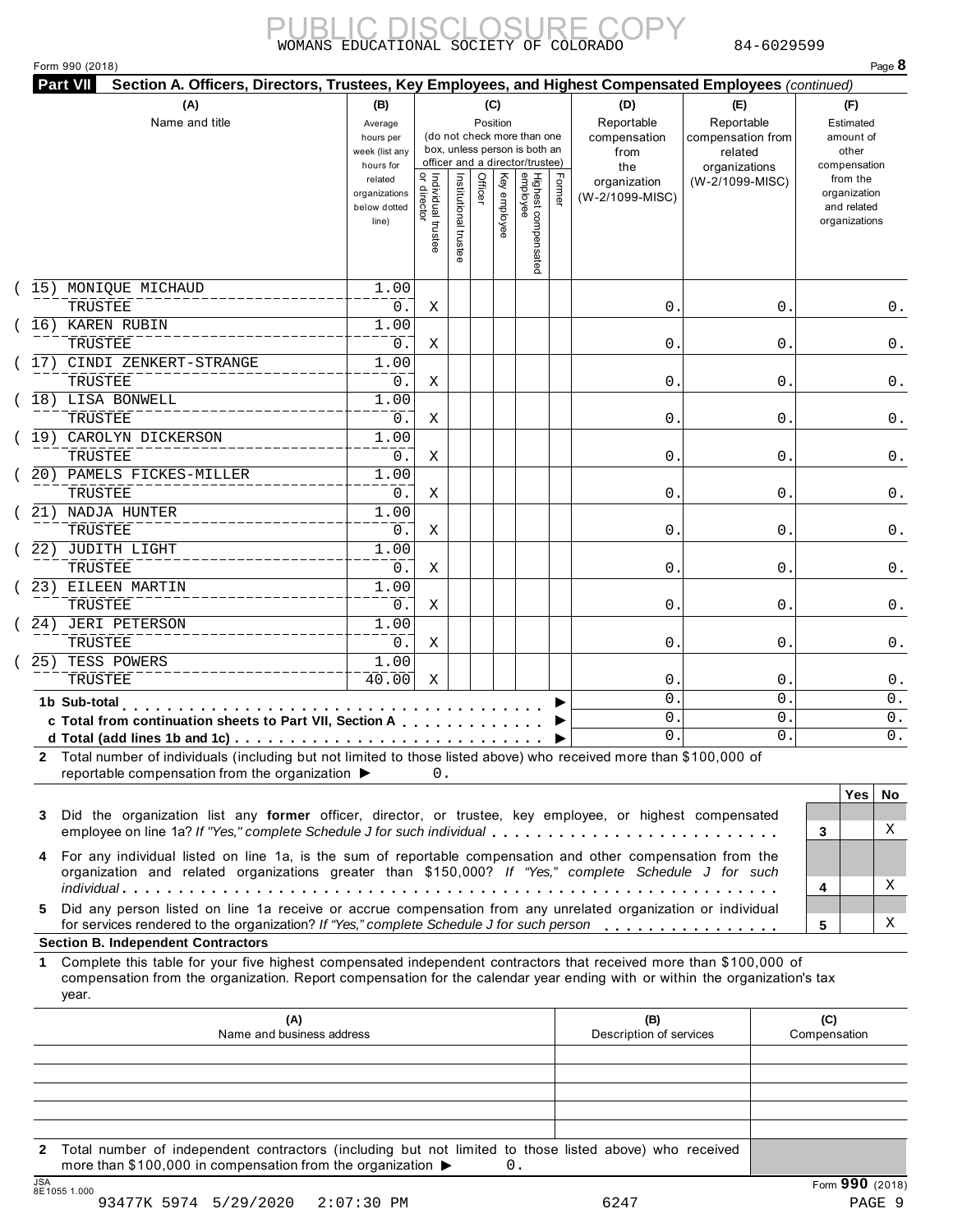|  |  | Form 990 (2018) |  |
|--|--|-----------------|--|
|--|--|-----------------|--|

| (A)<br>Name and title                                                                                                                                                                                                                                                                                       | (B)<br>Average<br>hours per<br>week (list any<br>hours for |                                   |                       |         |              | (C)<br>(D)<br>(E)<br>Reportable<br>Reportable<br>Position<br>(do not check more than one<br>compensation<br>compensation from<br>box, unless person is both an<br>from<br>related<br>officer and a director/trustee)<br>organizations<br>the |        |                                 |                 |                                                          |  |
|-------------------------------------------------------------------------------------------------------------------------------------------------------------------------------------------------------------------------------------------------------------------------------------------------------------|------------------------------------------------------------|-----------------------------------|-----------------------|---------|--------------|----------------------------------------------------------------------------------------------------------------------------------------------------------------------------------------------------------------------------------------------|--------|---------------------------------|-----------------|----------------------------------------------------------|--|
|                                                                                                                                                                                                                                                                                                             | related<br>organizations<br>below dotted<br>line)          | Individual trustee<br>or director | Institutional trustee | Officer | Key employee | Highest compensated<br>employee                                                                                                                                                                                                              | Former | organization<br>(W-2/1099-MISC) | (W-2/1099-MISC) | from the<br>organization<br>and related<br>organizations |  |
| LYRAE WILLIAMS<br>26)                                                                                                                                                                                                                                                                                       | 1.00                                                       |                                   |                       |         |              |                                                                                                                                                                                                                                              |        |                                 |                 |                                                          |  |
| TRUSTEE                                                                                                                                                                                                                                                                                                     | 40.00                                                      | Χ                                 |                       |         |              |                                                                                                                                                                                                                                              |        | 0                               | 0               | 0.                                                       |  |
| 27) DEBRA WYNN<br>TRUSTEE                                                                                                                                                                                                                                                                                   | 1.00<br>0.                                                 | Χ                                 |                       |         |              |                                                                                                                                                                                                                                              |        | 0                               | 0               | 0.                                                       |  |
|                                                                                                                                                                                                                                                                                                             |                                                            |                                   |                       |         |              |                                                                                                                                                                                                                                              |        |                                 |                 |                                                          |  |
|                                                                                                                                                                                                                                                                                                             |                                                            |                                   |                       |         |              |                                                                                                                                                                                                                                              |        |                                 |                 |                                                          |  |
|                                                                                                                                                                                                                                                                                                             |                                                            |                                   |                       |         |              |                                                                                                                                                                                                                                              |        |                                 |                 |                                                          |  |
|                                                                                                                                                                                                                                                                                                             |                                                            |                                   |                       |         |              |                                                                                                                                                                                                                                              |        |                                 |                 |                                                          |  |
|                                                                                                                                                                                                                                                                                                             |                                                            |                                   |                       |         |              |                                                                                                                                                                                                                                              |        |                                 |                 |                                                          |  |
|                                                                                                                                                                                                                                                                                                             |                                                            |                                   |                       |         |              |                                                                                                                                                                                                                                              |        |                                 |                 |                                                          |  |
|                                                                                                                                                                                                                                                                                                             |                                                            |                                   |                       |         |              |                                                                                                                                                                                                                                              |        |                                 |                 |                                                          |  |
| 1b Sub-total<br>c Total from continuation sheets to Part VII, Section A                                                                                                                                                                                                                                     |                                                            |                                   |                       |         |              |                                                                                                                                                                                                                                              |        |                                 |                 |                                                          |  |
| 2 Total number of individuals (including but not limited to those listed above) who received more than \$100,000 of<br>reportable compensation from the organization ▶                                                                                                                                      |                                                            | 0.                                |                       |         |              |                                                                                                                                                                                                                                              |        |                                 |                 |                                                          |  |
| Did the organization list any former officer, director, or trustee, key employee, or highest compensated<br>3<br>employee on line 1a? If "Yes," complete Schedule J for such individual                                                                                                                     |                                                            |                                   |                       |         |              |                                                                                                                                                                                                                                              |        |                                 |                 | Yes<br>No.<br>X<br>3                                     |  |
| For any individual listed on line 1a, is the sum of reportable compensation and other compensation from the<br>4<br>organization and related organizations greater than \$150,000? If "Yes," complete Schedule J for such                                                                                   |                                                            |                                   |                       |         |              |                                                                                                                                                                                                                                              |        |                                 |                 | X<br>4                                                   |  |
| Did any person listed on line 1a receive or accrue compensation from any unrelated organization or individual<br>5.<br>for services rendered to the organization? If "Yes," complete Schedule J for such person                                                                                             |                                                            |                                   |                       |         |              |                                                                                                                                                                                                                                              |        |                                 |                 | Χ<br>5                                                   |  |
| <b>Section B. Independent Contractors</b><br>Complete this table for your five highest compensated independent contractors that received more than \$100,000 of<br>1<br>compensation from the organization. Report compensation for the calendar year ending with or within the organization's tax<br>year. |                                                            |                                   |                       |         |              |                                                                                                                                                                                                                                              |        |                                 |                 |                                                          |  |
|                                                                                                                                                                                                                                                                                                             |                                                            |                                   |                       |         |              |                                                                                                                                                                                                                                              |        | (B)<br>Description of services  |                 | (C)<br>Compensation                                      |  |
| (A)<br>Name and business address                                                                                                                                                                                                                                                                            |                                                            |                                   |                       |         |              |                                                                                                                                                                                                                                              |        |                                 |                 |                                                          |  |
|                                                                                                                                                                                                                                                                                                             |                                                            |                                   |                       |         |              |                                                                                                                                                                                                                                              |        |                                 |                 |                                                          |  |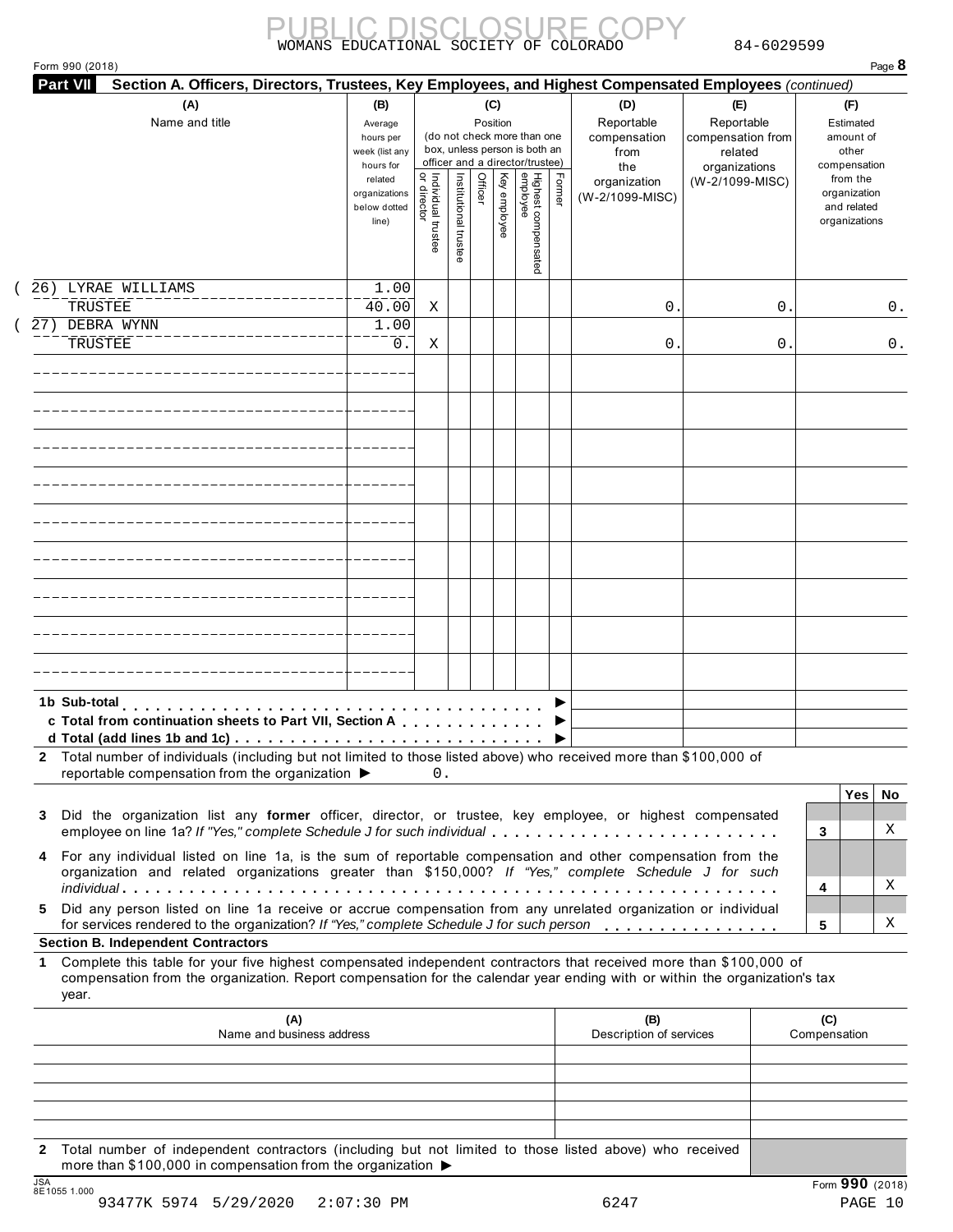|                                                           | Form 990 (2018)<br><b>Part VIII</b>   | <b>Statement of Revenue</b>                                                                                                                                                                                                                                                                                                                                                                                                                                                                                                                               |                                | WOMANS EDUCATIONAL SOCIETY OF COLORADO      |                                                    | 84-6029599                              | Page 9                                                           |
|-----------------------------------------------------------|---------------------------------------|-----------------------------------------------------------------------------------------------------------------------------------------------------------------------------------------------------------------------------------------------------------------------------------------------------------------------------------------------------------------------------------------------------------------------------------------------------------------------------------------------------------------------------------------------------------|--------------------------------|---------------------------------------------|----------------------------------------------------|-----------------------------------------|------------------------------------------------------------------|
|                                                           |                                       |                                                                                                                                                                                                                                                                                                                                                                                                                                                                                                                                                           |                                |                                             |                                                    |                                         |                                                                  |
|                                                           |                                       |                                                                                                                                                                                                                                                                                                                                                                                                                                                                                                                                                           |                                | (A)<br>Total revenue                        | (B)<br>Related or<br>exempt<br>function<br>revenue | (C)<br>Unrelated<br>business<br>revenue | (D)<br>Revenue<br>excluded from tax<br>under sections<br>512-514 |
| Contributions, Gifts, Grants<br>and Other Similar Amounts | 1a<br>b<br>c<br>d<br>е<br>f<br>g<br>h | 1a<br>Federated campaigns <b>Federated</b><br>1b<br>Membership dues<br>1c<br>Fundraising events <b>Fundraising</b><br>1d<br>Related organizations <b>contains</b> and the relations and the relations of the relations of the relations of the relations of the relations of the relations of the relations of the relations of the relations of the relations<br>1e<br>Government grants (contributions)<br>All other contributions, gifts, grants,<br>1f<br>and similar amounts not included above<br>Noncash contributions included in lines 1a-1f: \$ | 8,810.<br>4,602.               | 13, 412.                                    |                                                    |                                         |                                                                  |
|                                                           |                                       | MEETING FEES                                                                                                                                                                                                                                                                                                                                                                                                                                                                                                                                              | <b>Business Code</b><br>900099 | 3,359                                       | 3,359                                              |                                         |                                                                  |
| Program Service Revenue                                   | 2a<br>b                               |                                                                                                                                                                                                                                                                                                                                                                                                                                                                                                                                                           |                                |                                             |                                                    |                                         |                                                                  |
|                                                           | c                                     | the control of the control of the control of the control of the control of the control of                                                                                                                                                                                                                                                                                                                                                                                                                                                                 |                                |                                             |                                                    |                                         |                                                                  |
|                                                           | d                                     | <u> 1989 - Johann Stein, mars an deutscher Stein († 1958)</u>                                                                                                                                                                                                                                                                                                                                                                                                                                                                                             |                                |                                             |                                                    |                                         |                                                                  |
|                                                           | е                                     |                                                                                                                                                                                                                                                                                                                                                                                                                                                                                                                                                           |                                |                                             |                                                    |                                         |                                                                  |
|                                                           | f<br>g                                | All other program service revenue<br>Total. Add lines 2a-2f ▶                                                                                                                                                                                                                                                                                                                                                                                                                                                                                             |                                | 3,359                                       |                                                    |                                         |                                                                  |
|                                                           | 3<br>4<br>5                           | dividends,<br>Investment<br>(including)<br>income<br>and other similar amounts) example and other similar amounts).<br>Income from investment of tax-exempt bond proceeds $\blacksquare$<br>(i) Real                                                                                                                                                                                                                                                                                                                                                      | interest,<br>(ii) Personal     | 69,222.<br>$\mathsf{0}$ .<br>$\mathbf{0}$ . |                                                    |                                         | 69,222.                                                          |
|                                                           | 6a<br>b<br>c<br>d<br>7a               | Gross rents <b>Container and Container</b><br>Less: rental expenses<br>Rental income or (loss)<br>Net rental income or (loss) ▶<br>(i) Securities<br>Gross amount from sales of                                                                                                                                                                                                                                                                                                                                                                           | (ii) Other                     | $\mathsf{0}$ .                              |                                                    |                                         |                                                                  |
|                                                           | b<br>c<br>d                           | 821,948.<br>assets other than inventory<br>Less: cost or other basis<br>701,079.<br>and sales expenses<br>120,869.<br>Gain or (loss) [<br>Net gain or (loss) $\cdots$ $\cdots$ $\cdots$ $\cdots$ $\cdots$ $\cdots$ $\cdots$                                                                                                                                                                                                                                                                                                                               |                                | 120,869.                                    |                                                    |                                         |                                                                  |
|                                                           | 8а                                    | Gross income from fundraising                                                                                                                                                                                                                                                                                                                                                                                                                                                                                                                             |                                |                                             |                                                    |                                         |                                                                  |
| Other Revenue                                             | b                                     | events (not including \$<br>of contributions reported on line 1c).<br>See Part IV, line 18 a<br>Less: direct expenses extension of the state of the state of the state of the state of the state of the state of the state of the state of the state of the state of the state of the state of the state of the state of the s<br>b                                                                                                                                                                                                                       | 12,304.<br>561.                |                                             |                                                    |                                         |                                                                  |
|                                                           | c                                     | Net income or (loss) from fundraising events <u>example</u> by between the between the between the between the between the between the between the between the between the between the between the between the between the between                                                                                                                                                                                                                                                                                                                        |                                | 11,743.                                     |                                                    |                                         | 11,743.                                                          |
|                                                           | 9a                                    | Gross income from gaming activities.<br>See Part IV, line 19 expansion and a                                                                                                                                                                                                                                                                                                                                                                                                                                                                              | 0.                             |                                             |                                                    |                                         |                                                                  |
|                                                           | b                                     | Less: direct expenses extending the state of the state of the state of the state of the state of the state of the state of the state of the state of the state of the state of the state of the state of the state of the stat<br>b                                                                                                                                                                                                                                                                                                                       | 0.                             | 0.                                          |                                                    |                                         |                                                                  |
|                                                           | c<br>10a                              | Net income or (loss) from gaming activities ________ ▶<br>sales of inventory, less<br>Gross                                                                                                                                                                                                                                                                                                                                                                                                                                                               | 0.                             |                                             |                                                    |                                         |                                                                  |
|                                                           | b<br>c                                | Less: cost of goods sold expression of the solution<br>b<br>Net income or (loss) from sales of inventory  ■                                                                                                                                                                                                                                                                                                                                                                                                                                               | $\mathbf{0}$ .                 | $\mathbf{0}$ .                              |                                                    |                                         |                                                                  |
|                                                           |                                       | Miscellaneous Revenue                                                                                                                                                                                                                                                                                                                                                                                                                                                                                                                                     | <b>Business Code</b>           |                                             |                                                    |                                         |                                                                  |
|                                                           | 11a                                   | MISCELLANEOUS REVENUE                                                                                                                                                                                                                                                                                                                                                                                                                                                                                                                                     | 900099                         | 810.                                        | 810.                                               |                                         |                                                                  |
|                                                           | b                                     | <u> 1989 - Johann Barn, mars ann an t-Amhain ann an t-Amhain an t-Amhain an t-Amhain an t-Amhain an t-Amhain an t-</u>                                                                                                                                                                                                                                                                                                                                                                                                                                    |                                |                                             |                                                    |                                         |                                                                  |
|                                                           | с                                     | <u> 1989 - John Stein, mars and de Brazilia (b. 1989)</u>                                                                                                                                                                                                                                                                                                                                                                                                                                                                                                 |                                |                                             |                                                    |                                         |                                                                  |
|                                                           | d<br>е                                | All other revenue experience and the set of the set of the set of the set of the set of the set of the set of<br>Total. Add lines 11a-11d ▶                                                                                                                                                                                                                                                                                                                                                                                                               |                                | 810.                                        |                                                    |                                         |                                                                  |
|                                                           | 12                                    | Total revenue. See instructions. ▶                                                                                                                                                                                                                                                                                                                                                                                                                                                                                                                        |                                | 219, 415.                                   | 4,169.                                             |                                         | 80,965.                                                          |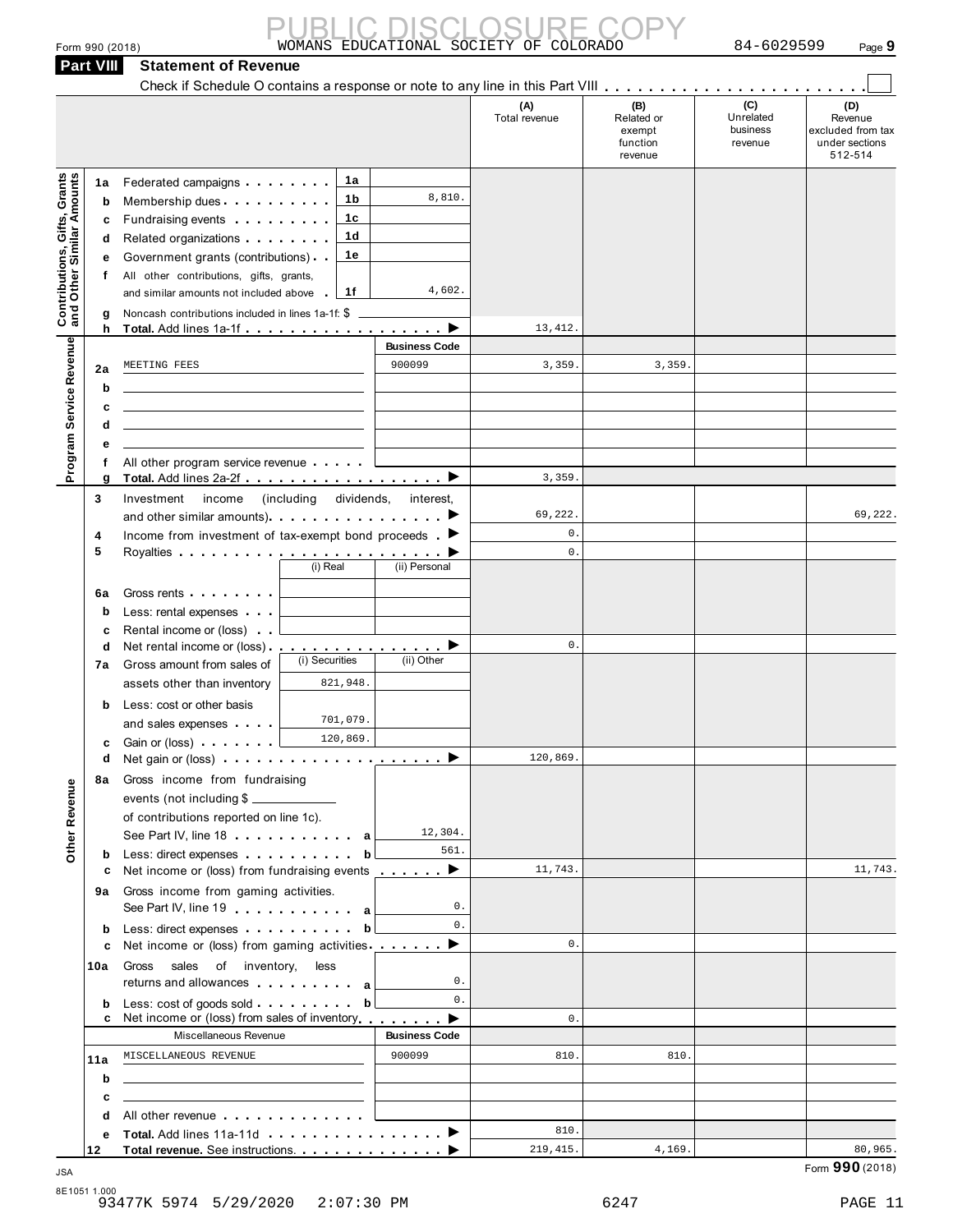# Form 990 (2018) Page **10** WOMANS EDUCATIONAL SOCIETY OF COLORADO 84-6029599 PUBLIC DISCLOSURE COPY

|            | Form 990 (2018)                                                                                                                                                                                                               | WOMANS EDUCATIONAL SOCIETY OF COLORADO |                                    |                                           | 84-6029599<br>Page $10$        |
|------------|-------------------------------------------------------------------------------------------------------------------------------------------------------------------------------------------------------------------------------|----------------------------------------|------------------------------------|-------------------------------------------|--------------------------------|
|            | <b>Part IX Statement of Functional Expenses</b>                                                                                                                                                                               |                                        |                                    |                                           |                                |
|            | Section 501(c)(3) and 501(c)(4) organizations must complete all columns. All other organizations must complete column (A).                                                                                                    |                                        |                                    |                                           |                                |
|            |                                                                                                                                                                                                                               |                                        |                                    |                                           |                                |
|            | Do not include amounts reported on lines 6b, 7b,<br>8b, 9b, and 10b of Part VIII.                                                                                                                                             | (A)<br>Total expenses                  | (B)<br>Program service<br>expenses | (C)<br>Management and<br>general expenses | (D)<br>Fundraising<br>expenses |
|            | 1 Grants and other assistance to domestic organizations                                                                                                                                                                       |                                        |                                    |                                           |                                |
|            | and domestic governments. See Part IV, line 21                                                                                                                                                                                | О.                                     |                                    |                                           |                                |
|            | 2 Grants and other assistance to domestic<br>individuals. See Part IV, line 22                                                                                                                                                | 138,630.                               | 138,630.                           |                                           |                                |
|            | 3 Grants and other assistance to foreign                                                                                                                                                                                      |                                        |                                    |                                           |                                |
|            | organizations, foreign governments, and foreign                                                                                                                                                                               |                                        |                                    |                                           |                                |
|            | individuals. See Part IV, lines 15 and 16                                                                                                                                                                                     | $\mathsf{0}$ .                         |                                    |                                           |                                |
|            | 4 Benefits paid to or for members                                                                                                                                                                                             | $\Omega$ .                             |                                    |                                           |                                |
|            | 5 Compensation of current officers, directors,<br>trustees, and key employees with a state of the state of                                                                                                                    | 0.                                     |                                    |                                           |                                |
|            | 6 Compensation not included above, to disqualified                                                                                                                                                                            |                                        |                                    |                                           |                                |
|            | persons (as defined under section 4958(f)(1)) and                                                                                                                                                                             |                                        |                                    |                                           |                                |
|            | persons described in section 4958(c)(3)(B)                                                                                                                                                                                    | 0.                                     |                                    |                                           |                                |
|            |                                                                                                                                                                                                                               | $\Omega$ .                             |                                    |                                           |                                |
|            | 8 Pension plan accruals and contributions (include                                                                                                                                                                            |                                        |                                    |                                           |                                |
|            | section 401(k) and 403(b) employer contributions)                                                                                                                                                                             | О.                                     |                                    |                                           |                                |
| 9          | Other employee benefits                                                                                                                                                                                                       | $\mathbf 0$ .                          |                                    |                                           |                                |
| 10         |                                                                                                                                                                                                                               | 0.                                     |                                    |                                           |                                |
| 11         | Fees for services (non-employees):                                                                                                                                                                                            |                                        |                                    |                                           |                                |
|            | a Management experience and a management                                                                                                                                                                                      | 0.                                     |                                    |                                           |                                |
|            | $b$ Legal $\ldots$ , $\ldots$ , $\ldots$ , $\ldots$ , $\ldots$ , $\ldots$                                                                                                                                                     | $\Omega$ .                             |                                    |                                           |                                |
|            | <b>c</b> Accounting <b>c</b> Accounting                                                                                                                                                                                       | 3,100.                                 |                                    | 3,100.                                    |                                |
|            |                                                                                                                                                                                                                               | $\mathbf 0$ .                          |                                    |                                           |                                |
|            | e Professional fundraising services. See Part IV, line 17                                                                                                                                                                     | $\mathbf{0}$                           |                                    |                                           |                                |
|            | f Investment management fees                                                                                                                                                                                                  | 8,209.                                 |                                    | 8,209.                                    |                                |
|            | 9 Other. (If line 11g amount exceeds 10% of line 25, column                                                                                                                                                                   |                                        |                                    |                                           |                                |
|            | (A) amount, list line 11g expenses on Schedule O.) expenses                                                                                                                                                                   | 110.                                   |                                    | 110                                       |                                |
|            | 12 Advertising and promotion                                                                                                                                                                                                  | 470                                    | 470                                |                                           |                                |
|            | 13 Office expenses                                                                                                                                                                                                            | $\mathbf{0}$ .                         |                                    |                                           |                                |
|            | 14 Information technology                                                                                                                                                                                                     | 0.                                     |                                    |                                           |                                |
| 15         | Royalties                                                                                                                                                                                                                     | 0.                                     |                                    |                                           |                                |
| 16         | Occupancy                                                                                                                                                                                                                     | 0.                                     |                                    |                                           |                                |
| 17         |                                                                                                                                                                                                                               | 0.                                     |                                    |                                           |                                |
|            | 18 Payments of travel or entertainment expenses                                                                                                                                                                               |                                        |                                    |                                           |                                |
|            | for any federal, state, or local public officials                                                                                                                                                                             | О.                                     |                                    |                                           |                                |
| 19         | Conferences, conventions, and meetings                                                                                                                                                                                        | 0.                                     |                                    |                                           |                                |
| 20         | Interest $\cdots$ , $\cdots$ , $\cdots$ , $\cdots$ , $\cdots$ , $\cdots$                                                                                                                                                      | 0.                                     |                                    |                                           |                                |
| 21         | Payments to affiliates entertainment of the state of the state of the state of the state of the state of the state of the state of the state of the state of the state of the state of the state of the state of the state of | 0.                                     |                                    |                                           |                                |
| 22         | Depreciation, depletion, and amortization                                                                                                                                                                                     | 0.                                     |                                    |                                           |                                |
| 23         | Insurance                                                                                                                                                                                                                     | 1,664.                                 |                                    | 1,664.                                    |                                |
| 24         | Other expenses. Itemize expenses not covered                                                                                                                                                                                  |                                        |                                    |                                           |                                |
|            | above (List miscellaneous expenses in line 24e. If                                                                                                                                                                            |                                        |                                    |                                           |                                |
|            | line 24e amount exceeds 10% of line 25, column                                                                                                                                                                                |                                        |                                    |                                           |                                |
|            | (A) amount, list line 24e expenses on Schedule O.)                                                                                                                                                                            |                                        |                                    |                                           |                                |
|            | <b>ACOMMITTEE EXPENSES</b>                                                                                                                                                                                                    | 1,216.                                 | 1,216.                             |                                           |                                |
|            | <b>b</b> PROGRAM EXPENSES                                                                                                                                                                                                     | 5,372.                                 | 5,372.                             |                                           |                                |
|            | <b>CPRINTING &amp; PUBLICATIONS</b>                                                                                                                                                                                           | 1,594.                                 | 1,594.                             |                                           |                                |
|            | dMISCELLANEOUS                                                                                                                                                                                                                | 703.                                   | 703                                |                                           |                                |
|            | e All other expenses                                                                                                                                                                                                          | 367.                                   | 367.                               |                                           |                                |
|            | 25 Total functional expenses. Add lines 1 through 24e<br>26 Joint costs. Complete this line only if the                                                                                                                       | 161,435.                               | 148,352.                           | 13,083.                                   |                                |
|            | organization reported in column (B) joint costs                                                                                                                                                                               |                                        |                                    |                                           |                                |
|            | from a combined educational campaign and                                                                                                                                                                                      |                                        |                                    |                                           |                                |
|            | fundraising solicitation. Check here<br>if.<br>following SOP 98-2 (ASC 958-720)                                                                                                                                               | 0.                                     |                                    |                                           |                                |
|            |                                                                                                                                                                                                                               |                                        |                                    |                                           |                                |
| <b>JSA</b> |                                                                                                                                                                                                                               |                                        |                                    |                                           | Form 990 (2018)                |

8E1052 1.000 93477K 5974 5/29/2020 2:07:30 PM 6247 PAGE 12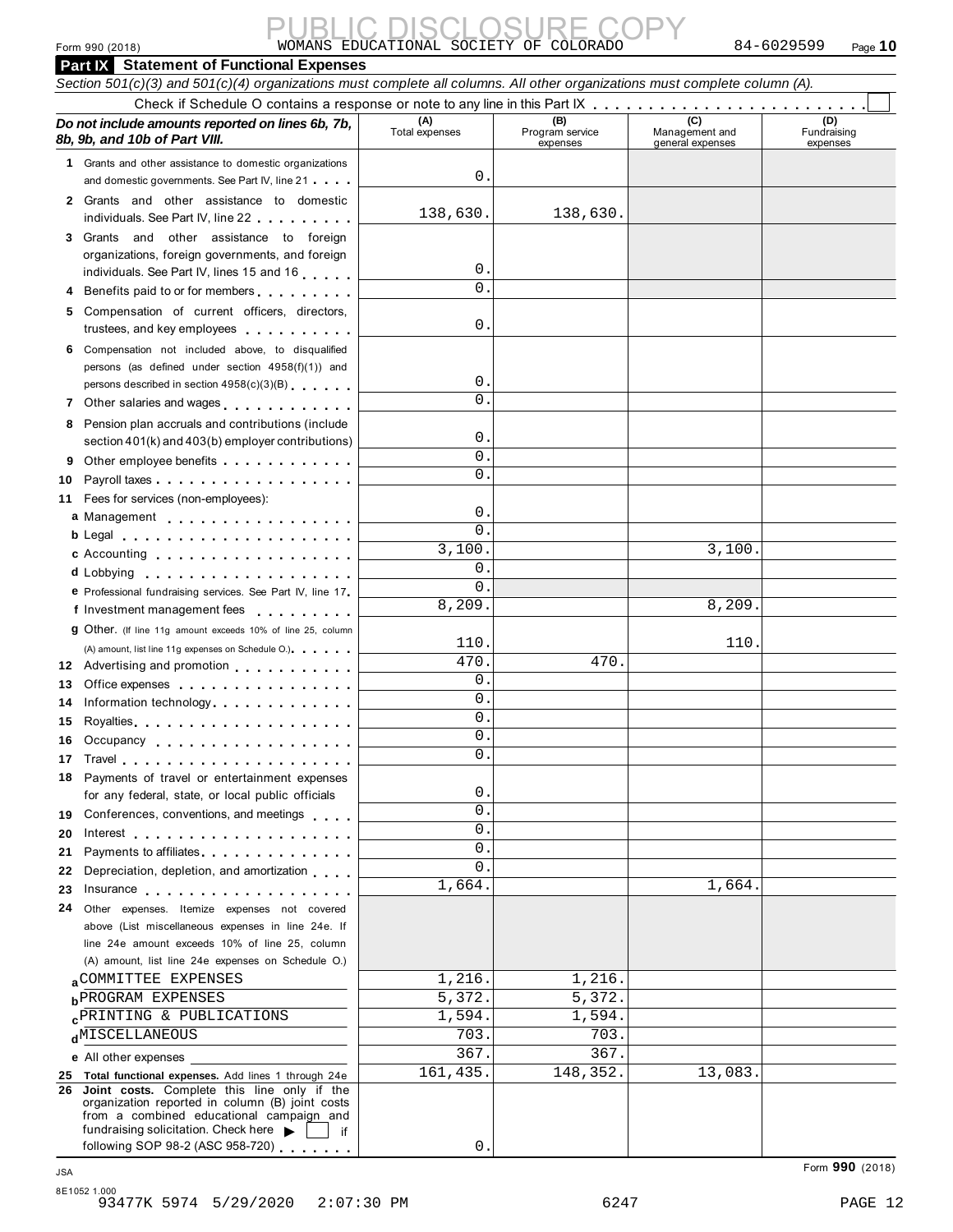

Form 990 (2018) **Part X** Balance Sheet

|--|

|                      |                           | WOMANS EDUCATIONAL SOCIETY OF COLORADO                                                                                                                                                                                                                                                                |                          |                                  | 84-6029599         |
|----------------------|---------------------------|-------------------------------------------------------------------------------------------------------------------------------------------------------------------------------------------------------------------------------------------------------------------------------------------------------|--------------------------|----------------------------------|--------------------|
|                      | Form 990 (2018)<br>Part X | <b>Balance Sheet</b>                                                                                                                                                                                                                                                                                  |                          |                                  | Page 11            |
|                      |                           |                                                                                                                                                                                                                                                                                                       |                          |                                  |                    |
|                      |                           | Check if Schedule O contains a response or note to any line in this Part X                                                                                                                                                                                                                            |                          |                                  |                    |
|                      |                           |                                                                                                                                                                                                                                                                                                       | (A)<br>Beginning of year |                                  | (B)<br>End of year |
|                      | 1                         | Cash - non-interest-bearing                                                                                                                                                                                                                                                                           | 69,430.                  | $\mathbf{1}$                     | 82,260.            |
|                      | 2                         |                                                                                                                                                                                                                                                                                                       | 0.1                      | $\overline{2}$                   | 0.                 |
|                      | 3                         |                                                                                                                                                                                                                                                                                                       | $0$ .                    | $\overline{\mathbf{3}}$          | $0$ .              |
|                      | 4                         |                                                                                                                                                                                                                                                                                                       | $0$ .                    | $\overline{\mathbf{4}}$          | $0$ .              |
|                      | 5                         | Loans and other receivables from current and former officers, directors,                                                                                                                                                                                                                              |                          |                                  |                    |
|                      |                           | trustees, key employees, and highest compensated employees.                                                                                                                                                                                                                                           |                          |                                  |                    |
|                      |                           | Complete Part II of Schedule L                                                                                                                                                                                                                                                                        | 0.                       | 5                                | 0.                 |
|                      | 6                         | Complete Part II of Scriequie L<br>Loans and other receivables from other disqualified persons (as defined under section<br>4958(f)(1)), persons described in section 4958(c)(3)(B), and contributing employers<br>and sponsoring organizations of section 501(c)(9) voluntary employees' beneficiary | 0.                       |                                  | $0$ .              |
|                      |                           | organizations (see instructions). Complete Part II of Schedule L.                                                                                                                                                                                                                                     | $0$ .                    | $6\phantom{1}$<br>$\overline{7}$ | $0$ .              |
| Assets               | 7                         |                                                                                                                                                                                                                                                                                                       | 0.                       | 8                                | $0$ .              |
|                      | 8<br>9                    | Inventories for sale or use enterpreteral enterpreteral enterpreteral enterpreteral enterpreteral enterpreteral<br>Prepaid expenses and deferred charges                                                                                                                                              | 0.                       | 9                                | $0$ .              |
|                      |                           | 10a Land, buildings, and equipment: cost or                                                                                                                                                                                                                                                           |                          |                                  |                    |
|                      |                           | other basis. Complete Part VI of Schedule D<br>∣10a                                                                                                                                                                                                                                                   |                          |                                  |                    |
|                      |                           | <b>b</b> Less: accumulated depreciation   10b                                                                                                                                                                                                                                                         |                          | 0.10c                            | 0.                 |
|                      | 11                        | Investments - publicly traded securities                                                                                                                                                                                                                                                              | 3,365,629.               | 11                               | 3,777,658.         |
|                      | 12                        | Investments - other securities. See Part IV, line 11.                                                                                                                                                                                                                                                 |                          | 0.112                            | $0$ .              |
|                      | 13                        | Investments - program-related. See Part IV, line 11                                                                                                                                                                                                                                                   | 0.1                      | 13                               | $0$ .              |
|                      | 14                        |                                                                                                                                                                                                                                                                                                       | 0.1                      | 14                               | $0$ .              |
|                      | 15                        |                                                                                                                                                                                                                                                                                                       | 67, 477.                 | 15                               | 37,491.            |
|                      | 16                        | Total assets. Add lines 1 through 15 (must equal line 34)                                                                                                                                                                                                                                             | $\overline{3,502,536}$ . | 16                               | 3,897,409.         |
|                      | 17                        |                                                                                                                                                                                                                                                                                                       |                          | $0$ $\vert$ 17                   | $0$ .              |
|                      | 18                        |                                                                                                                                                                                                                                                                                                       | 0.1                      | 18                               | $0$ .              |
|                      | 19                        |                                                                                                                                                                                                                                                                                                       |                          | $0.1$ 19                         | 0.                 |
|                      | 20                        |                                                                                                                                                                                                                                                                                                       | 0.                       | 20                               | $0$ .              |
|                      | 21                        | Escrow or custodial account liability. Complete Part IV of Schedule D                                                                                                                                                                                                                                 | $0$ .                    | 21                               | $0$ .              |
| lities               | 22                        | Loans and other payables to current and former officers, directors,                                                                                                                                                                                                                                   |                          |                                  |                    |
|                      |                           | trustees, key employees, highest compensated employees, and                                                                                                                                                                                                                                           |                          |                                  |                    |
| Liabil               |                           | disqualified persons. Complete Part II of Schedule L.                                                                                                                                                                                                                                                 | 0.                       | 22                               | $0$ .              |
|                      | 23                        | Secured mortgages and notes payable to unrelated third parties                                                                                                                                                                                                                                        | 0.                       | 23                               | $\mathsf 0$ .      |
|                      | 24                        | Unsecured notes and loans payable to unrelated third parties                                                                                                                                                                                                                                          | 0.1                      | 24                               | 0.                 |
|                      | 25                        | Other liabilities (including federal income tax, payables to related third                                                                                                                                                                                                                            |                          |                                  |                    |
|                      |                           | parties, and other liabilities not included on lines 17-24). Complete Part X                                                                                                                                                                                                                          |                          |                                  |                    |
|                      |                           |                                                                                                                                                                                                                                                                                                       | $0$ .                    | 25                               | $0$ .              |
|                      | 26                        |                                                                                                                                                                                                                                                                                                       | 0.                       | 26                               | $0$ .              |
|                      |                           | Organizations that follow SFAS 117 (ASC 958), check here ▶<br>X<br>and<br>complete lines 27 through 29, and lines 33 and 34.                                                                                                                                                                          |                          |                                  |                    |
|                      | 27                        | Unrestricted net assets                                                                                                                                                                                                                                                                               | 928,008.                 | 27                               | 1,101,529.         |
|                      | 28                        |                                                                                                                                                                                                                                                                                                       | 1,498,737.               | 28                               | 1,720,089.         |
| <b>Fund Balances</b> | 29                        |                                                                                                                                                                                                                                                                                                       | 1,075,791.               | 29                               | 1,075,791.         |
|                      |                           | Organizations that do not follow SFAS 117 (ASC 958), check here ▶<br>and                                                                                                                                                                                                                              |                          |                                  |                    |
| $\bf \bar o$         |                           | complete lines 30 through 34.                                                                                                                                                                                                                                                                         |                          |                                  |                    |
|                      | 30                        | Capital stock or trust principal, or current funds<br>.                                                                                                                                                                                                                                               |                          | 30                               |                    |
| <b>Net Assets</b>    | 31                        | Paid-in or capital surplus, or land, building, or equipment fund                                                                                                                                                                                                                                      |                          | 31                               |                    |
|                      | 32                        | Retained earnings, endowment, accumulated income, or other funds<br>                                                                                                                                                                                                                                  |                          | 32                               |                    |
|                      | 33                        | Total net assets or fund balances                                                                                                                                                                                                                                                                     | 3,502,536.               | 33                               | 3,897,409.         |
|                      | 34                        | Total liabilities and net assets/fund balances                                                                                                                                                                                                                                                        | 3,502,536.               | 34                               | 3,897,409.         |
|                      |                           |                                                                                                                                                                                                                                                                                                       |                          |                                  | Form 990 (2018)    |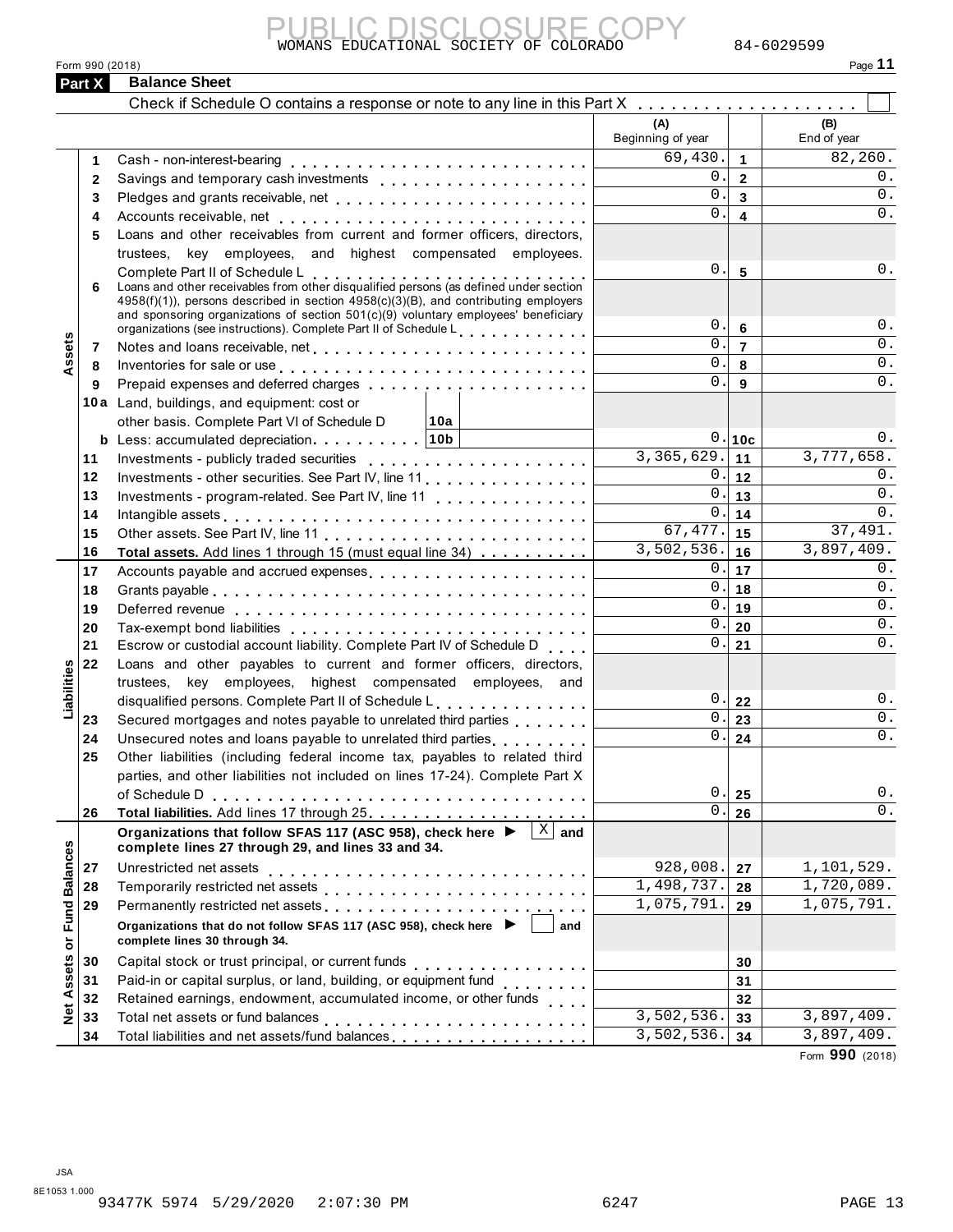|--|

| Form 990 (2018)<br>Page 12<br>Part XI<br><b>Reconciliation of Net Assets</b><br>219, 415.<br>$\mathbf{1}$<br>1<br>161,435.<br>$\overline{\mathbf{2}}$<br>$\mathbf{2}$<br>57,980.<br>$\mathbf{3}$<br>Revenue less expenses. Subtract line 2 from line 1<br>3<br>3,502,536.<br>$\overline{\mathbf{4}}$<br>Net assets or fund balances at beginning of year (must equal Part X, line 33, column (A))<br>4<br>336,893.<br>5<br>Net unrealized gains (losses) on investments<br>5<br>0.<br>6<br>6<br>0.<br>$\overline{7}$<br>7<br>0.<br>8<br>8<br>$0$ .<br>$\mathbf{9}$<br>Other changes in net assets or fund balances (explain in Schedule O)<br>9<br>Net assets or fund balances at end of year. Combine lines 3 through 9 (must equal Part X, line<br>10<br>3,897,409.<br>10<br><b>Part XII</b><br><b>Financial Statements and Reporting</b><br>Check if Schedule O contains a response or note to any line in this Part XII<br>Yes<br>No<br>Accounting method used to prepare the Form 990: $ X $ Cash<br>Accrual<br>Other<br>1<br>If the organization changed its method of accounting from a prior year or checked "Other," explain in<br>Schedule O.<br>Χ<br>2a<br>2a Were the organization's financial statements compiled or reviewed by an independent accountant?<br>If "Yes," check a box below to indicate whether the financial statements for the year were compiled or<br>reviewed on a separate basis, consolidated basis, or both:<br>Separate basis<br>Consolidated basis<br>Both consolidated and separate basis<br>Χ<br>2 <sub>b</sub><br><b>b</b> Were the organization's financial statements audited by an independent accountant?<br>If "Yes," check a box below to indicate whether the financial statements for the year were audited on a<br>separate basis, consolidated basis, or both:<br>Separate basis<br>Consolidated basis<br>Both consolidated and separate basis<br>c If "Yes" to line 2a or 2b, does the organization have a committee that assumes responsibility for oversight<br>2 <sub>c</sub><br>of the audit, review, or compilation of its financial statements and selection of an independent accountant?<br>If the organization changed either its oversight process or selection process during the tax year, explain in<br>Schedule O.<br>3a As a result of a federal award, was the organization required to undergo an audit or audits as set forth in<br>X<br>3a<br>b If "Yes," did the organization undergo the required audit or audits? If the organization did not undergo the<br>required audit or audits, explain why in Schedule O and describe any steps taken to undergo such audits.<br>3b<br>Form 990 (2018) | -IC DISCLOSUE<br>WOMANS EDUCATIONAL SOCIETY OF COLORADO | 84-6029599 |  |  |
|--------------------------------------------------------------------------------------------------------------------------------------------------------------------------------------------------------------------------------------------------------------------------------------------------------------------------------------------------------------------------------------------------------------------------------------------------------------------------------------------------------------------------------------------------------------------------------------------------------------------------------------------------------------------------------------------------------------------------------------------------------------------------------------------------------------------------------------------------------------------------------------------------------------------------------------------------------------------------------------------------------------------------------------------------------------------------------------------------------------------------------------------------------------------------------------------------------------------------------------------------------------------------------------------------------------------------------------------------------------------------------------------------------------------------------------------------------------------------------------------------------------------------------------------------------------------------------------------------------------------------------------------------------------------------------------------------------------------------------------------------------------------------------------------------------------------------------------------------------------------------------------------------------------------------------------------------------------------------------------------------------------------------------------------------------------------------------------------------------------------------------------------------------------------------------------------------------------------------------------------------------------------------------------------------------------------------------------------------------------------------------------------------------------------------------------------------------------------------------------------------------------------------------------------------------------------------------------------------------------------------------------------------------------------------|---------------------------------------------------------|------------|--|--|
|                                                                                                                                                                                                                                                                                                                                                                                                                                                                                                                                                                                                                                                                                                                                                                                                                                                                                                                                                                                                                                                                                                                                                                                                                                                                                                                                                                                                                                                                                                                                                                                                                                                                                                                                                                                                                                                                                                                                                                                                                                                                                                                                                                                                                                                                                                                                                                                                                                                                                                                                                                                                                                                                          |                                                         |            |  |  |
|                                                                                                                                                                                                                                                                                                                                                                                                                                                                                                                                                                                                                                                                                                                                                                                                                                                                                                                                                                                                                                                                                                                                                                                                                                                                                                                                                                                                                                                                                                                                                                                                                                                                                                                                                                                                                                                                                                                                                                                                                                                                                                                                                                                                                                                                                                                                                                                                                                                                                                                                                                                                                                                                          |                                                         |            |  |  |
|                                                                                                                                                                                                                                                                                                                                                                                                                                                                                                                                                                                                                                                                                                                                                                                                                                                                                                                                                                                                                                                                                                                                                                                                                                                                                                                                                                                                                                                                                                                                                                                                                                                                                                                                                                                                                                                                                                                                                                                                                                                                                                                                                                                                                                                                                                                                                                                                                                                                                                                                                                                                                                                                          |                                                         |            |  |  |
|                                                                                                                                                                                                                                                                                                                                                                                                                                                                                                                                                                                                                                                                                                                                                                                                                                                                                                                                                                                                                                                                                                                                                                                                                                                                                                                                                                                                                                                                                                                                                                                                                                                                                                                                                                                                                                                                                                                                                                                                                                                                                                                                                                                                                                                                                                                                                                                                                                                                                                                                                                                                                                                                          |                                                         |            |  |  |
|                                                                                                                                                                                                                                                                                                                                                                                                                                                                                                                                                                                                                                                                                                                                                                                                                                                                                                                                                                                                                                                                                                                                                                                                                                                                                                                                                                                                                                                                                                                                                                                                                                                                                                                                                                                                                                                                                                                                                                                                                                                                                                                                                                                                                                                                                                                                                                                                                                                                                                                                                                                                                                                                          |                                                         |            |  |  |
|                                                                                                                                                                                                                                                                                                                                                                                                                                                                                                                                                                                                                                                                                                                                                                                                                                                                                                                                                                                                                                                                                                                                                                                                                                                                                                                                                                                                                                                                                                                                                                                                                                                                                                                                                                                                                                                                                                                                                                                                                                                                                                                                                                                                                                                                                                                                                                                                                                                                                                                                                                                                                                                                          |                                                         |            |  |  |
|                                                                                                                                                                                                                                                                                                                                                                                                                                                                                                                                                                                                                                                                                                                                                                                                                                                                                                                                                                                                                                                                                                                                                                                                                                                                                                                                                                                                                                                                                                                                                                                                                                                                                                                                                                                                                                                                                                                                                                                                                                                                                                                                                                                                                                                                                                                                                                                                                                                                                                                                                                                                                                                                          |                                                         |            |  |  |
|                                                                                                                                                                                                                                                                                                                                                                                                                                                                                                                                                                                                                                                                                                                                                                                                                                                                                                                                                                                                                                                                                                                                                                                                                                                                                                                                                                                                                                                                                                                                                                                                                                                                                                                                                                                                                                                                                                                                                                                                                                                                                                                                                                                                                                                                                                                                                                                                                                                                                                                                                                                                                                                                          |                                                         |            |  |  |
|                                                                                                                                                                                                                                                                                                                                                                                                                                                                                                                                                                                                                                                                                                                                                                                                                                                                                                                                                                                                                                                                                                                                                                                                                                                                                                                                                                                                                                                                                                                                                                                                                                                                                                                                                                                                                                                                                                                                                                                                                                                                                                                                                                                                                                                                                                                                                                                                                                                                                                                                                                                                                                                                          |                                                         |            |  |  |
|                                                                                                                                                                                                                                                                                                                                                                                                                                                                                                                                                                                                                                                                                                                                                                                                                                                                                                                                                                                                                                                                                                                                                                                                                                                                                                                                                                                                                                                                                                                                                                                                                                                                                                                                                                                                                                                                                                                                                                                                                                                                                                                                                                                                                                                                                                                                                                                                                                                                                                                                                                                                                                                                          |                                                         |            |  |  |
|                                                                                                                                                                                                                                                                                                                                                                                                                                                                                                                                                                                                                                                                                                                                                                                                                                                                                                                                                                                                                                                                                                                                                                                                                                                                                                                                                                                                                                                                                                                                                                                                                                                                                                                                                                                                                                                                                                                                                                                                                                                                                                                                                                                                                                                                                                                                                                                                                                                                                                                                                                                                                                                                          |                                                         |            |  |  |
|                                                                                                                                                                                                                                                                                                                                                                                                                                                                                                                                                                                                                                                                                                                                                                                                                                                                                                                                                                                                                                                                                                                                                                                                                                                                                                                                                                                                                                                                                                                                                                                                                                                                                                                                                                                                                                                                                                                                                                                                                                                                                                                                                                                                                                                                                                                                                                                                                                                                                                                                                                                                                                                                          |                                                         |            |  |  |
|                                                                                                                                                                                                                                                                                                                                                                                                                                                                                                                                                                                                                                                                                                                                                                                                                                                                                                                                                                                                                                                                                                                                                                                                                                                                                                                                                                                                                                                                                                                                                                                                                                                                                                                                                                                                                                                                                                                                                                                                                                                                                                                                                                                                                                                                                                                                                                                                                                                                                                                                                                                                                                                                          |                                                         |            |  |  |
|                                                                                                                                                                                                                                                                                                                                                                                                                                                                                                                                                                                                                                                                                                                                                                                                                                                                                                                                                                                                                                                                                                                                                                                                                                                                                                                                                                                                                                                                                                                                                                                                                                                                                                                                                                                                                                                                                                                                                                                                                                                                                                                                                                                                                                                                                                                                                                                                                                                                                                                                                                                                                                                                          |                                                         |            |  |  |
|                                                                                                                                                                                                                                                                                                                                                                                                                                                                                                                                                                                                                                                                                                                                                                                                                                                                                                                                                                                                                                                                                                                                                                                                                                                                                                                                                                                                                                                                                                                                                                                                                                                                                                                                                                                                                                                                                                                                                                                                                                                                                                                                                                                                                                                                                                                                                                                                                                                                                                                                                                                                                                                                          |                                                         |            |  |  |
|                                                                                                                                                                                                                                                                                                                                                                                                                                                                                                                                                                                                                                                                                                                                                                                                                                                                                                                                                                                                                                                                                                                                                                                                                                                                                                                                                                                                                                                                                                                                                                                                                                                                                                                                                                                                                                                                                                                                                                                                                                                                                                                                                                                                                                                                                                                                                                                                                                                                                                                                                                                                                                                                          |                                                         |            |  |  |
|                                                                                                                                                                                                                                                                                                                                                                                                                                                                                                                                                                                                                                                                                                                                                                                                                                                                                                                                                                                                                                                                                                                                                                                                                                                                                                                                                                                                                                                                                                                                                                                                                                                                                                                                                                                                                                                                                                                                                                                                                                                                                                                                                                                                                                                                                                                                                                                                                                                                                                                                                                                                                                                                          |                                                         |            |  |  |
|                                                                                                                                                                                                                                                                                                                                                                                                                                                                                                                                                                                                                                                                                                                                                                                                                                                                                                                                                                                                                                                                                                                                                                                                                                                                                                                                                                                                                                                                                                                                                                                                                                                                                                                                                                                                                                                                                                                                                                                                                                                                                                                                                                                                                                                                                                                                                                                                                                                                                                                                                                                                                                                                          |                                                         |            |  |  |
|                                                                                                                                                                                                                                                                                                                                                                                                                                                                                                                                                                                                                                                                                                                                                                                                                                                                                                                                                                                                                                                                                                                                                                                                                                                                                                                                                                                                                                                                                                                                                                                                                                                                                                                                                                                                                                                                                                                                                                                                                                                                                                                                                                                                                                                                                                                                                                                                                                                                                                                                                                                                                                                                          |                                                         |            |  |  |
|                                                                                                                                                                                                                                                                                                                                                                                                                                                                                                                                                                                                                                                                                                                                                                                                                                                                                                                                                                                                                                                                                                                                                                                                                                                                                                                                                                                                                                                                                                                                                                                                                                                                                                                                                                                                                                                                                                                                                                                                                                                                                                                                                                                                                                                                                                                                                                                                                                                                                                                                                                                                                                                                          |                                                         |            |  |  |
|                                                                                                                                                                                                                                                                                                                                                                                                                                                                                                                                                                                                                                                                                                                                                                                                                                                                                                                                                                                                                                                                                                                                                                                                                                                                                                                                                                                                                                                                                                                                                                                                                                                                                                                                                                                                                                                                                                                                                                                                                                                                                                                                                                                                                                                                                                                                                                                                                                                                                                                                                                                                                                                                          |                                                         |            |  |  |
|                                                                                                                                                                                                                                                                                                                                                                                                                                                                                                                                                                                                                                                                                                                                                                                                                                                                                                                                                                                                                                                                                                                                                                                                                                                                                                                                                                                                                                                                                                                                                                                                                                                                                                                                                                                                                                                                                                                                                                                                                                                                                                                                                                                                                                                                                                                                                                                                                                                                                                                                                                                                                                                                          |                                                         |            |  |  |
|                                                                                                                                                                                                                                                                                                                                                                                                                                                                                                                                                                                                                                                                                                                                                                                                                                                                                                                                                                                                                                                                                                                                                                                                                                                                                                                                                                                                                                                                                                                                                                                                                                                                                                                                                                                                                                                                                                                                                                                                                                                                                                                                                                                                                                                                                                                                                                                                                                                                                                                                                                                                                                                                          |                                                         |            |  |  |
|                                                                                                                                                                                                                                                                                                                                                                                                                                                                                                                                                                                                                                                                                                                                                                                                                                                                                                                                                                                                                                                                                                                                                                                                                                                                                                                                                                                                                                                                                                                                                                                                                                                                                                                                                                                                                                                                                                                                                                                                                                                                                                                                                                                                                                                                                                                                                                                                                                                                                                                                                                                                                                                                          |                                                         |            |  |  |
|                                                                                                                                                                                                                                                                                                                                                                                                                                                                                                                                                                                                                                                                                                                                                                                                                                                                                                                                                                                                                                                                                                                                                                                                                                                                                                                                                                                                                                                                                                                                                                                                                                                                                                                                                                                                                                                                                                                                                                                                                                                                                                                                                                                                                                                                                                                                                                                                                                                                                                                                                                                                                                                                          |                                                         |            |  |  |
|                                                                                                                                                                                                                                                                                                                                                                                                                                                                                                                                                                                                                                                                                                                                                                                                                                                                                                                                                                                                                                                                                                                                                                                                                                                                                                                                                                                                                                                                                                                                                                                                                                                                                                                                                                                                                                                                                                                                                                                                                                                                                                                                                                                                                                                                                                                                                                                                                                                                                                                                                                                                                                                                          |                                                         |            |  |  |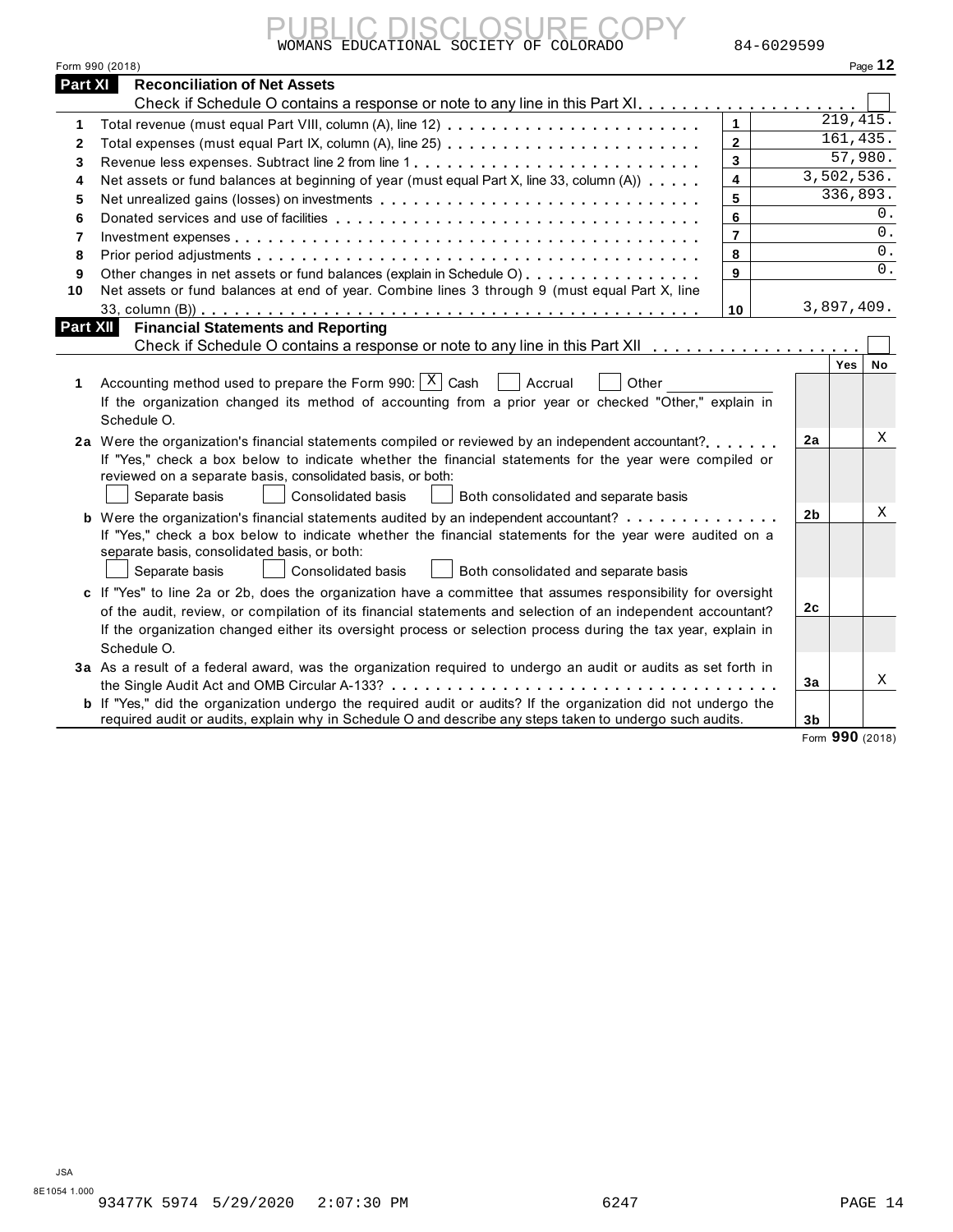# PUBLIC DISCLOSURE COPY

## **OCHEDULE A Public Charity Status and Public Support** ME AND 1545-0047

(Form 990 or 990-EZ)  $\begin{bmatrix} 1 & 0 & 0 \\ 0 & 1 & 0 \end{bmatrix}$  Complete if the organization is a section 501(c)(3) organization  $\sim$  a section 4947(a)(1) nonexempt charitable trust.



|                                                                                                                                                                                                                                                                                                                                                                                                                                                                                          | Complete if the organization is a section 501(c)(3) organization or a section 4947(a)(1) nonexempt charitable trust.                                                                                                                            |                                                                                                                |     |                                                      |                                        | 4V<br>10                                   |
|------------------------------------------------------------------------------------------------------------------------------------------------------------------------------------------------------------------------------------------------------------------------------------------------------------------------------------------------------------------------------------------------------------------------------------------------------------------------------------------|-------------------------------------------------------------------------------------------------------------------------------------------------------------------------------------------------------------------------------------------------|----------------------------------------------------------------------------------------------------------------|-----|------------------------------------------------------|----------------------------------------|--------------------------------------------|
| Department of the Treasury<br><b>Internal Revenue Service</b>                                                                                                                                                                                                                                                                                                                                                                                                                            |                                                                                                                                                                                                                                                 | Attach to Form 990 or Form 990-EZ.<br>► Go to www.irs.gov/Form990 for instructions and the latest information. |     |                                                      |                                        | <b>Open to Public</b><br><b>Inspection</b> |
| Name of the organization                                                                                                                                                                                                                                                                                                                                                                                                                                                                 | WOMANS EDUCATIONAL SOCIETY OF COLORADO                                                                                                                                                                                                          |                                                                                                                |     |                                                      | <b>Employer identification number</b>  |                                            |
| COLLEGE                                                                                                                                                                                                                                                                                                                                                                                                                                                                                  |                                                                                                                                                                                                                                                 |                                                                                                                |     |                                                      | 84-6029599                             |                                            |
| Part I                                                                                                                                                                                                                                                                                                                                                                                                                                                                                   | Reason for Public Charity Status (All organizations must complete this part.) See instructions.                                                                                                                                                 |                                                                                                                |     |                                                      |                                        |                                            |
| The organization is not a private foundation because it is: (For lines 1 through 12, check only one box.)                                                                                                                                                                                                                                                                                                                                                                                |                                                                                                                                                                                                                                                 |                                                                                                                |     |                                                      |                                        |                                            |
| A church, convention of churches, or association of churches described in section 170(b)(1)(A)(i).<br>1                                                                                                                                                                                                                                                                                                                                                                                  |                                                                                                                                                                                                                                                 |                                                                                                                |     |                                                      |                                        |                                            |
| A school described in section 170(b)(1)(A)(ii). (Attach Schedule E (Form 990 or 990-EZ).)<br>2                                                                                                                                                                                                                                                                                                                                                                                           |                                                                                                                                                                                                                                                 |                                                                                                                |     |                                                      |                                        |                                            |
| A hospital or a cooperative hospital service organization described in section 170(b)(1)(A)(iii).<br>3                                                                                                                                                                                                                                                                                                                                                                                   |                                                                                                                                                                                                                                                 |                                                                                                                |     |                                                      |                                        |                                            |
| A medical research organization operated in conjunction with a hospital described in section 170(b)(1)(A)(iii). Enter the<br>4                                                                                                                                                                                                                                                                                                                                                           |                                                                                                                                                                                                                                                 |                                                                                                                |     |                                                      |                                        |                                            |
| hospital's name, city, and state:                                                                                                                                                                                                                                                                                                                                                                                                                                                        |                                                                                                                                                                                                                                                 |                                                                                                                |     |                                                      |                                        |                                            |
| An organization operated for the benefit of a college or university owned or operated by a governmental unit described in<br>5                                                                                                                                                                                                                                                                                                                                                           |                                                                                                                                                                                                                                                 |                                                                                                                |     |                                                      |                                        |                                            |
| section 170(b)(1)(A)(iv). (Complete Part II.)                                                                                                                                                                                                                                                                                                                                                                                                                                            |                                                                                                                                                                                                                                                 |                                                                                                                |     |                                                      |                                        |                                            |
| A federal, state, or local government or governmental unit described in section 170(b)(1)(A)(v).<br>6<br>7<br>An organization that normally receives a substantial part of its support from a governmental unit or from the general public                                                                                                                                                                                                                                               |                                                                                                                                                                                                                                                 |                                                                                                                |     |                                                      |                                        |                                            |
| described in section 170(b)(1)(A)(vi). (Complete Part II.)                                                                                                                                                                                                                                                                                                                                                                                                                               |                                                                                                                                                                                                                                                 |                                                                                                                |     |                                                      |                                        |                                            |
| A community trust described in section 170(b)(1)(A)(vi). (Complete Part II.)<br>8                                                                                                                                                                                                                                                                                                                                                                                                        |                                                                                                                                                                                                                                                 |                                                                                                                |     |                                                      |                                        |                                            |
| 9<br>An agricultural research organization described in section 170(b)(1)(A)(ix) operated in conjunction with a land-grant college                                                                                                                                                                                                                                                                                                                                                       |                                                                                                                                                                                                                                                 |                                                                                                                |     |                                                      |                                        |                                            |
| or university or a non-land-grant college of agriculture (see instructions). Enter the name, city, and state of the college or                                                                                                                                                                                                                                                                                                                                                           |                                                                                                                                                                                                                                                 |                                                                                                                |     |                                                      |                                        |                                            |
| university:                                                                                                                                                                                                                                                                                                                                                                                                                                                                              |                                                                                                                                                                                                                                                 |                                                                                                                |     |                                                      |                                        |                                            |
| An organization that normally receives: (1) more than 331/3 % of its support from contributions, membership fees, and gross<br>10<br>receipts from activities related to its exempt functions - subject to certain exceptions, and (2) no more than 331/3 % of its<br>support from gross investment income and unrelated business taxable income (less section 511 tax) from businesses<br>acquired by the organization after June 30, 1975. See section 509(a)(2). (Complete Part III.) |                                                                                                                                                                                                                                                 |                                                                                                                |     |                                                      |                                        |                                            |
| An organization organized and operated exclusively to test for public safety. See section 509(a)(4).<br>11                                                                                                                                                                                                                                                                                                                                                                               |                                                                                                                                                                                                                                                 |                                                                                                                |     |                                                      |                                        |                                            |
| X <br>An organization organized and operated exclusively for the benefit of, to perform the functions of, or to carry out the purposes<br>12                                                                                                                                                                                                                                                                                                                                             |                                                                                                                                                                                                                                                 |                                                                                                                |     |                                                      |                                        |                                            |
| of one or more publicly supported organizations described in section 509(a)(1) or section 509(a)(2). See section 509(a)(3).                                                                                                                                                                                                                                                                                                                                                              |                                                                                                                                                                                                                                                 |                                                                                                                |     |                                                      |                                        |                                            |
| Check the box in lines 12a through 12d that describes the type of supporting organization and complete lines 12e, 12f, and 12g.                                                                                                                                                                                                                                                                                                                                                          |                                                                                                                                                                                                                                                 |                                                                                                                |     |                                                      |                                        |                                            |
| а                                                                                                                                                                                                                                                                                                                                                                                                                                                                                        | Type I. A supporting organization operated, supervised, or controlled by its supported organization(s), typically by giving                                                                                                                     |                                                                                                                |     |                                                      |                                        |                                            |
|                                                                                                                                                                                                                                                                                                                                                                                                                                                                                          | the supported organization(s) the power to regularly appoint or elect a majority of the directors or trustees of the                                                                                                                            |                                                                                                                |     |                                                      |                                        |                                            |
|                                                                                                                                                                                                                                                                                                                                                                                                                                                                                          | supporting organization. You must complete Part IV, Sections A and B.                                                                                                                                                                           |                                                                                                                |     |                                                      |                                        |                                            |
| b                                                                                                                                                                                                                                                                                                                                                                                                                                                                                        | Type II. A supporting organization supervised or controlled in connection with its supported organization(s), by having<br>control or management of the supporting organization vested in the same persons that control or manage the supported |                                                                                                                |     |                                                      |                                        |                                            |
|                                                                                                                                                                                                                                                                                                                                                                                                                                                                                          | organization(s). You must complete Part IV, Sections A and C.                                                                                                                                                                                   |                                                                                                                |     |                                                      |                                        |                                            |
| $\mathbf{X}$<br>c                                                                                                                                                                                                                                                                                                                                                                                                                                                                        | Type III functionally integrated. A supporting organization operated in connection with, and functionally integrated with,                                                                                                                      |                                                                                                                |     |                                                      |                                        |                                            |
|                                                                                                                                                                                                                                                                                                                                                                                                                                                                                          | its supported organization(s) (see instructions). You must complete Part IV, Sections A, D, and E.                                                                                                                                              |                                                                                                                |     |                                                      |                                        |                                            |
| d                                                                                                                                                                                                                                                                                                                                                                                                                                                                                        | Type III non-functionally integrated. A supporting organization operated in connection with its supported organization(s)                                                                                                                       |                                                                                                                |     |                                                      |                                        |                                            |
|                                                                                                                                                                                                                                                                                                                                                                                                                                                                                          | that is not functionally integrated. The organization generally must satisfy a distribution requirement and an attentiveness                                                                                                                    |                                                                                                                |     |                                                      |                                        |                                            |
|                                                                                                                                                                                                                                                                                                                                                                                                                                                                                          | requirement (see instructions). You must complete Part IV, Sections A and D, and Part V.                                                                                                                                                        |                                                                                                                |     |                                                      |                                        |                                            |
| е                                                                                                                                                                                                                                                                                                                                                                                                                                                                                        | Check this box if the organization received a written determination from the IRS that it is a Type I, Type II, Type III                                                                                                                         |                                                                                                                |     |                                                      |                                        |                                            |
|                                                                                                                                                                                                                                                                                                                                                                                                                                                                                          | functionally integrated, or Type III non-functionally integrated supporting organization.                                                                                                                                                       |                                                                                                                |     |                                                      |                                        |                                            |
| f                                                                                                                                                                                                                                                                                                                                                                                                                                                                                        |                                                                                                                                                                                                                                                 |                                                                                                                |     |                                                      |                                        | 1                                          |
| Provide the following information about the supported organization(s).<br>g                                                                                                                                                                                                                                                                                                                                                                                                              |                                                                                                                                                                                                                                                 |                                                                                                                |     |                                                      |                                        |                                            |
| (i) Name of supported organization                                                                                                                                                                                                                                                                                                                                                                                                                                                       | (ii) EIN                                                                                                                                                                                                                                        | (iii) Type of organization<br>(described on lines 1-10                                                         |     | (iv) Is the organization<br>listed in your governing | (v) Amount of monetary<br>support (see | (vi) Amount of<br>other support (see       |
| ATTACHMENT 1                                                                                                                                                                                                                                                                                                                                                                                                                                                                             |                                                                                                                                                                                                                                                 | above (see instructions))                                                                                      |     | document?                                            | instructions)                          | instructions)                              |
|                                                                                                                                                                                                                                                                                                                                                                                                                                                                                          |                                                                                                                                                                                                                                                 |                                                                                                                | Yes | No                                                   |                                        |                                            |
| (A)                                                                                                                                                                                                                                                                                                                                                                                                                                                                                      |                                                                                                                                                                                                                                                 |                                                                                                                |     |                                                      |                                        |                                            |
| (B)                                                                                                                                                                                                                                                                                                                                                                                                                                                                                      |                                                                                                                                                                                                                                                 |                                                                                                                |     |                                                      |                                        |                                            |
| (C)                                                                                                                                                                                                                                                                                                                                                                                                                                                                                      |                                                                                                                                                                                                                                                 |                                                                                                                |     |                                                      |                                        |                                            |
| (D)                                                                                                                                                                                                                                                                                                                                                                                                                                                                                      |                                                                                                                                                                                                                                                 |                                                                                                                |     |                                                      |                                        |                                            |
| (E)                                                                                                                                                                                                                                                                                                                                                                                                                                                                                      |                                                                                                                                                                                                                                                 |                                                                                                                |     |                                                      |                                        |                                            |
|                                                                                                                                                                                                                                                                                                                                                                                                                                                                                          |                                                                                                                                                                                                                                                 |                                                                                                                |     |                                                      |                                        |                                            |
| Total                                                                                                                                                                                                                                                                                                                                                                                                                                                                                    |                                                                                                                                                                                                                                                 |                                                                                                                |     |                                                      | 138,630.                               |                                            |

JSA 8E1210 1.000 93477K 5974 5/29/2020 2:07:30 PM 6247 PAGE 15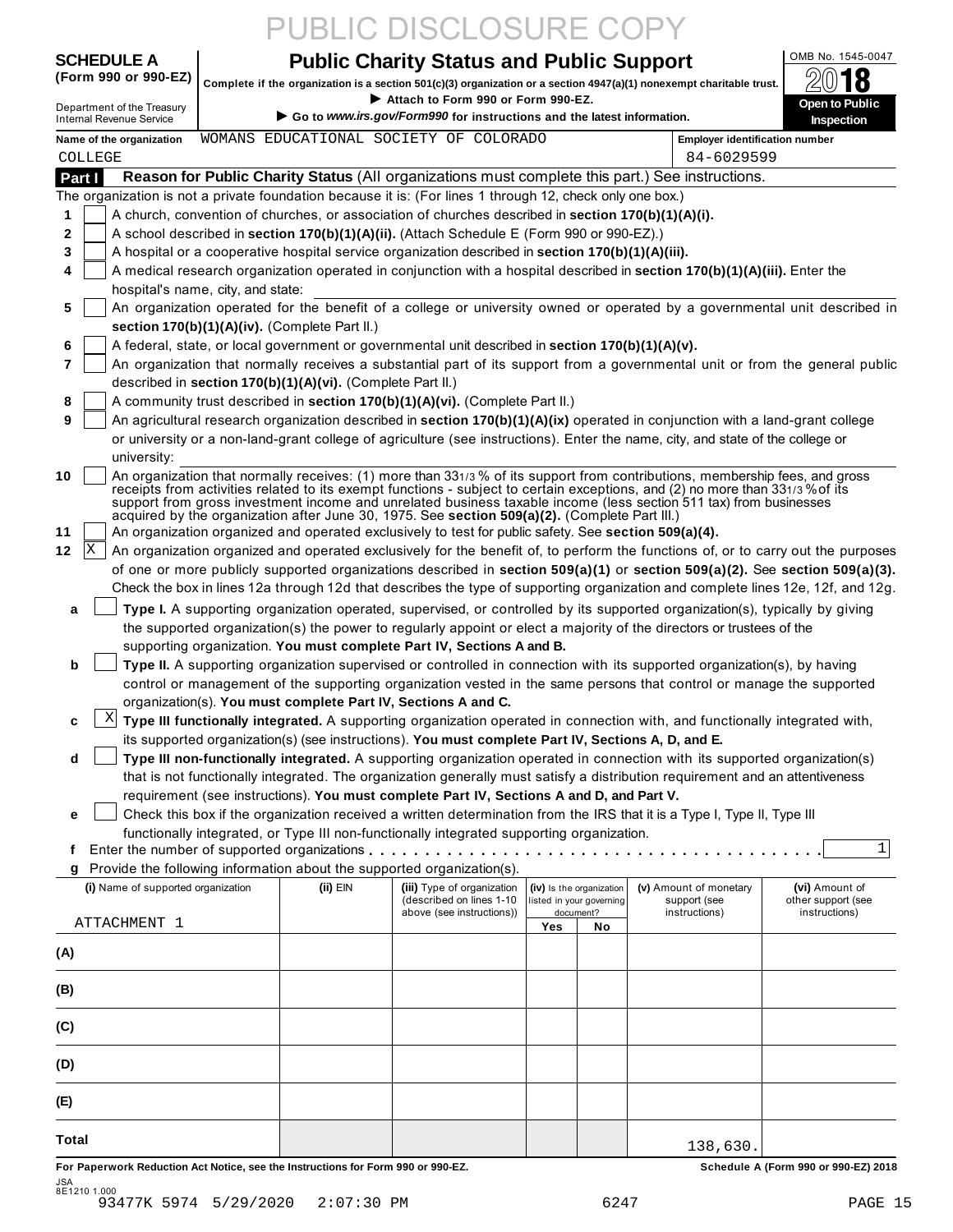### Schedule A (Form 990 or 990-EZ) 2018 Page **2**

WOMANS EDUCATIONAL SOCIETY OF COLORADO 84-6029599 PUBLIC DISCLOSURE COPY

**Support Schedule for Organizations Described in Sections 170(b)(1)(A)(iv) and 170(b)(1)(A)(vi)** (Complete only if you checked the box on line 5, 7, or 8 of Part I or if the organization failed to qualify under **Part II** 

|              | Part III. If the organization fails to qualify under the tests listed below, please complete Part III.)                                                                                                                                                                                                                                                                              |            |            |            |            |            |           |
|--------------|--------------------------------------------------------------------------------------------------------------------------------------------------------------------------------------------------------------------------------------------------------------------------------------------------------------------------------------------------------------------------------------|------------|------------|------------|------------|------------|-----------|
|              | <b>Section A. Public Support</b>                                                                                                                                                                                                                                                                                                                                                     |            |            |            |            |            |           |
|              | Calendar year (or fiscal year beginning in) $\blacktriangleright$                                                                                                                                                                                                                                                                                                                    | (a) $2014$ | (b) $2015$ | $(c)$ 2016 | $(d)$ 2017 | (e) $2018$ | (f) Total |
| 1            | Gifts,<br>contributions,<br>grants,<br>and<br>membership fees received. (Do not<br>include any "unusual grants.")                                                                                                                                                                                                                                                                    |            |            |            |            |            |           |
| $\mathbf{2}$ | Tax<br>revenues<br>levied<br>for<br>the<br>organization's benefit and either paid<br>to or expended on its behalf                                                                                                                                                                                                                                                                    |            |            |            |            |            |           |
| 3            | The value of services or facilities<br>furnished by a governmental unit to the<br>organization without charge                                                                                                                                                                                                                                                                        |            |            |            |            |            |           |
| 4            | <b>Total.</b> Add lines 1 through 3                                                                                                                                                                                                                                                                                                                                                  |            |            |            |            |            |           |
| 5            | The portion of total contributions by<br>(other<br>each<br>person<br>than<br>governmental<br>unit<br>or<br>publicly<br>supported organization) included on<br>line 1 that exceeds 2% of the amount<br>shown on line 11, column (f)                                                                                                                                                   |            |            |            |            |            |           |
| 6            | Public support. Subtract line 5 from line 4                                                                                                                                                                                                                                                                                                                                          |            |            |            |            |            |           |
|              | <b>Section B. Total Support</b>                                                                                                                                                                                                                                                                                                                                                      |            |            |            |            |            |           |
|              | Calendar year (or fiscal year beginning in) $\blacktriangleright$                                                                                                                                                                                                                                                                                                                    | (a) $2014$ | (b) 2015   | $(c)$ 2016 | $(d)$ 2017 | (e) $2018$ | (f) Total |
| 7<br>8       | Amounts from line 4<br>Gross income from interest, dividends,<br>payments received on securities loans,<br>rents, royalties, and income from<br>similar sources experiences                                                                                                                                                                                                          |            |            |            |            |            |           |
| 9            | Net income from unrelated business<br>activities, whether or not the business<br>is regularly carried on the control of the set of the set of the set of the set of the set of the set of the s                                                                                                                                                                                      |            |            |            |            |            |           |
| 10           | Other income. Do not include gain or<br>loss from the sale of capital assets<br>(Explain in Part VI.)                                                                                                                                                                                                                                                                                |            |            |            |            |            |           |
| 11           | <b>Total support.</b> Add lines 7 through 10                                                                                                                                                                                                                                                                                                                                         |            |            |            |            |            |           |
| 12           |                                                                                                                                                                                                                                                                                                                                                                                      |            |            |            |            | 12         |           |
| 13           | First five years. If the Form 990 is for the organization's first, second, third, fourth, or fifth tax year as a section 501(c)(3)<br>organization, check this box and stop here <u>entistical properties in the context of the state of the state of</u>                                                                                                                            |            |            |            |            |            |           |
|              | <b>Section C. Computation of Public Support Percentage</b>                                                                                                                                                                                                                                                                                                                           |            |            |            |            |            |           |
|              | 14 Public support percentage for 2018 (line 6, column (f) divided by line 11, column (f))                                                                                                                                                                                                                                                                                            |            |            |            |            | 14         | %         |
| 15           |                                                                                                                                                                                                                                                                                                                                                                                      |            |            |            |            |            | %         |
|              | 16a 331/3% support test - 2018. If the organization did not check the box on line 13, and line 14 is 331/3% or more, check this                                                                                                                                                                                                                                                      |            |            |            |            |            |           |
|              |                                                                                                                                                                                                                                                                                                                                                                                      |            |            |            |            |            |           |
|              | b 331/3% support test - 2017. If the organization did not check a box on line 13 or 16a, and line 15 is 331/3% or more, check                                                                                                                                                                                                                                                        |            |            |            |            |            |           |
|              |                                                                                                                                                                                                                                                                                                                                                                                      |            |            |            |            |            |           |
|              | 17a 10%-facts-and-circumstances test - 2018. If the organization did not check a box on line 13, 16a, or 16b, and line 14 is<br>10% or more, and if the organization meets the "facts-and-circumstances" test, check this box and stop here. Explain in<br>Part VI how the organization meets the "facts-and-circumstances" test. The organization qualifies as a publicly supported |            |            |            |            |            |           |
|              | <b>b</b> 10%-facts-and-circumstances test - 2017. If the organization did not check a box on line 13, 16a, 16b, or 17a, and line<br>15 is 10% or more, and if the organization meets the "facts-and-circumstances" test, check this box and stop here.                                                                                                                               |            |            |            |            |            |           |
|              | Explain in Part VI how the organization meets the "facts-and-circumstances" test. The organization qualifies as a publicly                                                                                                                                                                                                                                                           |            |            |            |            |            |           |
| 18           | Private foundation. If the organization did not check a box on line 13, 16a, 16b, 17a, or 17b, check this box and see                                                                                                                                                                                                                                                                |            |            |            |            |            |           |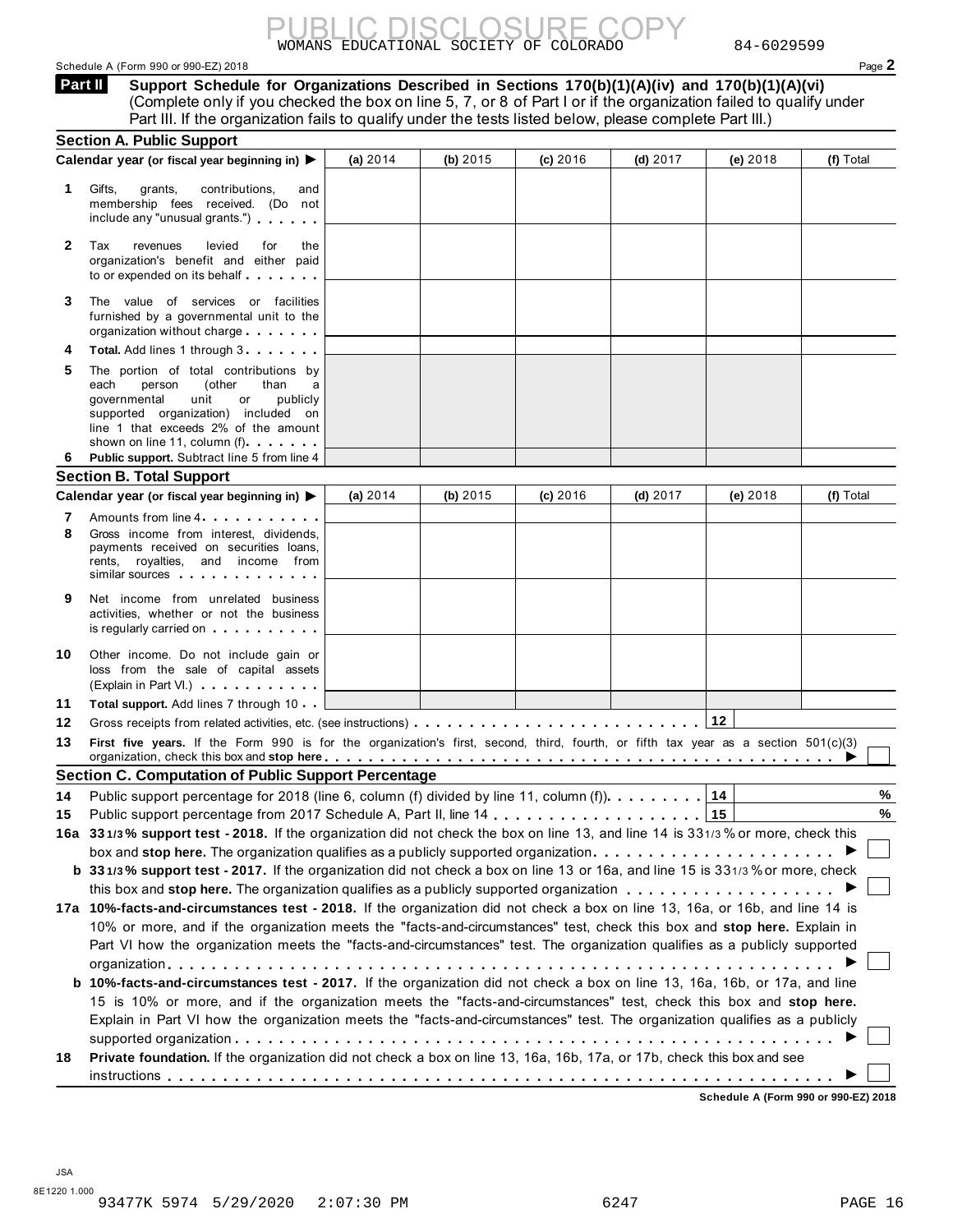Schedule A (Form 990 or 990-EZ) 2018 Page 3

**Support Schedule for Organizations Described in Section 509(a)(2)** (Complete only if you checked the box on line 10 of Part I or if the organization failed to qualify under Part II. If the organization fails to qualify under the tests listed below, please complete Part II.) **Part III** 

|    | Calendar year (or fiscal year beginning in) $\blacktriangleright$                                                                                                                                                                                                     | (a) 2014   | (b) $2015$ | (c) 2016   | $(d)$ 2017 | (e) 2018 | (f) Total |
|----|-----------------------------------------------------------------------------------------------------------------------------------------------------------------------------------------------------------------------------------------------------------------------|------------|------------|------------|------------|----------|-----------|
|    | 1 Gifts, grants, contributions, and membership fees                                                                                                                                                                                                                   |            |            |            |            |          |           |
|    | received. (Do not include any "unusual grants.")                                                                                                                                                                                                                      |            |            |            |            |          |           |
| 2  | Gross receipts from admissions, merchandise                                                                                                                                                                                                                           |            |            |            |            |          |           |
|    | sold or services performed, or facilities                                                                                                                                                                                                                             |            |            |            |            |          |           |
|    | furnished in any activity that is related to the                                                                                                                                                                                                                      |            |            |            |            |          |           |
|    | organization's tax-exempt purpose                                                                                                                                                                                                                                     |            |            |            |            |          |           |
| 3  | Gross receipts from activities that are not an                                                                                                                                                                                                                        |            |            |            |            |          |           |
|    | unrelated trade or business under section 513                                                                                                                                                                                                                         |            |            |            |            |          |           |
| 4  | Tax<br>levied<br>for<br>revenues<br>the                                                                                                                                                                                                                               |            |            |            |            |          |           |
|    | organization's benefit and either paid to                                                                                                                                                                                                                             |            |            |            |            |          |           |
|    | or expended on its behalf <b>contained</b> by the set of the set of the set of the set of the set of the set of the set of the set of the set of the set of the set of the set of the set of the set of the set of the set of the s                                   |            |            |            |            |          |           |
| 5  | The value of services or facilities                                                                                                                                                                                                                                   |            |            |            |            |          |           |
|    | furnished by a governmental unit to the                                                                                                                                                                                                                               |            |            |            |            |          |           |
|    | organization without charge                                                                                                                                                                                                                                           |            |            |            |            |          |           |
| 6  | <b>Total.</b> Add lines 1 through 5                                                                                                                                                                                                                                   |            |            |            |            |          |           |
|    | 7a Amounts included on lines 1, 2, and 3                                                                                                                                                                                                                              |            |            |            |            |          |           |
|    | received from disqualified persons                                                                                                                                                                                                                                    |            |            |            |            |          |           |
|    | Amounts included on lines 2 and 3                                                                                                                                                                                                                                     |            |            |            |            |          |           |
|    | received from other than disqualified<br>persons that exceed the greater of \$5,000                                                                                                                                                                                   |            |            |            |            |          |           |
|    | or 1% of the amount on line 13 for the year                                                                                                                                                                                                                           |            |            |            |            |          |           |
|    | c Add lines $7a$ and $7b$                                                                                                                                                                                                                                             |            |            |            |            |          |           |
| 8  | <b>Public support.</b> (Subtract line 7c from                                                                                                                                                                                                                         |            |            |            |            |          |           |
|    | $line 6.)$ $\ldots$ $\ldots$ $\ldots$ $\ldots$ $\ldots$ $\ldots$                                                                                                                                                                                                      |            |            |            |            |          |           |
|    | <b>Section B. Total Support</b>                                                                                                                                                                                                                                       |            |            |            |            |          |           |
|    | Calendar year (or fiscal year beginning in) ▶                                                                                                                                                                                                                         | (a) $2014$ | (b) $2015$ | $(c)$ 2016 | $(d)$ 2017 | (e) 2018 | (f) Total |
| 9  | Amounts from line 6.                                                                                                                                                                                                                                                  |            |            |            |            |          |           |
|    | 10 a Gross income from interest, dividends,<br>payments received on securities loans,<br>rents, royalties, and income from similar                                                                                                                                    |            |            |            |            |          |           |
|    | sources                                                                                                                                                                                                                                                               |            |            |            |            |          |           |
|    | <b>b</b> Unrelated business taxable income (less                                                                                                                                                                                                                      |            |            |            |            |          |           |
|    | section 511 taxes) from businesses                                                                                                                                                                                                                                    |            |            |            |            |          |           |
|    | acquired after June 30, 1975                                                                                                                                                                                                                                          |            |            |            |            |          |           |
|    | c Add lines 10a and 10b                                                                                                                                                                                                                                               |            |            |            |            |          |           |
| 11 | Net income from unrelated business<br>activities not included in line 10b,<br>whether or not the business is regularly                                                                                                                                                |            |            |            |            |          |           |
|    | carried on each contract to the carried on                                                                                                                                                                                                                            |            |            |            |            |          |           |
| 12 | Other income. Do not include gain or<br>loss from the sale of capital assets                                                                                                                                                                                          |            |            |            |            |          |           |
|    | (Explain in Part VI.)                                                                                                                                                                                                                                                 |            |            |            |            |          |           |
| 13 | Total support. (Add lines 9, 10c, 11,                                                                                                                                                                                                                                 |            |            |            |            |          |           |
|    | and $12.$ ) $\cdots$ $\cdots$ $\cdots$ $\cdots$ $\cdots$                                                                                                                                                                                                              |            |            |            |            |          |           |
| 14 | First five years. If the Form 990 is for the organization's first, second, third, fourth, or fifth tax year as a section 501(c)(3)                                                                                                                                    |            |            |            |            |          |           |
|    |                                                                                                                                                                                                                                                                       |            |            |            |            |          |           |
|    | <b>Section C. Computation of Public Support Percentage</b>                                                                                                                                                                                                            |            |            |            |            |          |           |
| 15 | Public support percentage for 2018 (line 8, column (f), divided by line 13, column (f))                                                                                                                                                                               |            |            |            |            | 15       | $\%$      |
| 16 | Public support percentage from 2017 Schedule A, Part III, line 15.                                                                                                                                                                                                    |            |            |            |            | 16       | $\%$      |
|    | Section D. Computation of Investment Income Percentage                                                                                                                                                                                                                |            |            |            |            |          |           |
| 17 |                                                                                                                                                                                                                                                                       |            |            |            |            | 17       | %         |
|    |                                                                                                                                                                                                                                                                       |            |            |            |            | 18       | %         |
|    |                                                                                                                                                                                                                                                                       |            |            |            |            |          |           |
| 18 |                                                                                                                                                                                                                                                                       |            |            |            |            |          |           |
|    | 19a 331/3% support tests - 2018. If the organization did not check the box on line 14, and line 15 is more than 331/3%, and line                                                                                                                                      |            |            |            |            |          |           |
|    | 17 is not more than 331/3%, check this box and stop here. The organization qualifies as a publicly supported organization                                                                                                                                             |            |            |            |            |          |           |
|    | b 331/3% support tests - 2017. If the organization did not check a box on line 14 or line 19a, and line 16 is more than 331/3%, and<br>line 18 is not more than 331/3%, check this box and stop here. The organization qualifies as a publicly supported organization |            |            |            |            |          |           |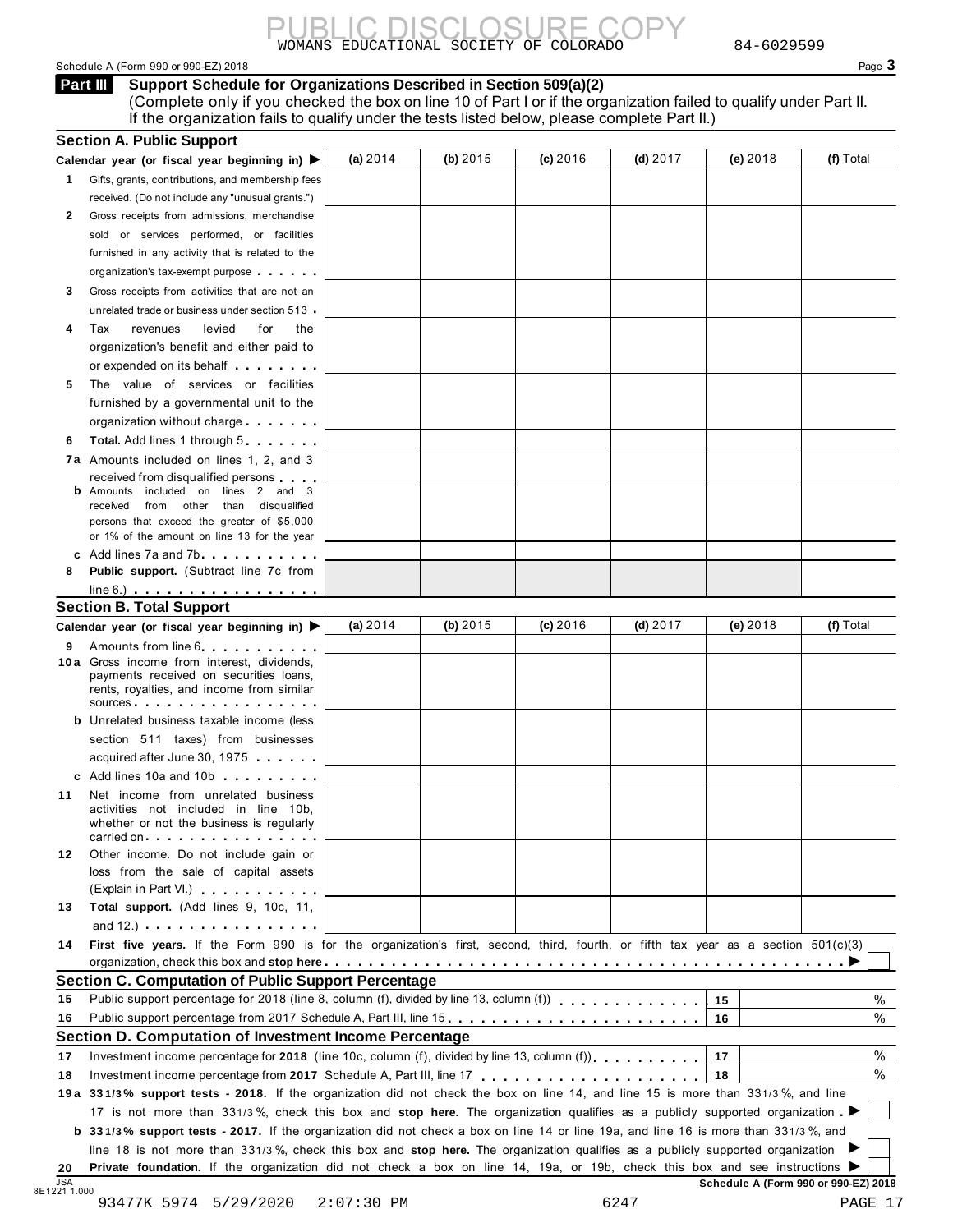Schedule A (Form 990 or 990-EZ) 2018 Page **4**

### **Part IV Supporting Organizations**

(Complete only if you checked a box in line 12 on Part I. If you checked 12a of Part I, complete Sections A and B. If you checked 12b of Part I, complete Sections A and C. If you checked 12c of Part I, complete Sections A, D, and E. If you checked 12d of Part I, complete Sections A and D, and complete Part V.)

### **Section A. All Supporting Organizations**

- **1** Are all of the organization's supported organizations listed by name in the organization's governing documents? *If "No," describe in Part VI how the supported organizations are designated. If designated by class or purpose, describe the designation. If historic and continuing relationship, explain.* **1**
- **2** Did the organization have any supported organization that does not have an IRS determination of status under section 509(a)(1) or (2)? *If "Yes," explain in Part VI how the organization determined that the supported organization was described in section 509(a)(1) or (2).*
- **3 a** Did the organization have a supported organization described in section 501(c)(4), (5), or (6)? *If "Yes," answer (b) and (c) below.*
- **b** Did the organization confirm that each supported organization qualified under section 501(c)(4), (5), or (6) and  $\mid$ satisfied the public support tests under section 509(a)(2)? *If "Yes," describe in Part VI when and how the organization made the determination.*
- **c** Did the organization ensure that all support to such organizations was used exclusively for section 170(c)(2)(B) purposes? *If "Yes," explain in Part VI what controls the organization put in place to ensure such use.*
- **4 a** Was any supported organization not organized in the United States ("foreign supported organization")? *If "Yes," and if you checked 12a or 12b in Part I, answer (b) and (c) below.*
- **b** Did the organization have ultimate control and discretion in deciding whether to make grants to the foreign  $|$ supported organization? *If "Yes," describe in Part VI how the organization had such control and discretion despite being controlled or supervised by or in connection with its supported organizations.*
- **c** Did the organization support any foreign supported organization that does not have an IRS determination under sections 501(c)(3) and 509(a)(1) or (2)? *If "Yes," explain in Part VI what controls the organization used to ensure that all support to the foreign supported organization was used exclusively for section 170(c)(2)(B) purposes.*
- **5 a** Did the organization add, substitute, or remove any supported organizations during the tax year? *If "Yes," answer (b) and (c) below (if applicable). Also, provide detail in Part VI, including (i) the names and EIN numbers of the supported organizations added, substituted, or removed; (ii) the reasons for each such action; (iii) the authority under the organization's organizing document authorizing such action; and (iv) how the action was accomplished (such as by amendment to the organizing document).*
- **b Type I or Type II only.** Was any added or substituted supported organization part of a class already | designated in the organization's organizing document?
- **c Substitutions only.** Was the substitution the result of an event beyond the organization's control?
- **6** Did the organization provide support (whether in the form of grants or the provision of services or facilities) to anyone other than (i) its supported organizations, (ii) individuals that are part of the charitable class benefited by one or more of its supported organizations, or (iii) other supporting organizations that also support or benefit one or more of the filing organization's supported organizations? *If "Yes," provide detail in Part VI.*
- **7** Did the organization provide a grant, loan, compensation, or other similar payment to a substantial contributor (as defined in section 4958(c)(3)(C)), a family member of a substantial contributor, or a 35% controlled entity with regard to a substantial contributor? *If "Yes," complete Part I of Schedule L (Form 990 or 990-EZ).*
- **8** Did the organization make a loan to a disqualified person (as defined in section 4958) not described in line 7? *If "Yes," complete Part I of Schedule L (Form 990 or 990-EZ).*
- **9a** Was the organization controlled directly or indirectly at any time during the tax year by one or more  $|$ disqualified persons as defined in section 4946 (other than foundation managers and organizations described in section 509(a)(1) or (2))? *If "Yes," provide detail in Part VI.*
- **b** Did one or more disqualified persons (as defined in line 9a) hold a controlling interest in any entity in which  $|$ the supporting organization had an interest? *If "Yes," provide detail in Part VI.*
- **c** Did a disqualified person (as defined in line 9a) have an ownership interest in, or derive any personal benefit from, assets in which the supporting organization also had an interest? *If "Yes," provide detail in Part VI.*
- **10 a** Was the organization subject to the excess business holdings rules of section 4943 because of section  $|$ 4943(f) (regarding certain Type II supporting organizations, and all Type III non-functionally integrated supporting organizations)? *If "Yes," answer 10b below.*
	- **b** Did the organization have any excess business holdings in the tax year? *(Use Schedule C, Form 4720, to determine whether the organization had excess business holdings.)*

**Yes No 2 3a 3b 3c 4a 4b 4c 5a 5b 5c 6 7 8 9a 9b 9c 10a 10b** X X X X X X X X X X X X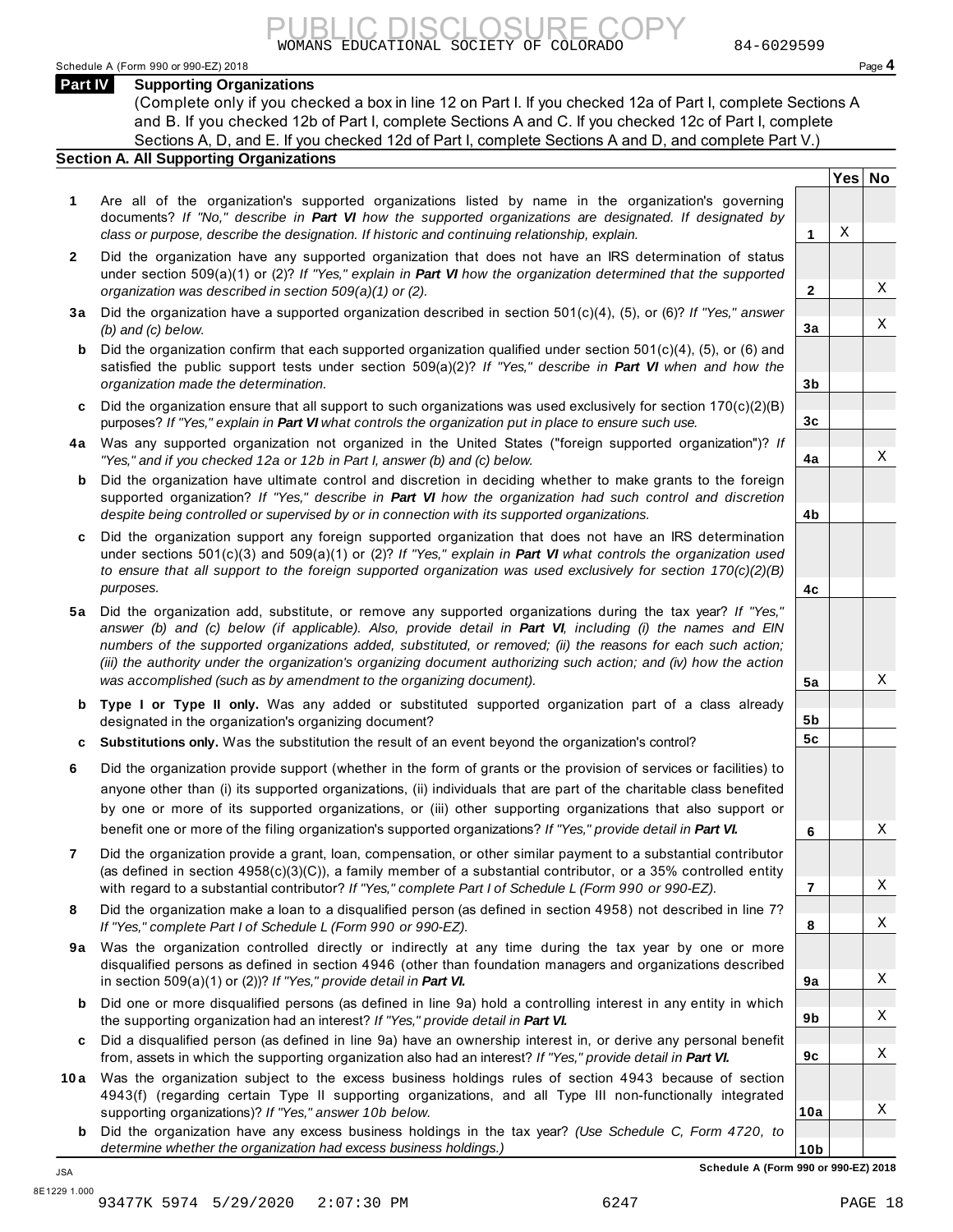

Schedule A (Form 990 or 990-EZ) 2018 Page **5**

|                  | Schedule A (Form 990 or 990-EZ) 2018                                                                                                                                                                                                                                                                                                                                                                                                                                                                                                                                                                                                                                         |                 |        | Page 5                  |
|------------------|------------------------------------------------------------------------------------------------------------------------------------------------------------------------------------------------------------------------------------------------------------------------------------------------------------------------------------------------------------------------------------------------------------------------------------------------------------------------------------------------------------------------------------------------------------------------------------------------------------------------------------------------------------------------------|-----------------|--------|-------------------------|
| <b>Part IV</b>   | <b>Supporting Organizations (continued)</b>                                                                                                                                                                                                                                                                                                                                                                                                                                                                                                                                                                                                                                  |                 |        |                         |
| 11               |                                                                                                                                                                                                                                                                                                                                                                                                                                                                                                                                                                                                                                                                              |                 | Yes No |                         |
|                  | Has the organization accepted a gift or contribution from any of the following persons?<br>a A person who directly or indirectly controls, either alone or together with persons described in (b) and (c)                                                                                                                                                                                                                                                                                                                                                                                                                                                                    |                 |        |                         |
|                  | below, the governing body of a supported organization?                                                                                                                                                                                                                                                                                                                                                                                                                                                                                                                                                                                                                       | 11a             |        | Χ                       |
|                  | <b>b</b> A family member of a person described in (a) above?                                                                                                                                                                                                                                                                                                                                                                                                                                                                                                                                                                                                                 | 11 <sub>b</sub> |        | $\overline{\mathbf{x}}$ |
|                  | c A 35% controlled entity of a person described in (a) or (b) above? If "Yes" to a, b, or c, provide detail in Part VI.                                                                                                                                                                                                                                                                                                                                                                                                                                                                                                                                                      | 11c             |        | $\mathbf X$             |
|                  | <b>Section B. Type I Supporting Organizations</b>                                                                                                                                                                                                                                                                                                                                                                                                                                                                                                                                                                                                                            |                 |        |                         |
|                  |                                                                                                                                                                                                                                                                                                                                                                                                                                                                                                                                                                                                                                                                              |                 | Yes No |                         |
| 1                | Did the directors, trustees, or membership of one or more supported organizations have the power to<br>regularly appoint or elect at least a majority of the organization's directors or trustees at all times during the<br>tax year? If "No," describe in Part VI how the supported organization(s) effectively operated, supervised, or<br>controlled the organization's activities. If the organization had more than one supported organization,<br>describe how the powers to appoint and/or remove directors or trustees were allocated among the supported<br>organizations and what conditions or restrictions, if any, applied to such powers during the tax year. | 1               |        |                         |
| 2                | Did the organization operate for the benefit of any supported organization other than the supported<br>organization(s) that operated, supervised, or controlled the supporting organization? If "Yes," explain in Part<br>VI how providing such benefit carried out the purposes of the supported organization(s) that operated,<br>supervised, or controlled the supporting organization.                                                                                                                                                                                                                                                                                   | $\mathbf{2}$    |        |                         |
|                  | <b>Section C. Type II Supporting Organizations</b>                                                                                                                                                                                                                                                                                                                                                                                                                                                                                                                                                                                                                           |                 |        |                         |
|                  |                                                                                                                                                                                                                                                                                                                                                                                                                                                                                                                                                                                                                                                                              |                 | Yes No |                         |
| 1                | Were a majority of the organization's directors or trustees during the tax year also a majority of the directors<br>or trustees of each of the organization's supported organization(s)? If "No," describe in Part VI how control<br>or management of the supporting organization was vested in the same persons that controlled or managed<br>the supported organization(s).                                                                                                                                                                                                                                                                                                |                 |        |                         |
|                  | Section D. All Type III Supporting Organizations                                                                                                                                                                                                                                                                                                                                                                                                                                                                                                                                                                                                                             | 1               |        |                         |
|                  |                                                                                                                                                                                                                                                                                                                                                                                                                                                                                                                                                                                                                                                                              |                 | Yes No |                         |
| 1                | Did the organization provide to each of its supported organizations, by the last day of the fifth month of the<br>organization's tax year, (i) a written notice describing the type and amount of support provided during the prior<br>tax year, (ii) a copy of the Form 990 that was most recently filed as of the date of notification, and (iii) copies of<br>the organization's governing documents in effect on the date of notification, to the extent not previously<br>provided?                                                                                                                                                                                     | 1               | Χ      |                         |
| 2                | Were any of the organization's officers, directors, or trustees either (i) appointed or elected by the supported<br>organization(s) or (ii) serving on the governing body of a supported organization? If "No," explain in Part VI how<br>the organization maintained a close and continuous working relationship with the supported organization(s).                                                                                                                                                                                                                                                                                                                        | $\mathbf{2}$    |        | X                       |
| 3                | By reason of the relationship described in (2), did the organization's supported organizations have a<br>significant voice in the organization's investment policies and in directing the use of the organization's<br>income or assets at all times during the tax year? If "Yes," describe in Part VI the role the organization's<br>supported organizations played in this regard.                                                                                                                                                                                                                                                                                        | 3               | Χ      |                         |
|                  | Section E. Type III Functionally Integrated Supporting Organizations                                                                                                                                                                                                                                                                                                                                                                                                                                                                                                                                                                                                         |                 |        |                         |
| 1<br>a<br>b<br>c | Check the box next to the method that the organization used to satisfy the Integral Part Test during the year (see instructions).<br> X <br>The organization satisfied the Activities Test. Complete line 2 below.<br>The organization is the parent of each of its supported organizations. Complete line 3 below.<br>The organization supported a governmental entity. Describe in Part VI how you supported a government entity (see instructions).                                                                                                                                                                                                                       |                 |        |                         |
| 2                | Activities Test. Answer (a) and (b) below.                                                                                                                                                                                                                                                                                                                                                                                                                                                                                                                                                                                                                                   |                 | Yes No |                         |
| a                | Did substantially all of the organization's activities during the tax year directly further the exempt purposes of<br>the supported organization(s) to which the organization was responsive? If "Yes," then in Part VI identify<br>those supported organizations and explain how these activities directly furthered their exempt purposes,<br>how the organization was responsive to those supported organizations, and how the organization determined                                                                                                                                                                                                                    |                 |        |                         |
|                  | that these activities constituted substantially all of its activities.                                                                                                                                                                                                                                                                                                                                                                                                                                                                                                                                                                                                       | 2a              | Χ      |                         |
| b                | Did the activities described in (a) constitute activities that, but for the organization's involvement, one or more<br>of the organization's supported organization(s) would have been engaged in? If "Yes," explain in Part VI the<br>reasons for the organization's position that its supported organization(s) would have engaged in these<br>activities but for the organization's involvement.                                                                                                                                                                                                                                                                          | 2b              | Χ      |                         |
| 3<br>a           | Parent of Supported Organizations. Answer (a) and (b) below.<br>Did the organization have the power to regularly appoint or elect a majority of the officers, directors, or                                                                                                                                                                                                                                                                                                                                                                                                                                                                                                  |                 |        |                         |
|                  | trustees of each of the supported organizations? Provide details in Part VI.                                                                                                                                                                                                                                                                                                                                                                                                                                                                                                                                                                                                 | 3a              |        |                         |

**b** Did the organization exercise a substantial degree of direction over the policies, programs, and activities of each of its supported organizations? *If "Yes," describe in Part VI the role played by the organization in this regard.*

**3b Schedule A (Form 990 or 990-EZ) 2018** JSA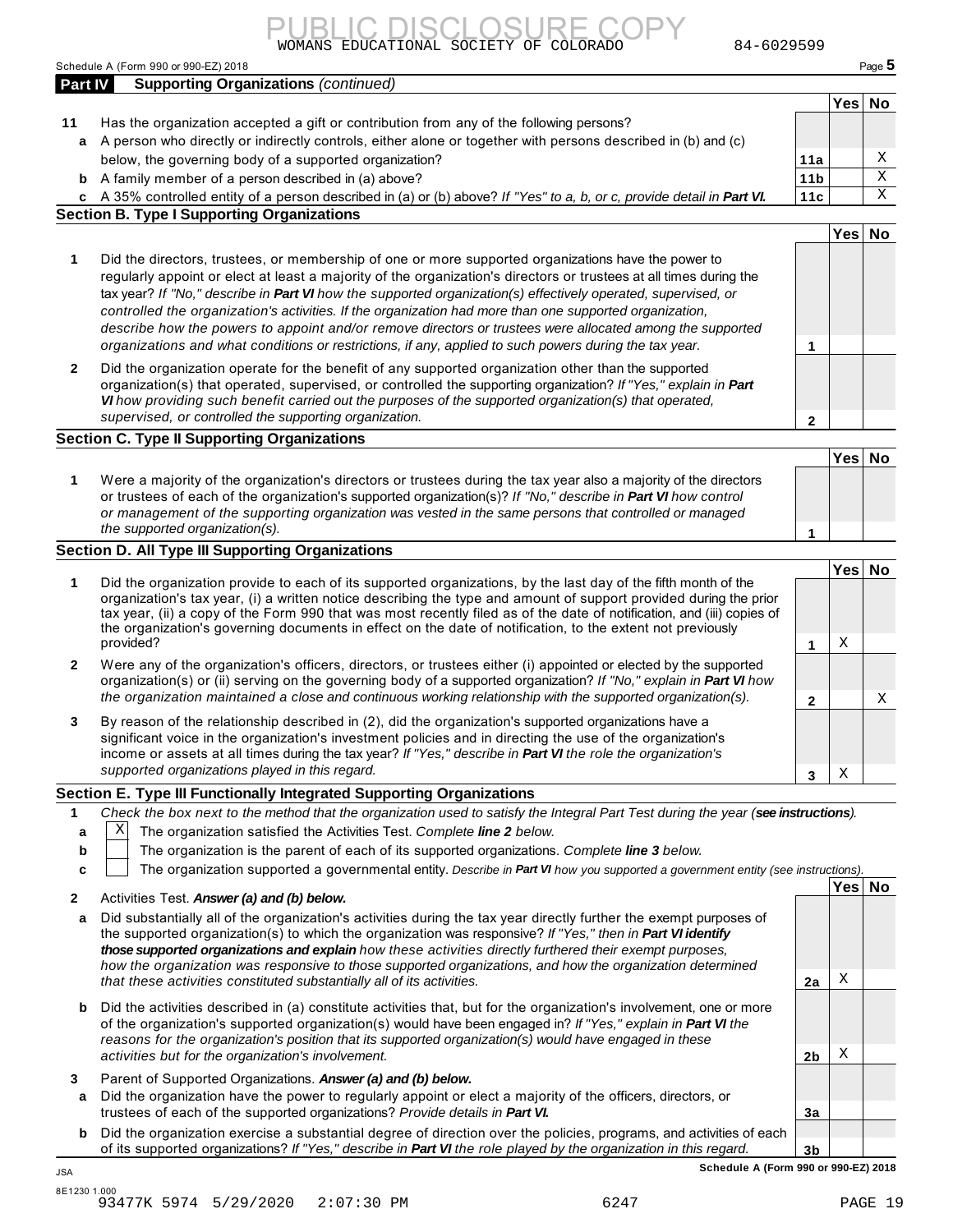## Schedule A (Form 990 or 990-EZ) 2018<br>**Page 6**<br>**Page 11** Page 11 Non Eunotionally Integrated 500(a)(2) Supporting Organizations

| Part V<br>Type III Non-Functionally Integrated 509(a)(3) Supporting Organizations                                                                                                                                |                |                |                                |
|------------------------------------------------------------------------------------------------------------------------------------------------------------------------------------------------------------------|----------------|----------------|--------------------------------|
| Check here if the organization satisfied the Integral Part Test as a qualifying trust on Nov. 20, 1970 (explain in Part VI). See<br>1                                                                            |                |                |                                |
| instructions. All other Type III non-functionally integrated supporting organizations must complete Sections A through E.                                                                                        |                |                |                                |
| <b>Section A - Adjusted Net Income</b>                                                                                                                                                                           |                | (A) Prior Year | (B) Current Year<br>(optional) |
| 1 Net short-term capital gain                                                                                                                                                                                    | 1              |                |                                |
| 2 Recoveries of prior-year distributions                                                                                                                                                                         | $\mathbf 2$    |                |                                |
| 3 Other gross income (see instructions)                                                                                                                                                                          | 3              |                |                                |
| 4 Add lines 1 through 3.                                                                                                                                                                                         | 4              |                |                                |
| 5 Depreciation and depletion                                                                                                                                                                                     | 5              |                |                                |
| 6 Portion of operating expenses paid or incurred for production or<br>collection of gross income or for management, conservation, or<br>maintenance of property held for production of income (see instructions) | 6              |                |                                |
| 7 Other expenses (see instructions)                                                                                                                                                                              | $\overline{7}$ |                |                                |
| 8 Adjusted Net Income (subtract lines 5, 6, and 7 from line 4)                                                                                                                                                   | 8              |                |                                |
| <b>Section B - Minimum Asset Amount</b>                                                                                                                                                                          |                | (A) Prior Year | (B) Current Year<br>(optional) |
| 1 Aggregate fair market value of all non-exempt-use assets (see<br>instructions for short tax year or assets held for part of year):                                                                             |                |                |                                |
| a Average monthly value of securities                                                                                                                                                                            | 1a             |                |                                |
| <b>b</b> Average monthly cash balances                                                                                                                                                                           | 1 <sub>b</sub> |                |                                |
| c Fair market value of other non-exempt-use assets                                                                                                                                                               | 1 <sub>c</sub> |                |                                |
| <b>d Total</b> (add lines 1a, 1b, and 1c)                                                                                                                                                                        | 1 <sub>d</sub> |                |                                |
| e Discount claimed for blockage or other                                                                                                                                                                         |                |                |                                |
| factors (explain in detail in Part VI):                                                                                                                                                                          |                |                |                                |
| 2 Acquisition indebtedness applicable to non-exempt-use assets                                                                                                                                                   | $\mathbf{2}$   |                |                                |
| 3 Subtract line 2 from line 1d.                                                                                                                                                                                  | 3              |                |                                |
| 4 Cash deemed held for exempt use. Enter 1-1/2% of line 3 (for greater amount,<br>see instructions).                                                                                                             | 4              |                |                                |
| 5 Net value of non-exempt-use assets (subtract line 4 from line 3)                                                                                                                                               | 5              |                |                                |
| 6 Multiply line 5 by .035.                                                                                                                                                                                       | 6              |                |                                |
| 7 Recoveries of prior-year distributions                                                                                                                                                                         | 7              |                |                                |
| 8 Minimum Asset Amount (add line 7 to line 6)                                                                                                                                                                    | 8              |                |                                |
| <b>Section C - Distributable Amount</b>                                                                                                                                                                          |                |                | <b>Current Year</b>            |
| 1 Adjusted net income for prior year (from Section A, line 8, Column A)                                                                                                                                          | 1              |                |                                |
| 2 Enter 85% of line 1.                                                                                                                                                                                           | $\overline{2}$ |                |                                |
| 3 Minimum asset amount for prior year (from Section B, line 8, Column A)                                                                                                                                         | 3              |                |                                |
| 4 Enter greater of line 2 or line 3.                                                                                                                                                                             | 4              |                |                                |
| 5 Income tax imposed in prior year                                                                                                                                                                               | 5              |                |                                |
| 6 Distributable Amount. Subtract line 5 from line 4, unless subject to<br>emergency temporary reduction (see instructions).                                                                                      | 6              |                |                                |

**7**  $\Box$  Check here if the current year is the organization's first as a non-functionally integrated Type III supporting organization (see instructions).

**Schedule A (Form 990 or 990-EZ) 2018**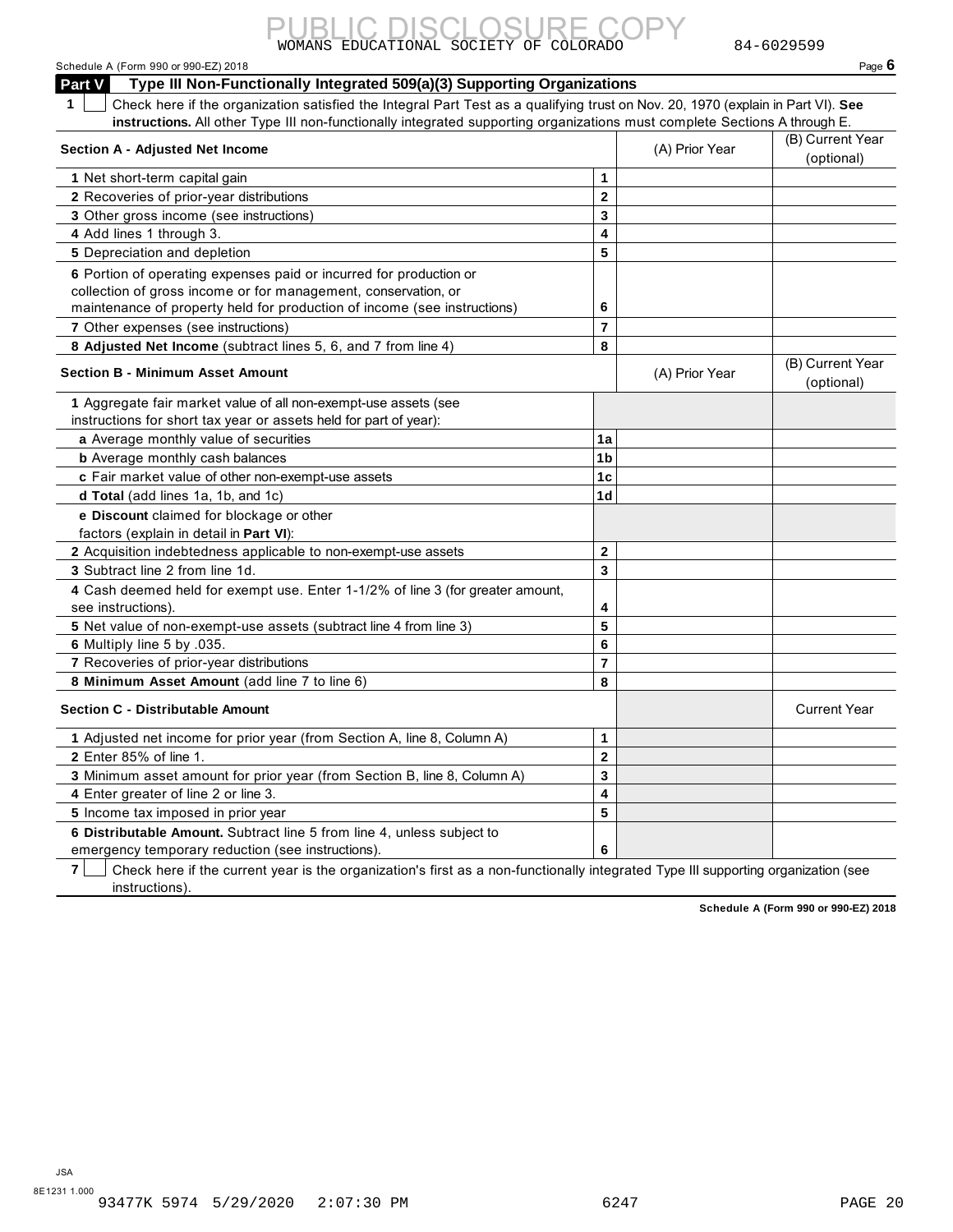#### **Part V Type III Non-Functionally Integrated 509(a)(3) Supporting Organizations** *(continued)* **Section D - Distributions Current Year 1** Amounts paid to supported organizations to accomplish exempt purposes **2** Amounts paid to perform activity that directly furthers exempt purposes of supported **3 4 5 6 7 8 9 10** organizations, in excess of income from activity Administrative expenses paid to accomplish exempt purposes of supported organizations Amounts paid to acquire exempt-use assets Qualified set-aside amounts (prior IRS approval required) Other distributions (describe in **Part VI**). See instructions. **Total annual distributions.** Add lines 1 through 6. Distributions to attentive supported organizations to which the organization is responsive (provide details in **Part VI**). See instructions. Distributable amount for 2018 from Section C, line 6 Line 8 amount divided by line 9 amount **(i) Excess Distributions (ii) Underdistributions Pre-2018 (iii) Distributable Amount for 2018 Section E - Distribution Allocations** (see instructions) **1** Distributable amount for 2018 from Section C, line 6 Underdistributions, if any, for years prior to 2018 (reasonable cause required - explain in **Part VI**). See instructions. Excess distributions carryover, if any, to 2018 From 2013 Distributable amount for 2<br>
Underdistributions, if any,<br>
(reasonable cause require<br>
instructions.<br>
Excess distributions carry<br> **a** From 2013<br> **b** From 2014 Distributions, if any,<br>
(reasonable cause require<br>
instructions.<br>
Excess distributions carry<br> **a** From 2013<br> **b** From 2014<br> **c** From 2015 onderdistributions, if any,<br>
(reasonable cause require<br>
instructions.<br>
Excess distributions carry<br> **a** From 2013<br> **b** From 2014<br> **c** From 2015<br> **d** From 2016 **2 3 4 5 6 7 8 a e** From 2017 . . . . . . . **f g** Applied to underdistributions of prior years **h** Applied to 2018 distributable amount **i j a b** Applied to 2018 distributable amount **c a b**<br>
Excess distributions can<br> **b**<br>
Excess distributions can<br>
and 4c.<br>
Breakdown of line 7:<br> **a** Excess from 2014 **c d** Excess from 2017 **e** Excess from 2018  $(1)$  easonable cause require<br>instructions.<br>Excess distributions carry<br>From 2013<br>From 2015<br>From 2016<br>From 2016 **Total** of lines 3a through e Carryover from 2013 not applied (see instructions) Remainder. Subtract lines 3g, 3h, and 3i from 3f. Distributions for 2018 from Section D, line 7: Applied to underdistributions of prior years Remainder. Subtract lines 4a and 4b from 4. Remaining underdistributions for years prior to 2018, if any. Subtract lines 3g and 4a from line 2. For result greater than zero, explain in **Part VI**. See instructions. m m m m m m m \$ Remaining underdistributions for 2018. Subtract lines 3h and 4b from line 1. For result greater than zero, explain in **Part VI.** See instructions. **Excess distributions carryover to 2019.** Add lines 3j and 4c. Breakdown of line 7: Excess from 2014 Excess from 2016 m m m m Part VI. See Instructions.<br>
Excess distributions care<br>
and 4c.<br>
Breakdown of line 7:<br>
Excess from 2014....<br>
Excess from 2016....<br>
Excess from 2017..... ms car<br>  $\frac{7!}{\cdots}$ <br>  $\cdots$ <br>  $\cdots$ <br>  $\cdots$ <br>  $\cdots$ m m m m **Schedule A (Form 990 or 990-EZ) 2018**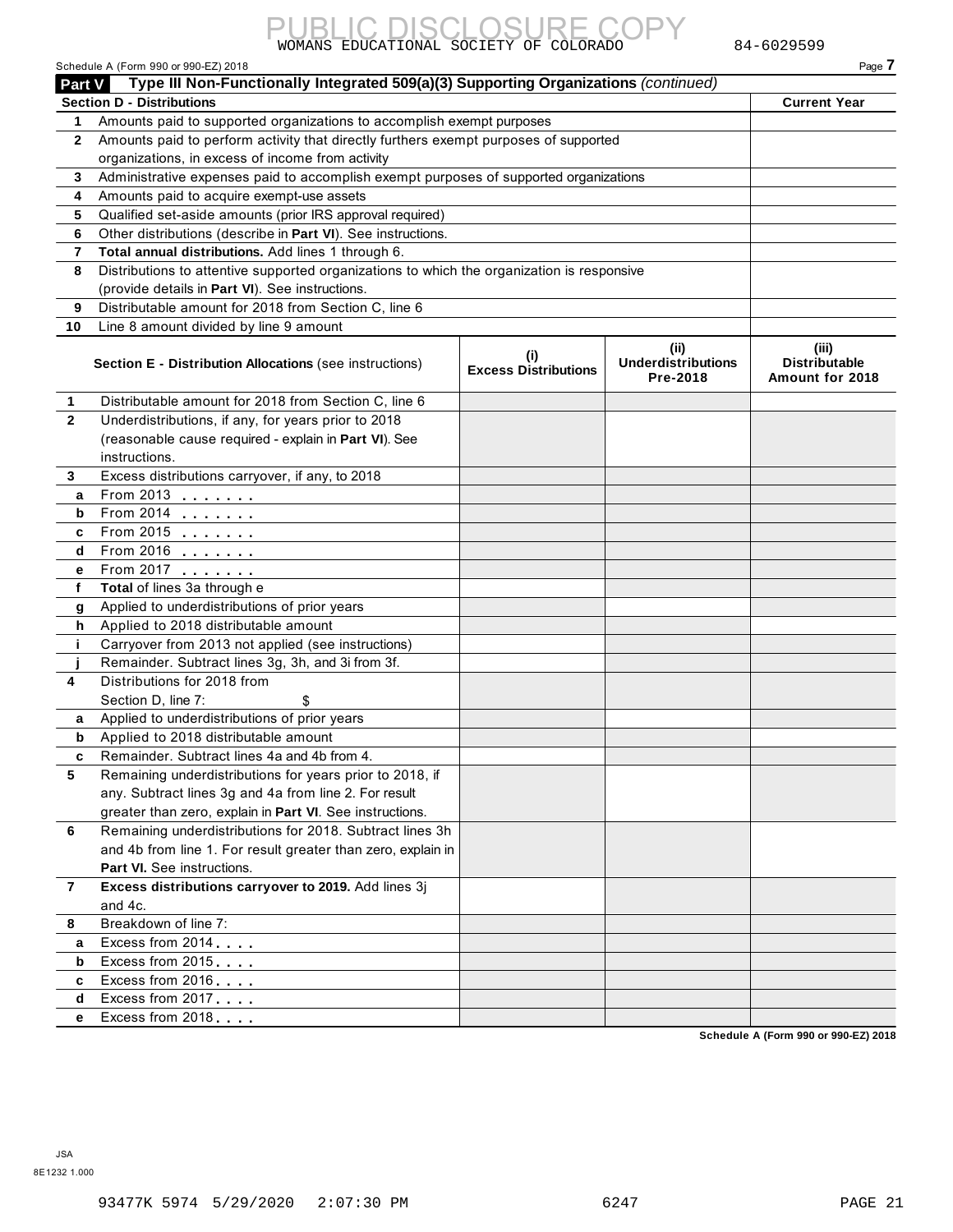

### Schedule A (Form 990 or 990-EZ) 2018 Page **8**

**Supplemental Information.** Provide the explanations required by Part II, line 10; Part II, line 17a or 17b; Part **Part VI**  III, line 12; Part IV, Section A, lines 1, 2, 3b, 3c, 4b, 4c, 5a, 6, 9a, 9b, 9c, 11a, 11b, and 11c; Part IV, Section B, lines 1 and 2; Part IV, Section C, line 1; Part IV, Section D, lines 2 and 3; Part IV, Section E, lines 1c, 2a, 2b, 3a and 3b; Part V, line 1; Part V, Section B, line 1e; Part V, Section D, lines 5, 6, and 8; and Part V, Section E, lines 2, 5, and 6. Also complete this part for any additional information. (See instructions.)

SCHEDULE A, PART IV, SECTION D, LINE 2

CONTINUOUS WORKING RELATIONSHIP WITH THE SUPPORTED ORGANIZATION THE BOARD OF DIRECTORS CONSISTS OF MANY CURRENT AND RETIRED EMPLOYEES OF COLORADO COLLEGE. TESS POWERS, LYRAE WILLIAMS, BRITTANY ALMEIDA AND AMY DOUNAY CURRENTLY WORK FOR COLORADO COLLEGE. BARBARA MITCHELL IS A RETIRED EMPLOYEE FROM COLORADO COLLEGE.

SCHEDULE A, PART IV, SECTION D, LINE 3

SUPPORTED ORGANIZATION'S OVERSIGHT OF INVESTMENT DECISIONS THE COLORADO COLLEGE ASSISTS IN THE MANAGEMENT OF THE INVESTMENTS ON BEHALF OF THE WOMAN'S EDUCATIONAL SOCIETY. THE COLORADO COLLEGE MAINTAINS THE INFORMATION REGARDING THE TEMPORARILY AND PERMANENTLY RESTRICTED ASSETS. THE FINANCE DEPARTMENT TRACKS THE SCHOLARSHIPS AND OTHER FINANCIAL INFORMATION FOR THE WOMAN'S EDUCATIONAL SOCIETY.

SCHEDULE A, PART IV, SECTION E, LINES 2A & 2B

### FUNCTIONALLY-INTEGRATED SUPPORTING ORGANIZATIONS

THE WOMAN'S EDUCATIONAL SOCIETY WAS FOUNDED IN 1889 TO GIVE ASSISTANCE TO THE STUDENTS OF COLORADO COLLEGE. THE FIRST PROJECT WES COMPLETED WAS BUILDING MONTGOMERY HALL, COLORADO COLLEGE'S FIRST RESIDENCE HALL FOR WOMEN. SINCE ITS FOUNDATION WES HAS FURNISHED MANY RESIDENCE HALLS AND BUILDINGS, ASSISTED WITH PROVIDING MEDICAL CARE, AND PROVIDED SCHOLARSHIPS TO STUDENTS. WES TRIES TO PROVIDE SCHOLARSHIPS FOR 10% OF THE COST OF COLORADO COLLEGE TO MANY STUDENTS. AS A PRIVATE COLLEGE, IT IS IMPORTANT FOR COLORADO COLLEGE TO PROVIDE FINANCIAL AID TO STUDENTS IN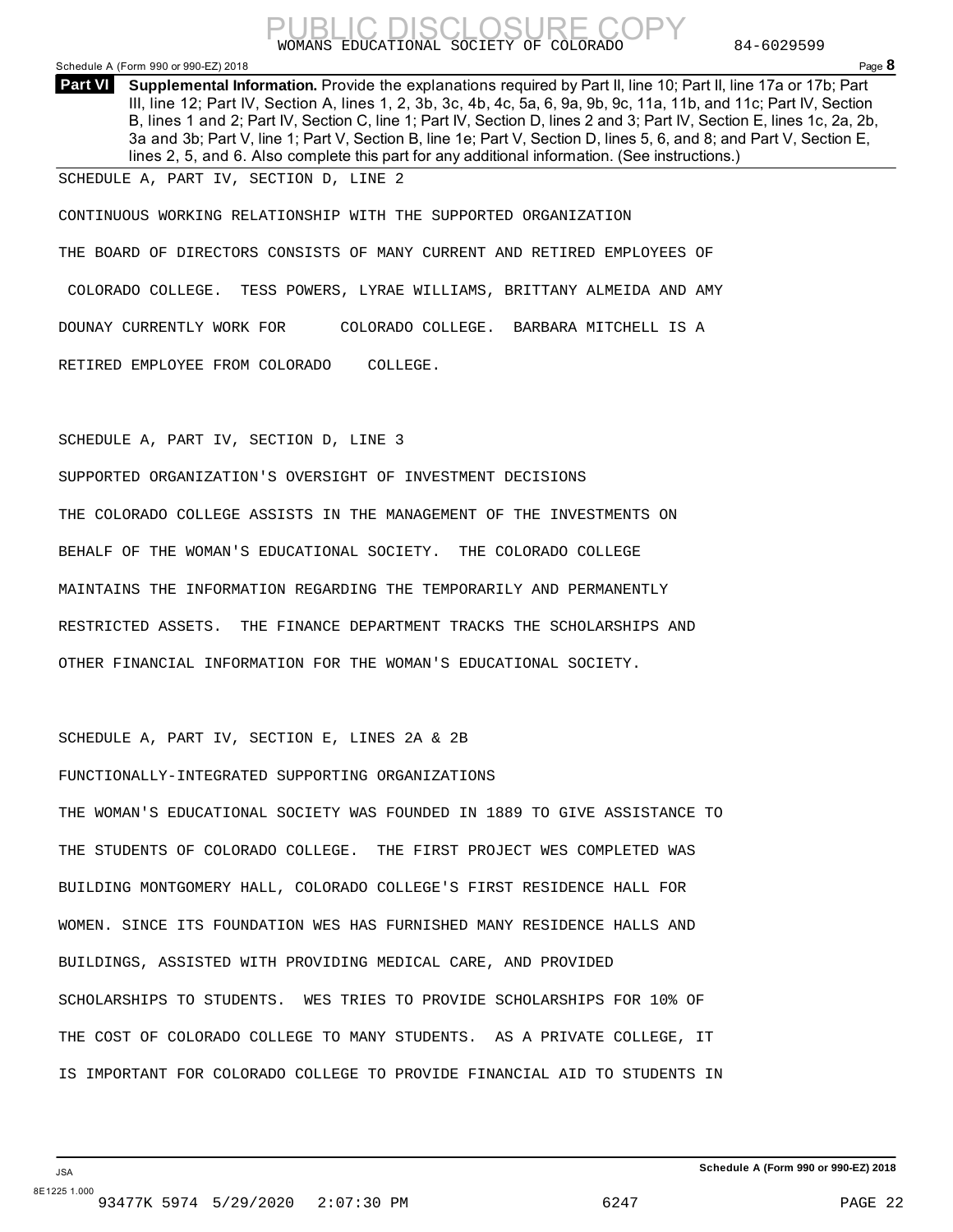

### <span id="page-21-0"></span>Schedule A (Form 990 or 990-EZ) 2018 Page **8**

**Supplemental Information.** Provide the explanations required by Part II, line 10; Part II, line 17a or 17b; Part **Part VI**  III, line 12; Part IV, Section A, lines 1, 2, 3b, 3c, 4b, 4c, 5a, 6, 9a, 9b, 9c, 11a, 11b, and 11c; Part IV, Section B, lines 1 and 2; Part IV, Section C, line 1; Part IV, Section D, lines 2 and 3; Part IV, Section E, lines 1c, 2a, 2b, 3a and 3b; Part V, line 1; Part V, Section B, line 1e; Part V, Section D, lines 5, 6, and 8; and Part V, Section E, lines 2, 5, and 6. Also complete this part for any additional information. (See instructions.)

ORDER TO RECRUIT AND RETAIN STUDENTS. WES HELPS PROVIDE A PORTION OF

THIS FINANCIAL AID.

|                                                                |              |               |        | ATTACHMENT 1     |                |  |  |
|----------------------------------------------------------------|--------------|---------------|--------|------------------|----------------|--|--|
| SCHEDULE A, PART I - INFORMATION ABOUT SUPPORTED ORGANIZATIONS |              |               |        |                  |                |  |  |
|                                                                |              | (III) TYPE OF | (TV)   | AMOUNT OF<br>(V) | (VI) OTHER     |  |  |
| (I) NAME OF SUPPORTED ORGANIZATION                             | (II) EIN     | ORGANIZATION  | YES NO | SUPPORT          | SUPPORT AMOUNT |  |  |
| THE COLORADO COLLEGE                                           | 84-0402510 2 |               | Χ      | 138,630.         | 0.             |  |  |
| TOTAL AMOUNT OF SUPPORT                                        |              |               |        | 138,630.         |                |  |  |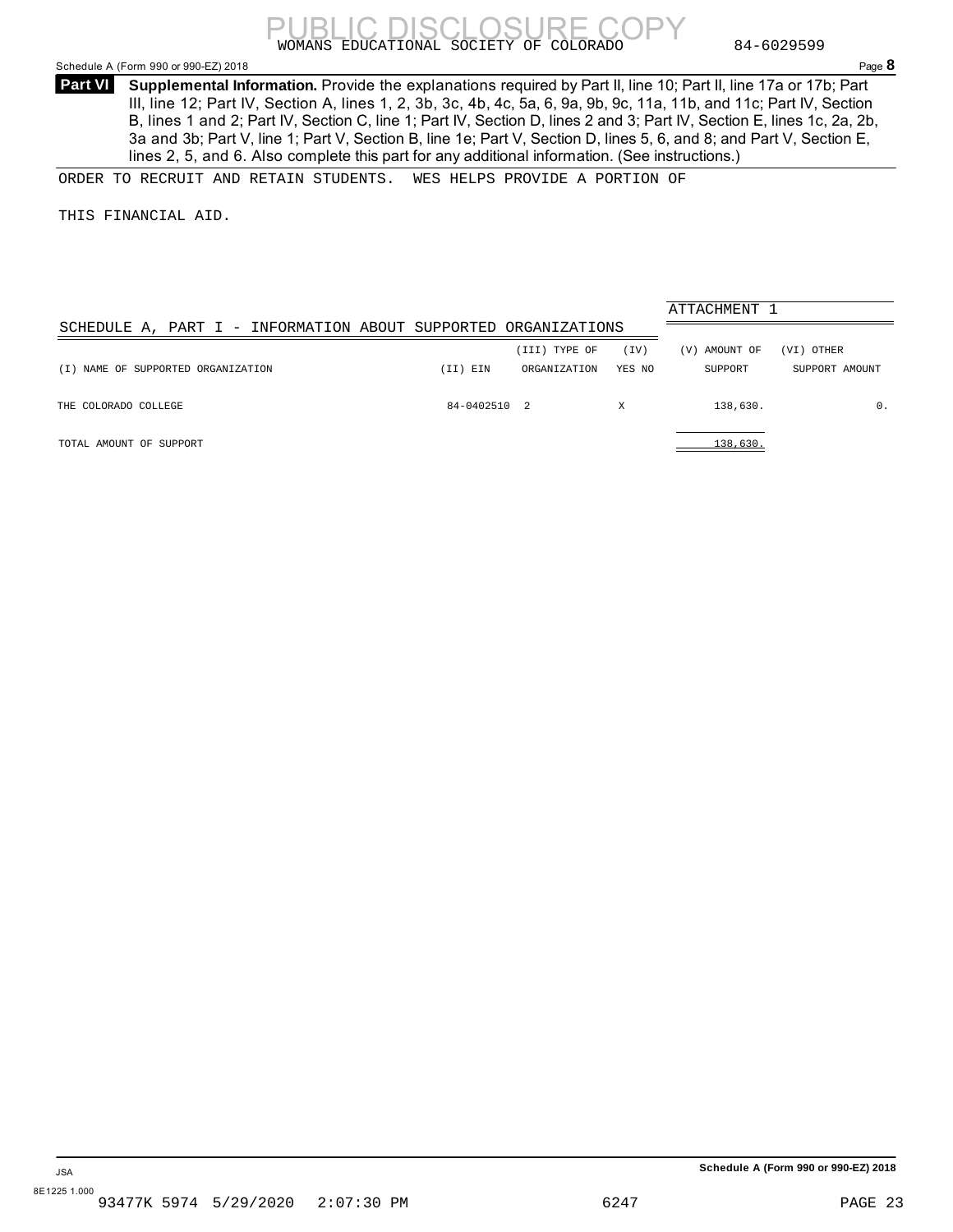| <b>SCHEDULE D</b><br><b>Supplemental Financial Statements</b><br>(Form 990)<br>Complete if the organization answered "Yes" on Form 990,<br>Part IV, line 6, 7, 8, 9, 10, 11a, 11b, 11c, 11d, 11e, 11f, 12a, or 12b.<br>Attach to Form 990.<br>Department of the Treasury<br>Go to www.irs.gov/Form990 for instructions and the latest information.<br><b>Internal Revenue Service</b><br>Name of the organization<br>WOMANS EDUCATIONAL SOCIETY OF COLORADO<br>COLLEGE<br>Part I<br>Organizations Maintaining Donor Advised Funds or Other Similar Funds or Accounts.<br>Complete if the organization answered "Yes" on Form 990, Part IV, line 6.<br>(a) Donor advised funds<br>1<br>Total number at end of year <b>that the state of the state of the state of the state of the state of the state of the state of the state of the state of the state of the state of the state of the state of the state of the st</b><br>Aggregate value of contributions to (during year)<br>$\mathbf{2}$<br>3<br>Aggregate value of grants from (during year)<br>4<br>Aggregate value at end of year<br>Did the organization inform all donors and donor advisors in writing that the assets held in donor advised<br>5<br>funds are the organization's property, subject to the organization's exclusive legal control?<br>6<br>Did the organization inform all grantees, donors, and donor advisors in writing that grant funds can be used<br>only for charitable purposes and not for the benefit of the donor or donor advisor, or for any other purpose | OMB No. 1545-0047<br>18<br><b>Open to Public</b><br><b>Inspection</b><br><b>Employer identification number</b><br>84-6029599<br>(b) Funds and other accounts<br><b>Yes</b><br><b>No</b><br><b>Yes</b><br><b>No</b> |
|------------------------------------------------------------------------------------------------------------------------------------------------------------------------------------------------------------------------------------------------------------------------------------------------------------------------------------------------------------------------------------------------------------------------------------------------------------------------------------------------------------------------------------------------------------------------------------------------------------------------------------------------------------------------------------------------------------------------------------------------------------------------------------------------------------------------------------------------------------------------------------------------------------------------------------------------------------------------------------------------------------------------------------------------------------------------------------------------------------------------------------------------------------------------------------------------------------------------------------------------------------------------------------------------------------------------------------------------------------------------------------------------------------------------------------------------------------------------------------------------------------------------------------------------------|--------------------------------------------------------------------------------------------------------------------------------------------------------------------------------------------------------------------|
|                                                                                                                                                                                                                                                                                                                                                                                                                                                                                                                                                                                                                                                                                                                                                                                                                                                                                                                                                                                                                                                                                                                                                                                                                                                                                                                                                                                                                                                                                                                                                      |                                                                                                                                                                                                                    |
|                                                                                                                                                                                                                                                                                                                                                                                                                                                                                                                                                                                                                                                                                                                                                                                                                                                                                                                                                                                                                                                                                                                                                                                                                                                                                                                                                                                                                                                                                                                                                      |                                                                                                                                                                                                                    |
|                                                                                                                                                                                                                                                                                                                                                                                                                                                                                                                                                                                                                                                                                                                                                                                                                                                                                                                                                                                                                                                                                                                                                                                                                                                                                                                                                                                                                                                                                                                                                      |                                                                                                                                                                                                                    |
|                                                                                                                                                                                                                                                                                                                                                                                                                                                                                                                                                                                                                                                                                                                                                                                                                                                                                                                                                                                                                                                                                                                                                                                                                                                                                                                                                                                                                                                                                                                                                      |                                                                                                                                                                                                                    |
|                                                                                                                                                                                                                                                                                                                                                                                                                                                                                                                                                                                                                                                                                                                                                                                                                                                                                                                                                                                                                                                                                                                                                                                                                                                                                                                                                                                                                                                                                                                                                      |                                                                                                                                                                                                                    |
|                                                                                                                                                                                                                                                                                                                                                                                                                                                                                                                                                                                                                                                                                                                                                                                                                                                                                                                                                                                                                                                                                                                                                                                                                                                                                                                                                                                                                                                                                                                                                      |                                                                                                                                                                                                                    |
|                                                                                                                                                                                                                                                                                                                                                                                                                                                                                                                                                                                                                                                                                                                                                                                                                                                                                                                                                                                                                                                                                                                                                                                                                                                                                                                                                                                                                                                                                                                                                      |                                                                                                                                                                                                                    |
|                                                                                                                                                                                                                                                                                                                                                                                                                                                                                                                                                                                                                                                                                                                                                                                                                                                                                                                                                                                                                                                                                                                                                                                                                                                                                                                                                                                                                                                                                                                                                      |                                                                                                                                                                                                                    |
|                                                                                                                                                                                                                                                                                                                                                                                                                                                                                                                                                                                                                                                                                                                                                                                                                                                                                                                                                                                                                                                                                                                                                                                                                                                                                                                                                                                                                                                                                                                                                      |                                                                                                                                                                                                                    |
|                                                                                                                                                                                                                                                                                                                                                                                                                                                                                                                                                                                                                                                                                                                                                                                                                                                                                                                                                                                                                                                                                                                                                                                                                                                                                                                                                                                                                                                                                                                                                      |                                                                                                                                                                                                                    |
|                                                                                                                                                                                                                                                                                                                                                                                                                                                                                                                                                                                                                                                                                                                                                                                                                                                                                                                                                                                                                                                                                                                                                                                                                                                                                                                                                                                                                                                                                                                                                      |                                                                                                                                                                                                                    |
|                                                                                                                                                                                                                                                                                                                                                                                                                                                                                                                                                                                                                                                                                                                                                                                                                                                                                                                                                                                                                                                                                                                                                                                                                                                                                                                                                                                                                                                                                                                                                      |                                                                                                                                                                                                                    |
|                                                                                                                                                                                                                                                                                                                                                                                                                                                                                                                                                                                                                                                                                                                                                                                                                                                                                                                                                                                                                                                                                                                                                                                                                                                                                                                                                                                                                                                                                                                                                      |                                                                                                                                                                                                                    |
|                                                                                                                                                                                                                                                                                                                                                                                                                                                                                                                                                                                                                                                                                                                                                                                                                                                                                                                                                                                                                                                                                                                                                                                                                                                                                                                                                                                                                                                                                                                                                      |                                                                                                                                                                                                                    |
|                                                                                                                                                                                                                                                                                                                                                                                                                                                                                                                                                                                                                                                                                                                                                                                                                                                                                                                                                                                                                                                                                                                                                                                                                                                                                                                                                                                                                                                                                                                                                      |                                                                                                                                                                                                                    |
|                                                                                                                                                                                                                                                                                                                                                                                                                                                                                                                                                                                                                                                                                                                                                                                                                                                                                                                                                                                                                                                                                                                                                                                                                                                                                                                                                                                                                                                                                                                                                      |                                                                                                                                                                                                                    |
|                                                                                                                                                                                                                                                                                                                                                                                                                                                                                                                                                                                                                                                                                                                                                                                                                                                                                                                                                                                                                                                                                                                                                                                                                                                                                                                                                                                                                                                                                                                                                      |                                                                                                                                                                                                                    |
|                                                                                                                                                                                                                                                                                                                                                                                                                                                                                                                                                                                                                                                                                                                                                                                                                                                                                                                                                                                                                                                                                                                                                                                                                                                                                                                                                                                                                                                                                                                                                      |                                                                                                                                                                                                                    |
| Part II<br><b>Conservation Easements.</b><br>Complete if the organization answered "Yes" on Form 990, Part IV, line 7.                                                                                                                                                                                                                                                                                                                                                                                                                                                                                                                                                                                                                                                                                                                                                                                                                                                                                                                                                                                                                                                                                                                                                                                                                                                                                                                                                                                                                               |                                                                                                                                                                                                                    |
| 1<br>Purpose(s) of conservation easements held by the organization (check all that apply).                                                                                                                                                                                                                                                                                                                                                                                                                                                                                                                                                                                                                                                                                                                                                                                                                                                                                                                                                                                                                                                                                                                                                                                                                                                                                                                                                                                                                                                           |                                                                                                                                                                                                                    |
| Preservation of land for public use (e.g., recreation or education)                                                                                                                                                                                                                                                                                                                                                                                                                                                                                                                                                                                                                                                                                                                                                                                                                                                                                                                                                                                                                                                                                                                                                                                                                                                                                                                                                                                                                                                                                  | Preservation of a historically important land area                                                                                                                                                                 |
| Protection of natural habitat                                                                                                                                                                                                                                                                                                                                                                                                                                                                                                                                                                                                                                                                                                                                                                                                                                                                                                                                                                                                                                                                                                                                                                                                                                                                                                                                                                                                                                                                                                                        | Preservation of a certified historic structure                                                                                                                                                                     |
| Preservation of open space                                                                                                                                                                                                                                                                                                                                                                                                                                                                                                                                                                                                                                                                                                                                                                                                                                                                                                                                                                                                                                                                                                                                                                                                                                                                                                                                                                                                                                                                                                                           |                                                                                                                                                                                                                    |
| Complete lines 2a through 2d if the organization held a qualified conservation contribution in the form of a conservation<br>2                                                                                                                                                                                                                                                                                                                                                                                                                                                                                                                                                                                                                                                                                                                                                                                                                                                                                                                                                                                                                                                                                                                                                                                                                                                                                                                                                                                                                       |                                                                                                                                                                                                                    |
| easement on the last day of the tax year.                                                                                                                                                                                                                                                                                                                                                                                                                                                                                                                                                                                                                                                                                                                                                                                                                                                                                                                                                                                                                                                                                                                                                                                                                                                                                                                                                                                                                                                                                                            | Held at the End of the Tax Year                                                                                                                                                                                    |
| 2a<br>a                                                                                                                                                                                                                                                                                                                                                                                                                                                                                                                                                                                                                                                                                                                                                                                                                                                                                                                                                                                                                                                                                                                                                                                                                                                                                                                                                                                                                                                                                                                                              |                                                                                                                                                                                                                    |
| Total acreage restricted by conservation easements<br>2b<br>b                                                                                                                                                                                                                                                                                                                                                                                                                                                                                                                                                                                                                                                                                                                                                                                                                                                                                                                                                                                                                                                                                                                                                                                                                                                                                                                                                                                                                                                                                        |                                                                                                                                                                                                                    |
| Number of conservation easements on a certified historic structure included in (a)<br>2c<br>C                                                                                                                                                                                                                                                                                                                                                                                                                                                                                                                                                                                                                                                                                                                                                                                                                                                                                                                                                                                                                                                                                                                                                                                                                                                                                                                                                                                                                                                        |                                                                                                                                                                                                                    |
| Number of conservation easements included in (c) acquired after 7/25/06, and not on a<br>d                                                                                                                                                                                                                                                                                                                                                                                                                                                                                                                                                                                                                                                                                                                                                                                                                                                                                                                                                                                                                                                                                                                                                                                                                                                                                                                                                                                                                                                           |                                                                                                                                                                                                                    |
| historic structure listed in the National Register<br>2d                                                                                                                                                                                                                                                                                                                                                                                                                                                                                                                                                                                                                                                                                                                                                                                                                                                                                                                                                                                                                                                                                                                                                                                                                                                                                                                                                                                                                                                                                             |                                                                                                                                                                                                                    |
| Number of conservation easements modified, transferred, released, extinguished, or terminated by the organization during the<br>3                                                                                                                                                                                                                                                                                                                                                                                                                                                                                                                                                                                                                                                                                                                                                                                                                                                                                                                                                                                                                                                                                                                                                                                                                                                                                                                                                                                                                    |                                                                                                                                                                                                                    |
| tax year $\blacktriangleright$                                                                                                                                                                                                                                                                                                                                                                                                                                                                                                                                                                                                                                                                                                                                                                                                                                                                                                                                                                                                                                                                                                                                                                                                                                                                                                                                                                                                                                                                                                                       |                                                                                                                                                                                                                    |
| 4                                                                                                                                                                                                                                                                                                                                                                                                                                                                                                                                                                                                                                                                                                                                                                                                                                                                                                                                                                                                                                                                                                                                                                                                                                                                                                                                                                                                                                                                                                                                                    |                                                                                                                                                                                                                    |
| Does the organization have a written policy regarding the periodic monitoring, inspection, handling of<br>5                                                                                                                                                                                                                                                                                                                                                                                                                                                                                                                                                                                                                                                                                                                                                                                                                                                                                                                                                                                                                                                                                                                                                                                                                                                                                                                                                                                                                                          |                                                                                                                                                                                                                    |
| violations, and enforcement of the conservation easements it holds?                                                                                                                                                                                                                                                                                                                                                                                                                                                                                                                                                                                                                                                                                                                                                                                                                                                                                                                                                                                                                                                                                                                                                                                                                                                                                                                                                                                                                                                                                  | <b>No</b><br>J Yes                                                                                                                                                                                                 |
| Staff and volunteer hours devoted to monitoring, inspecting, handling of violations, and enforcing conservation easements during the year<br>6                                                                                                                                                                                                                                                                                                                                                                                                                                                                                                                                                                                                                                                                                                                                                                                                                                                                                                                                                                                                                                                                                                                                                                                                                                                                                                                                                                                                       |                                                                                                                                                                                                                    |
| $\blacktriangleright$ . The contract of the contract of the contract of the contract of the contract of the contract of the contract of the contract of the contract of the contract of the contract of the contract of the contract of the<br>Amount of expenses incurred in monitoring, inspecting, handling of violations, and enforcing conservation easements during the year<br>7                                                                                                                                                                                                                                                                                                                                                                                                                                                                                                                                                                                                                                                                                                                                                                                                                                                                                                                                                                                                                                                                                                                                                              |                                                                                                                                                                                                                    |
|                                                                                                                                                                                                                                                                                                                                                                                                                                                                                                                                                                                                                                                                                                                                                                                                                                                                                                                                                                                                                                                                                                                                                                                                                                                                                                                                                                                                                                                                                                                                                      |                                                                                                                                                                                                                    |
| Does each conservation easement reported on line 2(d) above satisfy the requirements of section 170(h)(4)(B)(i)<br>8                                                                                                                                                                                                                                                                                                                                                                                                                                                                                                                                                                                                                                                                                                                                                                                                                                                                                                                                                                                                                                                                                                                                                                                                                                                                                                                                                                                                                                 |                                                                                                                                                                                                                    |
|                                                                                                                                                                                                                                                                                                                                                                                                                                                                                                                                                                                                                                                                                                                                                                                                                                                                                                                                                                                                                                                                                                                                                                                                                                                                                                                                                                                                                                                                                                                                                      | <b>Yes</b><br><b>No</b>                                                                                                                                                                                            |
| In Part XIII, describe how the organization reports conservation easements in its revenue and expense statement, and<br>9                                                                                                                                                                                                                                                                                                                                                                                                                                                                                                                                                                                                                                                                                                                                                                                                                                                                                                                                                                                                                                                                                                                                                                                                                                                                                                                                                                                                                            |                                                                                                                                                                                                                    |
| balance sheet, and include, if applicable, the text of the footnote to the organization's financial statements that describes the                                                                                                                                                                                                                                                                                                                                                                                                                                                                                                                                                                                                                                                                                                                                                                                                                                                                                                                                                                                                                                                                                                                                                                                                                                                                                                                                                                                                                    |                                                                                                                                                                                                                    |
| organization's accounting for conservation easements.                                                                                                                                                                                                                                                                                                                                                                                                                                                                                                                                                                                                                                                                                                                                                                                                                                                                                                                                                                                                                                                                                                                                                                                                                                                                                                                                                                                                                                                                                                |                                                                                                                                                                                                                    |
| <b>Part III</b> Organizations Maintaining Collections of Art, Historical Treasures, or Other Similar Assets.                                                                                                                                                                                                                                                                                                                                                                                                                                                                                                                                                                                                                                                                                                                                                                                                                                                                                                                                                                                                                                                                                                                                                                                                                                                                                                                                                                                                                                         |                                                                                                                                                                                                                    |
| Complete if the organization answered "Yes" on Form 990, Part IV, line 8.                                                                                                                                                                                                                                                                                                                                                                                                                                                                                                                                                                                                                                                                                                                                                                                                                                                                                                                                                                                                                                                                                                                                                                                                                                                                                                                                                                                                                                                                            |                                                                                                                                                                                                                    |
| If the organization elected, as permitted under SFAS 116 (ASC 958), not to report in its revenue statement and balance sheet works of art, historical treasures, or other similar assets held for public exhibition, education<br>1a<br>public service, provide, in Part XIII, the text of the footnote to its financial statements that describes these items.                                                                                                                                                                                                                                                                                                                                                                                                                                                                                                                                                                                                                                                                                                                                                                                                                                                                                                                                                                                                                                                                                                                                                                                      |                                                                                                                                                                                                                    |
| If the organization elected, as permitted under SFAS 116 (ASC 958), to report in its revenue statement and balance sheet<br>b<br>works of art, historical treasures, or other similar assets held for public exhibition, education, or research in furtherance of                                                                                                                                                                                                                                                                                                                                                                                                                                                                                                                                                                                                                                                                                                                                                                                                                                                                                                                                                                                                                                                                                                                                                                                                                                                                                    |                                                                                                                                                                                                                    |
| public service, provide the following amounts relating to these items:                                                                                                                                                                                                                                                                                                                                                                                                                                                                                                                                                                                                                                                                                                                                                                                                                                                                                                                                                                                                                                                                                                                                                                                                                                                                                                                                                                                                                                                                               |                                                                                                                                                                                                                    |
|                                                                                                                                                                                                                                                                                                                                                                                                                                                                                                                                                                                                                                                                                                                                                                                                                                                                                                                                                                                                                                                                                                                                                                                                                                                                                                                                                                                                                                                                                                                                                      |                                                                                                                                                                                                                    |
| If the organization received or held works of art, historical treasures, or other similar assets for financial gain, provide the<br>$\mathbf{2}$                                                                                                                                                                                                                                                                                                                                                                                                                                                                                                                                                                                                                                                                                                                                                                                                                                                                                                                                                                                                                                                                                                                                                                                                                                                                                                                                                                                                     |                                                                                                                                                                                                                    |
| following amounts required to be reported under SFAS 116 (ASC 958) relating to these items:<br>a                                                                                                                                                                                                                                                                                                                                                                                                                                                                                                                                                                                                                                                                                                                                                                                                                                                                                                                                                                                                                                                                                                                                                                                                                                                                                                                                                                                                                                                     |                                                                                                                                                                                                                    |
| b                                                                                                                                                                                                                                                                                                                                                                                                                                                                                                                                                                                                                                                                                                                                                                                                                                                                                                                                                                                                                                                                                                                                                                                                                                                                                                                                                                                                                                                                                                                                                    |                                                                                                                                                                                                                    |
| For Paperwork Reduction Act Notice, see the Instructions for Form 990.                                                                                                                                                                                                                                                                                                                                                                                                                                                                                                                                                                                                                                                                                                                                                                                                                                                                                                                                                                                                                                                                                                                                                                                                                                                                                                                                                                                                                                                                               | Schedule D (Form 990) 2018                                                                                                                                                                                         |

|                            |  | For Paperwork Reduction Act Notice, see the Instructions for Form 990. |      | <b>Schedule D (Form 990) 2018</b> |
|----------------------------|--|------------------------------------------------------------------------|------|-----------------------------------|
| <b>JSA</b><br>8E1268 1.000 |  |                                                                        |      |                                   |
|                            |  | 93477K 5974 5/29/2020 2:07:30 PM                                       | 6247 | PAGE 24                           |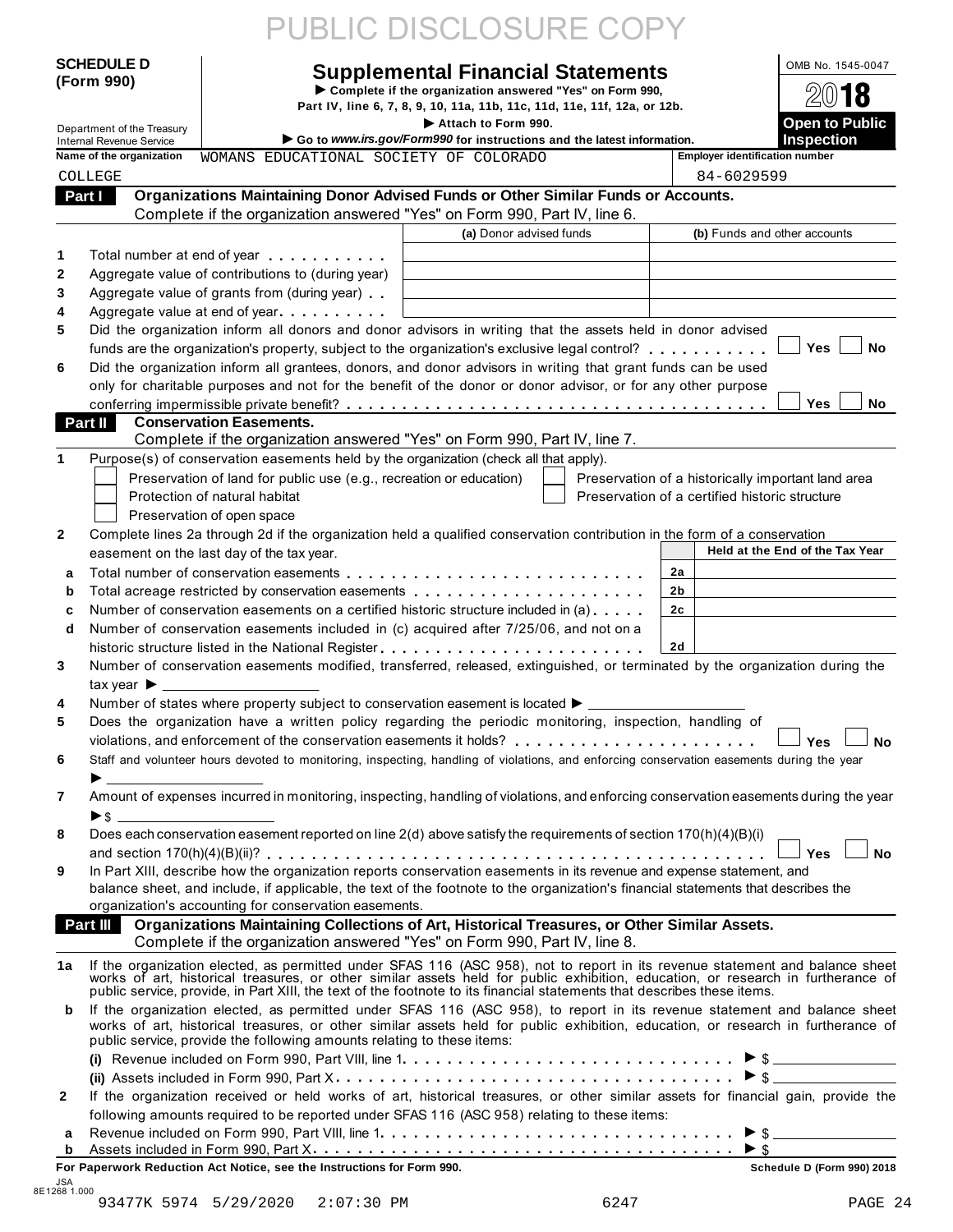Schedule D (Form 990) 2018 Page **2 Part III Organizations Maintaining Collections of Art, Historical Treasures, or Other Similar Assets** *(continued)* Using the organization's acquisition, accession, and other records, check any of the following that are a significant use of its **d** Loan or exchange programs WOMANS EDUCATIONAL SOCIETY OF COLORADO 84-6029599 PUBLIC DISCLOSURE COPY

**b c** Scholarly

Public exhibition

collection items (check all that apply):

**3**

**a**

| ariy research |  |  |  |  |  |
|---------------|--|--|--|--|--|
|               |  |  |  |  |  |

Other

Preservation for future generations

**4** Provide a description of the organization's collections and explain how they further the organization's exempt purpose in Part XIII. Fubility research<br>
Preservation for future generations<br>
Provide a description of the organization's collections and explain how they further the organization's exempt purpose in Part<br>
XIII.<br>
During the year, did the organi

**e**

| 5 During the year, did the organization solicit or receive donations of art, historical treasures, or other similar                                                                                                                |  |
|------------------------------------------------------------------------------------------------------------------------------------------------------------------------------------------------------------------------------------|--|
| $\mathcal{L}$ , and the contract of the contract of the contract of the contract of the contract of the contract of the contract of the contract of the contract of the contract of the contract of the contract of the contract o |  |

| assets to be sold to raise funds rather than to be maintained as part of the organization's collection? | Yes | No |
|---------------------------------------------------------------------------------------------------------|-----|----|
| <b>Part IV</b> Escrow and Custodial Arrangements.                                                       |     |    |

| Complete if the organization answered "Yes" on Form 990, Part IV, line 9, or reported an amount on Form |
|---------------------------------------------------------------------------------------------------------|
| 990, Part X, line 21.                                                                                   |

|                | $J$ During the year, all the organization soligit or receive donations or art, mstorical treasures, or other similar                                                                       |
|----------------|--------------------------------------------------------------------------------------------------------------------------------------------------------------------------------------------|
|                | assets to be sold to raise funds rather than to be maintained as part of the organization's collection?<br>Yes<br>No                                                                       |
| <b>Part IV</b> | <b>Escrow and Custodial Arrangements.</b>                                                                                                                                                  |
|                | Complete if the organization answered "Yes" on Form 990, Part IV, line 9, or reported an amount on Form<br>990, Part X, line 21.                                                           |
|                | 1a Is the organization an agent, trustee, custodian or other intermediary for contributions or other assets not                                                                            |
|                | included on Form 990, Part $X$ ? $\ldots$ $\ldots$ $\ldots$ $\ldots$ $\ldots$ $\ldots$ $\ldots$ $\ldots$ $\ldots$ $\ldots$ $\ldots$ $\ldots$ $\ldots$ $\vdots$ $\mid$ Yes $\mid$ $\mid$ No |
|                | <b>b</b> If "Yes," explain the arrangement in Part XIII and complete the following table:                                                                                                  |
|                | A <b>1</b>                                                                                                                                                                                 |

| Complete if the organization answered freshorn bini 550, if are responsed an amount on Form<br>990. Part X. line 21.                                           |                  |
|----------------------------------------------------------------------------------------------------------------------------------------------------------------|------------------|
| 1a Is the organization an agent, trustee, custodian or other intermediary for contributions or other assets not                                                |                  |
| included on Form 990, Part $X$ ? $\ldots$ $\ldots$ $\ldots$ $\ldots$ $\ldots$ $\ldots$ $\ldots$ $\ldots$ $\ldots$ $\ldots$ $\ldots$ $\ldots$ $\ldots$ $\ldots$ | Yes<br>No        |
| <b>b</b> If "Yes," explain the arrangement in Part XIII and complete the following table:                                                                      |                  |
|                                                                                                                                                                | Amount           |
|                                                                                                                                                                |                  |
|                                                                                                                                                                |                  |
|                                                                                                                                                                |                  |
|                                                                                                                                                                |                  |
| 2a Did the organization include an amount on Form 990, Part X, line 21, for escrow or custodial account liability?                                             | <b>No</b><br>Yes |
| b If "Yes," explain the arrangement in Part XIII. Check here if the explanation has been provided on Part XIII                                                 |                  |
| <b>Part V</b><br><b>Endowment Funds.</b>                                                                                                                       |                  |
| Complete if the experienting exercises different on Ferry 000, Deat BJ, line 40.                                                                               |                  |

| <b>2a</b> Did the organization include an amount on Form 990, Part X, line 21, for escrow or custodial account liability? $\;\;\bigsqcup$ <code>Yes <math>\;\;\bigsqcup</math> N</code> |  |
|-----------------------------------------------------------------------------------------------------------------------------------------------------------------------------------------|--|
| <b>b</b> If "Yes," explain the arrangement in Part XIII. Check here if the explanation has been provided on Part XIII <b>Explanation</b>                                                |  |

### **Part V**

|   | 2a Did the organization include an amount on Form 990, Part X, line 21, for escrow or custodial account liability?                                          |                  |                |                    |                      | No.<br>Yes          |
|---|-------------------------------------------------------------------------------------------------------------------------------------------------------------|------------------|----------------|--------------------|----------------------|---------------------|
|   | <b>b</b> If "Yes," explain the arrangement in Part XIII. Check here if the explanation has been provided on Part XIII                                       |                  |                |                    |                      |                     |
|   | Part V<br><b>Endowment Funds.</b>                                                                                                                           |                  |                |                    |                      |                     |
|   | Complete if the organization answered "Yes" on Form 990, Part IV, line 10.                                                                                  |                  |                |                    |                      |                     |
|   |                                                                                                                                                             | (a) Current year | (b) Prior year | (c) Two years back | (d) Three years back | (e) Four years back |
|   | <b>1a</b> Beginning of year balance                                                                                                                         | 2,574,528.       | 2,363,913.     | 2,252,656.         | 2,301,768.           | 2,426,669.          |
|   | <b>b</b> Contributions <b>b</b> Contributions <b>b</b>                                                                                                      |                  |                |                    |                      |                     |
|   | c Net investment earnings, gains,<br>and losses <b>and losses</b>                                                                                           | 333,470.         | 322,879.       | 210,952.           | 51,949.              | $-25,500.$          |
|   | <b>d</b> Grants or scholarships <b>contained</b>                                                                                                            | 103,705.         | 103,920.       | 92,571.            | 94,528.              | 89,584.             |
|   | <b>e</b> Other expenditures for facilities<br>and programs entering the state of the state of the state of the state of the state of the state of the state |                  |                |                    |                      |                     |
|   | Administrative expenses                                                                                                                                     | 8,413.           | 8,344.         | 7,124.             | 6,533.               | 9,817.              |
| a | End of year balance                                                                                                                                         | 2,795,880.       | 2,574,528.     | 2,363,913.         | 2,252,656.           | 2,301,768.          |
|   | Provide the estimated percentage of the current year end balance (line 1g, column (a)) held as:                                                             |                  |                |                    |                      |                     |

Provide the estimated percentage of the current year end balan<br>**a** Board designated or quasi-endowment  $\bullet$ \_\_\_\_\_\_\_\_\_\_\_\_%

### **a** Are there endowment funds not in the possession of the organization that are held and administered for the **3** organization by:

| $\alpha$ board designated or quasi-endownlent $\beta$                                                         |       |                  |                           |
|---------------------------------------------------------------------------------------------------------------|-------|------------------|---------------------------|
| <b>b</b> Permanent endowment $\triangleright$ 38.4800 %                                                       |       |                  |                           |
| <b>c</b> Temporarily restricted endowment $\triangleright$ 61.5200 %                                          |       |                  |                           |
| The percentages on lines 2a, 2b, and 2c should equal 100%.                                                    |       |                  |                           |
| 3a Are there endowment funds not in the possession of the organization that are held and administered for the |       |                  |                           |
| organization by:                                                                                              |       | Yes <sub>1</sub> | No                        |
|                                                                                                               | 3a(i) |                  | X                         |
|                                                                                                               | 3a(i) |                  | $\boldsymbol{\mathrm{X}}$ |
|                                                                                                               |       |                  |                           |
| 4 Describe in Part XIII the intended uses of the organization's endowment funds.                              |       |                  |                           |
| $\Box$ and the definitions and Equipment                                                                      |       |                  |                           |

|   |                                                                                                                                                          |                                         |                                    |                                 | ןוויוα<br>∡⊾               |
|---|----------------------------------------------------------------------------------------------------------------------------------------------------------|-----------------------------------------|------------------------------------|---------------------------------|----------------------------|
|   | <b>b</b> If "Yes" on line 3a(ii), are the related organizations listed as required on Schedule R?                                                        |                                         |                                    |                                 | 3b                         |
| 4 | Describe in Part XIII the intended uses of the organization's endowment funds.                                                                           |                                         |                                    |                                 |                            |
|   | Land, Buildings, and Equipment.<br>Complete if the organization answered "Yes" on Form 990, Part IV, line 11a. See Form 990, Part X, line 10.<br>Part VI |                                         |                                    |                                 |                            |
|   | Description of property                                                                                                                                  | (a) Cost or other basis<br>(investment) | (b) Cost or other basis<br>(other) | (c) Accumulated<br>depreciation | (d) Book value             |
|   |                                                                                                                                                          |                                         |                                    |                                 |                            |
|   |                                                                                                                                                          |                                         |                                    |                                 |                            |
|   | c Leasehold improvements                                                                                                                                 |                                         |                                    |                                 |                            |
|   |                                                                                                                                                          |                                         |                                    |                                 |                            |
|   | e Other <u>.</u>                                                                                                                                         |                                         |                                    |                                 |                            |
|   | Total. Add lines 1a through 1e. (Column (d) must equal Form 990, Part X, column (B), line 10c.)                                                          |                                         |                                    |                                 |                            |
|   |                                                                                                                                                          |                                         |                                    |                                 | Schedule D (Form 990) 2018 |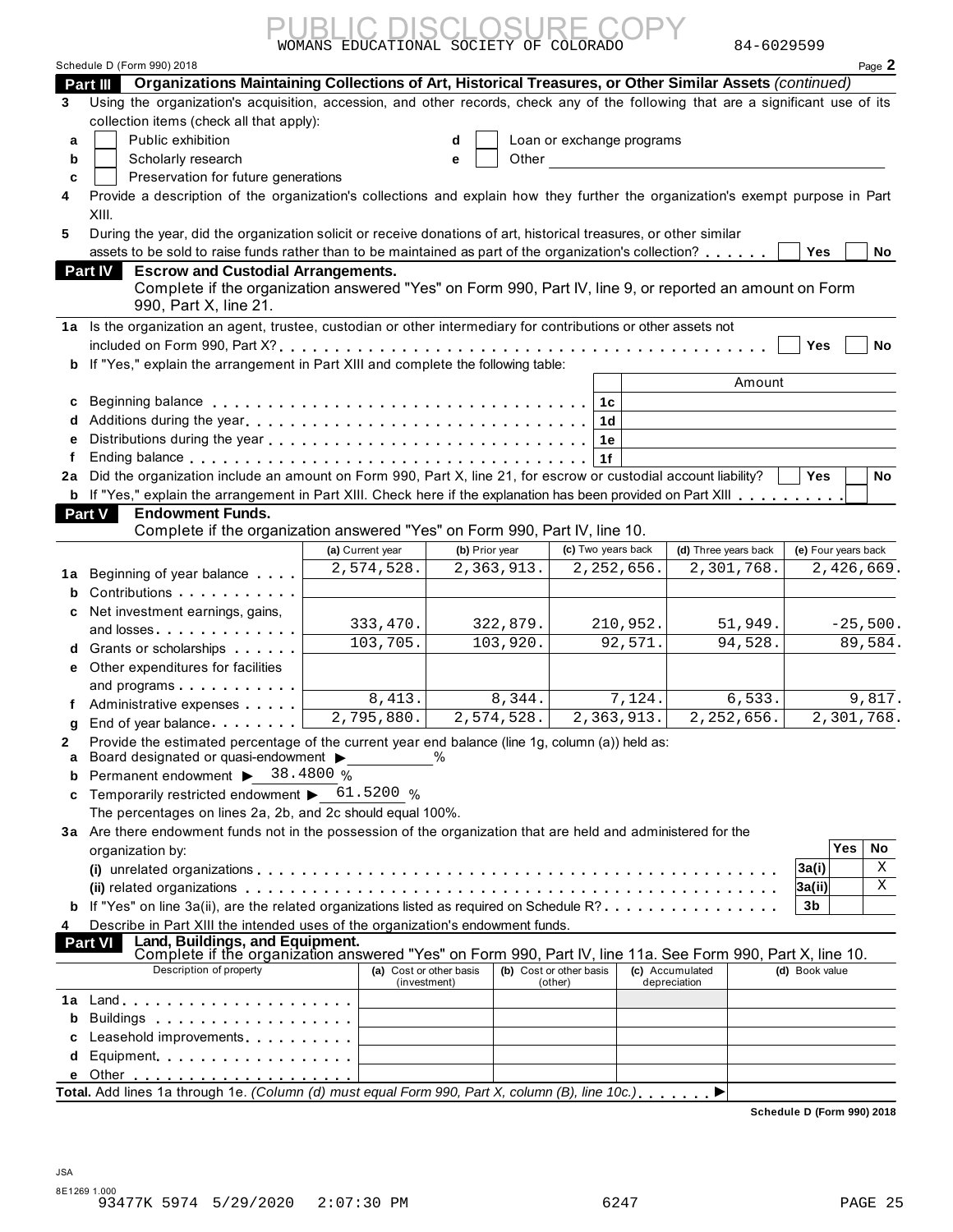| WOMANS 1 | EDUCATIONAL SOCIETY OF COLORADO |  |
|----------|---------------------------------|--|

| Schedule D (Form 990) 2018 |  |  |  |  |
|----------------------------|--|--|--|--|
|----------------------------|--|--|--|--|

|                                                                                  | <b>Investments - Other Securities.</b>                                                                     |                 | Page $3$                                                                                                                               |
|----------------------------------------------------------------------------------|------------------------------------------------------------------------------------------------------------|-----------------|----------------------------------------------------------------------------------------------------------------------------------------|
|                                                                                  | (a) Description of security or category<br>(including name of security)                                    | (b) Book value  | Complete if the organization answered "Yes" on Form 990, Part IV, line 11b. See Form 990, Part X, line 12.<br>(c) Method of valuation: |
|                                                                                  |                                                                                                            |                 | Cost or end-of-year market value                                                                                                       |
|                                                                                  | (1) Financial derivatives                                                                                  |                 |                                                                                                                                        |
| $(3)$ Other                                                                      | (2) Closely-held equity interests <b>container and all the container</b>                                   |                 |                                                                                                                                        |
| (A)                                                                              |                                                                                                            |                 |                                                                                                                                        |
| (B)                                                                              |                                                                                                            |                 |                                                                                                                                        |
| (C)                                                                              |                                                                                                            |                 |                                                                                                                                        |
| (D)                                                                              |                                                                                                            |                 |                                                                                                                                        |
| (E)                                                                              |                                                                                                            |                 |                                                                                                                                        |
| (F)                                                                              |                                                                                                            |                 |                                                                                                                                        |
| (G)                                                                              |                                                                                                            |                 |                                                                                                                                        |
| (H)                                                                              |                                                                                                            |                 |                                                                                                                                        |
|                                                                                  | Total. (Column (b) must equal Form 990, Part X, col. (B) line 12.) $\blacktriangleright$                   |                 |                                                                                                                                        |
| <b>Part VIII</b>                                                                 | <b>Investments - Program Related.</b>                                                                      |                 |                                                                                                                                        |
|                                                                                  |                                                                                                            |                 | Complete if the organization answered "Yes" on Form 990, Part IV, line 11c. See Form 990, Part X, line 13.                             |
|                                                                                  | (a) Description of investment                                                                              | (b) Book value  | (c) Method of valuation:<br>Cost or end-of-year market value                                                                           |
| (1)                                                                              |                                                                                                            |                 |                                                                                                                                        |
| (2)                                                                              |                                                                                                            |                 |                                                                                                                                        |
| (3)                                                                              |                                                                                                            |                 |                                                                                                                                        |
| (4)                                                                              |                                                                                                            |                 |                                                                                                                                        |
| (5)                                                                              |                                                                                                            |                 |                                                                                                                                        |
| (6)<br>(7)                                                                       |                                                                                                            |                 |                                                                                                                                        |
| (8)                                                                              |                                                                                                            |                 |                                                                                                                                        |
| (9)                                                                              |                                                                                                            |                 |                                                                                                                                        |
|                                                                                  | Total. (Column (b) must equal Form 990, Part X, col. (B) line 13.) $\blacktriangleright$                   |                 |                                                                                                                                        |
|                                                                                  | <b>Other Assets.</b>                                                                                       |                 |                                                                                                                                        |
|                                                                                  |                                                                                                            |                 |                                                                                                                                        |
|                                                                                  | Complete if the organization answered "Yes" on Form 990, Part IV, line 11d. See Form 990, Part X, line 15. |                 |                                                                                                                                        |
|                                                                                  |                                                                                                            | (a) Description | (b) Book value                                                                                                                         |
|                                                                                  |                                                                                                            |                 |                                                                                                                                        |
|                                                                                  |                                                                                                            |                 |                                                                                                                                        |
|                                                                                  |                                                                                                            |                 |                                                                                                                                        |
|                                                                                  |                                                                                                            |                 |                                                                                                                                        |
|                                                                                  |                                                                                                            |                 |                                                                                                                                        |
|                                                                                  |                                                                                                            |                 |                                                                                                                                        |
|                                                                                  |                                                                                                            |                 |                                                                                                                                        |
|                                                                                  |                                                                                                            |                 |                                                                                                                                        |
|                                                                                  |                                                                                                            |                 |                                                                                                                                        |
| Part IX<br>(1)<br>(2)<br>(3)<br>(4)<br>(5)<br>(6)<br>(7)<br>(8)<br>(9)<br>Part X | Total. (Column (b) must equal Form 990, Part X, col. (B) line 15.)<br><b>Other Liabilities.</b>            |                 | Complete if the organization answered "Yes" on Form 990, Part IV, line 11e or 11f. See Form 990, Part X,                               |
|                                                                                  | line 25.                                                                                                   |                 |                                                                                                                                        |
|                                                                                  | (a) Description of liability                                                                               | (b) Book value  |                                                                                                                                        |
|                                                                                  | (1) Federal income taxes                                                                                   |                 |                                                                                                                                        |
|                                                                                  |                                                                                                            |                 |                                                                                                                                        |
|                                                                                  |                                                                                                            |                 |                                                                                                                                        |
|                                                                                  |                                                                                                            |                 |                                                                                                                                        |
|                                                                                  |                                                                                                            |                 |                                                                                                                                        |
| (2)<br>(3)<br>(4)<br>(5)<br>(6)                                                  |                                                                                                            |                 |                                                                                                                                        |
|                                                                                  |                                                                                                            |                 |                                                                                                                                        |
| (7)<br>(8)<br>(9)                                                                |                                                                                                            |                 |                                                                                                                                        |

organization's liability for uncertain tax positions under FIN 48 (ASC 740). Check here if the text of the footnote has been provided in Part XIII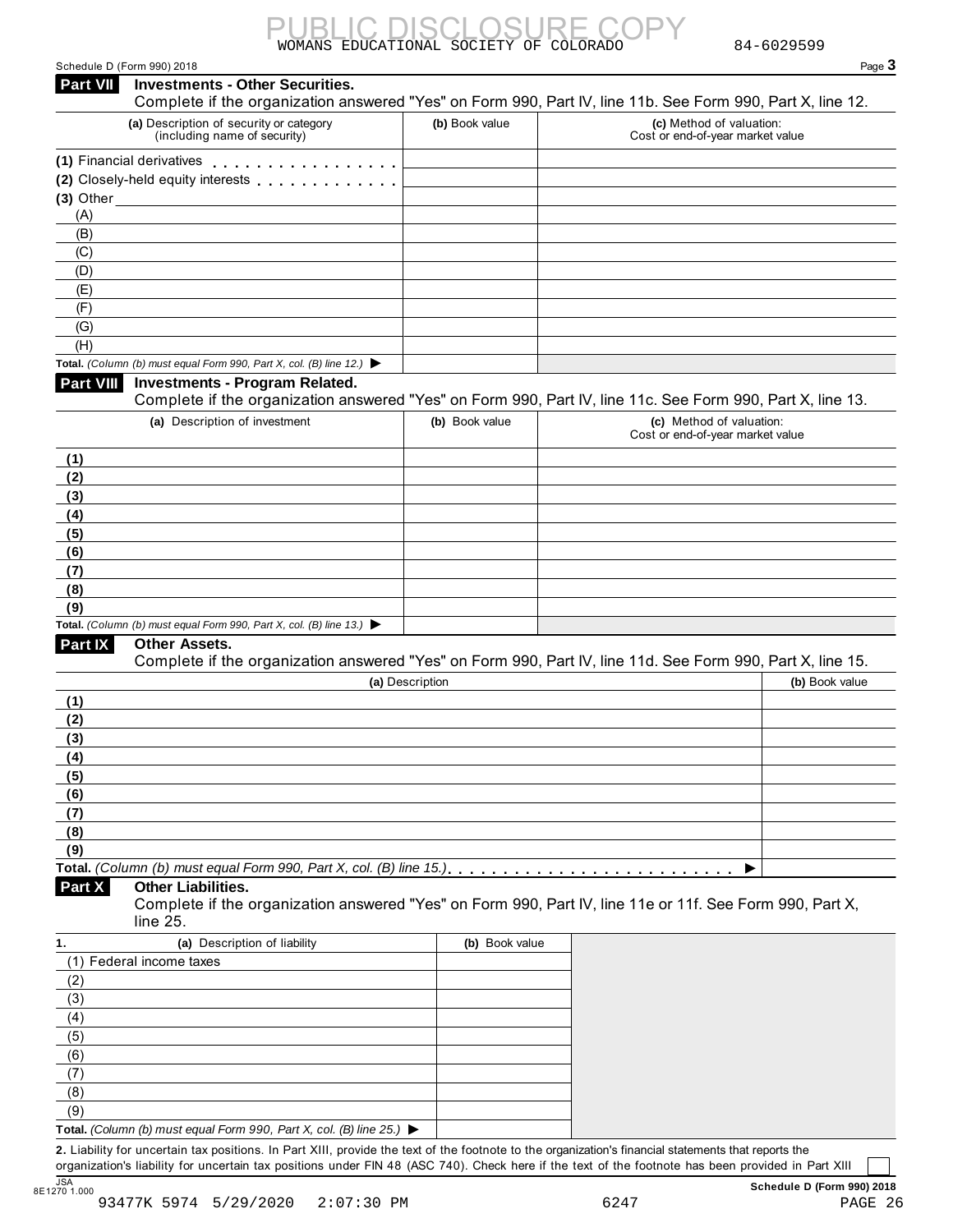|                                        | <b>IC DISCLOSURE</b> ( |  |
|----------------------------------------|------------------------|--|
| WOMANS EDUCATIONAL SOCIETY OF COLORADO |                        |  |

|                 | WOMANS EDUCATIONAL SOCIETY OF COLORADO                                                                                                                                                       | 84-6029599  |
|-----------------|----------------------------------------------------------------------------------------------------------------------------------------------------------------------------------------------|-------------|
|                 | Schedule D (Form 990) 2018                                                                                                                                                                   | Page 4      |
| <b>Part XI</b>  | Reconciliation of Revenue per Audited Financial Statements With Revenue per Return.                                                                                                          |             |
|                 | Complete if the organization answered "Yes" on Form 990, Part IV, line 12a.                                                                                                                  |             |
| 1               | Total revenue, gains, and other support per audited financial statements                                                                                                                     | $\mathbf 1$ |
| $\mathbf{2}$    | Amounts included on line 1 but not on Form 990, Part VIII, line 12:                                                                                                                          |             |
| a               | 2a                                                                                                                                                                                           |             |
| b               | 2 <sub>b</sub>                                                                                                                                                                               |             |
| c               | 2 <sub>c</sub>                                                                                                                                                                               |             |
| d               | 2d                                                                                                                                                                                           |             |
| е               |                                                                                                                                                                                              | 2e          |
| 3               |                                                                                                                                                                                              | 3           |
| 4               | Amounts included on Form 990, Part VIII, line 12, but not on line 1:                                                                                                                         |             |
| a               | 4a<br>Investment expenses not included on Form 990, Part VIII, line 7b $\ldots \ldots$                                                                                                       |             |
| b               | 4b                                                                                                                                                                                           |             |
| C.              |                                                                                                                                                                                              | 4с          |
| 5.              | Total revenue. Add lines 3 and 4c. (This must equal Form 990, Part I, line 12.)                                                                                                              | 5           |
| <b>Part XII</b> | Reconciliation of Expenses per Audited Financial Statements With Expenses per Return.                                                                                                        |             |
|                 | Complete if the organization answered "Yes" on Form 990, Part IV, line 12a.                                                                                                                  |             |
| 1               |                                                                                                                                                                                              | 1           |
| 2               | Amounts included on line 1 but not on Form 990, Part IX, line 25:                                                                                                                            |             |
| a               | 2a                                                                                                                                                                                           |             |
| b               | 2b                                                                                                                                                                                           |             |
| C               | 2c                                                                                                                                                                                           |             |
| d               | 2d                                                                                                                                                                                           |             |
| е               |                                                                                                                                                                                              | 2е          |
| 3               |                                                                                                                                                                                              | 3           |
| 4               | Amounts included on Form 990, Part IX, line 25, but not on line 1:                                                                                                                           |             |
| a               | 4a<br>Investment expenses not included on Form 990, Part VIII, line 7b                                                                                                                       |             |
| b               | 4b                                                                                                                                                                                           |             |
| c               |                                                                                                                                                                                              | 4c          |
| 5.              | Total expenses. Add lines 3 and 4c. (This must equal Form 990, Part I, line 18.).                                                                                                            | 5           |
|                 | Part XIII Supplemental Information.<br>Drouide the descriptions required for Dart II, lines $2, 5$ , and 0; Dart III, lines 10 and 1; Dart IV, lines 1b and 2b; Dart V, line 1; Dart V, line |             |

Provide the descriptions required for Part II, lines 3, 5, and 9; Part III, lines 1a and 4; Part IV, lines 1b and 2b; Part V, line 4; Part X, line 2; Part XI, lines 2d and 4b; and Part XII, lines 2d and 4b. Also complete this part to provide any additional information.

SEE PAGE 5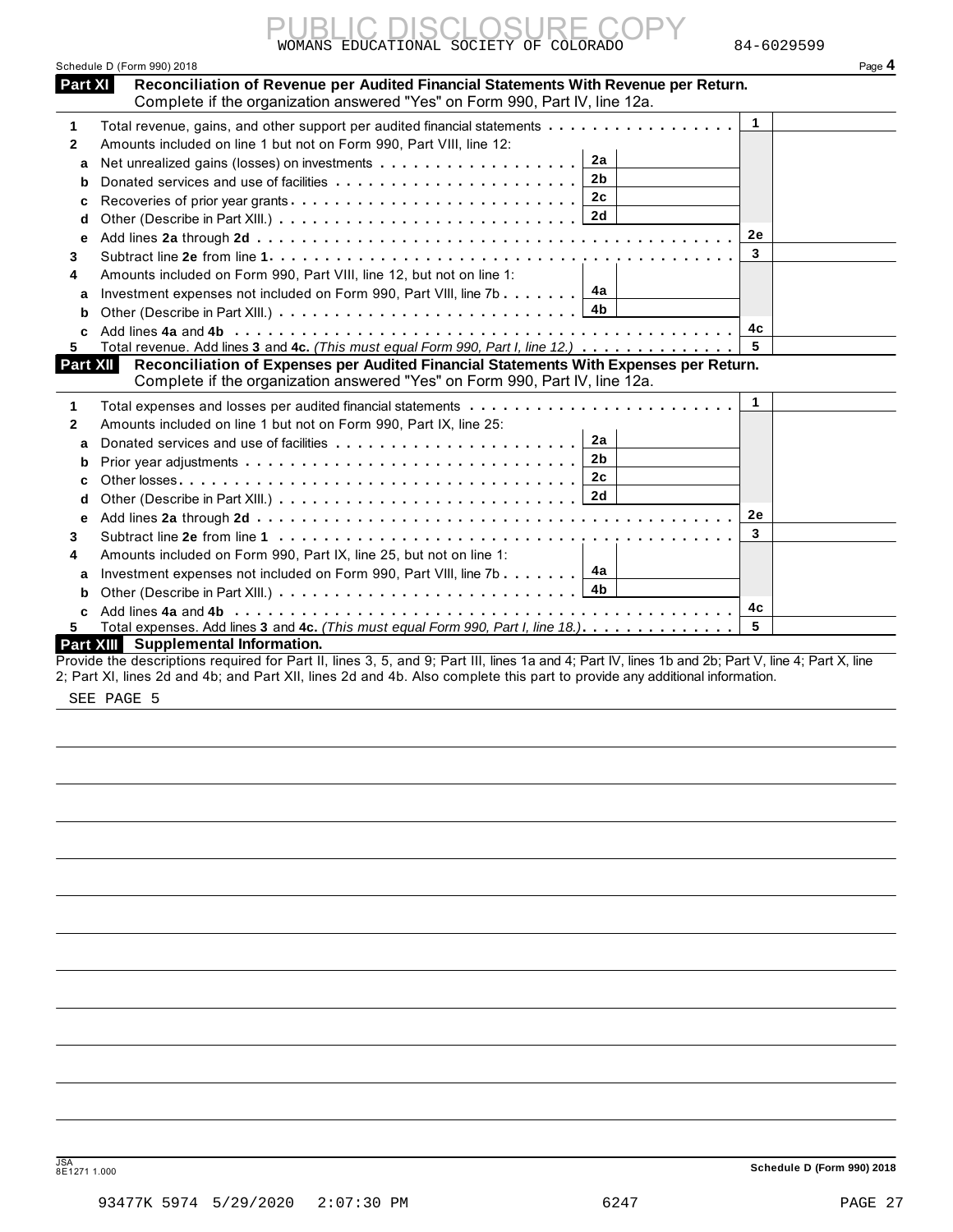**Part XIII Supplemental Information** *(continued)*

SCHEDULE D, PART X, LINE 2

FIN 48 DISCLOSURE

MANAGEMENT HAS EVALUATED THEIR INCOME TAX POSITIONS UNDER THE GUIDANCE INCLUDED IN ASC 740. BASED ON THEIR REVIEW, MANAGEMENT HAS NOT IDENTIFIED ANY MATERIAL UNCERTAIN TAX POSITIONS TO BE RECORDED OR DISCLOSED IN THE FINANCIAL STATEMENTS.

SCHEDULE D, PART V, LINE 4

USE OF ENDOWMENT

THE ORGANIZATION USES THE ENDOWMENT FUNDS FOR SCHOLARSHIPS FOR COLORADO COLLEGE STUDENTS.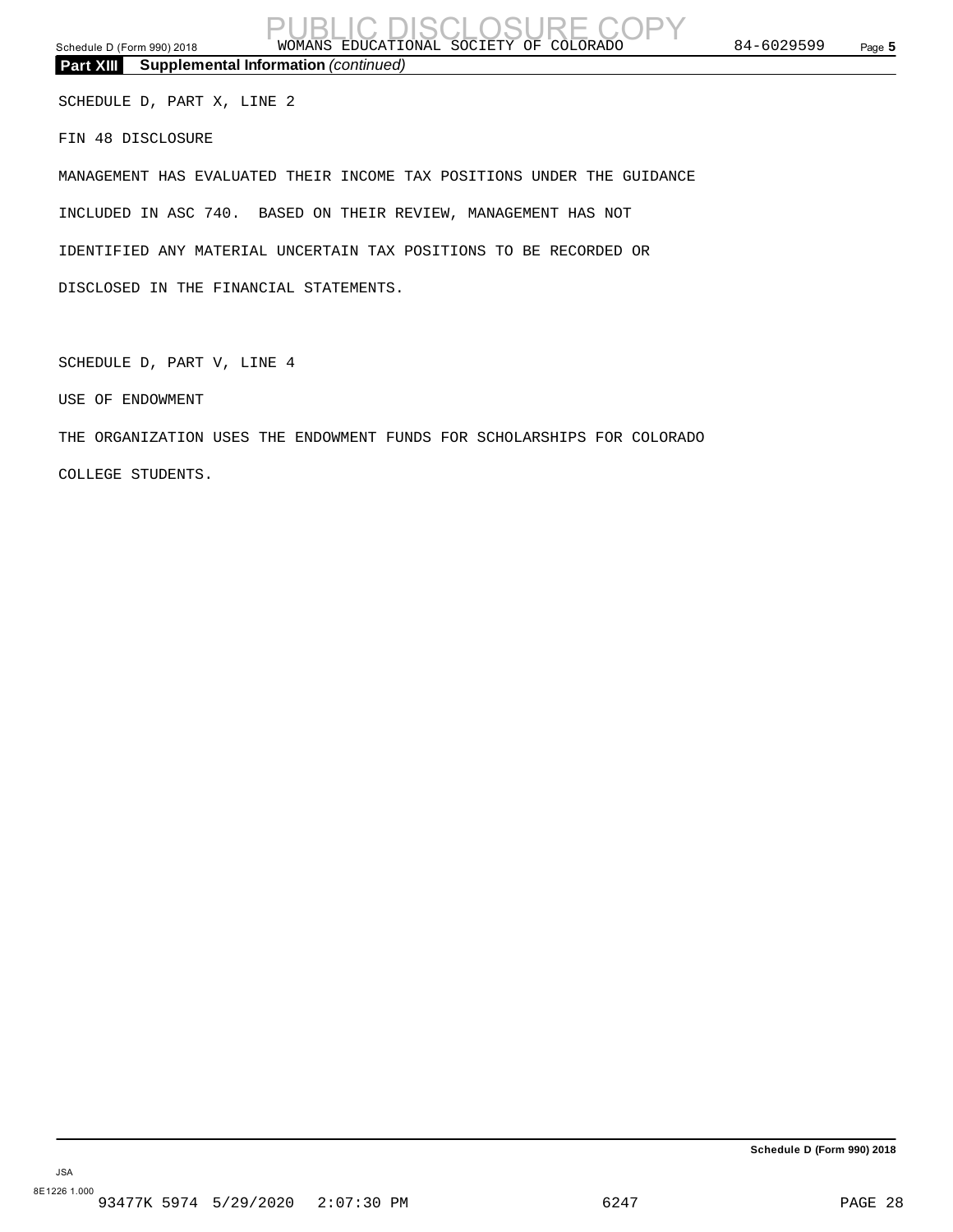# PUBLIC DISCLOSURE COPY

| <b>SCHEDULE</b>                 | <b>Grants and Other Assistance to Organizations,</b>                                                                                                       |           | OMB No. 1545-0047                  |                                                                                  |                                       |                                                             |                                          |                                       |
|---------------------------------|------------------------------------------------------------------------------------------------------------------------------------------------------------|-----------|------------------------------------|----------------------------------------------------------------------------------|---------------------------------------|-------------------------------------------------------------|------------------------------------------|---------------------------------------|
| (Form 990)                      | Governments, and Individuals in the United States                                                                                                          |           | $20$ 18                            |                                                                                  |                                       |                                                             |                                          |                                       |
|                                 |                                                                                                                                                            |           |                                    | Complete if the organization answered "Yes" on Form 990, Part IV, line 21 or 22. |                                       |                                                             |                                          |                                       |
| Department of the Treasury      |                                                                                                                                                            |           |                                    | Attach to Form 990.                                                              |                                       |                                                             |                                          | <b>Open to Public</b>                 |
| <b>Internal Revenue Service</b> |                                                                                                                                                            |           |                                    | Go to www.irs.gov/Form990 for the latest information.                            |                                       |                                                             |                                          | Inspection                            |
| Name of the organization        | WOMANS EDUCATIONAL SOCIETY OF COLORADO                                                                                                                     |           |                                    |                                                                                  |                                       |                                                             | <b>Employer identification number</b>    |                                       |
| COLLEGE                         |                                                                                                                                                            |           |                                    |                                                                                  |                                       |                                                             | 84-6029599                               |                                       |
| Part I                          | <b>General Information on Grants and Assistance</b>                                                                                                        |           |                                    |                                                                                  |                                       |                                                             |                                          |                                       |
| 1.                              | Does the organization maintain records to substantiate the amount of the grants or assistance, the grantees' eligibility for the grants or assistance, and |           |                                    |                                                                                  |                                       |                                                             |                                          | $X$ Yes<br>No                         |
|                                 | Describe in Part IV the organization's procedures for monitoring the use of grant funds in the United States.                                              |           |                                    |                                                                                  |                                       |                                                             |                                          |                                       |
|                                 |                                                                                                                                                            |           |                                    |                                                                                  |                                       |                                                             |                                          |                                       |
| <b>Part II</b>                  | Grants and Other Assistance to Domestic Organizations and Domestic Governments. Complete if the organization answered "Yes" on Form 990,                   |           |                                    |                                                                                  |                                       |                                                             |                                          |                                       |
|                                 | Part IV, line 21, for any recipient that received more than \$5,000. Part II can be duplicated if additional space is needed.                              |           |                                    |                                                                                  |                                       |                                                             |                                          |                                       |
|                                 | 1 (a) Name and address of organization<br>or government                                                                                                    | $(b)$ EIN | (c) IRC section<br>(if applicable) | (d) Amount of cash<br>grant                                                      | (e) Amount of non-<br>cash assistance | (f) Method of valuation<br>(ḃook, FMV, appraisal,<br>other) | (g) Description of<br>noncash assistance | (h) Purpose of grant<br>or assistance |
| (1)                             |                                                                                                                                                            |           |                                    |                                                                                  |                                       |                                                             |                                          |                                       |
| (2)                             |                                                                                                                                                            |           |                                    |                                                                                  |                                       |                                                             |                                          |                                       |
| (3)                             |                                                                                                                                                            |           |                                    |                                                                                  |                                       |                                                             |                                          |                                       |
| (4)                             |                                                                                                                                                            |           |                                    |                                                                                  |                                       |                                                             |                                          |                                       |
| (5)                             |                                                                                                                                                            |           |                                    |                                                                                  |                                       |                                                             |                                          |                                       |
| (6)                             |                                                                                                                                                            |           |                                    |                                                                                  |                                       |                                                             |                                          |                                       |
| (7)                             |                                                                                                                                                            |           |                                    |                                                                                  |                                       |                                                             |                                          |                                       |
| (8)                             |                                                                                                                                                            |           |                                    |                                                                                  |                                       |                                                             |                                          |                                       |
| (9)                             |                                                                                                                                                            |           |                                    |                                                                                  |                                       |                                                             |                                          |                                       |
| (10)                            |                                                                                                                                                            |           |                                    |                                                                                  |                                       |                                                             |                                          |                                       |
| (11)                            |                                                                                                                                                            |           |                                    |                                                                                  |                                       |                                                             |                                          |                                       |
| (12)                            |                                                                                                                                                            |           |                                    |                                                                                  |                                       |                                                             |                                          |                                       |
|                                 |                                                                                                                                                            |           |                                    |                                                                                  |                                       |                                                             |                                          |                                       |
| 3                               | For Paperwork Reduction Act Notice, see the Instructions for Form 990.                                                                                     |           |                                    |                                                                                  |                                       |                                                             |                                          | Schedule I (Form 990) (2018)          |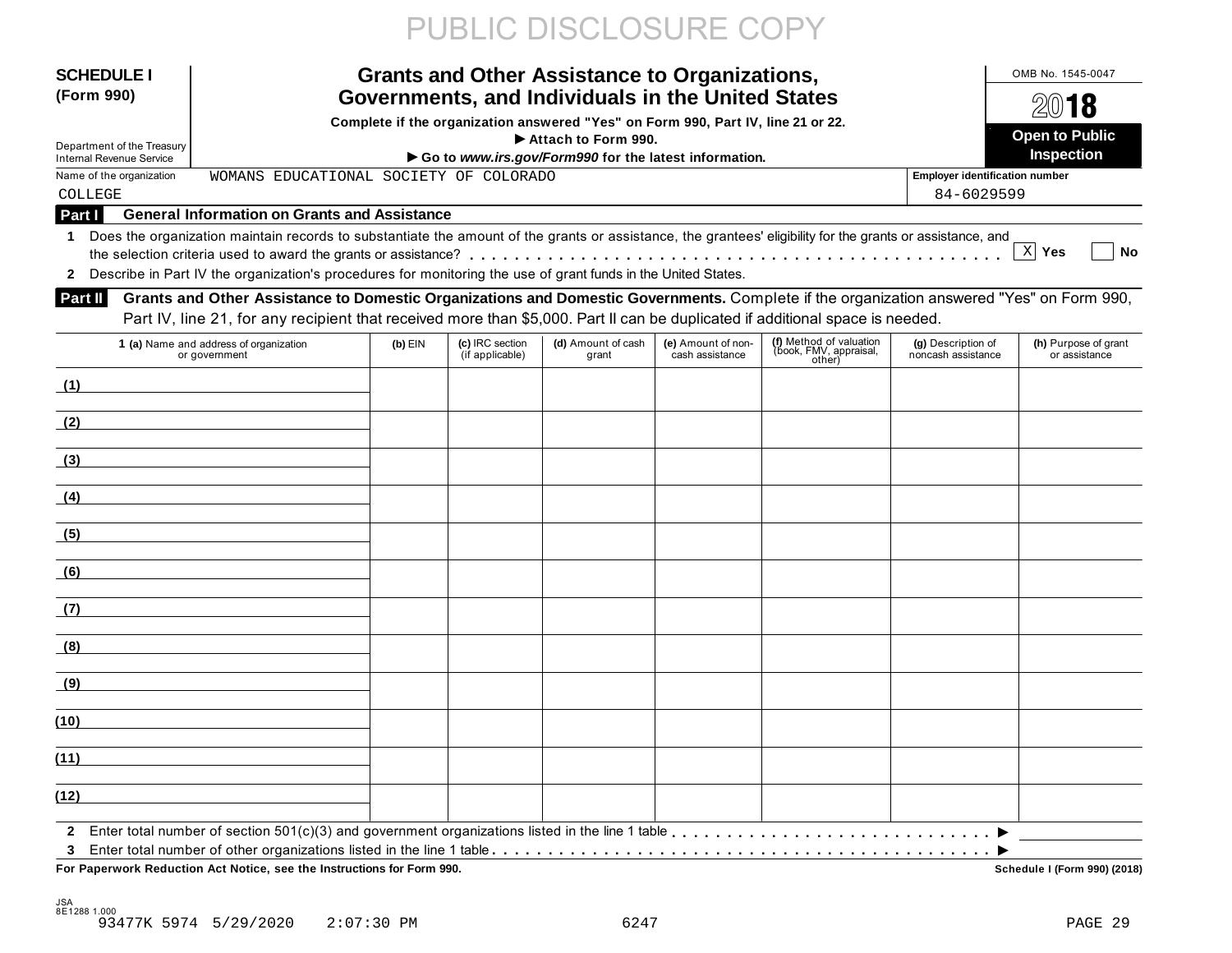#### Schedule I (Form 990) (2018) Page **2**

#### **Grants and Other Assistance to Domestic Individuals.** Complete if the organization answered "Yes" on Form 990, Part IV, line 22. Part III can be duplicated if additional space is needed. **Part III**

| (a) Type of grant or assistance                                                                                                                                | (b) Number of<br>recipients | (c) Amount of<br>cash grant | (d) Amount of<br>non-cash assistance | (e) Method of valuation (book,<br>FMV, appraisal, other) | (f) Description of non-cash assistance |
|----------------------------------------------------------------------------------------------------------------------------------------------------------------|-----------------------------|-----------------------------|--------------------------------------|----------------------------------------------------------|----------------------------------------|
|                                                                                                                                                                |                             |                             |                                      |                                                          |                                        |
| SCHOLARSHIPS PAID TO STUDENTS                                                                                                                                  | 16.                         | 138,630.                    |                                      |                                                          |                                        |
|                                                                                                                                                                |                             |                             |                                      |                                                          |                                        |
| 3                                                                                                                                                              |                             |                             |                                      |                                                          |                                        |
|                                                                                                                                                                |                             |                             |                                      |                                                          |                                        |
| 5                                                                                                                                                              |                             |                             |                                      |                                                          |                                        |
|                                                                                                                                                                |                             |                             |                                      |                                                          |                                        |
|                                                                                                                                                                |                             |                             |                                      |                                                          |                                        |
| Supplemental Information. Provide the information required in Part I, line 2, Part III, column (b); and any other additional<br><b>Part IV</b><br>information. |                             |                             |                                      |                                                          |                                        |

SCHEDULE I, PART III, LINE 1

MONITORING USE OF GRANT FUNDS

THE WOMAN'S EDUCATION SOCIETY TRANSFERS THE TOTAL SCHOLARSHIP AWARD TO

COLORADO COLLEGE WHO ADMINISTERS THE FUNDS, CREDITING SCHOLARSHIP AWARDS

TO THE INDIVIDUAL STUDENTS.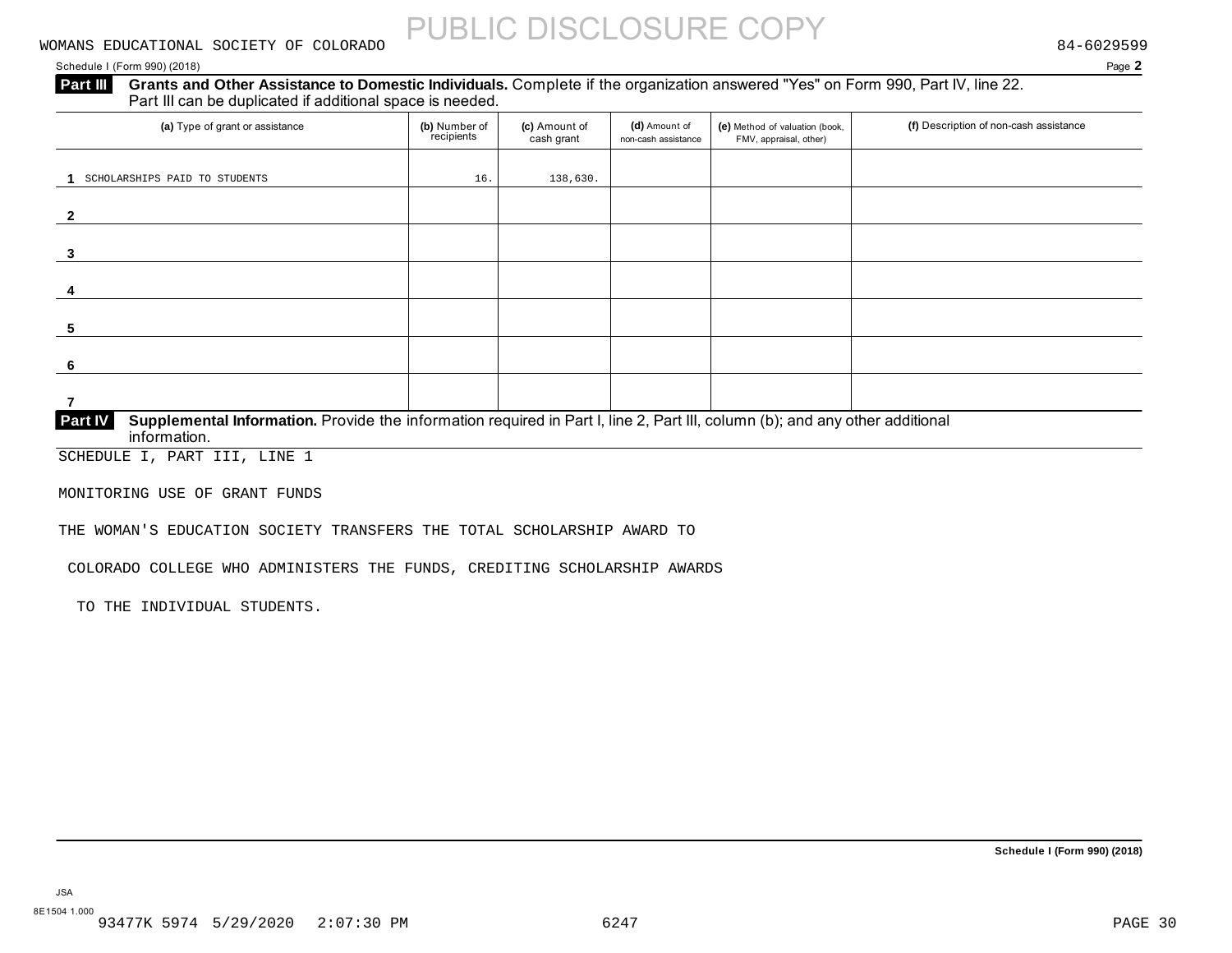# PUBLIC DISCLOSURE COPY

**SCHEDULE O** Supplemental Information to Form 990 or 990-EZ MB No. 1545-0047

**(Form 990 or 990-EZ) Complete to provide information for responses to specific questions on** plete to provide information for responses to specific questions on  $\bigotimes_2\mathbb{O}$  **18**<br>Form 990 or 990-EZ or to provide any additional information. **I Attach to Form 990 or 990-EZ.**<br>
Attach to Form 990 or 990-EZ.<br>
and a contract of Public and a contract of Public and a contract of the COP of Density of the COP of Density of A



Department of the Treasury<br>Internal Revenue Service **Information about Schedule O (Form 990 or 990-EZ)** and its instructions is at *www.irs.gov/form990.* Inspection<br>Internal Revenue Service **Inspection** Name of the organization **MOMANS** EDUCATIONAL SOCIETY OF COLORADO **Final Accord Employer identification number** 

COLLEGE 84-6029599

FORM 990, PART VI, SECTION B, LINE 11A

REVIEW FORM 990

THE FORM 990 IS PREPARED BY A THIRD PARTY AND REVIEWED BY THE TREASURER OF THE ORGANIZATION. A COPY OF THE FORM 990 IS PROVIDED TO THE BOARD FOR REVIEW PRIOR TO FILING WITH THE IRS.

FORM 990, PART VI, SECTION C, LINE 19 GOVERNING DOCUMENTS AVAILABLE TO PUBLIC DOCUMENTS ARE MADE AVAILABLE UPON REQUEST.

FORM 990, PART VI, QUESTIONS 6, 7A & 7B MEMBERSHIP

MEMBERSHIP IN WES IS OPEN TO ALL WHO DESIRE TO SUPPORT THE COLORADO COLLEGE. MEMBERS ELECT THE BOARD OF MANAGERS AT THE ANNUAL MEETING. PROJECTS WHICH BENEFIT THE COLORADO COLLEGE, AS A WHOLE, AND UNDERTAKEN BY WES SHALL BE SUBJECT TO THE APPROVAL OF THE BOARD OF TRUSTEES OF THE COLORADO COLLEGE.

FORM 990. PART VII

REPORTABLE COMPENSATION FROM RELATED ORGANIZATIONS BRITTANY ALMEIDA, AMY DOUNAY, TESS POWERS, AND LYRAE WILLIAMS WERE EMPLOYED BY COLORADO COLLEGE (CC), THE SUPPORTED ORGANIZATION, DURING CALENDAR YEAR 2019. THEIR EMPLOYMENT AT CC WAS IN NO WAY RELATED TO THEIR MEMBERSHIP IN THE WOMAN'S EDUCATIONAL SOCIETY OR SERVICE ON THE WOMAN'S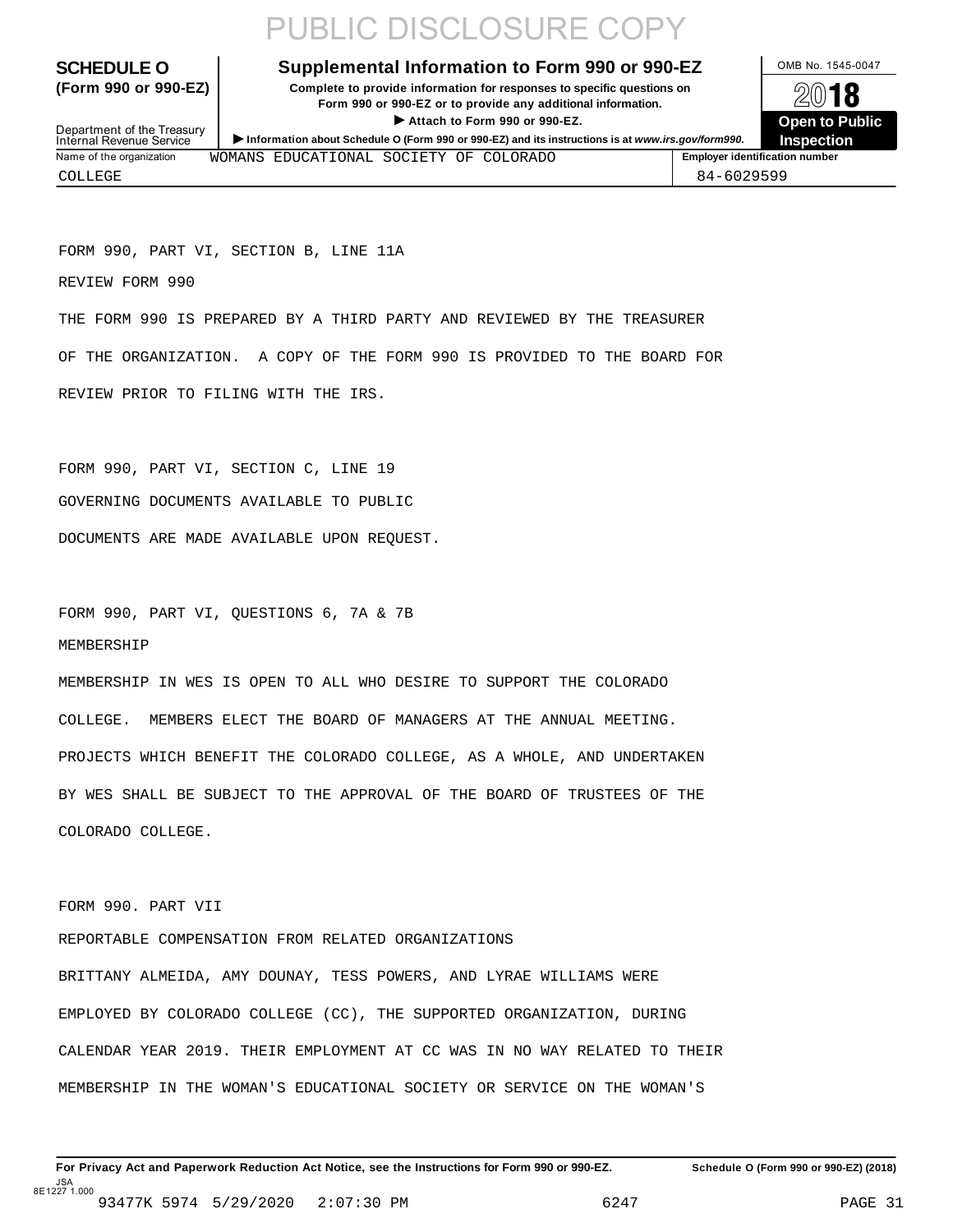# PUBLIC DISCLOSURE COPY

| Schedule O (Form 990 or 990-EZ) 2018 |  |                                        |  |  |  | Page $\blacktriangle$                 |  |
|--------------------------------------|--|----------------------------------------|--|--|--|---------------------------------------|--|
| Name of the organization             |  | WOMANS EDUCATIONAL SOCIETY OF COLORADO |  |  |  | <b>Employer identification number</b> |  |
| COLLEGE                              |  |                                        |  |  |  | 84-6029599                            |  |

EDUCATIONAL SOCIETY BOARD. PER THE INSTRUCTIONS FOR FORM 990 A BOARD DIRECTOR SHOULD LIST COMPENSATION AS AN EMPLOYEE OF A RELATED ORGANIZATION. CC CHOOSES NOT TO SHARE SENSITIVE EMPLOYEE INFORMATION WITH THE WOMAN'S EDUCATIONAL SOCIETY, OTHER THAN FOR OFFICERS OF CC WHO WILL BE LISTED ON CC'S OWN FORM 990. THE DIRECTORS MENTIONED ABOVE DO NOT BELIEVE THEIR COMPENSATION FROM CC WOULD IN ANY WAY ENHANCE THE TRANSPARENCY OR UNDERSTANDING OF THE WOMAN'S EDUCATIONAL SOCIETY AND THEREFORE, RESPECTFULLY DECLINED TO PROVIDE COMPENSATION INFORMATION TO BE DISCLOSED ON THE WOMAN'S EDUCATIONAL SOCIETY'S FORM 990.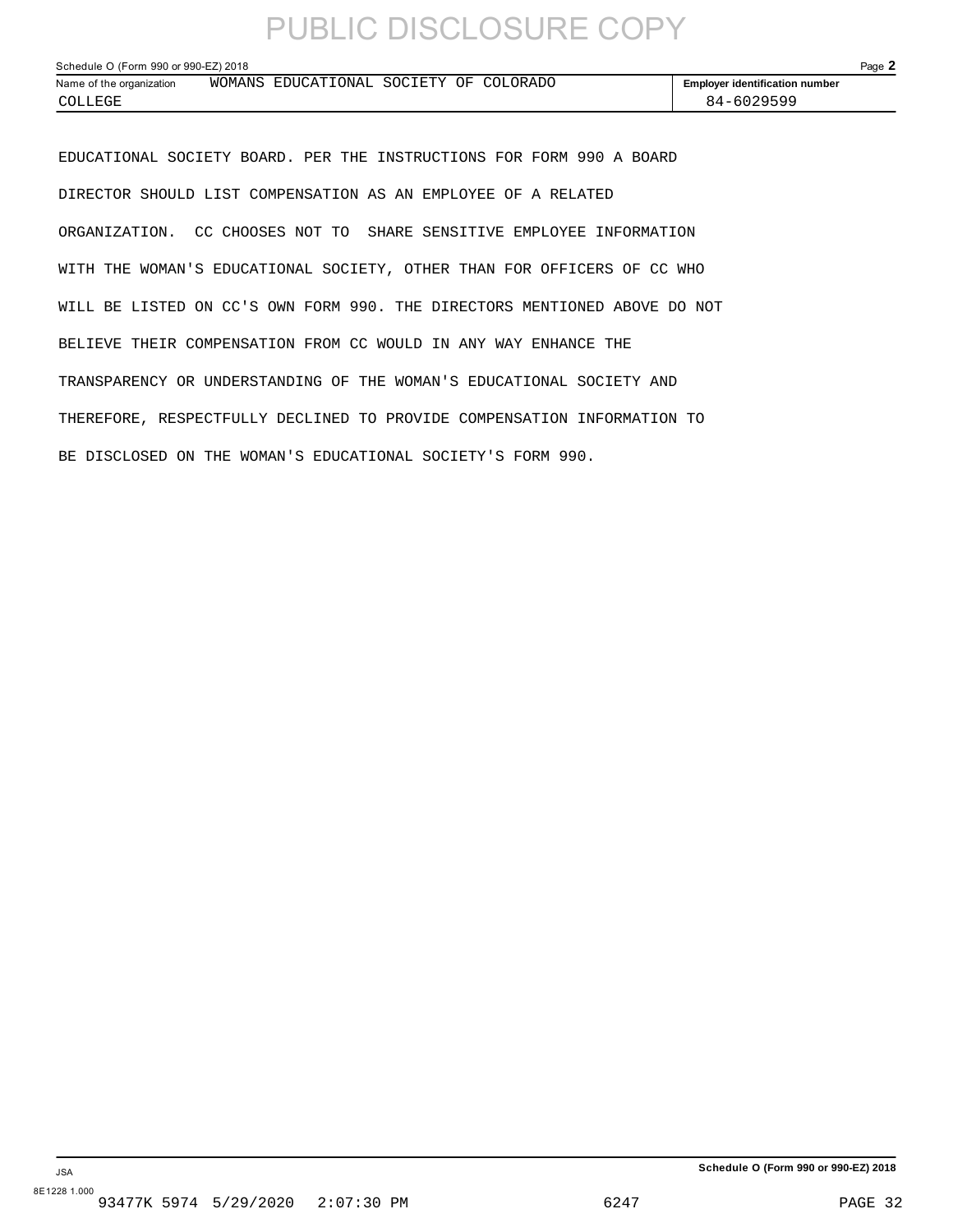|                                                        | DI OSHRE COP<br>WOMANS EDUCATIONAL SOCIETY OF COLORADO                                                                                                                             | 84-6029599 |                                             |
|--------------------------------------------------------|------------------------------------------------------------------------------------------------------------------------------------------------------------------------------------|------------|---------------------------------------------|
| <b>SCHEDULE R</b><br>(Form 990)                        | <b>Related Organizations and Unrelated Partnerships</b><br>► Complete if the organization answered "Yes" on Form 990, Part IV, line 33, 34, 35b, 36, or 37.<br>Attach to Form 990. |            | OMB No. 1545-0047<br>2018<br>Open to Public |
| Department of the Treasury<br>Internal Revenue Service | Go to www.irs.gov/Form990 for instructions and the latest information.                                                                                                             |            | Inspection                                  |
| Name of the organization                               | WOMANS EDUCATIONAL SOCIETY OF COLORADO                                                                                                                                             |            | <b>Employer identification number</b>       |
| COLLEGE                                                |                                                                                                                                                                                    |            | 84-6029599                                  |

### Part I Identification of Disregarded Entities. Complete if the organization answered "Yes" on Form 990, Part IV, line 33.

| (a)<br>Name, address, and EIN (if applicable) of disregarded entity | (b)<br>Primary activity | (c)<br>Legal domicile (state<br>or foreign country) | (d)<br>Total income | <b>e)</b><br>End-of-year assets | (f)<br>Direct controlling<br>entity |
|---------------------------------------------------------------------|-------------------------|-----------------------------------------------------|---------------------|---------------------------------|-------------------------------------|
| (1)                                                                 |                         |                                                     |                     |                                 |                                     |
| (2)                                                                 |                         |                                                     |                     |                                 |                                     |
| (3)                                                                 |                         |                                                     |                     |                                 |                                     |
| (4)                                                                 |                         |                                                     |                     |                                 |                                     |
| (5)                                                                 |                         |                                                     |                     |                                 |                                     |
| (6)                                                                 |                         |                                                     |                     |                                 |                                     |

**Part II** ldentification of Related Tax-Exempt Organizations. Complete if the organization answered "Yes" on Form 990, Part IV, line 34, because it had<br>one or more related tax-exempt organizations during the tax year.

| (a)<br>Name, address, and EIN of related organization        | (b)<br>Primary activity | (c)<br>Legal domicile (state<br>or foreign country) | (d)<br><b>Exempt Code section</b> | (e)<br>Public charity status<br>(if section $501(c)(3)$ ) | (f)<br>Direct controlling<br>entity | (g)<br>Section 512(b)(13)<br>controlled<br>entity? |    |
|--------------------------------------------------------------|-------------------------|-----------------------------------------------------|-----------------------------------|-----------------------------------------------------------|-------------------------------------|----------------------------------------------------|----|
|                                                              |                         |                                                     |                                   |                                                           |                                     | <b>Yes</b>                                         | No |
| (1) WOMAN'S EDUCATIONAL SOCIETY OF CC TRUST<br>84-6035651    |                         |                                                     |                                   |                                                           |                                     |                                                    |    |
| COLORADO SPRINGS, CO 80903<br>14 EAST CACHE LA POUDRE STREET | SCHOLARSHIPS            | <b>CO</b>                                           | 501(C)(3)                         | LN 12, III                                                | WES                                 | Χ                                                  |    |
| (2) THE COLORADO COLLEGE<br>84-0402510                       |                         |                                                     |                                   |                                                           |                                     |                                                    |    |
| 14 E. CACHE LA POUDRE<br>COLORADO SPRINGS, CO 80903          | COLLEGE                 | CO.                                                 | 501(C)(3)                         | LINE 2                                                    | N/A                                 |                                                    | Χ  |
| (3)                                                          |                         |                                                     |                                   |                                                           |                                     |                                                    |    |
|                                                              |                         |                                                     |                                   |                                                           |                                     |                                                    |    |
| (4)                                                          |                         |                                                     |                                   |                                                           |                                     |                                                    |    |
|                                                              |                         |                                                     |                                   |                                                           |                                     |                                                    |    |
| (5)                                                          |                         |                                                     |                                   |                                                           |                                     |                                                    |    |
|                                                              |                         |                                                     |                                   |                                                           |                                     |                                                    |    |
| (6)                                                          |                         |                                                     |                                   |                                                           |                                     |                                                    |    |
|                                                              |                         |                                                     |                                   |                                                           |                                     |                                                    |    |
| (7)                                                          |                         |                                                     |                                   |                                                           |                                     |                                                    |    |
|                                                              |                         |                                                     |                                   |                                                           |                                     |                                                    |    |

**For Paperwork Reduction Act Notice, see the Instructions for Form 990. Schedule R (Form 990) 2018**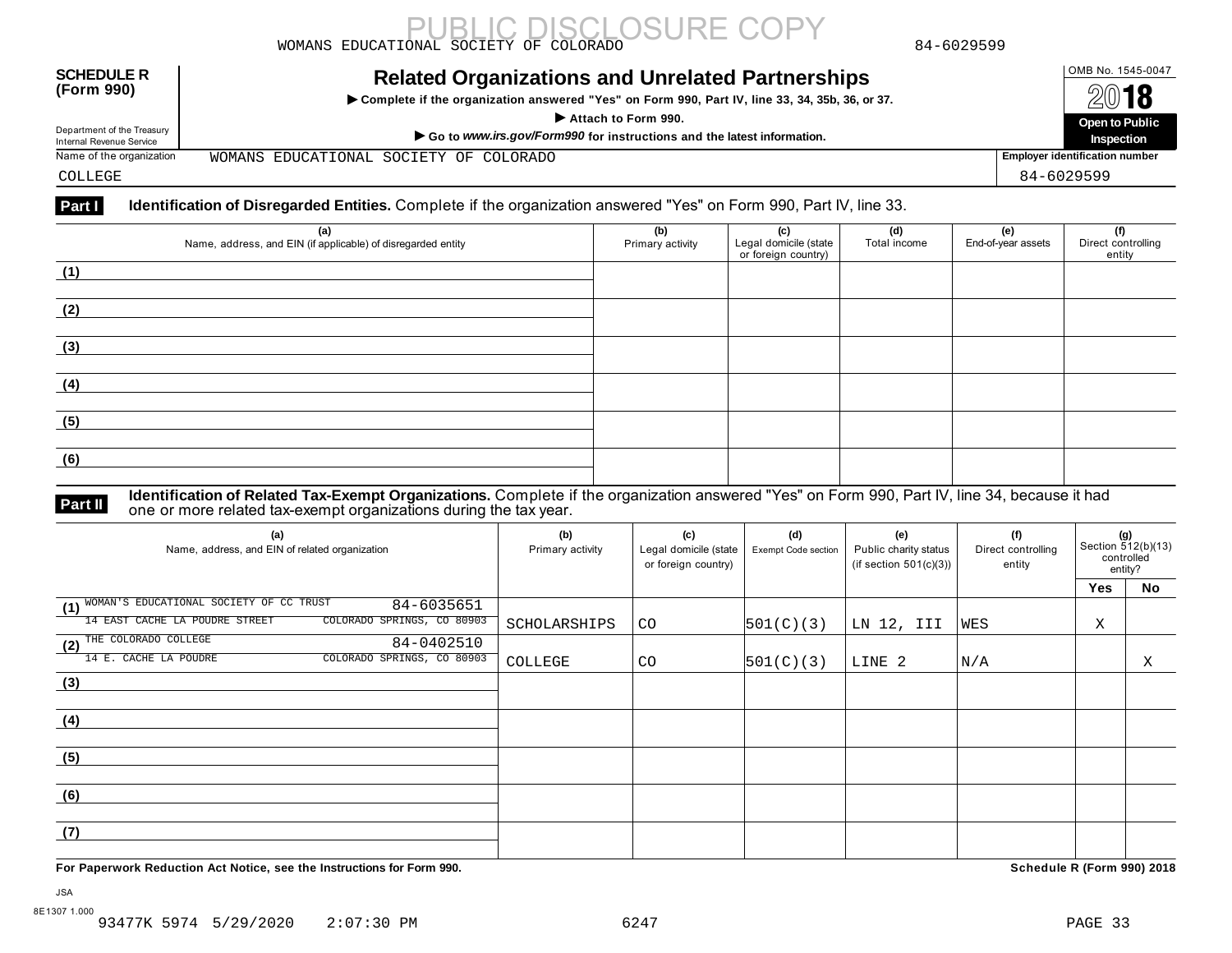WOMANS EDUCATIONAL SOCIETY OF COLORADO 84-6029599

Schedule R (Form 990) 2018 Page **2**

Part Ⅲ **Identification of Related Organizations Taxable as a Partnership.** Complete if the organization answered "Yes" on Form 990, Part IV, line 34,<br>because it had one or more related organizations treated as a partner

SURE COPY

| (a)<br>Name, address, and EIN of<br>related organization | ັ<br>(b)<br>Primary activity | (c)<br>Legal<br>domicile<br>(state or<br>foreign<br>country) | (d)<br>Direct controlling<br>entity | ັ<br><b>(e)</b><br>Predominant<br>Frequential<br>income (related,<br>unrelated,<br>excluded from<br>sections 512 - 514) | (f)<br>Share of total<br>income | (g)<br>Share of end-of-<br>year assets | (h)<br>Disproportionate<br>allocations? | (i)<br>Code V - UBI<br>amount in box 20<br>of Schedule K-1<br>(Form 1065) | (i)<br>General or<br>managing<br>partner? | (k)<br>Percentage<br>ownership |
|----------------------------------------------------------|------------------------------|--------------------------------------------------------------|-------------------------------------|-------------------------------------------------------------------------------------------------------------------------|---------------------------------|----------------------------------------|-----------------------------------------|---------------------------------------------------------------------------|-------------------------------------------|--------------------------------|
|                                                          |                              |                                                              |                                     |                                                                                                                         |                                 |                                        | Yes No                                  |                                                                           | Yes No                                    |                                |
| (1)                                                      |                              |                                                              |                                     |                                                                                                                         |                                 |                                        |                                         |                                                                           |                                           |                                |
| (2)                                                      |                              |                                                              |                                     |                                                                                                                         |                                 |                                        |                                         |                                                                           |                                           |                                |
| (3)                                                      |                              |                                                              |                                     |                                                                                                                         |                                 |                                        |                                         |                                                                           |                                           |                                |
| (4)                                                      |                              |                                                              |                                     |                                                                                                                         |                                 |                                        |                                         |                                                                           |                                           |                                |
| (5)                                                      |                              |                                                              |                                     |                                                                                                                         |                                 |                                        |                                         |                                                                           |                                           |                                |
| (6)                                                      |                              |                                                              |                                     |                                                                                                                         |                                 |                                        |                                         |                                                                           |                                           |                                |
| (7)                                                      |                              |                                                              |                                     |                                                                                                                         |                                 |                                        |                                         |                                                                           |                                           |                                |

## Part IV Identification of Related Organizations Taxable as a Corporation or Trust. Complete if the organization answered "Yes" on Form 990, Part IV,<br>line 34, because it had one or more related organizations treated as a co

| (a)<br>Name, address, and EIN of related organization | (b)<br>Primary activity | (c)<br>Legal domicile<br>(state or foreign<br>country) | (d)<br>Direct controlling<br>entity | (e)<br>Type of entity<br>(C corp, S corp, or trust) | (f)<br>Share of total<br>income | (g)<br>Share of<br>end-of-year assets<br>whership<br>ownership<br>ontrolled<br>entity? | $\begin{vmatrix} h \\ h \end{vmatrix}$ (i)<br>Percentage section |        |
|-------------------------------------------------------|-------------------------|--------------------------------------------------------|-------------------------------------|-----------------------------------------------------|---------------------------------|----------------------------------------------------------------------------------------|------------------------------------------------------------------|--------|
|                                                       |                         |                                                        |                                     |                                                     |                                 |                                                                                        |                                                                  | Yes No |
| (1)                                                   |                         |                                                        |                                     |                                                     |                                 |                                                                                        |                                                                  |        |
| (2)                                                   |                         |                                                        |                                     |                                                     |                                 |                                                                                        |                                                                  |        |
| (3)                                                   |                         |                                                        |                                     |                                                     |                                 |                                                                                        |                                                                  |        |
| (4)                                                   |                         |                                                        |                                     |                                                     |                                 |                                                                                        |                                                                  |        |
| (5)                                                   |                         |                                                        |                                     |                                                     |                                 |                                                                                        |                                                                  |        |
| (6)                                                   |                         |                                                        |                                     |                                                     |                                 |                                                                                        |                                                                  |        |
| (7)                                                   |                         |                                                        |                                     |                                                     |                                 |                                                                                        |                                                                  |        |

**Schedule R (Form 990) 2018**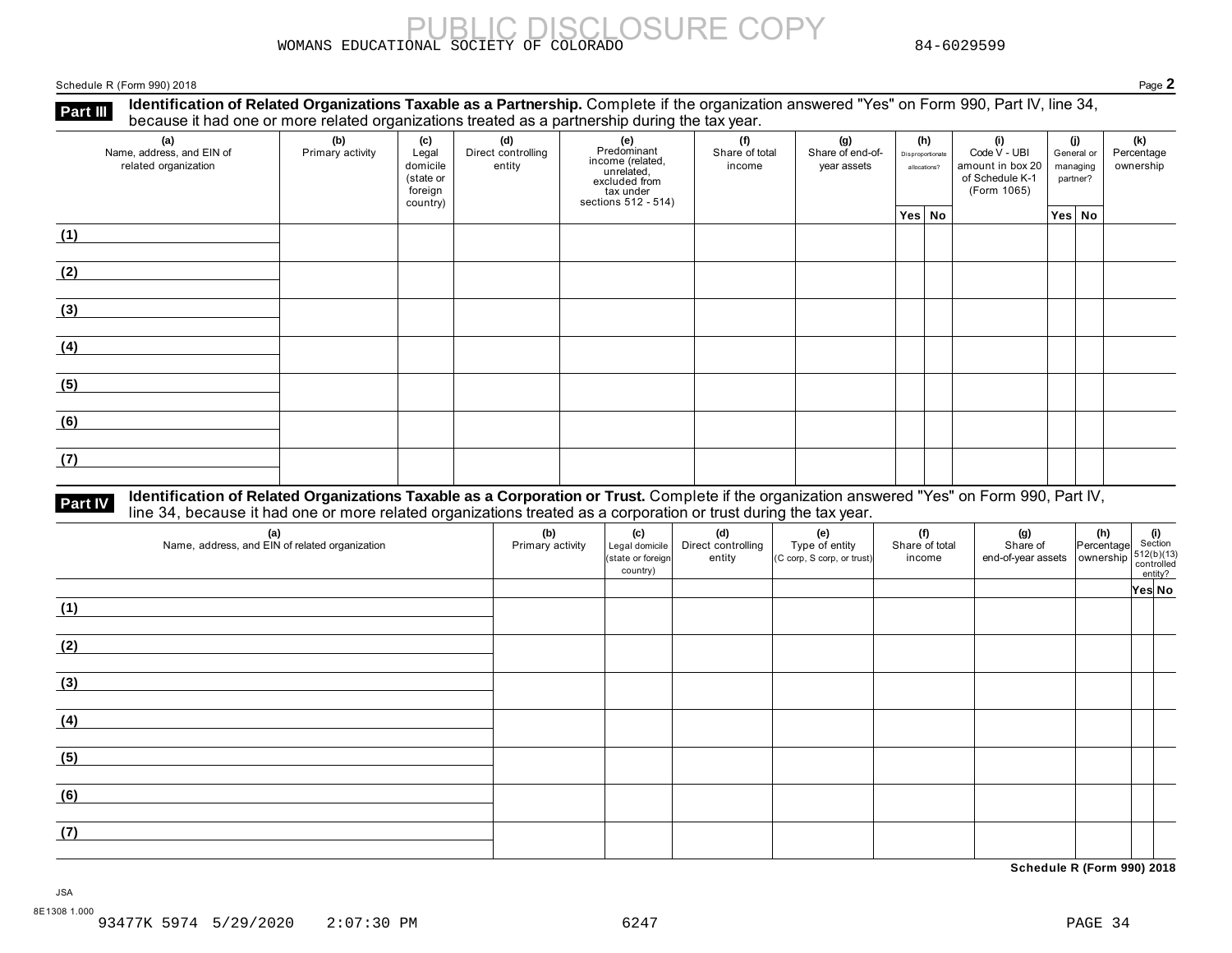WOMANS EDUCATIONAL SOCIETY OF COLORADO 84-6029599

### Schedule R (Form 990) 2018 **Page 3**

|              | Note: Complete line 1 if any entity is listed in Parts II, III, or IV of this schedule.                                                                                      |                                    |                        |                                                 | Yes   No                |
|--------------|------------------------------------------------------------------------------------------------------------------------------------------------------------------------------|------------------------------------|------------------------|-------------------------------------------------|-------------------------|
|              | During the tax year, did the organization engage in any of the following transactions with one or more related organizations listed in Parts II-IV?                          |                                    |                        |                                                 |                         |
|              |                                                                                                                                                                              |                                    |                        | 1a                                              |                         |
|              |                                                                                                                                                                              |                                    |                        | 1 <sub>b</sub>                                  | $\,$ X                  |
|              |                                                                                                                                                                              |                                    |                        | 1c                                              |                         |
|              |                                                                                                                                                                              |                                    |                        | 1d                                              | Χ                       |
|              |                                                                                                                                                                              |                                    |                        | 1е                                              |                         |
|              |                                                                                                                                                                              |                                    |                        | 1f                                              |                         |
|              |                                                                                                                                                                              |                                    |                        | 1 <sub>g</sub>                                  |                         |
|              |                                                                                                                                                                              |                                    |                        | 1h                                              |                         |
|              |                                                                                                                                                                              |                                    |                        | 1i                                              |                         |
|              |                                                                                                                                                                              |                                    |                        | 1j                                              |                         |
|              |                                                                                                                                                                              |                                    |                        | 1 k                                             |                         |
|              |                                                                                                                                                                              |                                    |                        | 11                                              |                         |
|              |                                                                                                                                                                              |                                    |                        | 1m                                              | $\,$ X                  |
|              |                                                                                                                                                                              |                                    |                        | 1n                                              |                         |
|              |                                                                                                                                                                              |                                    |                        | 1o                                              |                         |
|              |                                                                                                                                                                              |                                    |                        | 1p                                              | X                       |
|              |                                                                                                                                                                              |                                    |                        | 1q                                              | $\overline{\mathbf{x}}$ |
|              |                                                                                                                                                                              |                                    |                        | 1r<br>1s                                        | X                       |
| $\mathbf{2}$ | If the answer to any of the above is "Yes," see the instructions for information on who must complete this line, including covered relationships and transaction thresholds. |                                    |                        |                                                 |                         |
|              | (a)<br>Name of related organization                                                                                                                                          | (b)<br>Transaction<br>type $(a-s)$ | (c)<br>Amount involved | (d)<br>Method of determining<br>amount involved |                         |
| (1)          |                                                                                                                                                                              |                                    |                        |                                                 |                         |
| (2)          |                                                                                                                                                                              |                                    |                        |                                                 |                         |
| (3)          |                                                                                                                                                                              |                                    |                        |                                                 |                         |
|              |                                                                                                                                                                              |                                    |                        |                                                 |                         |
| (4)          |                                                                                                                                                                              |                                    |                        |                                                 |                         |
| (5)          |                                                                                                                                                                              |                                    |                        |                                                 |                         |

PUBLIC DISCLOSURE COPY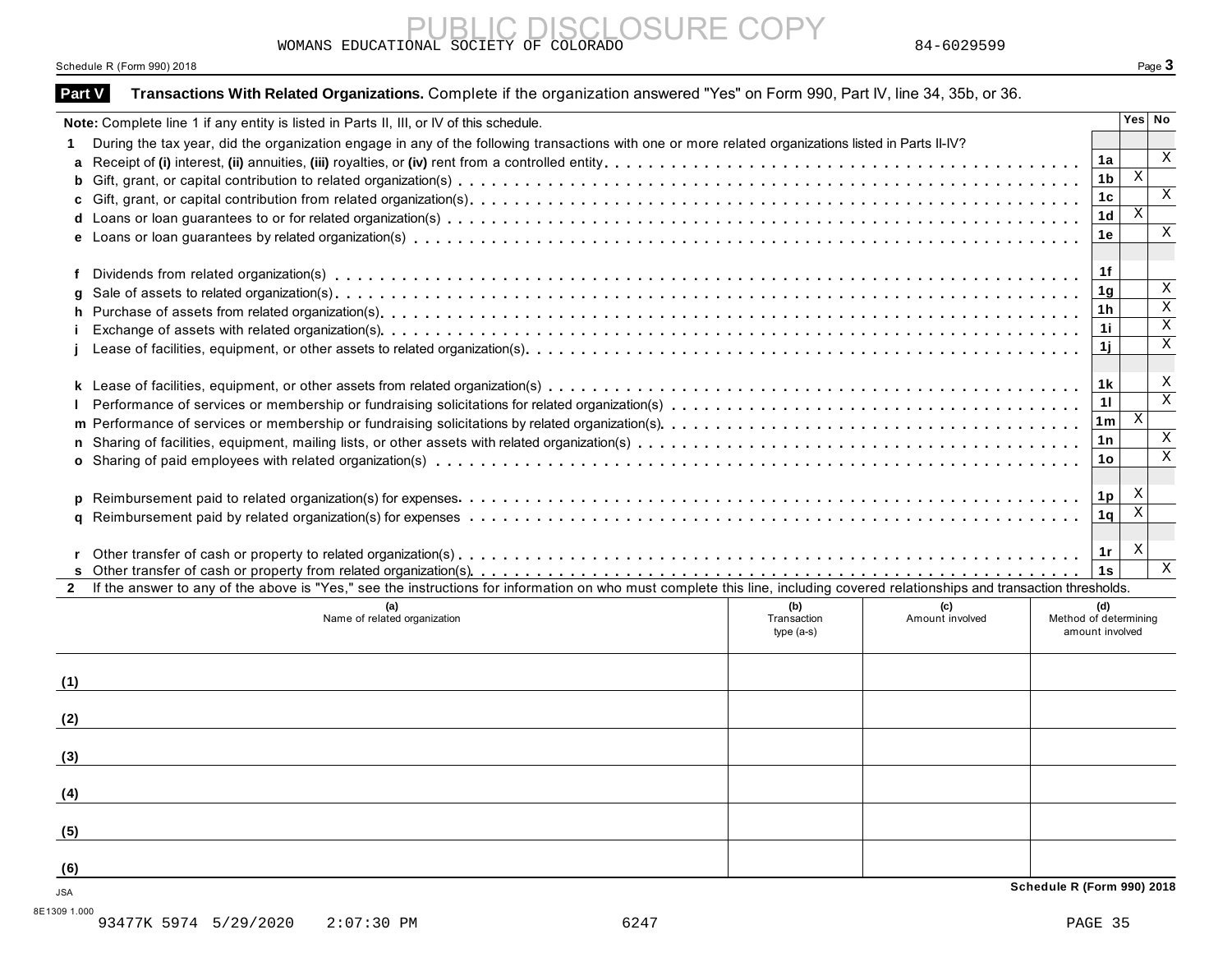# WOMANS EDUCATIONAL SOCIETY OF COLORADO SURE COPY 84-6029599

### Schedule R (Form 990) 2018 Page **4**

### Part VI Unrelated Organizations Taxable as a Partnership. Complete if the organization answered "Yes" on Form 990, Part IV, line 37.

Provide the following information for each entity taxed as a partnership through which the organization conducted more than five percent of its activities (measured by total assets or gross revenue) that was not a related organization. See instructions regarding exclusion for certain investment partnerships.

| (a)<br>Name, address, and EIN of entity | (b)<br>Primary activity | $\overline{(c)}$<br>Legal domicile<br>(state or foreign<br>country) | (d)<br>Predominant<br>income (related,<br>unrelated, excluded<br>from tax under | (e)<br>section<br>organizations? | Are all partners<br>501(c)(3) | (f)<br>Share of<br>total income | (g)<br>Share of<br>end-of-year<br>assets |        | (h)<br>Disproportionate<br>allocations? | (i)<br>Code V - UBI<br>amount in box 20<br>of Schedule K-1<br>(Form 1065) | managing | (j)<br>General or<br>partner? | <b>(k)</b><br>Percentage<br>ownership |
|-----------------------------------------|-------------------------|---------------------------------------------------------------------|---------------------------------------------------------------------------------|----------------------------------|-------------------------------|---------------------------------|------------------------------------------|--------|-----------------------------------------|---------------------------------------------------------------------------|----------|-------------------------------|---------------------------------------|
|                                         |                         |                                                                     | sections 512-514)                                                               | Yes No                           |                               |                                 |                                          | Yes No |                                         |                                                                           | Yes      | No                            |                                       |
| (1)                                     |                         |                                                                     |                                                                                 |                                  |                               |                                 |                                          |        |                                         |                                                                           |          |                               |                                       |
| (2)                                     |                         |                                                                     |                                                                                 |                                  |                               |                                 |                                          |        |                                         |                                                                           |          |                               |                                       |
| (3)                                     |                         |                                                                     |                                                                                 |                                  |                               |                                 |                                          |        |                                         |                                                                           |          |                               |                                       |
| (4)                                     |                         |                                                                     |                                                                                 |                                  |                               |                                 |                                          |        |                                         |                                                                           |          |                               |                                       |
| (5)                                     |                         |                                                                     |                                                                                 |                                  |                               |                                 |                                          |        |                                         |                                                                           |          |                               |                                       |
| (6)                                     |                         |                                                                     |                                                                                 |                                  |                               |                                 |                                          |        |                                         |                                                                           |          |                               |                                       |
| (7)                                     |                         |                                                                     |                                                                                 |                                  |                               |                                 |                                          |        |                                         |                                                                           |          |                               |                                       |
| (8)                                     |                         |                                                                     |                                                                                 |                                  |                               |                                 |                                          |        |                                         |                                                                           |          |                               |                                       |
| (9)                                     |                         |                                                                     |                                                                                 |                                  |                               |                                 |                                          |        |                                         |                                                                           |          |                               |                                       |
| (10)                                    |                         |                                                                     |                                                                                 |                                  |                               |                                 |                                          |        |                                         |                                                                           |          |                               |                                       |
| (11)                                    |                         |                                                                     |                                                                                 |                                  |                               |                                 |                                          |        |                                         |                                                                           |          |                               |                                       |
| (12)                                    |                         |                                                                     |                                                                                 |                                  |                               |                                 |                                          |        |                                         |                                                                           |          |                               |                                       |
| (13)                                    |                         |                                                                     |                                                                                 |                                  |                               |                                 |                                          |        |                                         |                                                                           |          |                               |                                       |
| (14)                                    |                         |                                                                     |                                                                                 |                                  |                               |                                 |                                          |        |                                         |                                                                           |          |                               |                                       |
| (15)                                    |                         |                                                                     |                                                                                 |                                  |                               |                                 |                                          |        |                                         |                                                                           |          |                               |                                       |
| (16)                                    |                         |                                                                     |                                                                                 |                                  |                               |                                 |                                          |        |                                         |                                                                           |          |                               |                                       |

**Schedule R (Form 990) 2018**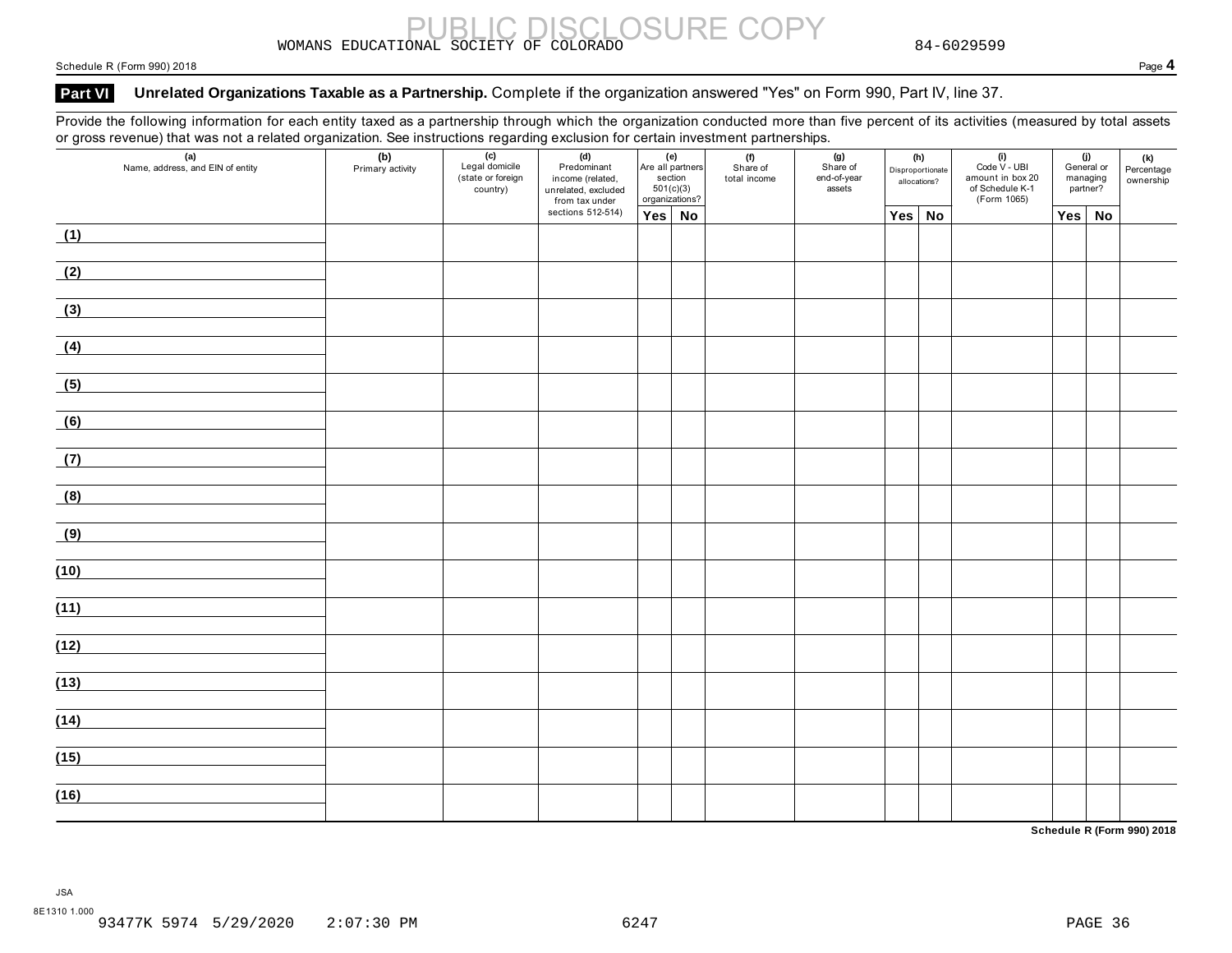Schedule R (Form 990) 2018 Page **5**

**Part VII** Supplemental Information Provide additional information for responses to questions on Schedule R. See instructions.

**Schedule R (Form 990) 2018**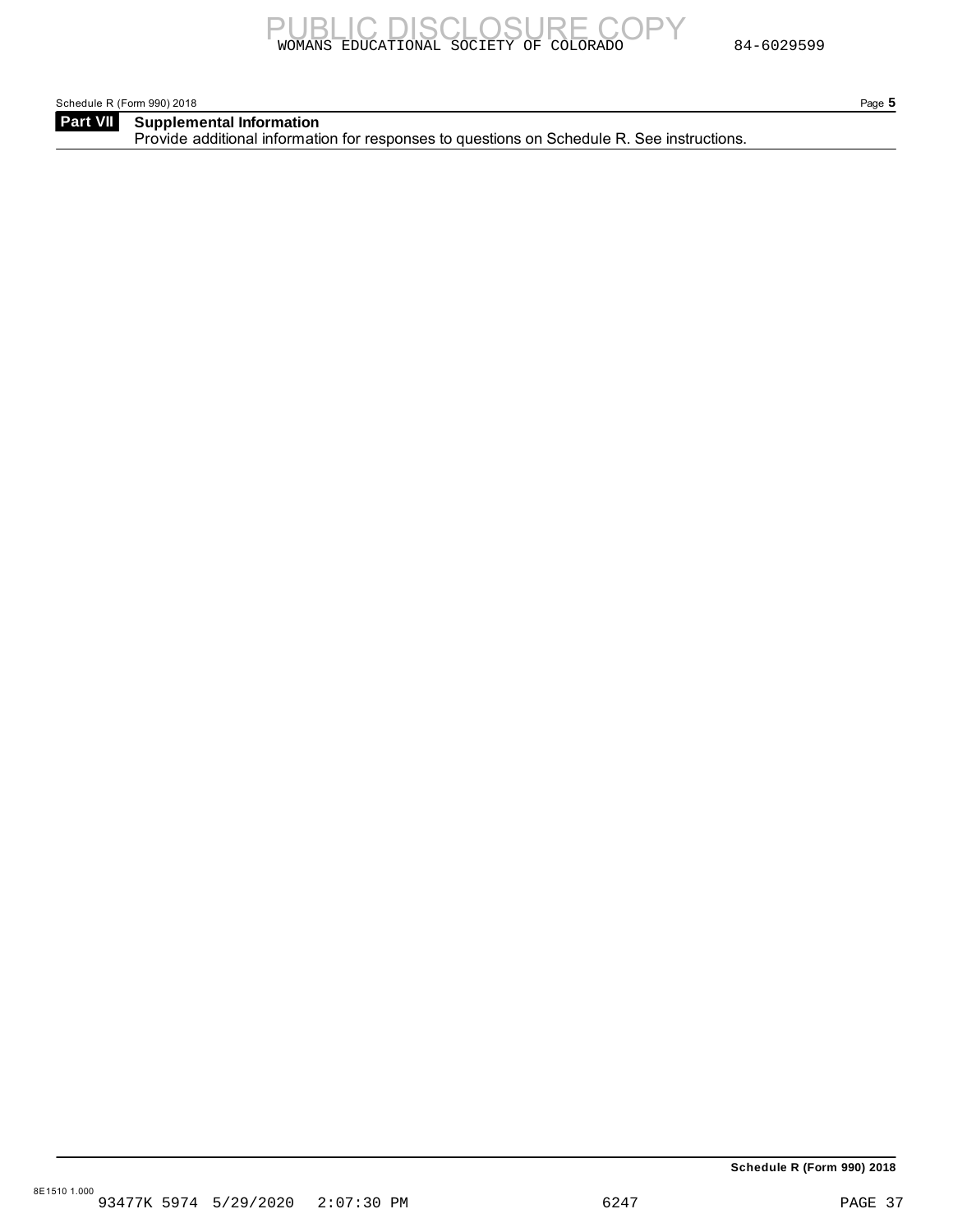|                                |                             |                                      |                                                                                                                                                                                              |            | <b>Return of Organization Exempt From Income Tax</b>                                            |                             |                         |                 |     |                                                        |            |             | OMB No. 1545-0047   |                    |
|--------------------------------|-----------------------------|--------------------------------------|----------------------------------------------------------------------------------------------------------------------------------------------------------------------------------------------|------------|-------------------------------------------------------------------------------------------------|-----------------------------|-------------------------|-----------------|-----|--------------------------------------------------------|------------|-------------|---------------------|--------------------|
|                                |                             | Form $990$                           | Under section 501(c), 527, or 4947(a)(1) of the Internal Revenue Code (except private foundations)                                                                                           |            |                                                                                                 |                             |                         |                 |     |                                                        |            |             |                     |                    |
|                                |                             | Department of the Treasury           |                                                                                                                                                                                              |            | Do not enter Social Security numbers on this form as it may be made public.                     |                             |                         |                 |     |                                                        |            |             | Open to Public      |                    |
|                                |                             | Internal Revenue Service             |                                                                                                                                                                                              |            | Information about Form 990 and its instructions is at www.irs.gov/form990.                      |                             |                         |                 |     |                                                        |            |             | Inspection          |                    |
|                                |                             |                                      | A For the 2018 calendar year, or tax year beginning                                                                                                                                          |            |                                                                                                 |                             | 07/01, 2018, and ending |                 |     |                                                        |            |             | $06/30$ , 20 19     |                    |
|                                |                             | $B$ Check if applicable:             | C Name of organization THE WOMAN'S EDUCATIONAL SOCIETY OF THE<br>COLORADO COLLEGE TRUST                                                                                                      |            |                                                                                                 |                             |                         |                 |     | D Employer identification number                       |            |             |                     |                    |
|                                | Address<br>change           |                                      | Doing Business As                                                                                                                                                                            |            |                                                                                                 |                             |                         |                 |     | 84-6035651                                             |            |             |                     |                    |
|                                |                             | Name change                          | Number and street (or P.O. box if mail is not delivered to street address)                                                                                                                   |            |                                                                                                 |                             |                         | Room/suite      |     | E Telephone number                                     |            |             |                     |                    |
|                                |                             | Initial return                       | 14 EAST CACHE LA POUDRE STREET                                                                                                                                                               |            |                                                                                                 |                             |                         |                 |     | $(719)$ 632-7926                                       |            |             |                     |                    |
|                                |                             | Terminated                           | City or town, state or province, country, and ZIP or foreign postal code                                                                                                                     |            |                                                                                                 |                             |                         |                 |     |                                                        |            |             |                     |                    |
|                                | Amended<br>return           |                                      | COLORADO SPRINGS, CO 80903                                                                                                                                                                   |            |                                                                                                 |                             |                         |                 |     | <b>G</b> Gross receipts \$                             |            |             |                     | 368,250.           |
|                                | pending                     | Application                          | F Name and address of principal officer:                                                                                                                                                     |            | <b>ANN BUREK</b>                                                                                |                             |                         |                 |     | H(a) Is this a group return for<br>subordinates?       |            |             | Yes                 | $X \mid$<br>No     |
|                                |                             |                                      | 14 EAST CACHE LA POUDRE ST, COLORADO SPRINGS, CO 809                                                                                                                                         |            |                                                                                                 |                             |                         |                 |     | H(b) Are all subordinates included?                    |            |             | Yes                 | No                 |
|                                |                             | Tax-exempt status:                   | X<br>501(c)(3)                                                                                                                                                                               | $501(c)$ ( | $\rightarrow$<br>(insert no.)                                                                   |                             | $4947(a)(1)$ or         |                 | 527 | If "No," attach a list. (see instructions)             |            |             |                     |                    |
|                                |                             | Website: $\blacktriangleright$ N/A   |                                                                                                                                                                                              |            |                                                                                                 |                             |                         |                 |     | $H(c)$ Group exemption number $\triangleright$         |            |             |                     |                    |
| ĸ                              |                             | Form of organization:                | X<br>Corporation                                                                                                                                                                             | Trust      | Association                                                                                     | Other $\blacktriangleright$ |                         |                 |     | L Year of formation: $1962$ M State of legal domicile: |            |             |                     | CO                 |
|                                | Part I                      | <b>Summary</b>                       |                                                                                                                                                                                              |            |                                                                                                 |                             |                         |                 |     |                                                        |            |             |                     |                    |
|                                | 1.                          |                                      | Briefly describe the organization's mission or most significant activities: TO BRING WOMEN OF THE COMMUNITY AND THE<br>COLORADO COLLEGE TOGETHER TO GIVE ASSISTANCE THROUGH SCHOLARSHIPS AND |            |                                                                                                 |                             |                         |                 |     |                                                        |            |             |                     |                    |
| Activities & Governance        |                             |                                      | GRANTS TO THE STUDENTS OF THE COLORADO COLLEGE.                                                                                                                                              |            |                                                                                                 |                             |                         |                 |     |                                                        |            |             |                     |                    |
|                                |                             |                                      |                                                                                                                                                                                              |            |                                                                                                 |                             |                         |                 |     |                                                        |            |             |                     |                    |
|                                | 2<br>3                      | Check this box $\blacktriangleright$ |                                                                                                                                                                                              |            | if the organization discontinued its operations or disposed of more than 25% of its net assets. |                             |                         |                 |     |                                                        | 3          |             |                     | 8.                 |
|                                | 4                           |                                      |                                                                                                                                                                                              |            |                                                                                                 |                             |                         |                 |     |                                                        | 4          |             |                     | б.                 |
|                                | 5                           |                                      | Total number of individuals employed in calendar year 2018 (Part V, line 2a)<br>The 2a)                                                                                                      |            |                                                                                                 |                             |                         |                 |     |                                                        | 5          |             |                     | 0.                 |
|                                | 6                           |                                      | Total number of volunteers (estimate if necessary)                                                                                                                                           |            |                                                                                                 |                             |                         |                 |     |                                                        | 6          |             |                     | 33.                |
|                                |                             |                                      |                                                                                                                                                                                              |            |                                                                                                 |                             |                         |                 |     |                                                        | 7a         |             |                     | 0.                 |
|                                |                             |                                      | <b>b</b> Net unrelated business taxable income from Form 990-T, line 34                                                                                                                      |            |                                                                                                 |                             |                         |                 |     |                                                        | 7b         |             |                     | $\Omega$ .         |
|                                |                             |                                      |                                                                                                                                                                                              |            |                                                                                                 |                             |                         |                 |     | <b>Prior Year</b>                                      |            |             | <b>Current Year</b> |                    |
|                                | 8                           |                                      | Contributions and grants (Part VIII, line 1h) Contributions and grants (Part VIII, line 1h)                                                                                                  |            |                                                                                                 |                             |                         |                 |     |                                                        | 0.         |             |                     | 0.                 |
| Revenue                        | 9                           |                                      | Program service revenue (Part VIII, line 2g)<br>pubLIC INSPECTION                                                                                                                            |            |                                                                                                 |                             |                         | <b>COPY FOR</b> |     |                                                        | $\Omega$ . |             |                     | 0.                 |
|                                | 10                          |                                      | Investment income (Part VIII, column (A), lines 3, 4, and 7d)                                                                                                                                |            |                                                                                                 |                             |                         |                 |     | 99,848.                                                |            |             |                     | 78,550.            |
|                                | 11                          |                                      | Other revenue (Part VIII, column (A), lines 5, 6d, 8c, 9c, 10c, and 11e)                                                                                                                     |            |                                                                                                 |                             |                         |                 |     |                                                        | 0.         |             |                     | 0.                 |
|                                | 12                          |                                      | Total revenue - add lines 8 through 11 (must equal Part VIII, column (A), line 12)                                                                                                           |            |                                                                                                 |                             |                         |                 |     | 99,848.                                                |            |             |                     | 78,550.            |
|                                | 13                          |                                      | Grants and similar amounts paid (Part IX, column (A), lines 1-3)                                                                                                                             |            |                                                                                                 |                             |                         |                 |     | $\overline{24}$ , 059.                                 |            |             |                     | 26,370.            |
|                                | 14                          |                                      | Benefits paid to or for members (Part IX, column (A), line 4)                                                                                                                                |            |                                                                                                 |                             |                         |                 |     |                                                        | 0.         |             |                     | 0.                 |
|                                | 15                          |                                      | Salaries, other compensation, employee benefits (Part IX, column (A), lines 5-10)                                                                                                            |            |                                                                                                 |                             |                         |                 |     |                                                        | 0.         |             |                     | $0$ .              |
| Expenses                       |                             |                                      | 16a Professional fundraising fees (Part IX, column (A), line 11e)<br>16a Professional fundraising fees (Part IX, column (A), line 11e)                                                       |            |                                                                                                 |                             |                         |                 |     |                                                        | $\Omega$   |             |                     | $\Omega$           |
|                                |                             |                                      | <b>b</b> Total fundraising expenses (Part IX, column (D), line 25) >                                                                                                                         |            |                                                                                                 |                             | _____________0._______  |                 |     |                                                        |            |             |                     |                    |
|                                | 17                          |                                      |                                                                                                                                                                                              |            |                                                                                                 |                             |                         |                 |     | 6,050.                                                 |            |             |                     | 6, 242.            |
|                                | 18                          |                                      |                                                                                                                                                                                              |            |                                                                                                 |                             |                         |                 |     | 30,109.<br>69,739.                                     |            |             |                     | 32,612.<br>45,938. |
|                                | 19                          |                                      |                                                                                                                                                                                              |            |                                                                                                 |                             |                         |                 |     | <b>Beginning of Current Year</b>                       |            |             | <b>End of Year</b>  |                    |
|                                | 20                          |                                      |                                                                                                                                                                                              |            |                                                                                                 |                             |                         |                 |     | 1,411,014.                                             |            |             |                     | 1,573,311.         |
|                                | 21                          |                                      |                                                                                                                                                                                              |            |                                                                                                 |                             |                         |                 |     |                                                        | 0.         |             |                     | 0.                 |
| Net Assets or<br>Fund Balances | 22                          |                                      | Total liabilities (Part X, line 26)<br>Net assets or fund balances. Subtract line 21 from line 20.                                                                                           |            |                                                                                                 |                             |                         |                 |     | 1,411,014.                                             |            |             |                     | 1,573,311.         |
|                                | Part II                     | <b>Signature Block</b>               |                                                                                                                                                                                              |            |                                                                                                 |                             |                         |                 |     |                                                        |            |             |                     |                    |
|                                |                             |                                      | Under penalties of perjury, I declare that I have examined this return, including accompanying schedules and statements, and to the best of my knowledge and belief, it is                   |            |                                                                                                 |                             |                         |                 |     |                                                        |            |             |                     |                    |
|                                |                             |                                      | true, correct, and complete. Declaration of preparer (other than officer) is based on all information of which preparer has any knowledge.                                                   |            |                                                                                                 |                             |                         |                 |     |                                                        |            |             |                     |                    |
|                                |                             |                                      |                                                                                                                                                                                              |            |                                                                                                 |                             |                         |                 |     |                                                        |            |             |                     |                    |
| Sign                           |                             |                                      | Signature of officer                                                                                                                                                                         |            |                                                                                                 |                             |                         |                 |     | Date                                                   |            |             |                     |                    |
| Here                           |                             |                                      |                                                                                                                                                                                              |            |                                                                                                 |                             |                         |                 |     |                                                        |            |             |                     |                    |
|                                |                             |                                      | Type or print name and title                                                                                                                                                                 |            |                                                                                                 |                             |                         |                 |     |                                                        |            |             |                     |                    |
|                                |                             | Print/Type preparer's name           |                                                                                                                                                                                              |            | Preparer's signature                                                                            |                             |                         | Date            |     | Check                                                  | if         | <b>PTIN</b> |                     |                    |
| Paid                           |                             | ADAM R SMITH                         | CPA                                                                                                                                                                                          |            |                                                                                                 |                             |                         |                 |     | self-employed                                          |            |             | P00958966           |                    |
|                                | Preparer<br><b>Use Only</b> | Firm's name                          | $\blacktriangleright$ BKD, LLP                                                                                                                                                               |            |                                                                                                 |                             |                         |                 |     | Firm's EIN                                             |            | 44-0160260  |                     |                    |
|                                |                             |                                      | Firm's address > 111 SOUTH TEJON, SUITE 800 COLORADO SPRINGS, CO 80903-9848                                                                                                                  |            |                                                                                                 |                             |                         |                 |     | Phone no.                                              |            |             | 719 471-4290        |                    |
|                                |                             |                                      | May the IRS discuss this return with the preparer shown above? (see instructions)                                                                                                            |            |                                                                                                 |                             |                         |                 |     |                                                        |            |             | $X \mid Y$ es       | No                 |
|                                |                             |                                      | For Paperwork Reduction Act Notice, see the separate instructions.                                                                                                                           |            |                                                                                                 |                             |                         |                 |     |                                                        |            |             |                     | Form 990 (2018)    |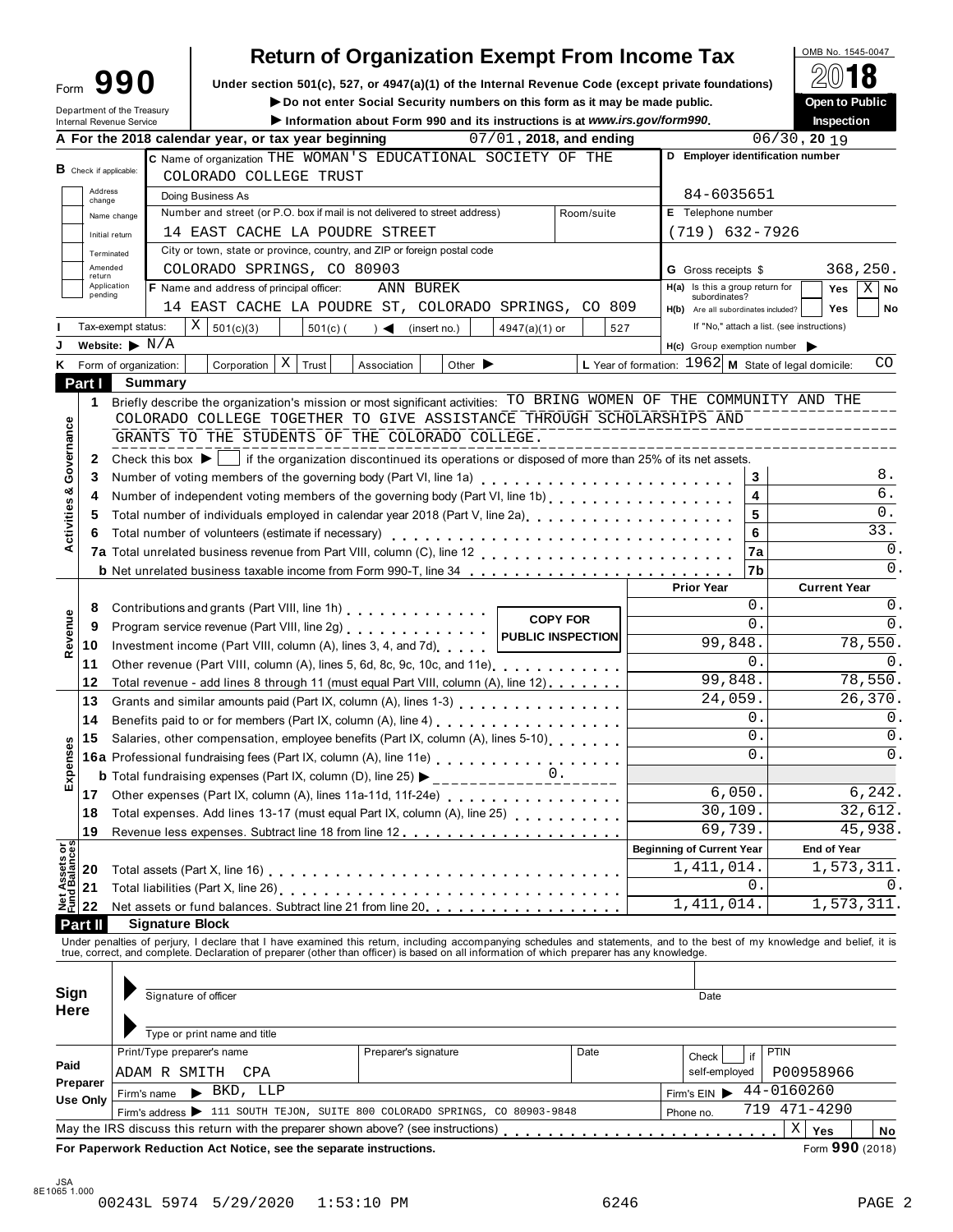|                             | 84-6035651<br>THE WOMAN'S EDUCATIONAL SOCIETY OF THE                                                                                                                                                                                                                                                                                              |                 |
|-----------------------------|---------------------------------------------------------------------------------------------------------------------------------------------------------------------------------------------------------------------------------------------------------------------------------------------------------------------------------------------------|-----------------|
| Form 990 (2018)<br>Part III | <b>Statement of Program Service Accomplishments</b>                                                                                                                                                                                                                                                                                               | Page 2          |
|                             |                                                                                                                                                                                                                                                                                                                                                   |                 |
|                             | 1 Briefly describe the organization's mission:<br>TO PROVIDE FOR, ESTABLISH AND MAINTAIN SCHOLARSHIP AID TO STUDENTS AT                                                                                                                                                                                                                           |                 |
|                             | THE COLORADO COLLEGE IN COLORADO SPRINGS, COLORADO.                                                                                                                                                                                                                                                                                               |                 |
|                             |                                                                                                                                                                                                                                                                                                                                                   |                 |
|                             |                                                                                                                                                                                                                                                                                                                                                   |                 |
|                             | 2 Did the organization undertake any significant program services during the year which were not listed on the                                                                                                                                                                                                                                    |                 |
|                             | <b>Yes</b>                                                                                                                                                                                                                                                                                                                                        | $X \mid$<br>No  |
|                             | If "Yes," describe these new services on Schedule O.<br>3 Did the organization cease conducting, or make significant changes in how it conducts, any program                                                                                                                                                                                      |                 |
|                             | Yes                                                                                                                                                                                                                                                                                                                                               | $X \mid N$ o    |
|                             | If "Yes," describe these changes on Schedule O.                                                                                                                                                                                                                                                                                                   |                 |
|                             | 4 Describe the organization's program service accomplishments for each of its three largest program services, as measured by<br>expenses. Section $501(c)(3)$ and $501(c)(4)$ organizations are required to report the amount of grants and allocations to others,<br>the total expenses, and revenue, if any, for each program service reported. |                 |
| 4a (Code:                   | (Expenses \$ $26,370$ , including grants of \$ $26,370$ , ) (Revenue \$                                                                                                                                                                                                                                                                           |                 |
|                             | SCHOLARSHIPS GIVEN TO THE STUDENTS AT COLORADO COLLEGE FOR                                                                                                                                                                                                                                                                                        |                 |
|                             | TUITION AND BOOKS.                                                                                                                                                                                                                                                                                                                                |                 |
|                             |                                                                                                                                                                                                                                                                                                                                                   |                 |
|                             |                                                                                                                                                                                                                                                                                                                                                   |                 |
|                             |                                                                                                                                                                                                                                                                                                                                                   |                 |
|                             |                                                                                                                                                                                                                                                                                                                                                   |                 |
|                             |                                                                                                                                                                                                                                                                                                                                                   |                 |
|                             |                                                                                                                                                                                                                                                                                                                                                   |                 |
|                             |                                                                                                                                                                                                                                                                                                                                                   |                 |
|                             |                                                                                                                                                                                                                                                                                                                                                   |                 |
|                             |                                                                                                                                                                                                                                                                                                                                                   |                 |
| 4b (Code:                   | $(Ex^{2})$ (Expenses $\$$                                                                                                                                                                                                                                                                                                                         |                 |
|                             |                                                                                                                                                                                                                                                                                                                                                   |                 |
|                             |                                                                                                                                                                                                                                                                                                                                                   |                 |
|                             |                                                                                                                                                                                                                                                                                                                                                   |                 |
|                             |                                                                                                                                                                                                                                                                                                                                                   |                 |
|                             |                                                                                                                                                                                                                                                                                                                                                   |                 |
|                             |                                                                                                                                                                                                                                                                                                                                                   |                 |
|                             |                                                                                                                                                                                                                                                                                                                                                   |                 |
|                             |                                                                                                                                                                                                                                                                                                                                                   |                 |
|                             |                                                                                                                                                                                                                                                                                                                                                   |                 |
|                             |                                                                                                                                                                                                                                                                                                                                                   |                 |
| 4c (Code:                   | including grants of \$<br>) (Expenses \$<br>) (Revenue \$                                                                                                                                                                                                                                                                                         |                 |
|                             |                                                                                                                                                                                                                                                                                                                                                   |                 |
|                             |                                                                                                                                                                                                                                                                                                                                                   |                 |
|                             |                                                                                                                                                                                                                                                                                                                                                   |                 |
|                             |                                                                                                                                                                                                                                                                                                                                                   |                 |
|                             |                                                                                                                                                                                                                                                                                                                                                   |                 |
|                             |                                                                                                                                                                                                                                                                                                                                                   |                 |
|                             |                                                                                                                                                                                                                                                                                                                                                   |                 |
|                             |                                                                                                                                                                                                                                                                                                                                                   |                 |
|                             |                                                                                                                                                                                                                                                                                                                                                   |                 |
|                             |                                                                                                                                                                                                                                                                                                                                                   |                 |
|                             | 4d Other program services (Describe in Schedule O.)                                                                                                                                                                                                                                                                                               |                 |
|                             | (Expenses \$<br>including grants of \$<br>) (Revenue \$                                                                                                                                                                                                                                                                                           |                 |
|                             | 26, 370.<br>4e Total program service expenses >                                                                                                                                                                                                                                                                                                   |                 |
| <b>JSA</b><br>8E1020 1.000  |                                                                                                                                                                                                                                                                                                                                                   | Form 990 (2018) |
|                             | 00243L 5974 5/29/2020<br>6246<br>$1:53:10$ PM                                                                                                                                                                                                                                                                                                     | PAGE 3          |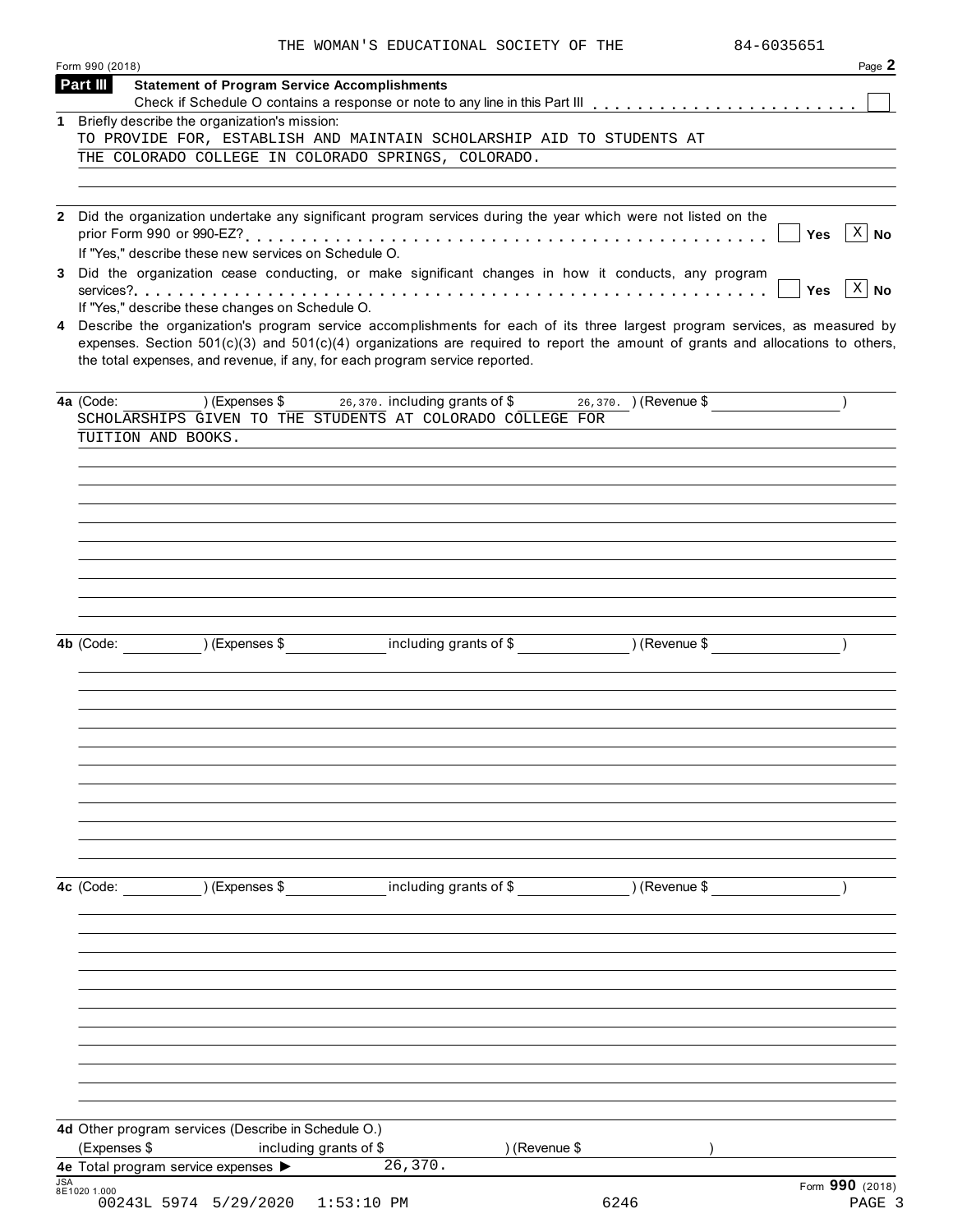| Part IV      | <b>Checklist of Required Schedules</b>                                                                                  |                 |     |    |
|--------------|-------------------------------------------------------------------------------------------------------------------------|-----------------|-----|----|
|              |                                                                                                                         |                 | Yes | No |
| 1            | Is the organization described in section $501(c)(3)$ or $4947(a)(1)$ (other than a private foundation)? If "Yes,"       |                 |     |    |
|              |                                                                                                                         | 1               | Χ   |    |
| $\mathbf{2}$ | Is the organization required to complete Schedule B, Schedule of Contributors (see instructions)?                       | $\mathbf{2}$    |     | X  |
| 3            | Did the organization engage in direct or indirect political campaign activities on behalf of or in opposition to        |                 |     |    |
|              | candidates for public office? If "Yes," complete Schedule C, Part I.                                                    | 3               |     | Χ  |
| 4            | Section 501(c)(3) organizations. Did the organization engage in lobbying activities, or have a section 501(h)           |                 |     |    |
|              |                                                                                                                         | 4               |     | X  |
| 5            | Is the organization a section $501(c)(4)$ , $501(c)(5)$ , or $501(c)(6)$ organization that receives membership dues,    |                 |     |    |
|              | assessments, or similar amounts as defined in Revenue Procedure 98-19? If "Yes," complete Schedule C, Part III          | 5               |     | Χ  |
| 6            | Did the organization maintain any donor advised funds or any similar funds or accounts for which donors                 |                 |     |    |
|              | have the right to provide advice on the distribution or investment of amounts in such funds or accounts? If             |                 |     |    |
|              |                                                                                                                         | 6               |     | X  |
| 7            | Did the organization receive or hold a conservation easement, including easements to preserve open space,               |                 |     | X  |
|              | the environment, historic land areas, or historic structures? If "Yes," complete Schedule D, Part II.                   | $\overline{7}$  |     |    |
| 8            | Did the organization maintain collections of works of art, historical treasures, or other similar assets? If "Yes,"     |                 |     | Χ  |
|              |                                                                                                                         | 8               |     |    |
| 9            | Did the organization report an amount in Part X, line 21, for escrow or custodial account liability, serve as a         |                 |     |    |
|              | custodian for amounts not listed in Part X; or provide credit counseling, debt management, credit repair, or            | 9               |     | X  |
| 10           | Did the organization, directly or through a related organization, hold assets in temporarily restricted                 |                 |     |    |
|              | endowments, permanent endowments, or quasi-endowments? If "Yes," complete Schedule D, Part V.                           | 10              | Χ   |    |
| 11           | If the organization's answer to any of the following questions is "Yes," then complete Schedule D, Parts VI,            |                 |     |    |
|              | VII, VIII, IX, or X as applicable.                                                                                      |                 |     |    |
|              | a Did the organization report an amount for land, buildings, and equipment in Part X, line 10? If "Yes,"                |                 |     |    |
|              |                                                                                                                         | 11a             |     | Χ  |
|              | <b>b</b> Did the organization report an amount for investments-other securities in Part X, line 12 that is 5% or more   |                 |     |    |
|              |                                                                                                                         | 11 <sub>b</sub> |     | Χ  |
|              | c Did the organization report an amount for investments-program related in Part X, line 13 that is 5% or more           |                 |     |    |
|              | of its total assets reported in Part X, line 16? If "Yes," complete Schedule D, Part VIII                               | 11c             |     | Χ  |
|              | d Did the organization report an amount for other assets in Part X, line 15 that is 5% or more of its total assets      |                 |     |    |
|              | reported in Part X, line 16? If "Yes," complete Schedule D, Part IX.                                                    | 11d             |     | Χ  |
|              | e Did the organization report an amount for other liabilities in Part X, line 25? If "Yes," complete Schedule D, Part X | 11e             |     | X  |
| f            | Did the organization's separate or consolidated financial statements for the tax year include a footnote that addresses |                 |     |    |
|              | the organization's liability for uncertain tax positions under FIN 48 (ASC 740)? If "Yes," complete Schedule D, Part X  | 11f             |     | Χ  |
|              | 12a Did the organization obtain separate, independent audited financial statements for the tax year? If "Yes," complete |                 |     |    |
|              |                                                                                                                         | 12a             |     | Χ  |
|              | <b>b</b> Was the organization included in consolidated, independent audited financial statements for the tax year? If   |                 |     |    |
|              | "Yes," and if the organization answered "No" to line 12a, then completing Schedule D, Parts XI and XII is optional 1    | 12 <sub>b</sub> |     | Χ  |
| 13           | Is the organization a school described in section $170(b)(1)(A)(ii)?$ If "Yes," complete Schedule E.                    | 13              |     | Χ  |
|              | 14a Did the organization maintain an office, employees, or agents outside of the United States?                         | 14a             |     | Χ  |
|              | <b>b</b> Did the organization have aggregate revenues or expenses of more than \$10,000 from grantmaking,               |                 |     |    |
|              | fundraising, business, investment, and program service activities outside the United States, or aggregate               |                 |     |    |
|              | foreign investments valued at \$100,000 or more? If "Yes," complete Schedule F, Parts I and IV                          | 14b             |     | Χ  |
| 15           | Did the organization report on Part IX, column (A), line 3, more than \$5,000 of grants or other assistance to or       |                 |     |    |
|              |                                                                                                                         | 15              |     | Χ  |
| 16           | Did the organization report on Part IX, column (A), line 3, more than \$5,000 of aggregate grants or other              |                 |     |    |
|              | assistance to or for foreign individuals? If "Yes," complete Schedule F, Parts III and IV                               | 16              |     | Χ  |
| 17           | Did the organization report a total of more than \$15,000 of expenses for professional fundraising services on          |                 |     |    |
|              | Part IX, column (A), lines 6 and 11e? If "Yes," complete Schedule G, Part I (see instructions).                         | 17              |     | Χ  |
| 18           | Did the organization report more than \$15,000 total of fundraising event gross income and contributions on             |                 |     |    |
|              |                                                                                                                         | 18              |     | Χ  |
| 19           | Did the organization report more than \$15,000 of gross income from gaming activities on Part VIII, line 9a?            |                 |     |    |
|              |                                                                                                                         | 19              |     | Χ  |
|              | 20a Did the organization operate one or more hospital facilities? If "Yes," complete Schedule H                         | 20a             |     | X  |
|              | <b>b</b> If "Yes" to line 20a, did the organization attach a copy of its audited financial statements to this return?   | 20 <sub>b</sub> |     |    |
| 21           | Did the organization report more than \$5,000 of grants or other assistance to any domestic organization or             |                 |     |    |
|              | domestic government on Part IX, column (A), line 1? If "Yes," complete Schedule I, Parts I and II                       | 21              |     | X  |

00243L 5974 5/29/2020 1:53:10 PM 6246 PAGE 4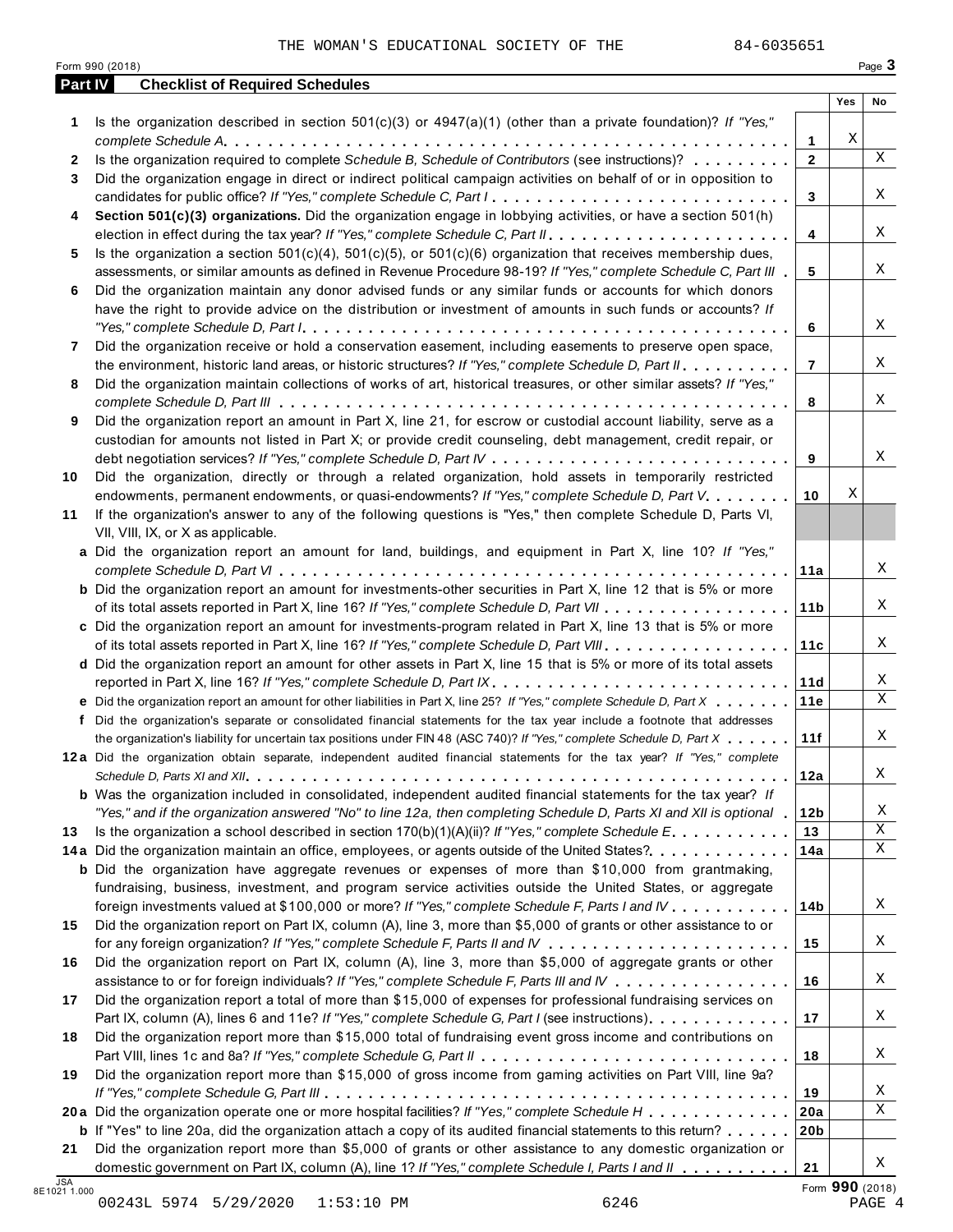Form <sup>990</sup> (2018) Page **4**

| <b>Part IV</b> | <b>Checklist of Required Schedules (continued)</b>                                                                        |                 |                 |    |
|----------------|---------------------------------------------------------------------------------------------------------------------------|-----------------|-----------------|----|
|                |                                                                                                                           |                 | Yes             | No |
| 22             | Did the organization report more than \$5,000 of grants or other assistance to or for domestic individuals on             |                 |                 |    |
|                | Part IX, column (A), line 2? If "Yes," complete Schedule I, Parts I and III                                               | 22              | Χ               |    |
| 23             | Did the organization answer "Yes" to Part VII, Section A, line 3, 4, or 5 about compensation of the                       |                 |                 |    |
|                | organization's current and former officers, directors, trustees, key employees, and highest compensated                   |                 |                 |    |
|                |                                                                                                                           | 23              | Χ               |    |
|                | 24a Did the organization have a tax-exempt bond issue with an outstanding principal amount of more than                   |                 |                 |    |
|                | \$100,000 as of the last day of the year, that was issued after December 31, 2002? If "Yes," answer lines 24b             |                 |                 |    |
|                |                                                                                                                           |                 |                 | Χ  |
|                | <b>b</b> Did the organization invest any proceeds of tax-exempt bonds beyond a temporary period exception?                | 24 <sub>b</sub> |                 |    |
|                | c Did the organization maintain an escrow account other than a refunding escrow at any time during the year               |                 |                 |    |
|                |                                                                                                                           |                 |                 |    |
|                | d Did the organization act as an "on behalf of" issuer for bonds outstanding at any time during the year? $ 24d$          |                 |                 |    |
|                | 25a Section 501(c)(3), 501(c)(4), and 501(c)(29) organizations. Did the organization engage in an excess benefit          |                 |                 |    |
|                |                                                                                                                           |                 |                 | X  |
|                | transaction with a disqualified person during the year? If "Yes," complete Schedule L, Part I. 25a                        |                 |                 |    |
|                | <b>b</b> Is the organization aware that it engaged in an excess benefit transaction with a disqualified person in a prior |                 |                 |    |
|                | year, and that the transaction has not been reported on any of the organization's prior Forms 990 or 990-EZ?              |                 |                 |    |
|                |                                                                                                                           |                 |                 | Χ  |
| 26             | Did the organization report any amount on Part X, line 5, 6, or 22 for receivables from or payables to any                |                 |                 |    |
|                | current or former officers, directors, trustees, key employees, highest compensated employees, or                         |                 |                 |    |
|                |                                                                                                                           | 26              |                 | X  |
| 27             | Did the organization provide a grant or other assistance to an officer, director, trustee, key employee,                  |                 |                 |    |
|                | substantial contributor or employee thereof, a grant selection committee member, or to a 35% controlled                   |                 |                 |    |
|                | entity or family member of any of these persons? If "Yes," complete Schedule L, Part III                                  | 27              |                 | X  |
| 28             | Was the organization a party to a business transaction with one of the following parties (see Schedule L,                 |                 |                 |    |
|                | Part IV instructions for applicable filing thresholds, conditions, and exceptions):                                       |                 |                 |    |
|                | a A current or former officer, director, trustee, or key employee? If "Yes," complete Schedule L, Part IV                 | 28a             |                 | X  |
|                | <b>b</b> A family member of a current or former officer, director, trustee, or key employee? If "Yes," complete           |                 |                 |    |
|                | Schedule L, Part $W$ , $\ldots$ , $\ldots$ , $\ldots$ , $\ldots$ , $\ldots$ , $\ldots$ , $\ldots$ , $\ldots$              | 28b             |                 | X  |
|                | c An entity of which a current or former officer, director, trustee, or key employee (or a family member thereof)         |                 |                 |    |
|                | was an officer, director, trustee, or direct or indirect owner? If "Yes," complete Schedule L, Part IV                    | 28c             |                 | Χ  |
| 29             | Did the organization receive more than \$25,000 in non-cash contributions? If "Yes," complete Schedule M                  | 29              |                 | X  |
| 30             | Did the organization receive contributions of art, historical treasures, or other similar assets, or qualified            |                 |                 |    |
|                |                                                                                                                           | 30              |                 | X  |
| 31             | Did the organization liquidate, terminate, or dissolve and cease operations? If "Yes," complete Schedule N, Part I        | 31              |                 | X  |
| 32             | Did the organization sell, exchange, dispose of, or transfer more than 25% of its net assets? If "Yes,"                   |                 |                 |    |
|                |                                                                                                                           | 32              |                 | Χ  |
| 33             | Did the organization own 100% of an entity disregarded as separate from the organization under Regulations                |                 |                 |    |
|                | sections 301.7701-2 and 301.7701-3? If "Yes," complete Schedule R, Part /                                                 | 33              |                 | Χ  |
| 34             | Was the organization related to any tax-exempt or taxable entity? If "Yes," complete Schedule R, Part II, III,            |                 |                 |    |
|                |                                                                                                                           | 34              | Χ               |    |
|                | 35a Did the organization have a controlled entity within the meaning of section 512(b)(13)?                               | 35a             |                 | X  |
|                | <b>b</b> If "Yes" to line 35a, did the organization receive any payment from or engage in any transaction with a          |                 |                 |    |
|                | controlled entity within the meaning of section 512(b)(13)? If "Yes," complete Schedule R, Part V, line 2                 | 35 <sub>b</sub> |                 |    |
| 36             | Section 501(c)(3) organizations. Did the organization make any transfers to an exempt non-charitable                      |                 |                 |    |
|                |                                                                                                                           | 36              |                 | X  |
| 37             | Did the organization conduct more than 5% of its activities through an entity that is not a related organization          |                 |                 |    |
|                | and that is treated as a partnership for federal income tax purposes? If "Yes," complete Schedule R, Part VI              | 37              |                 | X  |
| 38             | Did the organization complete Schedule O and provide explanations in Schedule O for Part VI, lines 11b and                |                 |                 |    |
|                | 19? Note. All Form 990 filers are required to complete Schedule O.                                                        | 38              | Χ               |    |
| <b>Part V</b>  | <b>Statements Regarding Other IRS Filings and Tax Compliance</b>                                                          |                 |                 |    |
|                | Check if Schedule O contains a response or note to any line in this Part V.                                               |                 |                 |    |
|                |                                                                                                                           |                 | Yes             | No |
|                | 0.<br>1a Enter the number reported in Box 3 of Form 1096. Enter -0- if not applicable $\dots \dots \dots$                 |                 |                 |    |
|                | 0.<br><b>b</b> Enter the number of Forms W-2G included in line 1a. Enter -0- if not applicable $\ldots$ , $\ldots$        |                 |                 |    |
|                | c Did the organization comply with backup withholding rules for reportable payments to vendors and                        |                 |                 |    |
|                |                                                                                                                           | 1c              |                 |    |
|                |                                                                                                                           |                 | Form 990 (2018) |    |
| JSA            |                                                                                                                           |                 |                 |    |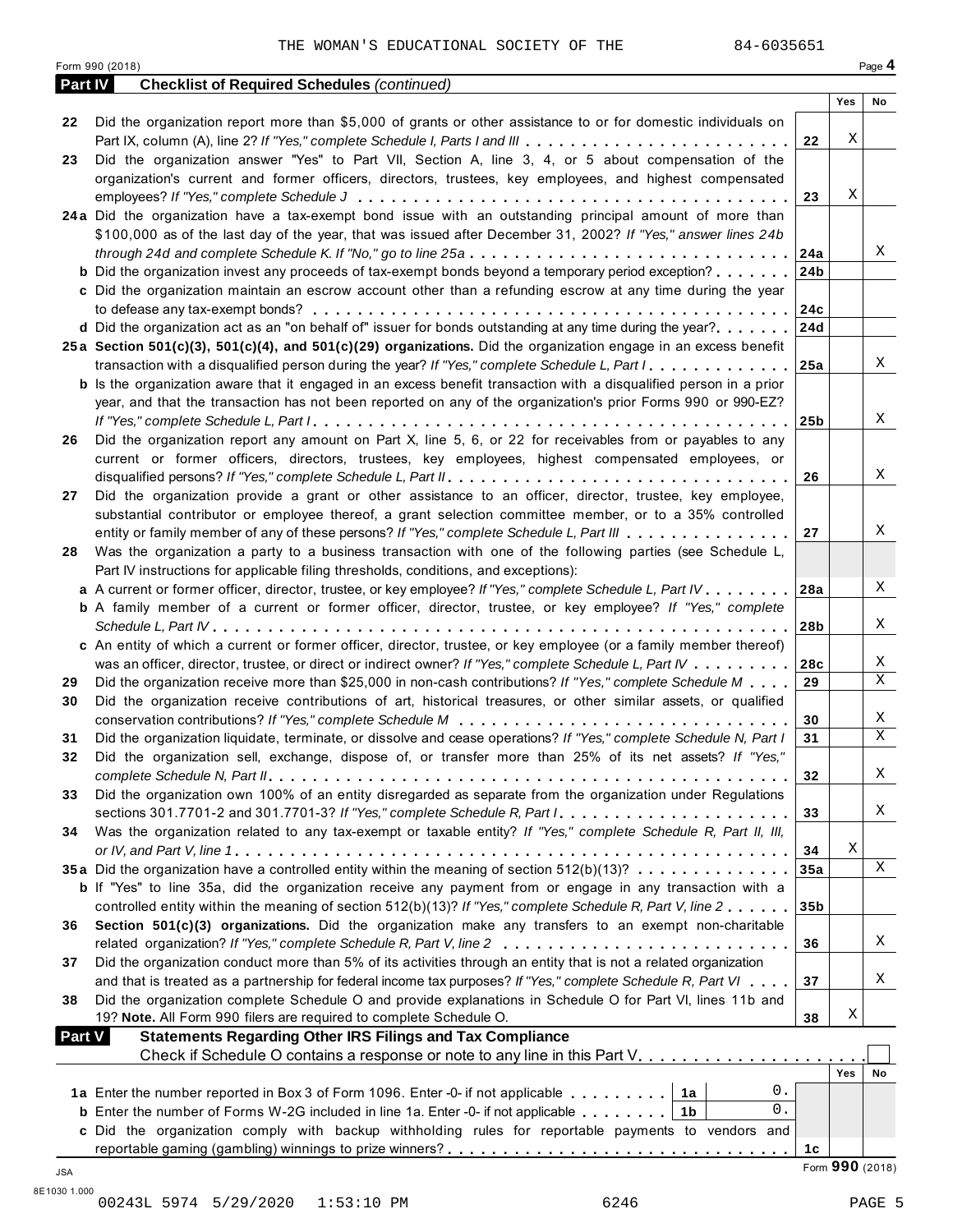|        | Form 990 (2018)                                                                                                                              |     | Page 5 |
|--------|----------------------------------------------------------------------------------------------------------------------------------------------|-----|--------|
| Part V | Statements Regarding Other IRS Filings and Tax Compliance (continued)                                                                        |     |        |
|        |                                                                                                                                              | Yes | No     |
|        | 2a Enter the number of employees reported on Form W-3, Transmittal of Wage and Tax                                                           |     |        |
|        | 0.<br>Statements, filed for the calendar year ending with or within the year covered by this return. [2a                                     |     |        |
|        | <b>b</b> If at least one is reported on line 2a, did the organization file all required federal employment tax returns?                      | 2b  |        |
|        | <b>Note.</b> If the sum of lines 1a and 2a is greater than 250, you may be required to e-file (see instructions).                            |     |        |
|        | 3a Did the organization have unrelated business gross income of \$1,000 or more during the year?                                             | 3a  | Χ      |
|        | <b>b</b> If "Yes," has it filed a Form 990-T for this year? If "No" to line 3b, provide an explanation in Schedule O                         | 3b  |        |
|        | 4a At any time during the calendar year, did the organization have an interest in, or a signature or other authority over,                   |     |        |
|        | a financial account in a foreign country (such as a bank account, securities account, or other financial account)?                           | 4a  | Χ      |
|        | <b>b</b> If "Yes," enter the name of the foreign country: $\blacktriangleright$                                                              |     |        |
|        | See instructions for filing requirements for FinCEN Form 114, Report of Foreign Bank and Financial Accounts (FBAR).                          |     |        |
|        | 5a Was the organization a party to a prohibited tax shelter transaction at any time during the tax year?                                     | 5a  | Χ      |
|        | <b>b</b> Did any taxable party notify the organization that it was or is a party to a prohibited tax shelter transaction?                    | 5b  | Χ      |
|        |                                                                                                                                              | 5c  |        |
|        | 6a Does the organization have annual gross receipts that are normally greater than \$100,000, and did the organization                       |     |        |
|        | solicit any contributions that were not tax deductible as charitable contributions?                                                          | 6a  | Χ      |
|        | <b>b</b> If "Yes," did the organization include with every solicitation an express statement that such contributions or                      |     |        |
|        |                                                                                                                                              | 6b  |        |
| 7      | Organizations that may receive deductible contributions under section 170(c).                                                                |     |        |
|        | a Did the organization receive a payment in excess of \$75 made partly as a contribution and partly for goods                                |     |        |
|        |                                                                                                                                              | 7а  | Χ      |
|        |                                                                                                                                              | 7b  |        |
|        | <b>b</b> If "Yes," did the organization notify the donor of the value of the goods or services provided?                                     |     |        |
|        | c Did the organization sell, exchange, or otherwise dispose of tangible personal property for which it was                                   |     | Χ      |
|        |                                                                                                                                              | 7с  |        |
|        | 7d                                                                                                                                           |     | Χ      |
|        | e Did the organization receive any funds, directly or indirectly, to pay premiums on a personal benefit contract?                            | 7е  | Χ      |
|        | f Did the organization, during the year, pay premiums, directly or indirectly, on a personal benefit contract?                               | 7f  |        |
|        | If the organization received a contribution of qualified intellectual property, did the organization file Form 8899 as required?             | 7g  |        |
|        | h If the organization received a contribution of cars, boats, airplanes, or other vehicles, did the organization file a Form 1098-C?         | 7h  |        |
| 8      | Sponsoring organizations maintaining donor advised funds. Did a donor advised fund maintained by the                                         |     |        |
|        | sponsoring organization have excess business holdings at any time during the year?                                                           | 8   | Χ      |
| 9      | Sponsoring organizations maintaining donor advised funds.                                                                                    |     |        |
|        | <b>a</b> Did the sponsoring organization make any taxable distributions under section 4966?                                                  | 9а  |        |
|        | <b>b</b> Did the sponsoring organization make a distribution to a donor, donor advisor, or related person?                                   | 9b  |        |
|        | 10 Section 501(c)(7) organizations. Enter:                                                                                                   |     |        |
|        | 10a <br>a Initiation fees and capital contributions included on Part VIII, line 12                                                           |     |        |
|        | 10b<br><b>b</b> Gross receipts, included on Form 990, Part VIII, line 12, for public use of club facilities                                  |     |        |
| 11     | Section 501(c)(12) organizations. Enter:                                                                                                     |     |        |
|        | 11a<br><b>a</b> Gross income from members or shareholders                                                                                    |     |        |
|        | <b>b</b> Gross income from other sources (Do not net amounts due or paid to other sources                                                    |     |        |
|        | 11b                                                                                                                                          |     |        |
|        | 12a Section 4947(a)(1) non-exempt charitable trusts. Is the organization filing Form 990 in lieu of Form 1041?                               | 12a |        |
|        | 12b<br><b>b</b> If "Yes," enter the amount of tax-exempt interest received or accrued during the year                                        |     |        |
| 13.    | Section 501(c)(29) qualified nonprofit health insurance issuers.                                                                             |     |        |
|        | a Is the organization licensed to issue qualified health plans in more than one state?                                                       | 13а |        |
|        | Note. See the instructions for additional information the organization must report on Schedule O.                                            |     |        |
|        |                                                                                                                                              |     |        |
|        | <b>b</b> Enter the amount of reserves the organization is required to maintain by the states in which<br>13b                                 |     |        |
|        | the organization is licensed to issue qualified health plans $\dots \dots \dots \dots \dots \dots \dots$                                     |     |        |
|        | 13c                                                                                                                                          |     | Χ      |
|        | 14a Did the organization receive any payments for indoor tanning services during the tax year?                                               | 14a |        |
|        | <b>b</b> If "Yes," has it filed a Form 720 to report these payments? If "No," provide an explanation in Schedule $0 \cdot \cdot \cdot \cdot$ | 14b |        |
| 15     | Is the organization subject to the section 4960 tax on payment(s) of more than \$1,000,000 in remuneration or                                |     |        |
|        |                                                                                                                                              | 15  | Χ      |
|        | If "Yes," see instructions and file Form 4720, Schedule N.                                                                                   |     |        |
| 16     | Is the organization an educational institution subject to the section 4968 excise tax on net investment income?                              | 16  | Χ      |
|        | If "Yes," complete Form 4720, Schedule O.                                                                                                    |     |        |

Form **990** (2018)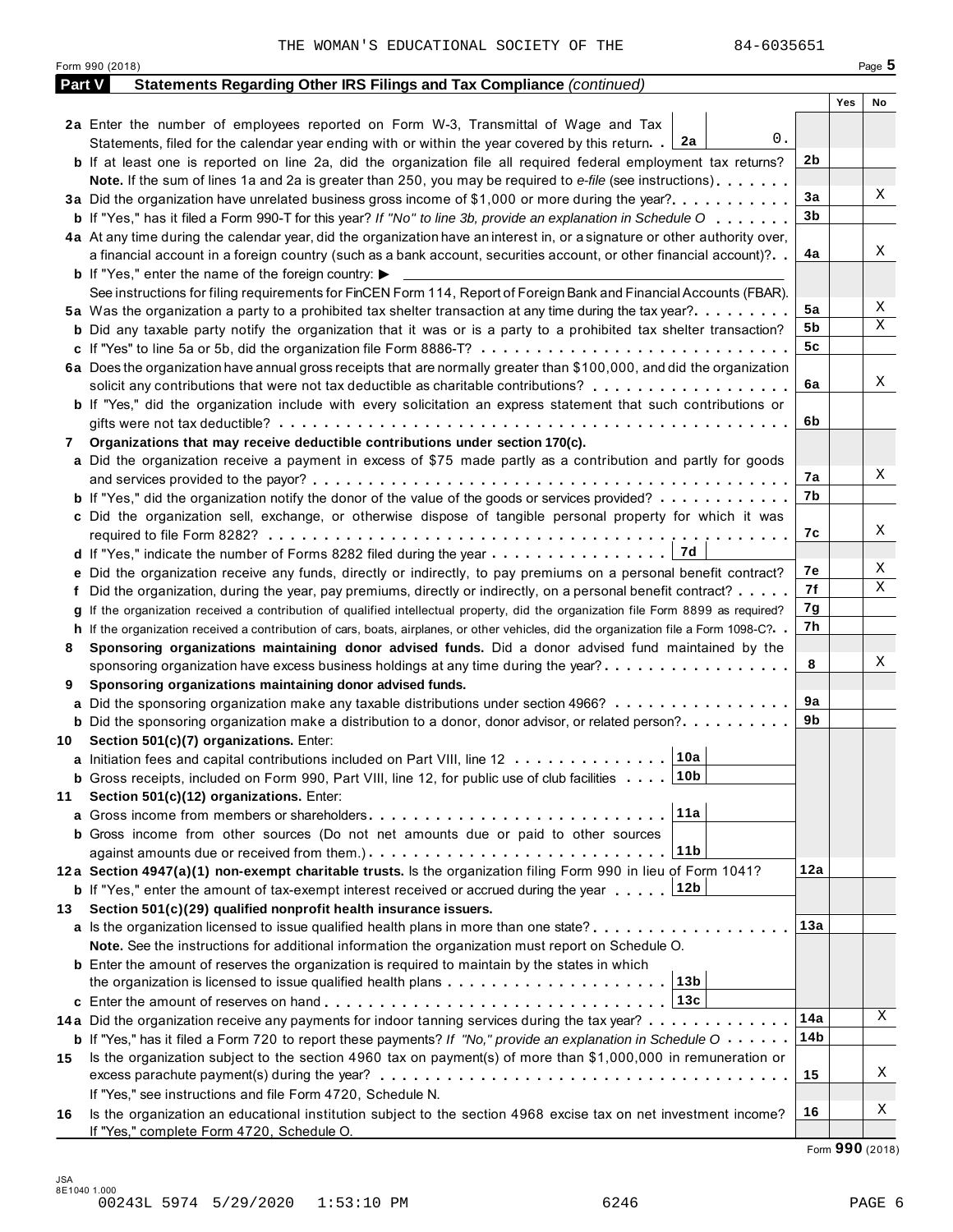|  | Form 990 (2018) |
|--|-----------------|
|  |                 |

| Part VI I | <b>Governance, Management, and Disclosure</b> For each "Yes" response to lines 2 through 7b below, and for a "No"         |  |
|-----------|---------------------------------------------------------------------------------------------------------------------------|--|
|           | response to line 8a, 8b, or 10b below, describe the circumstances, processes, or changes in Schedule O. See instructions. |  |
|           |                                                                                                                           |  |

|     | <b>Section A. Governing Body and Management</b>                                                                                                                                                                                         |                 |            |                         |
|-----|-----------------------------------------------------------------------------------------------------------------------------------------------------------------------------------------------------------------------------------------|-----------------|------------|-------------------------|
|     |                                                                                                                                                                                                                                         |                 | <b>Yes</b> | No                      |
|     | 1a<br>1a Enter the number of voting members of the governing body at the end of the tax year                                                                                                                                            |                 |            |                         |
|     | If there are material differences in voting rights among members of the governing body, or                                                                                                                                              |                 |            |                         |
|     | if the governing body delegated broad authority to an executive committee or similar<br>committee, explain in Schedule O.                                                                                                               |                 |            |                         |
| b   | 1b<br>Enter the number of voting members included in line 1a, above, who are independent                                                                                                                                                |                 |            |                         |
| 2   | Did any officer, director, trustee, or key employee have a family relationship or a business relationship with                                                                                                                          |                 |            |                         |
|     |                                                                                                                                                                                                                                         | 2               |            | Χ                       |
| 3   | Did the organization delegate control over management duties customarily performed by or under the direct                                                                                                                               |                 |            |                         |
|     | supervision of officers, directors, or trustees, or key employees to a management company or other person?                                                                                                                              | 3               |            | Χ                       |
| 4   | Did the organization make any significant changes to its governing documents since the prior Form 990 was filed?                                                                                                                        | 4               |            | $\overline{\mathbf{x}}$ |
| 5   | Did the organization become aware during the year of a significant diversion of the organization's assets?                                                                                                                              | 5               |            | X                       |
| 6   |                                                                                                                                                                                                                                         | 6               | Χ          |                         |
| 7a  | Did the organization have members, stockholders, or other persons who had the power to elect or appoint                                                                                                                                 |                 |            |                         |
|     |                                                                                                                                                                                                                                         | 7a              | Χ          |                         |
| b   | Are any governance decisions of the organization reserved to (or subject to approval by) members,                                                                                                                                       |                 |            |                         |
|     |                                                                                                                                                                                                                                         | 7b              |            | Χ                       |
| 8   | Did the organization contemporaneously document the meetings held or written actions undertaken during                                                                                                                                  |                 |            |                         |
|     | the year by the following:                                                                                                                                                                                                              |                 |            |                         |
| a   |                                                                                                                                                                                                                                         | 8a              | X          |                         |
| b   |                                                                                                                                                                                                                                         | 8b              | X          |                         |
| 9   | Is there any officer, director, trustee, or key employee listed in Part VII, Section A, who cannot be reached at                                                                                                                        |                 |            |                         |
|     | the organization's mailing address? If "Yes," provide the names and addresses in Schedule O                                                                                                                                             | 9               |            | Χ                       |
|     | Section B. Policies (This Section B requests information about policies not required by the Internal Revenue Code.)                                                                                                                     |                 |            |                         |
|     |                                                                                                                                                                                                                                         |                 | Yes        | No                      |
|     |                                                                                                                                                                                                                                         | 10a             |            | X                       |
| b   | If "Yes," did the organization have written policies and procedures governing the activities of such chapters,                                                                                                                          |                 |            |                         |
|     | affiliates, and branches to ensure their operations are consistent with the organization's exempt purposes?                                                                                                                             | 10 <sub>b</sub> |            |                         |
|     | 11a Has the organization provided a complete copy of this Form 990 to all members of its governing body before filing the form?                                                                                                         | 11a             | Χ          |                         |
| b   | Describe in Schedule O the process, if any, used by the organization to review this Form 990.                                                                                                                                           |                 |            |                         |
| 12a | Did the organization have a written conflict of interest policy? If "No," go to line 13                                                                                                                                                 | 12a             |            | Χ                       |
| b   | Were officers, directors, or trustees, and key employees required to disclose annually interests that could give                                                                                                                        |                 |            |                         |
|     |                                                                                                                                                                                                                                         | 12 <sub>b</sub> |            |                         |
| c   | Did the organization regularly and consistently monitor and enforce compliance with the policy? If "Yes,"                                                                                                                               |                 |            |                         |
|     |                                                                                                                                                                                                                                         | 12c             |            | X                       |
| 13  | Did the organization have a written whistleblower policy?                                                                                                                                                                               | 13              |            | X                       |
| 14  | Did the organization have a written document retention and destruction policy?                                                                                                                                                          | 14              |            |                         |
| 15  | Did the process for determining compensation of the following persons include a review and approval by                                                                                                                                  |                 |            |                         |
|     | independent persons, comparability data, and contemporaneous substantiation of the deliberation and decision?                                                                                                                           |                 |            |                         |
| a   | The organization's CEO, Executive Director, or top management official                                                                                                                                                                  | 15a             |            |                         |
| b   |                                                                                                                                                                                                                                         | 15 <sub>b</sub> |            |                         |
|     | If "Yes" to line 15a or 15b, describe the process in Schedule O (see instructions).                                                                                                                                                     |                 |            |                         |
| 16а | Did the organization invest in, contribute assets to, or participate in a joint venture or similar arrangement                                                                                                                          |                 |            | Χ                       |
|     |                                                                                                                                                                                                                                         | 16a             |            |                         |
|     | <b>b</b> If "Yes," did the organization follow a written policy or procedure requiring the organization to evaluate its                                                                                                                 |                 |            |                         |
|     | participation in joint venture arrangements under applicable federal tax law, and take steps to safeguard the                                                                                                                           |                 |            |                         |
|     |                                                                                                                                                                                                                                         | 16 <sub>b</sub> |            |                         |
|     | <b>Section C. Disclosure</b>                                                                                                                                                                                                            |                 |            |                         |
| 17  | List the states with which a copy of this Form 990 is required to be filed $\blacktriangleright$                                                                                                                                        |                 |            |                         |
| 18  | Section 6104 requires an organization to make its Forms 1023 (1024 or 1024-A if applicable), 990, and 990-T (Section 501(c)<br>(3)s only) available for public inspection. Indicate how you made these available. Check all that apply. |                 |            |                         |

Own website  $\begin{bmatrix} \end{bmatrix}$  Another's website  $\begin{bmatrix} X \\ Y \end{bmatrix}$  Upon request  $\begin{bmatrix} \end{bmatrix}$  Other *(explain in Schedule O)* 

**20** nnancial statements available to the public during the tax year.<br>State the name, address, and telephone number of the person who possesses the organization's books and records<br>THE ORGANIZATION 14 EAST CACHE LA POUDRE ST CO

**<sup>19</sup>** Describe in Schedule O whether (and if so, how) the organization made its governing documents, conflict of interest policy, and financial statements available to the public during the tax year.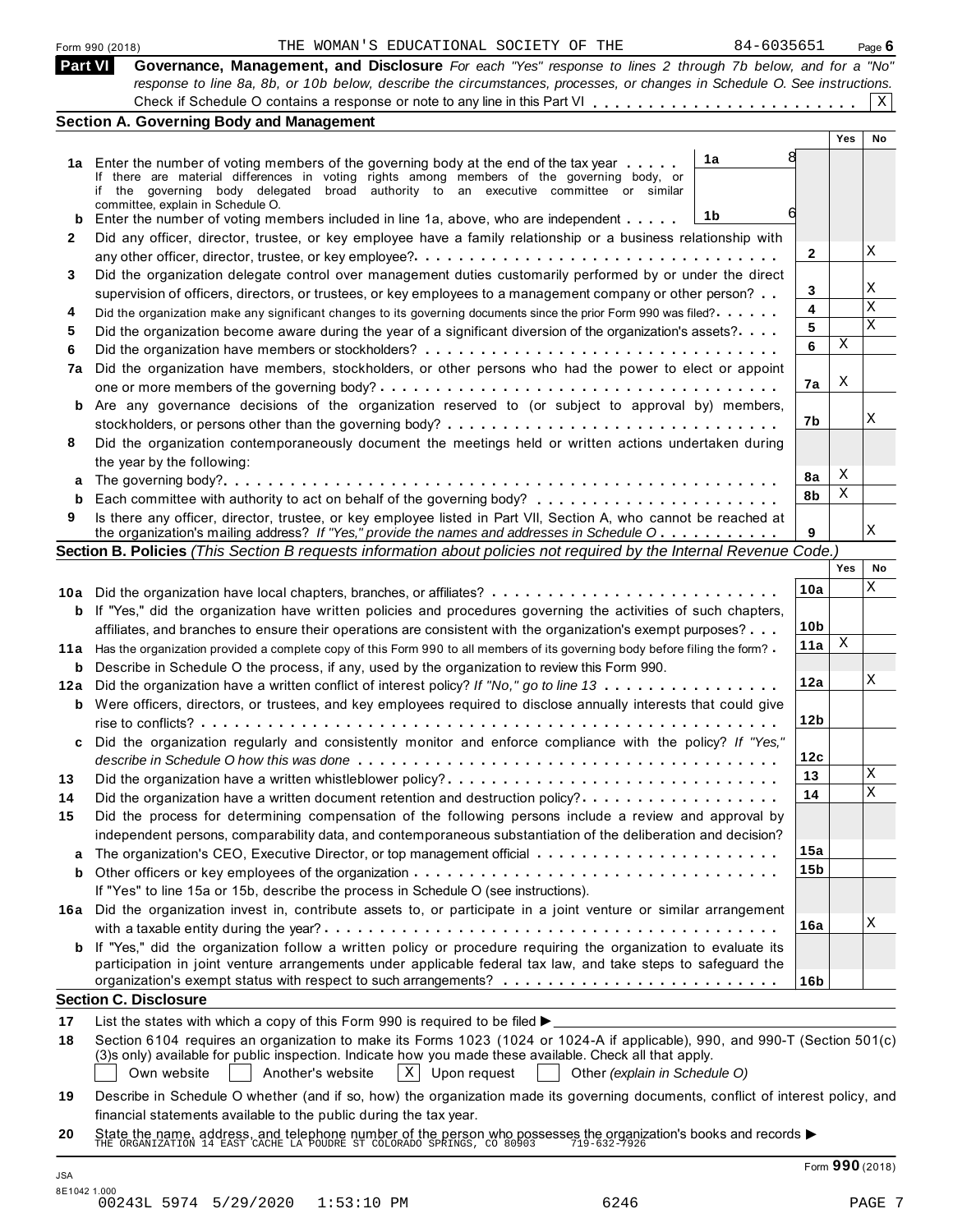organization's tax year.

⊤

| <b>Part VII</b> Compensation of Officers, Directors, Trustees, Key Employees, Highest Compensated Employees, and                  |  |
|-----------------------------------------------------------------------------------------------------------------------------------|--|
| <b>Independent Contractors</b>                                                                                                    |  |
|                                                                                                                                   |  |
| Section A. Officers, Directors, Trustees, Key Employees, and Highest Compensated Employees                                        |  |
| 1a Complete this table for all persons required to be listed. Report compensation for the calendar year ending with or within the |  |

anization's lax year.<br>● List all of the organization's **current** officers, directors, trustees (whether individuals or organizations), regardless of amount of<br>nnensation Enter -0- in columns (D) (E) and (E) if no compensa compensation. Enter -0- in columns (D), (E), and (F) if no compensation was paid.

**■** List all of the organization's **current** key employees, if any. See instructions for definition of "key employee."<br>■ List the experimetiscle five event highert expressed explores (other than an efficer director t

Τ

**Example in the organization's current** key employees, if any, see instructions for definition of key employee.<br>• List the organization's five **current** highest compensated employees (other than an officer, director, trust who received reportable compensation (Box 5 of Form W-2 and/or Box 7 of Form 1099-MISC) of more than \$100,000 from the

organization and any related organizations.<br>● List all of the organization's **former** officers, key employees, and highest compensated employees who received more than<br>\$1.00,000 of reportable compensation.from.the erganiz \$100,000 of reportable compensation from the organization and any related organizations.

% List all of the organization's **former directors or trustees** that received, in the capacity as a former director or trustee of the organization, more than \$10,000 of reportable compensation from the organization and any related organizations.

List persons in the following order: individual trustees or directors; institutional trustees; officers; key employees; highest compensated employees; and former such persons.

┬

T

Check this box if neither the organization nor any related organization compensated any current officer, director, or trustee.

 $\overline{\phantom{a}}$ 

| (A)<br>Name and Title        | (B)<br>Average<br>hours per<br>week (list any<br>hours for<br>related<br>organizations<br>below dotted<br>line) | Individual trustee<br>or director | Institutional trustee | Officer | (C)<br>Position<br>Key employee | (do not check more than one<br>box, unless person is both an<br>officer and a director/trustee)<br>Highest compensated<br>employee | Former | (D)<br>Reportable<br>compensation<br>from<br>the<br>organization<br>(W-2/1099-MISC) | (E)<br>Reportable<br>compensation from<br>related<br>organizations<br>(W-2/1099-MISC) | (F)<br>Estimated<br>amount of<br>other<br>compensation<br>from the<br>organization<br>and related<br>organizations |
|------------------------------|-----------------------------------------------------------------------------------------------------------------|-----------------------------------|-----------------------|---------|---------------------------------|------------------------------------------------------------------------------------------------------------------------------------|--------|-------------------------------------------------------------------------------------|---------------------------------------------------------------------------------------|--------------------------------------------------------------------------------------------------------------------|
| (1) CRYSTAL BRYANT           | 1.00                                                                                                            |                                   |                       |         |                                 |                                                                                                                                    |        |                                                                                     |                                                                                       |                                                                                                                    |
| CO-PRESIDENT                 | 1.00                                                                                                            | X                                 |                       | X       |                                 |                                                                                                                                    |        | 0.                                                                                  | 0.                                                                                    | $0$ .                                                                                                              |
| (2) BARBARA MITCHELL         | 1.00                                                                                                            |                                   |                       |         |                                 |                                                                                                                                    |        |                                                                                     |                                                                                       |                                                                                                                    |
| <b>TREASURER</b>             | 1.00                                                                                                            | Χ                                 |                       | Χ       |                                 |                                                                                                                                    |        | $0$ .                                                                               | $0$ .                                                                                 | 0.                                                                                                                 |
| (3) ROBERT MOORE             | 1.00                                                                                                            |                                   |                       |         |                                 |                                                                                                                                    |        |                                                                                     |                                                                                       |                                                                                                                    |
| TREASURER - COLORADO COLLEGE | 40.00                                                                                                           | X                                 |                       |         |                                 |                                                                                                                                    |        | 0.                                                                                  | 355,448.                                                                              | 28,740.                                                                                                            |
| (4) ROSALYN KNEPELL          | 1.00                                                                                                            |                                   |                       |         |                                 |                                                                                                                                    |        |                                                                                     |                                                                                       |                                                                                                                    |
| TRUSTEE                      | 1.00                                                                                                            | Χ                                 |                       |         |                                 |                                                                                                                                    |        | $0$ .                                                                               | $\mathsf 0$ .                                                                         | 0.                                                                                                                 |
| (5) BARBARA MAY              | 1.00                                                                                                            |                                   |                       |         |                                 |                                                                                                                                    |        |                                                                                     |                                                                                       |                                                                                                                    |
| TRUSTEE                      | 1.00                                                                                                            | Χ                                 |                       |         |                                 |                                                                                                                                    |        | 0.                                                                                  | 0.                                                                                    | $\mathsf{0}$ .                                                                                                     |
| $(6)$ ANN BUREK              | 1.00                                                                                                            |                                   |                       |         |                                 |                                                                                                                                    |        |                                                                                     |                                                                                       |                                                                                                                    |
| TRUSTEE                      | 1.00                                                                                                            | Χ                                 |                       |         |                                 |                                                                                                                                    |        | $0$ .                                                                               | $0$ .                                                                                 | $\mathsf 0$ .                                                                                                      |
| (7) AMY DOUNAY               | 1.00                                                                                                            |                                   |                       |         |                                 |                                                                                                                                    |        |                                                                                     |                                                                                       |                                                                                                                    |
| TRUSTEE                      | 1.00                                                                                                            | X                                 |                       |         |                                 |                                                                                                                                    |        | 0.                                                                                  | 0.                                                                                    | $0$ .                                                                                                              |
| (8) DOTTIE RUE               | 1.00                                                                                                            |                                   |                       |         |                                 |                                                                                                                                    |        |                                                                                     |                                                                                       |                                                                                                                    |
| TRUSTEE                      | 1.00                                                                                                            | Χ                                 |                       |         |                                 |                                                                                                                                    |        | $0$ .                                                                               | 0.                                                                                    | $0$ .                                                                                                              |
| (9)                          |                                                                                                                 |                                   |                       |         |                                 |                                                                                                                                    |        |                                                                                     |                                                                                       |                                                                                                                    |
| (10)                         |                                                                                                                 |                                   |                       |         |                                 |                                                                                                                                    |        |                                                                                     |                                                                                       |                                                                                                                    |
| (11)                         |                                                                                                                 |                                   |                       |         |                                 |                                                                                                                                    |        |                                                                                     |                                                                                       |                                                                                                                    |
| (12)                         |                                                                                                                 |                                   |                       |         |                                 |                                                                                                                                    |        |                                                                                     |                                                                                       |                                                                                                                    |
| (13)                         |                                                                                                                 |                                   |                       |         |                                 |                                                                                                                                    |        |                                                                                     |                                                                                       |                                                                                                                    |
| (14)                         |                                                                                                                 |                                   |                       |         |                                 |                                                                                                                                    |        |                                                                                     |                                                                                       |                                                                                                                    |

8E1041 1.000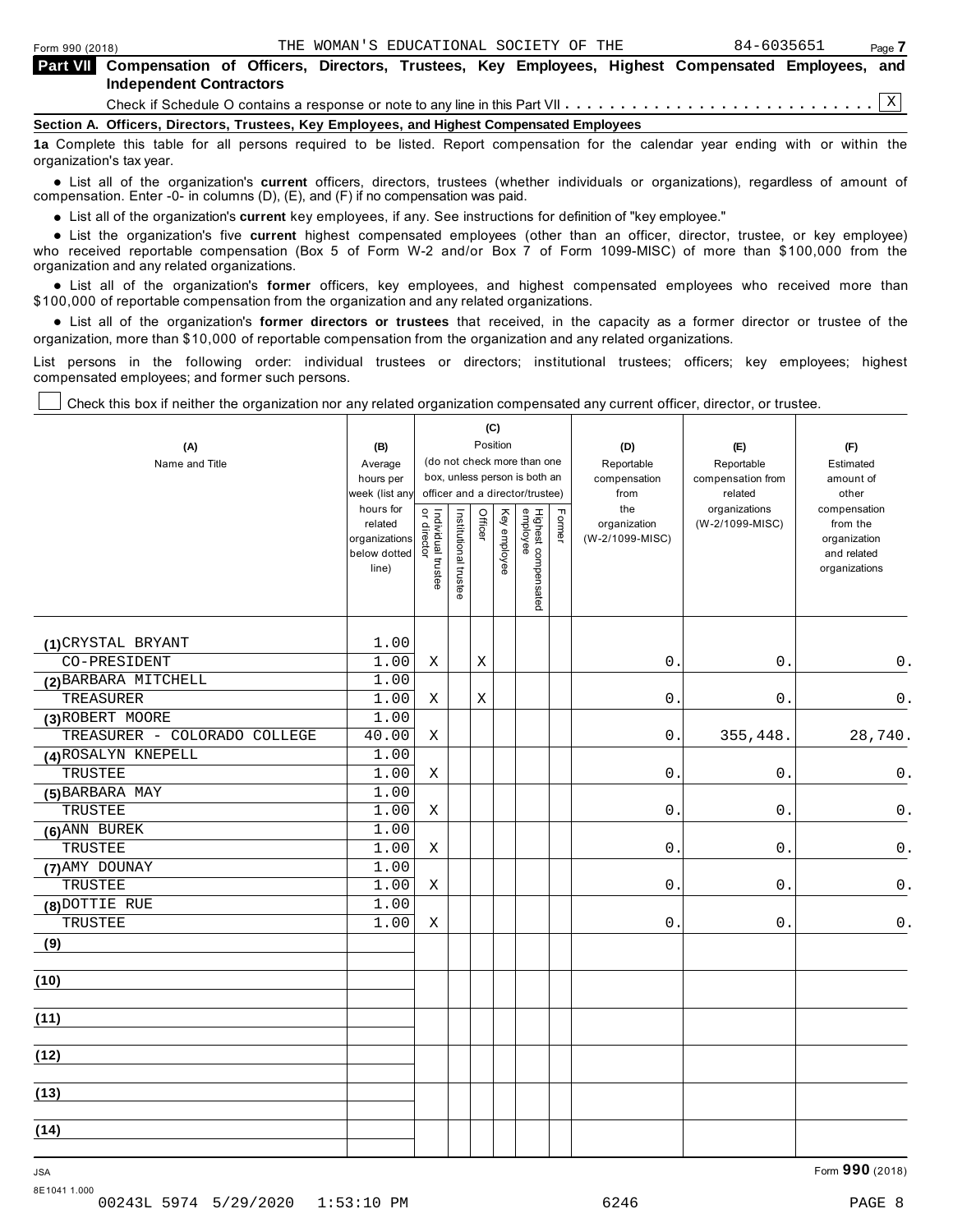| Section A. Officers, Directors, Trustees, Key Employees, and Highest Compensated Employees (continued)<br><b>Part VII</b>                                                                                                                                                                                       |                                                                                               |                                                                     |                       |                                        |              |                                                                                                     |        |                                                                |                                             |               |                     |                                                                                                |         |
|-----------------------------------------------------------------------------------------------------------------------------------------------------------------------------------------------------------------------------------------------------------------------------------------------------------------|-----------------------------------------------------------------------------------------------|---------------------------------------------------------------------|-----------------------|----------------------------------------|--------------|-----------------------------------------------------------------------------------------------------|--------|----------------------------------------------------------------|---------------------------------------------|---------------|---------------------|------------------------------------------------------------------------------------------------|---------|
| (A)<br>Name and title                                                                                                                                                                                                                                                                                           | (B)<br>Average                                                                                | (C)<br>(D)<br>Reportable<br>Position<br>(do not check more than one |                       | (E)<br>Reportable<br>compensation from |              | (F)<br>Estimated                                                                                    |        |                                                                |                                             |               |                     |                                                                                                |         |
|                                                                                                                                                                                                                                                                                                                 | hours per<br>week (list any<br>hours for<br>related<br>organizations<br>below dotted<br>line) | Individual trustee<br>  or director                                 | Institutional trustee | Officer                                | Key employee | box, unless person is both an<br>officer and a director/trustee)<br>Highest compensated<br>employee | Former | compensation<br>from<br>the<br>organization<br>(W-2/1099-MISC) | related<br>organizations<br>(W-2/1099-MISC) |               |                     | amount of<br>other<br>compensation<br>from the<br>organization<br>and related<br>organizations |         |
|                                                                                                                                                                                                                                                                                                                 |                                                                                               |                                                                     |                       |                                        |              |                                                                                                     |        |                                                                |                                             |               |                     |                                                                                                |         |
|                                                                                                                                                                                                                                                                                                                 |                                                                                               |                                                                     |                       |                                        |              |                                                                                                     |        |                                                                |                                             |               |                     |                                                                                                |         |
|                                                                                                                                                                                                                                                                                                                 |                                                                                               |                                                                     |                       |                                        |              |                                                                                                     |        |                                                                |                                             |               |                     |                                                                                                |         |
|                                                                                                                                                                                                                                                                                                                 |                                                                                               |                                                                     |                       |                                        |              |                                                                                                     |        |                                                                |                                             |               |                     |                                                                                                |         |
|                                                                                                                                                                                                                                                                                                                 |                                                                                               |                                                                     |                       |                                        |              |                                                                                                     |        |                                                                |                                             |               |                     |                                                                                                |         |
|                                                                                                                                                                                                                                                                                                                 |                                                                                               |                                                                     |                       |                                        |              |                                                                                                     |        |                                                                |                                             |               |                     |                                                                                                |         |
|                                                                                                                                                                                                                                                                                                                 |                                                                                               |                                                                     |                       |                                        |              |                                                                                                     |        |                                                                |                                             |               |                     |                                                                                                |         |
|                                                                                                                                                                                                                                                                                                                 |                                                                                               |                                                                     |                       |                                        |              |                                                                                                     |        |                                                                |                                             |               |                     |                                                                                                |         |
|                                                                                                                                                                                                                                                                                                                 |                                                                                               |                                                                     |                       |                                        |              |                                                                                                     |        |                                                                |                                             |               |                     |                                                                                                |         |
|                                                                                                                                                                                                                                                                                                                 |                                                                                               |                                                                     |                       |                                        |              |                                                                                                     |        |                                                                |                                             |               |                     |                                                                                                |         |
|                                                                                                                                                                                                                                                                                                                 |                                                                                               |                                                                     |                       |                                        |              |                                                                                                     |        | $\mathsf{O}$ .                                                 | 355,448.                                    |               |                     | 28,740.                                                                                        |         |
| 1b Sub-total<br><b>The contract of the contract of the contract of the contract of the contract of the contract of the contract of the contract of the contract of the contract of the contract of the contract of the contract of the contract </b><br>c Total from continuation sheets to Part VII, Section A | .                                                                                             |                                                                     |                       |                                        |              |                                                                                                     |        | 0<br>0.                                                        |                                             | 0<br>355,448. |                     | 28,740.                                                                                        | 0.      |
| Total number of individuals (including but not limited to those listed above) who received more than \$100,000 of<br>2<br>reportable compensation from the organization ▶                                                                                                                                       |                                                                                               | 0.                                                                  |                       |                                        |              |                                                                                                     |        |                                                                |                                             |               |                     |                                                                                                |         |
| Did the organization list any former officer, director, or trustee, key employee, or highest compensated<br>3<br>employee on line 1a? If "Yes," complete Schedule J for such individual                                                                                                                         |                                                                                               |                                                                     |                       |                                        |              |                                                                                                     |        |                                                                |                                             |               | 3                   | Yes                                                                                            | No<br>Χ |
| For any individual listed on line 1a, is the sum of reportable compensation and other compensation from the<br>4<br>organization and related organizations greater than \$150,000? If "Yes," complete Schedule J for such                                                                                       |                                                                                               |                                                                     |                       |                                        |              |                                                                                                     |        |                                                                |                                             |               | 4                   | Χ                                                                                              |         |
| Did any person listed on line 1a receive or accrue compensation from any unrelated organization or individual<br>5<br>for services rendered to the organization? If "Yes," complete Schedule J for such person                                                                                                  |                                                                                               |                                                                     |                       |                                        |              |                                                                                                     |        |                                                                |                                             |               | 5                   |                                                                                                | Χ       |
| <b>Section B. Independent Contractors</b>                                                                                                                                                                                                                                                                       |                                                                                               |                                                                     |                       |                                        |              |                                                                                                     |        |                                                                |                                             |               |                     |                                                                                                |         |
| Complete this table for your five highest compensated independent contractors that received more than \$100,000 of<br>$\mathbf 1$<br>compensation from the organization. Report compensation for the calendar year ending with or within the organization's tax<br>year.                                        |                                                                                               |                                                                     |                       |                                        |              |                                                                                                     |        |                                                                |                                             |               |                     |                                                                                                |         |
| (A)<br>Name and business address                                                                                                                                                                                                                                                                                |                                                                                               |                                                                     |                       |                                        |              |                                                                                                     |        | (B)<br>Description of services                                 |                                             |               | (C)<br>Compensation |                                                                                                |         |
|                                                                                                                                                                                                                                                                                                                 |                                                                                               |                                                                     |                       |                                        |              |                                                                                                     |        |                                                                |                                             |               |                     |                                                                                                |         |
|                                                                                                                                                                                                                                                                                                                 |                                                                                               |                                                                     |                       |                                        |              |                                                                                                     |        |                                                                |                                             |               |                     |                                                                                                |         |
|                                                                                                                                                                                                                                                                                                                 |                                                                                               |                                                                     |                       |                                        |              |                                                                                                     |        |                                                                |                                             |               |                     |                                                                                                |         |

**2** Total number of independent contractors (including but not limited to those listed above) who received more than \$100,000 in compensation from the organization  $\blacktriangleright$ <br> $\frac{\text{JSA}}{\text{MS}+1055}$  1.000  $0.$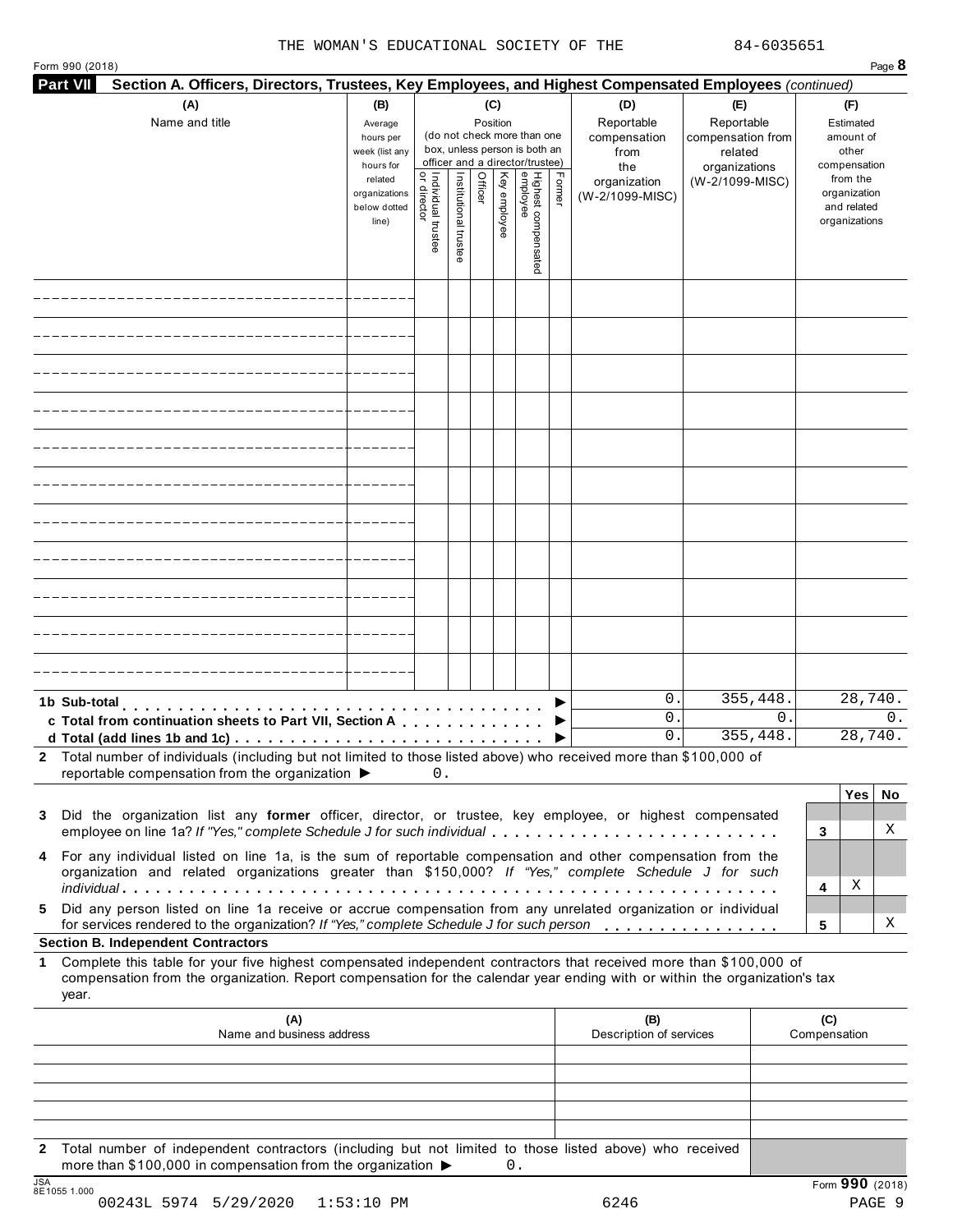|                                                                       |                                                                                                                                                                                                                                |                      | (A)<br>Total revenue | (B)<br>Related or<br>exempt<br>function<br>revenue | (C)<br>Unrelated<br>business<br>revenue | (D)<br>Revenue<br>excluded from tax<br>under sections<br>512-514 |
|-----------------------------------------------------------------------|--------------------------------------------------------------------------------------------------------------------------------------------------------------------------------------------------------------------------------|----------------------|----------------------|----------------------------------------------------|-----------------------------------------|------------------------------------------------------------------|
| 1a                                                                    | 1а<br>Federated campaigns                                                                                                                                                                                                      |                      |                      |                                                    |                                         |                                                                  |
| b                                                                     | 1b<br>Membership dues                                                                                                                                                                                                          |                      |                      |                                                    |                                         |                                                                  |
|                                                                       | 1c<br>Fundraising events <b>Fundraising</b><br>c                                                                                                                                                                               |                      |                      |                                                    |                                         |                                                                  |
| d                                                                     | 1 <sub>d</sub><br>Related organizations <b>All Accords</b>                                                                                                                                                                     |                      |                      |                                                    |                                         |                                                                  |
| е                                                                     | 1e<br>Government grants (contributions)                                                                                                                                                                                        |                      |                      |                                                    |                                         |                                                                  |
| f                                                                     | All other contributions, gifts, grants,                                                                                                                                                                                        |                      |                      |                                                    |                                         |                                                                  |
|                                                                       | and similar amounts not included above<br>1f                                                                                                                                                                                   |                      |                      |                                                    |                                         |                                                                  |
| <b>Contributions, Gifts, Grants</b><br>and Other Similar Amounts<br>g | Noncash contributions included in lines 1a-1f: \$<br>h                                                                                                                                                                         |                      | $\mathbf 0$ .        |                                                    |                                         |                                                                  |
| Program Service Revenue                                               |                                                                                                                                                                                                                                | <b>Business Code</b> |                      |                                                    |                                         |                                                                  |
| 2a                                                                    |                                                                                                                                                                                                                                |                      |                      |                                                    |                                         |                                                                  |
| b                                                                     | the control of the control of the control of the control of the control of the control of                                                                                                                                      |                      |                      |                                                    |                                         |                                                                  |
|                                                                       | c<br>the control of the control of the control of the control of the control of the control of                                                                                                                                 |                      |                      |                                                    |                                         |                                                                  |
| d                                                                     | <u> 1989 - John Harry Harry Harry Harry Harry Harry Harry Harry Harry Harry Harry Harry Harry Harry Harry Harry H</u>                                                                                                          |                      |                      |                                                    |                                         |                                                                  |
|                                                                       | е                                                                                                                                                                                                                              |                      |                      |                                                    |                                         |                                                                  |
|                                                                       | All other program service revenue                                                                                                                                                                                              |                      |                      |                                                    |                                         |                                                                  |
| g                                                                     |                                                                                                                                                                                                                                |                      | $\mathbf{0}$ .       |                                                    |                                         |                                                                  |
| 3                                                                     | Investment<br>income (including dividends, interest,                                                                                                                                                                           |                      |                      |                                                    |                                         |                                                                  |
|                                                                       | and other similar amounts). The state of the same of the same of the state of the state of the state of the state of the state of the state of the state of the state of the state of the state of the state of the state of t |                      | 28,604.<br>$0$ .     |                                                    |                                         | 28,604.                                                          |
| 4<br>5                                                                | Income from investment of tax-exempt bond proceeds $\blacktriangleright$                                                                                                                                                       |                      | $\mathbf{0}$ .       |                                                    |                                         |                                                                  |
|                                                                       | (i) Real                                                                                                                                                                                                                       | (ii) Personal        |                      |                                                    |                                         |                                                                  |
|                                                                       |                                                                                                                                                                                                                                |                      |                      |                                                    |                                         |                                                                  |
| 6a<br>$\mathbf b$                                                     | Gross rents<br>Less: rental expenses                                                                                                                                                                                           |                      |                      |                                                    |                                         |                                                                  |
| c                                                                     | Rental income or (loss)                                                                                                                                                                                                        |                      |                      |                                                    |                                         |                                                                  |
| d                                                                     |                                                                                                                                                                                                                                |                      | $\mathbb O$ .        |                                                    |                                         |                                                                  |
| 7а                                                                    | (i) Securities<br>Gross amount from sales of                                                                                                                                                                                   | (ii) Other           |                      |                                                    |                                         |                                                                  |
|                                                                       | 339,646.<br>assets other than inventory                                                                                                                                                                                        |                      |                      |                                                    |                                         |                                                                  |
|                                                                       | Less: cost or other basis<br>b                                                                                                                                                                                                 |                      |                      |                                                    |                                         |                                                                  |
|                                                                       | 289,700.<br>and sales expenses                                                                                                                                                                                                 |                      |                      |                                                    |                                         |                                                                  |
|                                                                       | 49,946.<br>Gain or (loss)<br>c                                                                                                                                                                                                 |                      |                      |                                                    |                                         |                                                                  |
|                                                                       | q                                                                                                                                                                                                                              |                      | 49,946               |                                                    |                                         | 49,946                                                           |
|                                                                       | 8a Gross income from fundraising                                                                                                                                                                                               |                      |                      |                                                    |                                         |                                                                  |
|                                                                       | events (not including \$                                                                                                                                                                                                       |                      |                      |                                                    |                                         |                                                                  |
|                                                                       | of contributions reported on line 1c).                                                                                                                                                                                         | 0.                   |                      |                                                    |                                         |                                                                  |
| Other Revenue                                                         | See Part IV, line 18 a                                                                                                                                                                                                         | 0.                   |                      |                                                    |                                         |                                                                  |
|                                                                       | Less: direct expenses b<br>b<br>Net income or (loss) from fundraising events $\ldots$<br>c                                                                                                                                     |                      | $\mathbf{0}$ .       |                                                    |                                         |                                                                  |
|                                                                       | Gross income from gaming activities.                                                                                                                                                                                           |                      |                      |                                                    |                                         |                                                                  |
| 9а                                                                    | See Part IV, line 19 and the set of the set of the set of the set of the set of the set of the set of the set of the set of the set of the set of the set of the set of the set of the set of the set of the set of the set of | 0.                   |                      |                                                    |                                         |                                                                  |
| b                                                                     | Less: direct expenses b                                                                                                                                                                                                        | $\mathbf{0}$ .       |                      |                                                    |                                         |                                                                  |
|                                                                       | Net income or (loss) from gaming activities <u>constants</u> <b>▶</b><br>c                                                                                                                                                     |                      | $\mathbf{0}$ .       |                                                    |                                         |                                                                  |
| 10a                                                                   | sales of inventory, less<br>Gross                                                                                                                                                                                              |                      |                      |                                                    |                                         |                                                                  |
|                                                                       | returns and allowances and allowances                                                                                                                                                                                          | 0.                   |                      |                                                    |                                         |                                                                  |
| b                                                                     | Less: cost of goods sold b                                                                                                                                                                                                     | 0.                   |                      |                                                    |                                         |                                                                  |
|                                                                       | Net income or (loss) from sales of inventory entitled by Denian Denian Denian Denian Denian Denian Denian Denia<br>c                                                                                                           |                      | $\mathbf{0}$ .       |                                                    |                                         |                                                                  |
|                                                                       | Miscellaneous Revenue                                                                                                                                                                                                          | <b>Business Code</b> |                      |                                                    |                                         |                                                                  |
| 11a                                                                   | <u> 1989 - Andrea State Barbara, amerikan personal di personal dengan personal dengan personal dengan personal de</u>                                                                                                          |                      |                      |                                                    |                                         |                                                                  |
|                                                                       | b<br><u> 1989 - Johann Barn, amerikansk politiker (d. 1989)</u>                                                                                                                                                                |                      |                      |                                                    |                                         |                                                                  |
|                                                                       |                                                                                                                                                                                                                                |                      |                      |                                                    |                                         |                                                                  |
|                                                                       | c<br><u> 1989 - Johann Barn, mars et al. (b. 1989)</u>                                                                                                                                                                         |                      |                      |                                                    |                                         |                                                                  |
| d<br>е                                                                | All other revenue entitled and the state of the state of the state of the state of the state of the state of the state of the state of the state of the state of the state of the state of the state of the state of the state |                      | 0.                   |                                                    |                                         |                                                                  |

 $\blacksquare$  JSA  $\blacksquare$  Form  $\mathbf{990}$  (2018)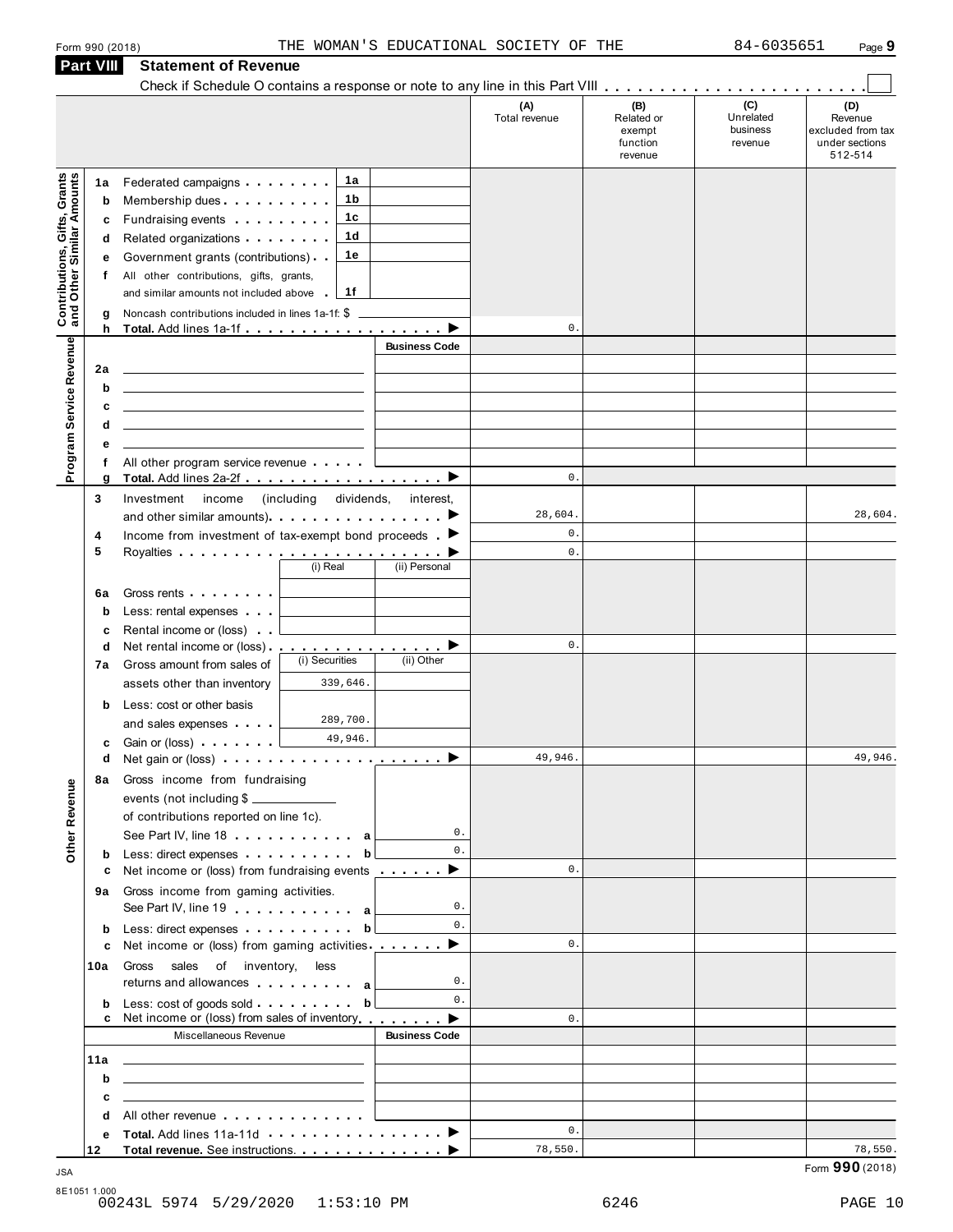|    | Section 501(c)(3) and 501(c)(4) organizations must complete all columns. All other organizations must complete column (A). |                       |                                    |                                           |                                |
|----|----------------------------------------------------------------------------------------------------------------------------|-----------------------|------------------------------------|-------------------------------------------|--------------------------------|
|    |                                                                                                                            |                       |                                    |                                           |                                |
|    | Do not include amounts reported on lines 6b, 7b,<br>8b, 9b, and 10b of Part VIII.                                          | (A)<br>Total expenses | (B)<br>Program service<br>expenses | (C)<br>Management and<br>general expenses | (D)<br>Fundraising<br>expenses |
|    | 1 Grants and other assistance to domestic organizations                                                                    |                       |                                    |                                           |                                |
|    | and domestic governments. See Part IV, line 21                                                                             | 0                     |                                    |                                           |                                |
|    | 2 Grants and other assistance to domestic                                                                                  |                       |                                    |                                           |                                |
|    | individuals. See Part IV, line 22                                                                                          | 26,370.               | 26,370.                            |                                           |                                |
|    | 3 Grants and other assistance to foreign                                                                                   |                       |                                    |                                           |                                |
|    | organizations, foreign governments, and foreign                                                                            |                       |                                    |                                           |                                |
|    | individuals. See Part IV, lines 15 and 16                                                                                  | 0<br>$\Omega$         |                                    |                                           |                                |
|    | Benefits paid to or for members                                                                                            |                       |                                    |                                           |                                |
| 5  | Compensation of current officers, directors,                                                                               |                       |                                    |                                           |                                |
|    | trustees, and key employees                                                                                                | 0                     |                                    |                                           |                                |
|    | 6 Compensation not included above, to disqualified                                                                         |                       |                                    |                                           |                                |
|    | persons (as defined under section 4958(f)(1)) and                                                                          | 0                     |                                    |                                           |                                |
|    | persons described in section 4958(c)(3)(B)                                                                                 | $\Omega$              |                                    |                                           |                                |
| 7  | Other salaries and wages                                                                                                   |                       |                                    |                                           |                                |
|    | 8 Pension plan accruals and contributions (include                                                                         | 0                     |                                    |                                           |                                |
|    | section 401(k) and 403(b) employer contributions)                                                                          | $\Omega$              |                                    |                                           |                                |
| 9  | Other employee benefits                                                                                                    | $\Omega$ .            |                                    |                                           |                                |
| 10 |                                                                                                                            |                       |                                    |                                           |                                |
| 11 | Fees for services (non-employees):                                                                                         | 0                     |                                    |                                           |                                |
|    | a Management                                                                                                               | $\Omega$              |                                    |                                           |                                |
|    |                                                                                                                            | 2,850.                |                                    | 2,850.                                    |                                |
|    | c Accounting                                                                                                               | 0                     |                                    |                                           |                                |
|    | d Lobbying                                                                                                                 | $\Omega$              |                                    |                                           |                                |
|    | e Professional fundraising services. See Part IV, line 17                                                                  | 3,392.                |                                    | 3,392.                                    |                                |
|    | f Investment management fees                                                                                               |                       |                                    |                                           |                                |
|    | <b>g</b> Other. (If line 11g amount exceeds 10% of line 25, column                                                         | 0                     |                                    |                                           |                                |
|    | (A) amount, list line 11g expenses on Schedule O.)<br>12 Advertising and promotion                                         | $\Omega$              |                                    |                                           |                                |
| 13 | Office expenses                                                                                                            | $\Omega$              |                                    |                                           |                                |
| 14 | Information technology                                                                                                     | $\Omega$ .            |                                    |                                           |                                |
| 15 |                                                                                                                            | $\Omega$              |                                    |                                           |                                |
| 16 | Occupancy                                                                                                                  | $\mathbf{0}$          |                                    |                                           |                                |
| 17 |                                                                                                                            | 0.                    |                                    |                                           |                                |
|    | 18 Payments of travel or entertainment expenses                                                                            |                       |                                    |                                           |                                |
|    | for any federal, state, or local public officials                                                                          | $\mathbf{0}$ .        |                                    |                                           |                                |
| 19 | Conferences, conventions, and meetings                                                                                     | 0.                    |                                    |                                           |                                |
| 20 |                                                                                                                            | $\Omega$ .            |                                    |                                           |                                |
| 21 | Payments to affiliates entertainment and the set of the set of the set of the set of the set of the set of the             | 0.                    |                                    |                                           |                                |
| 22 | Depreciation, depletion, and amortization                                                                                  | $^{\circ}$            |                                    |                                           |                                |
| 23 |                                                                                                                            | 0.                    |                                    |                                           |                                |
| 24 | Other expenses. Itemize expenses not covered                                                                               |                       |                                    |                                           |                                |
|    | above (List miscellaneous expenses in line 24e. If                                                                         |                       |                                    |                                           |                                |
|    | line 24e amount exceeds 10% of line 25, column                                                                             |                       |                                    |                                           |                                |
|    | (A) amount, list line 24e expenses on Schedule O.)                                                                         |                       |                                    |                                           |                                |
|    |                                                                                                                            |                       |                                    |                                           |                                |
| b  | <u> 1989 - Johann Barn, fransk politik amerikansk politik (</u>                                                            |                       |                                    |                                           |                                |
| c  |                                                                                                                            |                       |                                    |                                           |                                |
|    | d<br>the control of the control of the control of the control of the control of the control of                             |                       |                                    |                                           |                                |
|    | e All other expenses                                                                                                       |                       |                                    |                                           |                                |
|    | 25 Total functional expenses. Add lines 1 through 24e                                                                      | 32,612.               | 26,370.                            | 6, 242.                                   |                                |
|    | 26 Joint costs. Complete this line only if the<br>organization reported in column (B) joint costs                          |                       |                                    |                                           |                                |
|    | from a combined educational campaign and                                                                                   |                       |                                    |                                           |                                |
|    | fundraising solicitation. Check here $\blacktriangleright$  <br>lif                                                        |                       |                                    |                                           |                                |
|    | following SOP 98-2 (ASC 958-720)                                                                                           | 0.                    |                                    |                                           |                                |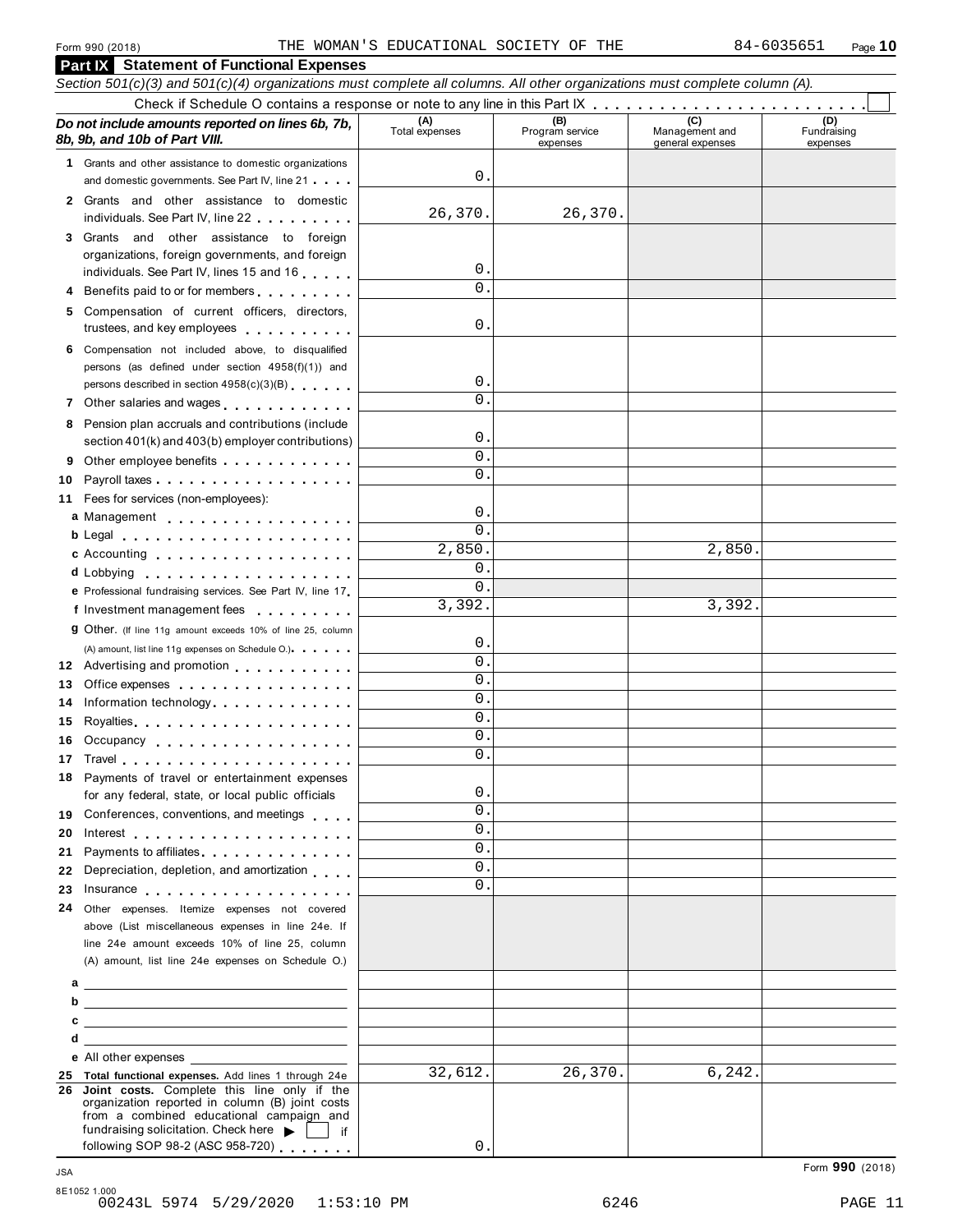Form <sup>990</sup> (2018) Page **11 Part X Balance Sheet** Check if Schedule O contains a response or note to any line in this Part X musum m m m m m m m m m m m m m m **(A)** Beginning of year **(B)** End of year Cash - non-interest-bearing **1** m m m m m m m m m m m m m m m m m m m m m m m m m m m Cash - non-interest-bearing<br>Savings and temporary cash investments ,,,,,,,,,,,,,,,,, Pledges and grants receivable, net m m m m m m m m m m m m m m m m m m m m m m m Accounts receivable, net **1 2 3 4 5 6 7 8 9** 0. **10c** 0. **11 12 13 14 15 16 17 18 19 20 21 22 23 24 25 26 2 3 4** 5 Loans and other receivables from current and former officers, directors, Pledges and grants receivable, net<br>Accounts receivable, net<br>Loans and other receivables from current and former officers, directors, trustees, key employees, and highest compensated employees.<br>Complete Part II of Schedule L......................... Trustees, Key employees, and highest compensated employees.<br>**6** Loans and other receivables from other disqualified persons (as defined under section 4958(f)(1)), persons described in section 4958(c)(3)(B), and contributing employers and sponsoring organizations of section 501(c)(9) voluntary employees' beneficiary organizations (see instructions). Complete Part II of Schedule L and sponsoring organizations of section 501(c)(9) voluntary employees' beneficiary<br>organizations (see instructions). Complete Part II of Schedule L<br>Notes and Ioans receivable, net Inventories for sale or use **8** m m m m m m m m m m m m m m m m m m m m m m m m m m m m Prepaid expenses and deferred charges **7 9** Notes and loans receivable, net  $\dots \dots \dots \dots \dots \dots \dots \dots \dots$ m m m m m m m m m m m m m m m m m m m m **10a 10b <sup>b</sup>** Less: accumulated depreciation m m m m m m m m m m **10 a** Land, buildings, and equipment: cost or **11 12 13 14 15 16** other basis. Complete Part VI of Schedule D Less: accumulated depreciation<br>Investments - publicly traded securities<br>. Investments - publicly traded securities<br>Investments - other securities. See Part IV, line 11<br>. Investments - other securities. See Part IV, line 11<br>Investments - program-related. See Part IV, line 11<br>. Intangible assets m m m m m m m m m m m m m m m m m m m m m m m m m m m m m m m m m Intangible assets<br>Other assets. See Part IV, line 11 <sub>……………</sub>……………………… **Total assets.** Add lines 1 through 15 (must equal line 34) m m m m m m m m m m **Assets 17 18 19 20** Accounts payable and accrued expenses m m m m m m m m m m m m m m m m m m m m Grants payable m m m m m m m m m m m m m m m m m m m m m m m m m m m m m m m m m m Deferred revenue m m m m m m m m m m m m m m m m m m m m m m m m m m m m m m m m Tax-exempt bond liabilities 19 Deferred revenue<br>20 Tax-exempt bond liabilities ............................<br>21 Escrow or custodial account liability. Complete Part IV of Schedule D <sub>....</sub> 22 Loans and other payables to current and former officers, directors, **23 24** 25 Other liabilities (including federal income tax, payables to related third **26** Escrow or custodial account liability. Complete Part IV of Schedule D trustees, key employees, highest compensated employees, and disqualified persons. Complete Part II of Schedule <sup>L</sup> m m m m m m m m m m m m m m Secured mortgages and notes payable to unrelated third parties Unsecured notes and loans payable to unrelated third parties Secured mortgages and notes payable to unrelated third parties Secured mortgages and notes payable to unrelated third parties<br>Unsecured notes and loans payable to unrelated third parties<br>Other\_liabilities\_(including\_federal\_income\_tax,\_payables\_to\_related\_third parties, and other liabilities not included on lines 17-24). Complete Part X of Schedule <sup>D</sup> m m m m m m m m m m m m m m m m m m m m m m m m m m m m m m m m m m **Organizations** that follow SFAS 117 (ASC 958), check here  $\triangleright \boxed{\text{X}}$  and and appropriate lines 27 through 29, and lines 22 and 24 **Total liabilities.** Add lines 17 through 25 mm man m m m **Liabilities complete lines 27 through 29, and lines 33 and 34. 27 28 29 30 31 32 33 34** <table>\n<tbody>\n<tr>\n<td>20</td>\n<td>complete lines 27 through 29, and lines 33 and 34.</td>\n</tr>\n<tr>\n<td>27</td>\n<td>Unrestricted net assets</td>\n</tr>\n<tr>\n<td>28</td>\n<td>Temporarily restricted net assets</td>\n</tr>\n<tr>\n<td>29</td>\n<td>Permanently restricted net assets</td>\n</tr>\n<tr>\n<td>29</td>\n<td>Permanently restricted net assets</td>\n</tr>\n<tr>\n<td>Organizations that do not follow SFAS 117 (ASC 958), check here</td>\n</tr>\n<tr>\n<td>30</td>\n<td>Capital stock or trust principal, or current funds</td>\n</tr>\n<tr>\n onrestricted net assets<br>Temporarily restricted net assets<br>P Permanently restricted net assets<br>
interviews and interview of the restriction of the set of the set of the restriction of the set of the set of the set of the set of the set of the set of the set of the set of the set of Capital stock or trust principal, or current funds m m m m m m m m m m m m m m m m Capital stock of trust principal, or current lunds<br>Paid-in or capital surplus, or land, building, or equipment fund<br>principle in the manufactured in the manufactured in the manufactured in the manufactured in the manufactu Paid-in or capital surplus, or land, building, or equipment lund<br>Retained earnings, endowment, accumulated income, or other funds Retained earnings, endowment, accumulated income, or other lunds<br>Total net assets or fund balances<br>Table billion Total liabilities and net assets/fund balances **27 28 29 30 31 32 33 34 Commentants CONSECTED THE ASSETS**<br> **Organizations** that do not follow SFAS 117 (ASC 958), check here ▶ △ and m m m m m m m m m m m m m m m m m m m m m m m m **complete lines 30 through 34.**  $0.\vert 1 \vert 0.$  $0.2$  0.  $\overline{0.1}$  3  $\overline{0.0}$  $0.4$  0.  $0.\vert 5 \vert 0.$  $0.\vert$  6  $\vert$  0.  $0.7$  0.  $0.8$  0. 0. 0.  $1,383,221.$  1,  $1,557,819.$  $0.12$  0.  $0.13$  0.  $\overline{0.144}$  0.  $27,793.$  15, 15, 492. 1,411,014. 16 1,573,311.  $0.17$  0.  $0.18$  0.  $\overline{0.1}$  10  $\overline{10.0}$   $\overline{10.0}$   $\overline{0.0}$  $0.20$  0.  $0.21$  0.  $0.22$  0.  $\overline{0.123}$  0.  $0.24$  0.  $0.25$  0.  $0.96$  0.  $0.27$  0.  $1,107,370.$  28 1,269,667.  $303,644.$  29  $303,644.$  $1,411,014.$  33 1,573,311.  $1,411,014.$   $34$   $1,573,311.$ 

Form **990** (2018)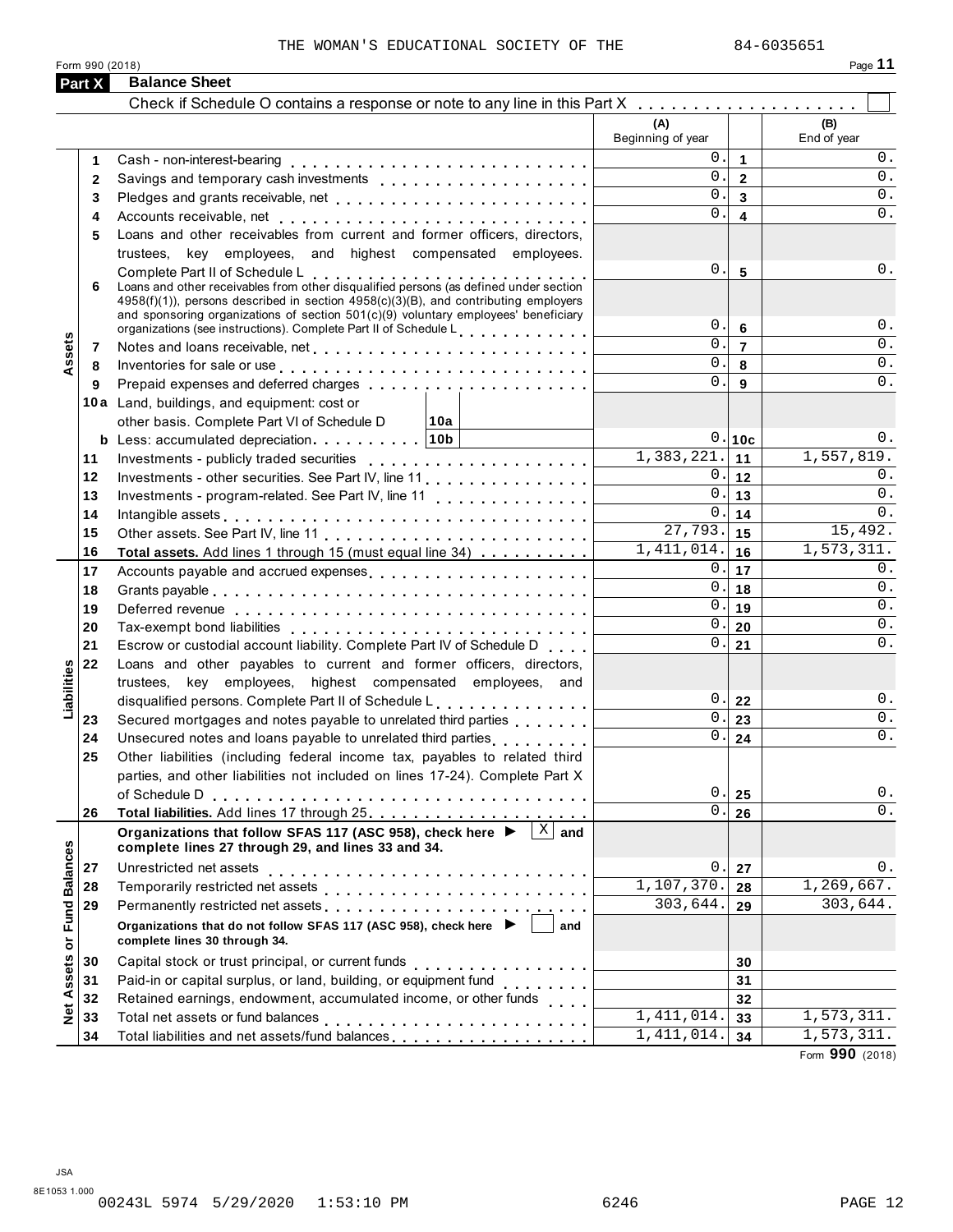THE WOMAN'S EDUCATIONAL SOCIETY OF THE 84-6035651

|          | Form 990 (2018)                                                                                                                                                                                                                                                                                                                                            |                |                |              | Page 12   |
|----------|------------------------------------------------------------------------------------------------------------------------------------------------------------------------------------------------------------------------------------------------------------------------------------------------------------------------------------------------------------|----------------|----------------|--------------|-----------|
| Part XI  | <b>Reconciliation of Net Assets</b>                                                                                                                                                                                                                                                                                                                        |                |                |              |           |
|          |                                                                                                                                                                                                                                                                                                                                                            |                |                |              |           |
| 1        |                                                                                                                                                                                                                                                                                                                                                            | $\mathbf{1}$   |                | 78,550.      |           |
| 2        | Total expenses (must equal Part IX, column (A), line 25)                                                                                                                                                                                                                                                                                                   | $\mathbf{2}$   |                | 32,612.      |           |
| 3        |                                                                                                                                                                                                                                                                                                                                                            | $\mathbf{3}$   |                | 45,938.      |           |
| 4        | Net assets or fund balances at beginning of year (must equal Part X, line 33, column (A))                                                                                                                                                                                                                                                                  | $\overline{4}$ |                | 1, 411, 014. |           |
| 5        | Net unrealized gains (losses) on investments                                                                                                                                                                                                                                                                                                               | 5              |                | 116,359.     |           |
| 6        |                                                                                                                                                                                                                                                                                                                                                            | 6              |                |              | 0.        |
| 7        |                                                                                                                                                                                                                                                                                                                                                            | $\overline{7}$ |                |              | 0.        |
| 8        |                                                                                                                                                                                                                                                                                                                                                            | 8              |                |              | 0.        |
| 9        | Other changes in net assets or fund balances (explain in Schedule O)                                                                                                                                                                                                                                                                                       | 9              |                |              | 0.        |
| 10       | Net assets or fund balances at end of year. Combine lines 3 through 9 (must equal Part X, line                                                                                                                                                                                                                                                             |                |                |              |           |
|          |                                                                                                                                                                                                                                                                                                                                                            | 10             |                | 1,573,311.   |           |
| Part XII | <b>Financial Statements and Reporting</b>                                                                                                                                                                                                                                                                                                                  |                |                |              |           |
|          |                                                                                                                                                                                                                                                                                                                                                            |                |                |              |           |
| 1        | Accounting method used to prepare the Form 990: $ X $ Cash<br>Accrual<br>Other<br>If the organization changed its method of accounting from a prior year or checked "Other," explain in<br>Schedule O.                                                                                                                                                     |                |                | Yes          | <b>No</b> |
|          | 2a Were the organization's financial statements compiled or reviewed by an independent accountant?<br>If "Yes," check a box below to indicate whether the financial statements for the year were compiled or<br>reviewed on a separate basis, consolidated basis, or both:<br>Separate basis<br>Consolidated basis<br>Both consolidated and separate basis |                | 2a             |              | Χ         |
|          | <b>b</b> Were the organization's financial statements audited by an independent accountant?                                                                                                                                                                                                                                                                |                | 2 <sub>b</sub> |              | X         |
|          | If "Yes," check a box below to indicate whether the financial statements for the year were audited on a<br>separate basis, consolidated basis, or both:<br>Separate basis<br>Consolidated basis<br>Both consolidated and separate basis                                                                                                                    |                |                |              |           |
|          | c If "Yes" to line 2a or 2b, does the organization have a committee that assumes responsibility for oversight                                                                                                                                                                                                                                              |                | 2c             |              |           |
|          | of the audit, review, or compilation of its financial statements and selection of an independent accountant?<br>If the organization changed either its oversight process or selection process during the tax year, explain in                                                                                                                              |                |                |              |           |
|          | Schedule O.                                                                                                                                                                                                                                                                                                                                                |                |                |              |           |
|          | 3a As a result of a federal award, was the organization required to undergo an audit or audits as set forth in                                                                                                                                                                                                                                             |                | 3a             |              | X         |
|          |                                                                                                                                                                                                                                                                                                                                                            |                |                |              |           |
|          | <b>b</b> If "Yes," did the organization undergo the required audit or audits? If the organization did not undergo the<br>required audit or audits, explain why in Schedule O and describe any steps taken to undergo such audits.                                                                                                                          |                | 3 <sub>b</sub> |              |           |

Form **990** (2018)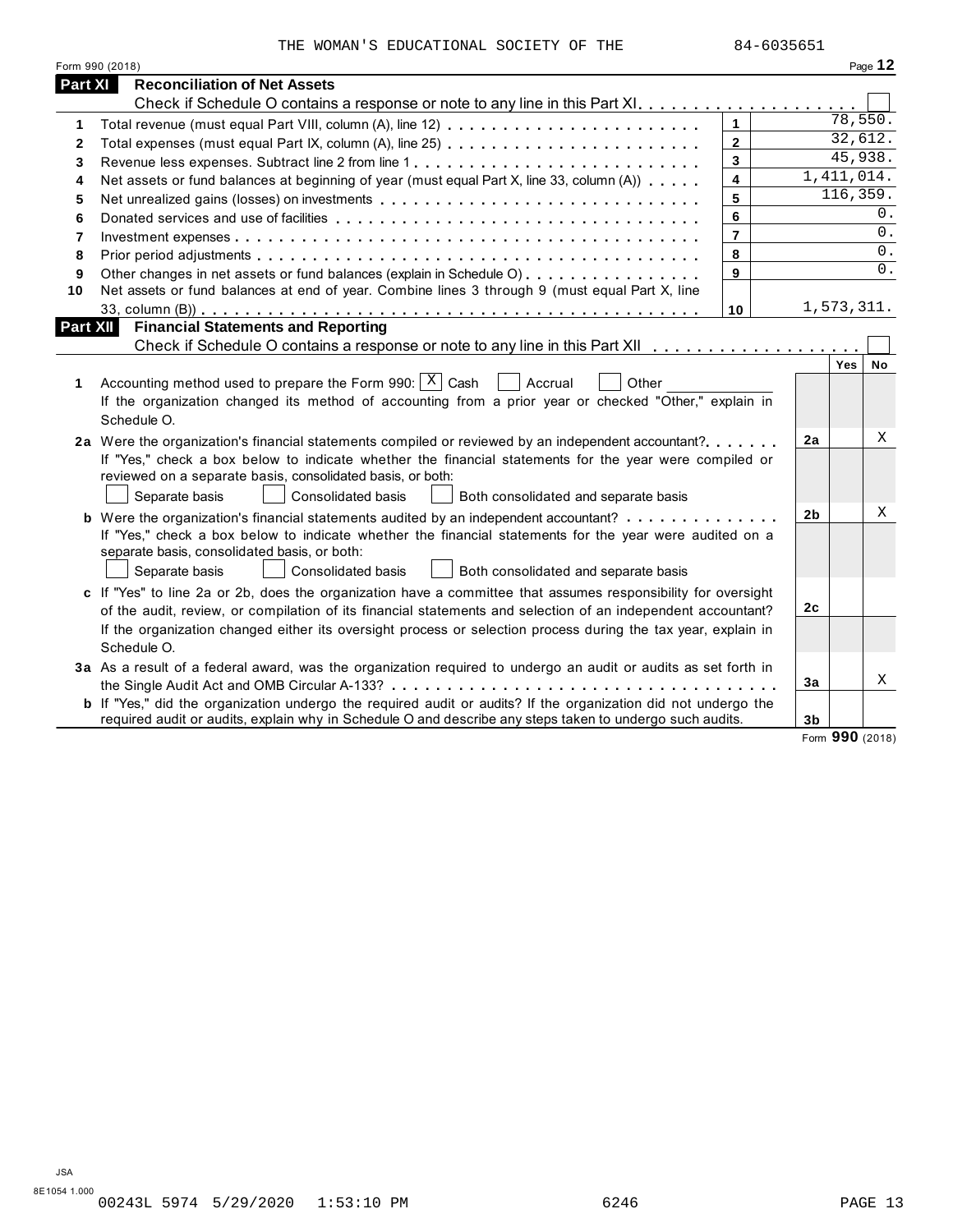# **SCHEDULE A Public Charity Status and Public Support**  $\frac{100 \text{dB No. }1545-0047}{000 \text{dB No.}}$

(Form 990 or 990-EZ) complete if the organization is a section 501(c)(3) organization or a section 4947(a)(1) nonexempt charitable trust.  $2018$ 

|     |        |                                                               |                                                            |                                                                                                              |     |                                       | Complete if the organization is a section 501(c)(3) organization or a section $4947(a)(1)$ nonexempt charitable trust.                                                                                                                                      | ZW IO                                                                                                                        |
|-----|--------|---------------------------------------------------------------|------------------------------------------------------------|--------------------------------------------------------------------------------------------------------------|-----|---------------------------------------|-------------------------------------------------------------------------------------------------------------------------------------------------------------------------------------------------------------------------------------------------------------|------------------------------------------------------------------------------------------------------------------------------|
|     |        | Department of the Treasury<br><b>Internal Revenue Service</b> |                                                            | Attach to Form 990 or Form 990-EZ.<br>Go to www.irs.gov/Form990 for instructions and the latest information. |     |                                       |                                                                                                                                                                                                                                                             | Open to Public                                                                                                               |
|     |        | Name of the organization                                      |                                                            | THE WOMAN'S EDUCATIONAL SOCIETY OF THE                                                                       |     |                                       | <b>Employer identification number</b>                                                                                                                                                                                                                       | Inspection                                                                                                                   |
|     |        | COLORADO COLLEGE TRUST                                        |                                                            |                                                                                                              |     |                                       | 84-6035651                                                                                                                                                                                                                                                  |                                                                                                                              |
|     | Part I |                                                               |                                                            |                                                                                                              |     |                                       | Reason for Public Charity Status (All organizations must complete this part.) See instructions.                                                                                                                                                             |                                                                                                                              |
|     |        |                                                               |                                                            | The organization is not a private foundation because it is: (For lines 1 through 12, check only one box.)    |     |                                       |                                                                                                                                                                                                                                                             |                                                                                                                              |
| 1   |        |                                                               |                                                            | A church, convention of churches, or association of churches described in section 170(b)(1)(A)(i).           |     |                                       |                                                                                                                                                                                                                                                             |                                                                                                                              |
| 2   |        |                                                               |                                                            | A school described in section 170(b)(1)(A)(ii). (Attach Schedule E (Form 990 or 990-EZ).)                    |     |                                       |                                                                                                                                                                                                                                                             |                                                                                                                              |
| 3   |        |                                                               |                                                            | A hospital or a cooperative hospital service organization described in section 170(b)(1)(A)(iii).            |     |                                       |                                                                                                                                                                                                                                                             |                                                                                                                              |
| 4   |        |                                                               |                                                            |                                                                                                              |     |                                       | A medical research organization operated in conjunction with a hospital described in section 170(b)(1)(A)(iii). Enter the                                                                                                                                   |                                                                                                                              |
|     |        | hospital's name, city, and state:                             |                                                            |                                                                                                              |     |                                       |                                                                                                                                                                                                                                                             |                                                                                                                              |
| 5   |        |                                                               |                                                            |                                                                                                              |     |                                       | An organization operated for the benefit of a college or university owned or operated by a governmental unit described in                                                                                                                                   |                                                                                                                              |
|     |        |                                                               | section 170(b)(1)(A)(iv). (Complete Part II.)              |                                                                                                              |     |                                       |                                                                                                                                                                                                                                                             |                                                                                                                              |
| 6   |        |                                                               |                                                            | A federal, state, or local government or governmental unit described in section 170(b)(1)(A)(v).             |     |                                       |                                                                                                                                                                                                                                                             |                                                                                                                              |
| 7   |        |                                                               |                                                            |                                                                                                              |     |                                       |                                                                                                                                                                                                                                                             | An organization that normally receives a substantial part of its support from a governmental unit or from the general public |
|     |        |                                                               | described in section 170(b)(1)(A)(vi). (Complete Part II.) |                                                                                                              |     |                                       |                                                                                                                                                                                                                                                             |                                                                                                                              |
| 8   |        |                                                               |                                                            | A community trust described in section 170(b)(1)(A)(vi). (Complete Part II.)                                 |     |                                       |                                                                                                                                                                                                                                                             |                                                                                                                              |
| 9   |        |                                                               |                                                            |                                                                                                              |     |                                       | An agricultural research organization described in section 170(b)(1)(A)(ix) operated in conjunction with a land-grant college                                                                                                                               |                                                                                                                              |
|     |        |                                                               |                                                            |                                                                                                              |     |                                       | or university or a non-land-grant college of agriculture (see instructions). Enter the name, city, and state of the college or                                                                                                                              |                                                                                                                              |
|     |        | university:                                                   |                                                            |                                                                                                              |     |                                       |                                                                                                                                                                                                                                                             |                                                                                                                              |
| 10  |        |                                                               |                                                            |                                                                                                              |     |                                       | An organization that normally receives: (1) more than 331/3 % of its support from contributions, membership fees, and gross<br>receipts from activities related to its exempt functions - subject to certain exceptions, and (2) no more than 331/3% of its |                                                                                                                              |
|     |        |                                                               |                                                            |                                                                                                              |     |                                       | support from gross investment income and unrelated business taxable income (less section 511 tax) from businesses                                                                                                                                           |                                                                                                                              |
|     |        |                                                               |                                                            | acquired by the organization after June 30, 1975. See section 509(a)(2). (Complete Part III.)                |     |                                       |                                                                                                                                                                                                                                                             |                                                                                                                              |
| 11  |        |                                                               |                                                            | An organization organized and operated exclusively to test for public safety. See section 509(a)(4).         |     |                                       |                                                                                                                                                                                                                                                             |                                                                                                                              |
| 12  | X      |                                                               |                                                            |                                                                                                              |     |                                       | An organization organized and operated exclusively for the benefit of, to perform the functions of, or to carry out the purposes                                                                                                                            |                                                                                                                              |
|     |        |                                                               |                                                            |                                                                                                              |     |                                       | of one or more publicly supported organizations described in section 509(a)(1) or section 509(a)(2). See section 509(a)(3).                                                                                                                                 |                                                                                                                              |
|     |        |                                                               |                                                            |                                                                                                              |     |                                       | Check the box in lines 12a through 12d that describes the type of supporting organization and complete lines 12e, 12f, and 12g.                                                                                                                             |                                                                                                                              |
| a   |        |                                                               |                                                            |                                                                                                              |     |                                       | Type I. A supporting organization operated, supervised, or controlled by its supported organization(s), typically by giving                                                                                                                                 |                                                                                                                              |
|     |        |                                                               |                                                            |                                                                                                              |     |                                       | the supported organization(s) the power to regularly appoint or elect a majority of the directors or trustees of the                                                                                                                                        |                                                                                                                              |
|     |        |                                                               |                                                            | supporting organization. You must complete Part IV, Sections A and B.                                        |     |                                       |                                                                                                                                                                                                                                                             |                                                                                                                              |
| b   |        |                                                               |                                                            |                                                                                                              |     |                                       | Type II. A supporting organization supervised or controlled in connection with its supported organization(s), by having<br>control or management of the supporting organization vested in the same persons that control or manage the supported             |                                                                                                                              |
|     |        |                                                               |                                                            | organization(s). You must complete Part IV, Sections A and C.                                                |     |                                       |                                                                                                                                                                                                                                                             |                                                                                                                              |
| c   |        | X                                                             |                                                            |                                                                                                              |     |                                       | Type III functionally integrated. A supporting organization operated in connection with, and functionally integrated with,                                                                                                                                  |                                                                                                                              |
|     |        |                                                               |                                                            | its supported organization(s) (see instructions). You must complete Part IV, Sections A, D, and E.           |     |                                       |                                                                                                                                                                                                                                                             |                                                                                                                              |
| d   |        |                                                               |                                                            |                                                                                                              |     |                                       | Type III non-functionally integrated. A supporting organization operated in connection with its supported organization(s)                                                                                                                                   |                                                                                                                              |
|     |        |                                                               |                                                            |                                                                                                              |     |                                       | that is not functionally integrated. The organization generally must satisfy a distribution requirement and an attentiveness                                                                                                                                |                                                                                                                              |
|     |        |                                                               |                                                            | requirement (see instructions). You must complete Part IV, Sections A and D, and Part V.                     |     |                                       |                                                                                                                                                                                                                                                             |                                                                                                                              |
| е   |        |                                                               |                                                            |                                                                                                              |     |                                       | Check this box if the organization received a written determination from the IRS that it is a Type I, Type II, Type III                                                                                                                                     |                                                                                                                              |
|     |        |                                                               |                                                            | functionally integrated, or Type III non-functionally integrated supporting organization.                    |     |                                       |                                                                                                                                                                                                                                                             |                                                                                                                              |
| t   |        |                                                               |                                                            |                                                                                                              |     |                                       |                                                                                                                                                                                                                                                             | 1                                                                                                                            |
| g   |        |                                                               |                                                            | Provide the following information about the supported organization(s).                                       |     |                                       |                                                                                                                                                                                                                                                             |                                                                                                                              |
|     |        | (i) Name of supported organization                            | (ii) EIN                                                   | (iii) Type of organization                                                                                   |     | (iv) Is the organization              | (v) Amount of monetary                                                                                                                                                                                                                                      | (vi) Amount of                                                                                                               |
|     |        |                                                               |                                                            | (described on lines 1-10<br>above (see instructions))                                                        |     | listed in your governing<br>document? | support (see<br>instructions)                                                                                                                                                                                                                               | other support (see<br>instructions)                                                                                          |
|     |        | ATTACHMENT 1                                                  |                                                            |                                                                                                              | Yes | No                                    |                                                                                                                                                                                                                                                             |                                                                                                                              |
| (A) |        |                                                               |                                                            |                                                                                                              |     |                                       |                                                                                                                                                                                                                                                             |                                                                                                                              |
|     |        |                                                               |                                                            |                                                                                                              |     |                                       |                                                                                                                                                                                                                                                             |                                                                                                                              |
| (B) |        |                                                               |                                                            |                                                                                                              |     |                                       |                                                                                                                                                                                                                                                             |                                                                                                                              |
| (C) |        |                                                               |                                                            |                                                                                                              |     |                                       |                                                                                                                                                                                                                                                             |                                                                                                                              |
| (D) |        |                                                               |                                                            |                                                                                                              |     |                                       |                                                                                                                                                                                                                                                             |                                                                                                                              |
|     |        |                                                               |                                                            |                                                                                                              |     |                                       |                                                                                                                                                                                                                                                             |                                                                                                                              |
| (E) |        |                                                               |                                                            |                                                                                                              |     |                                       |                                                                                                                                                                                                                                                             |                                                                                                                              |
|     |        |                                                               |                                                            |                                                                                                              |     |                                       |                                                                                                                                                                                                                                                             |                                                                                                                              |

For Paperwork Reduction Act Notice, see the Instructions for Form 990 or 990-EZ. Schedule A (Form 990 or 990-EZ) 2018 JSA 8E1210 1.000 00243L 5974 5/29/2020 1:53:10 PM 6246 PAGE 14

26,370.

**Total**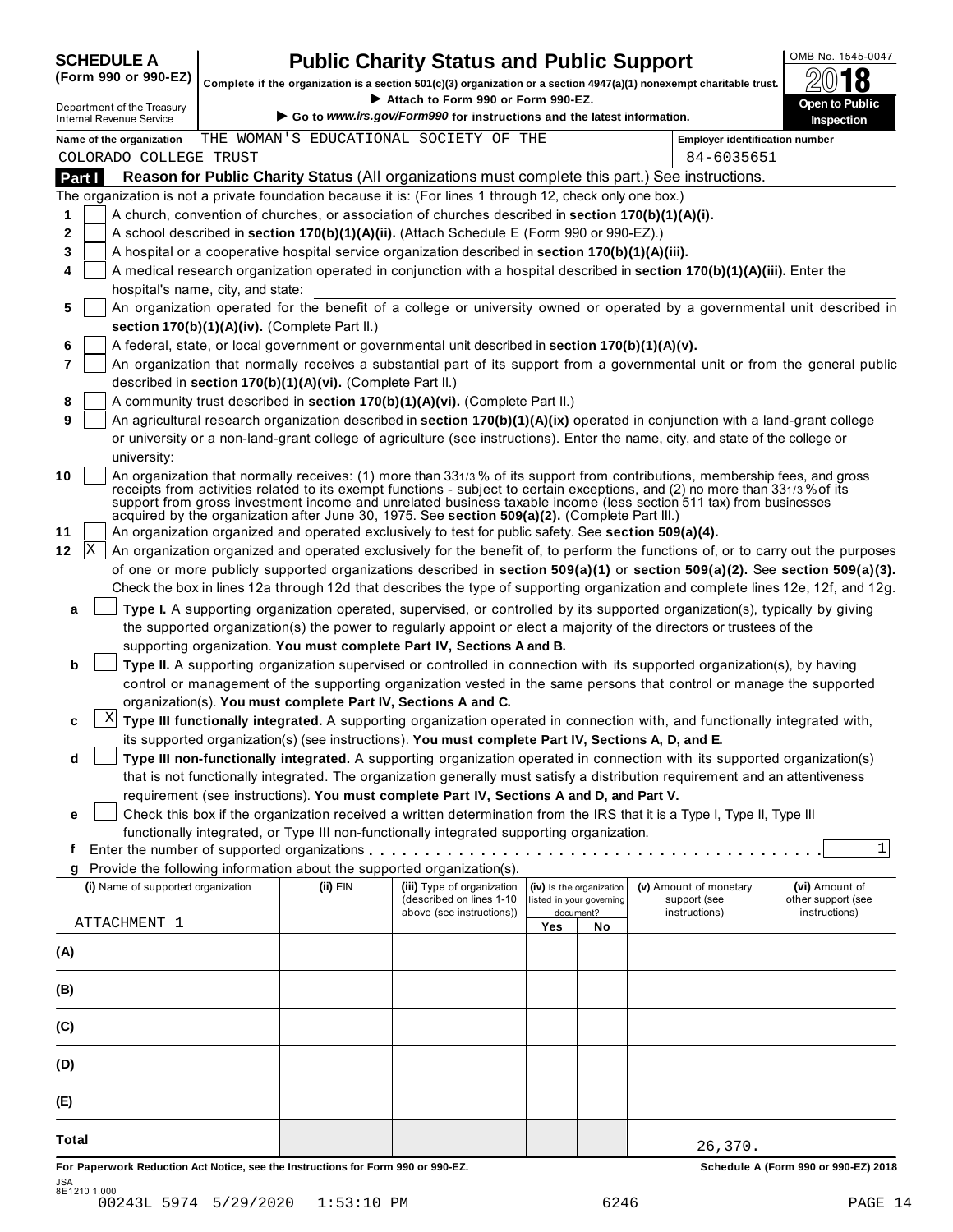Schedule <sup>A</sup> (Form <sup>990</sup> or 990-EZ) <sup>2018</sup> Page **2**

**Part II**

**Support Schedule for Organizations Described in Sections 170(b)(1)(A)(iv) and 170(b)(1)(A)(vi)** (Complete only if you checked the box on line 5, 7, or 8 of Part I or if the organization failed to qualify under

|              | Part III. If the organization fails to qualify under the tests listed below, please complete Part III.)                                                                                                                                                                                |            |            |            |            |            |           |
|--------------|----------------------------------------------------------------------------------------------------------------------------------------------------------------------------------------------------------------------------------------------------------------------------------------|------------|------------|------------|------------|------------|-----------|
|              | <b>Section A. Public Support</b>                                                                                                                                                                                                                                                       |            |            |            |            |            |           |
|              | Calendar year (or fiscal year beginning in) >                                                                                                                                                                                                                                          | (a) $2014$ | (b) $2015$ | $(c)$ 2016 | (d) $2017$ | (e) $2018$ | (f) Total |
| 1.           | Gifts,<br>contributions,<br>grants,<br>and<br>membership fees received. (Do not<br>include any "unusual grants.")                                                                                                                                                                      |            |            |            |            |            |           |
| $\mathbf{2}$ | Tax<br>levied<br>revenues<br>for<br>the<br>organization's benefit and either paid<br>to or expended on its behalf                                                                                                                                                                      |            |            |            |            |            |           |
| 3            | The value of services or facilities<br>furnished by a governmental unit to the<br>organization without charge                                                                                                                                                                          |            |            |            |            |            |           |
| 4            | <b>Total.</b> Add lines 1 through 3                                                                                                                                                                                                                                                    |            |            |            |            |            |           |
| 5<br>6       | The portion of total contributions by<br>(other<br>each<br>person<br>than<br>a<br>governmental<br>unit<br>or<br>publicly<br>supported organization) included on<br>line 1 that exceeds 2% of the amount<br>shown on line 11, column (f)<br>Public support. Subtract line 5 from line 4 |            |            |            |            |            |           |
|              | <b>Section B. Total Support</b>                                                                                                                                                                                                                                                        |            |            |            |            |            |           |
|              | Calendar year (or fiscal year beginning in) ▶                                                                                                                                                                                                                                          | (a) $2014$ | (b) $2015$ | $(c)$ 2016 | (d) $2017$ | (e) $2018$ | (f) Total |
| 7            | Amounts from line 4                                                                                                                                                                                                                                                                    |            |            |            |            |            |           |
| 8            | Gross income from interest, dividends,<br>payments received on securities loans,<br>rents, royalties, and income from<br>similar sources                                                                                                                                               |            |            |            |            |            |           |
| 9            | Net income from unrelated business<br>activities, whether or not the business<br>is regularly carried on the control of the set of the set of the set of the set of the set of the set of the s                                                                                        |            |            |            |            |            |           |
| 10           | Other income. Do not include gain or<br>loss from the sale of capital assets<br>(Explain in Part VI.)                                                                                                                                                                                  |            |            |            |            |            |           |
| 11           | Total support. Add lines 7 through 10                                                                                                                                                                                                                                                  |            |            |            |            |            |           |
| 12           |                                                                                                                                                                                                                                                                                        |            |            |            |            | 12         |           |
| 13           | First five years. If the Form 990 is for the organization's first, second, third, fourth, or fifth tax year as a section 501(c)(3)                                                                                                                                                     |            |            |            |            |            |           |
|              | <b>Section C. Computation of Public Support Percentage</b>                                                                                                                                                                                                                             |            |            |            |            |            |           |
|              | 14 Public support percentage for 2018 (line 6, column (f) divided by line 11, column (f))1                                                                                                                                                                                             |            |            |            |            |            | %         |
| 15           |                                                                                                                                                                                                                                                                                        |            |            |            |            |            | %         |
|              | 16a 331/3% support test - 2018. If the organization did not check the box on line 13, and line 14 is 331/3% or more, check this                                                                                                                                                        |            |            |            |            |            |           |
|              | box and stop here. The organization qualifies as a publicly supported organization                                                                                                                                                                                                     |            |            |            |            |            |           |
|              | b 331/3% support test - 2017. If the organization did not check a box on line 13 or 16a, and line 15 is 331/3% or more, check                                                                                                                                                          |            |            |            |            |            |           |
|              |                                                                                                                                                                                                                                                                                        |            |            |            |            |            |           |
|              | 17a 10%-facts-and-circumstances test - 2018. If the organization did not check a box on line 13, 16a, or 16b, and line 14 is                                                                                                                                                           |            |            |            |            |            |           |
|              | 10% or more, and if the organization meets the "facts-and-circumstances" test, check this box and stop here. Explain in                                                                                                                                                                |            |            |            |            |            |           |
|              | Part VI how the organization meets the "facts-and-circumstances" test. The organization qualifies as a publicly supported                                                                                                                                                              |            |            |            |            |            |           |
|              |                                                                                                                                                                                                                                                                                        |            |            |            |            |            |           |
|              | b 10%-facts-and-circumstances test - 2017. If the organization did not check a box on line 13, 16a, 16b, or 17a, and line                                                                                                                                                              |            |            |            |            |            |           |
|              | 15 is 10% or more, and if the organization meets the "facts-and-circumstances" test, check this box and stop here.                                                                                                                                                                     |            |            |            |            |            |           |
|              | Explain in Part VI how the organization meets the "facts-and-circumstances" test. The organization qualifies as a publicly                                                                                                                                                             |            |            |            |            |            |           |
| 18           | Private foundation. If the organization did not check a box on line 13, 16a, 16b, 17a, or 17b, check this box and see                                                                                                                                                                  |            |            |            |            |            |           |
|              |                                                                                                                                                                                                                                                                                        |            |            |            |            |            |           |

**Schedule A (Form 990 or 990-EZ) 2018**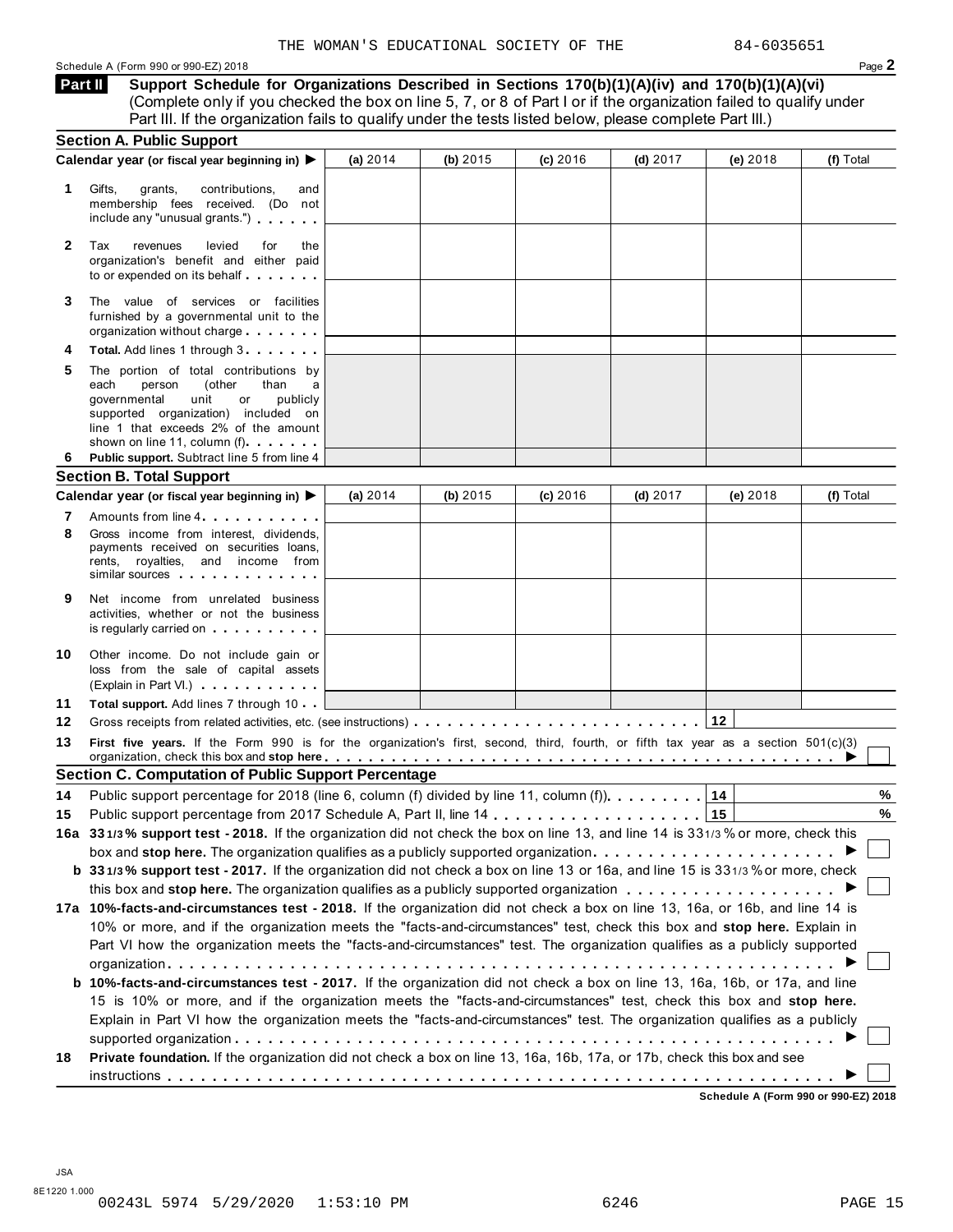# Schedule A (Form 990 or 990-EZ) 2018 Page 3

**Support Schedule for Organizations Described in Section 509(a)(2)** (Complete only if you checked the box on line 10 of Part I or if the organization failed to qualify under Part II. If the organization fails to qualify under the tests listed below, please complete Part II.) **Part III**

|    | Calendar year (or fiscal year beginning in) $\blacktriangleright$                                                                                                                                                                   | (a) 2014   | (b) $2015$ | $(c)$ 2016 | $(d)$ 2017 | (e) 2018 | (f) Total |
|----|-------------------------------------------------------------------------------------------------------------------------------------------------------------------------------------------------------------------------------------|------------|------------|------------|------------|----------|-----------|
|    | 1 Gifts, grants, contributions, and membership fees                                                                                                                                                                                 |            |            |            |            |          |           |
|    | received. (Do not include any "unusual grants.")                                                                                                                                                                                    |            |            |            |            |          |           |
| 2  | Gross receipts from admissions, merchandise                                                                                                                                                                                         |            |            |            |            |          |           |
|    | sold or services performed, or facilities                                                                                                                                                                                           |            |            |            |            |          |           |
|    | furnished in any activity that is related to the                                                                                                                                                                                    |            |            |            |            |          |           |
|    | organization's tax-exempt purpose                                                                                                                                                                                                   |            |            |            |            |          |           |
| 3  | Gross receipts from activities that are not an                                                                                                                                                                                      |            |            |            |            |          |           |
|    | unrelated trade or business under section 513                                                                                                                                                                                       |            |            |            |            |          |           |
| 4  | Tax<br>levied<br>for<br>revenues<br>the                                                                                                                                                                                             |            |            |            |            |          |           |
|    | organization's benefit and either paid to                                                                                                                                                                                           |            |            |            |            |          |           |
|    | or expended on its behalf <b>contained</b> by the set of the set of the set of the set of the set of the set of the set of the set of the set of the set of the set of the set of the set of the set of the set of the set of the s |            |            |            |            |          |           |
| 5  | The value of services or facilities                                                                                                                                                                                                 |            |            |            |            |          |           |
|    | furnished by a governmental unit to the                                                                                                                                                                                             |            |            |            |            |          |           |
|    | organization without charge                                                                                                                                                                                                         |            |            |            |            |          |           |
| 6  | <b>Total.</b> Add lines 1 through 5                                                                                                                                                                                                 |            |            |            |            |          |           |
|    | 7a Amounts included on lines 1, 2, and 3                                                                                                                                                                                            |            |            |            |            |          |           |
|    | received from disqualified persons                                                                                                                                                                                                  |            |            |            |            |          |           |
|    | Amounts included on lines 2 and 3                                                                                                                                                                                                   |            |            |            |            |          |           |
|    | received from other than disqualified                                                                                                                                                                                               |            |            |            |            |          |           |
|    | persons that exceed the greater of \$5,000<br>or 1% of the amount on line 13 for the year                                                                                                                                           |            |            |            |            |          |           |
|    | c Add lines $7a$ and $7b$                                                                                                                                                                                                           |            |            |            |            |          |           |
| 8  | <b>Public support.</b> (Subtract line 7c from                                                                                                                                                                                       |            |            |            |            |          |           |
|    | $line 6.)$ $\ldots$ $\ldots$ $\ldots$ $\ldots$ $\ldots$ $\ldots$                                                                                                                                                                    |            |            |            |            |          |           |
|    | <b>Section B. Total Support</b>                                                                                                                                                                                                     |            |            |            |            |          |           |
|    | Calendar year (or fiscal year beginning in) ▶                                                                                                                                                                                       | (a) $2014$ | (b) $2015$ | $(c)$ 2016 | $(d)$ 2017 | (e) 2018 | (f) Total |
| 9  | Amounts from line 6.                                                                                                                                                                                                                |            |            |            |            |          |           |
|    | 10 a Gross income from interest, dividends,                                                                                                                                                                                         |            |            |            |            |          |           |
|    | payments received on securities loans,                                                                                                                                                                                              |            |            |            |            |          |           |
|    | rents, royalties, and income from similar<br>sources                                                                                                                                                                                |            |            |            |            |          |           |
|    | <b>b</b> Unrelated business taxable income (less                                                                                                                                                                                    |            |            |            |            |          |           |
|    | section 511 taxes) from businesses                                                                                                                                                                                                  |            |            |            |            |          |           |
|    | acquired after June 30, 1975                                                                                                                                                                                                        |            |            |            |            |          |           |
|    | c Add lines 10a and 10b                                                                                                                                                                                                             |            |            |            |            |          |           |
|    |                                                                                                                                                                                                                                     |            |            |            |            |          |           |
| 11 | Net income from unrelated business<br>activities not included in line 10b,                                                                                                                                                          |            |            |            |            |          |           |
|    | whether or not the business is regularly                                                                                                                                                                                            |            |            |            |            |          |           |
|    | carried on each contract to the carried on                                                                                                                                                                                          |            |            |            |            |          |           |
| 12 | Other income. Do not include gain or                                                                                                                                                                                                |            |            |            |            |          |           |
|    | loss from the sale of capital assets                                                                                                                                                                                                |            |            |            |            |          |           |
|    | (Explain in Part VI.) <b>All Accords</b>                                                                                                                                                                                            |            |            |            |            |          |           |
| 13 | Total support. (Add lines 9, 10c, 11,                                                                                                                                                                                               |            |            |            |            |          |           |
|    | and $12.$ ) $\cdots$ $\cdots$ $\cdots$ $\cdots$                                                                                                                                                                                     |            |            |            |            |          |           |
| 14 | First five years. If the Form 990 is for the organization's first, second, third, fourth, or fifth tax year as a section 501(c)(3)                                                                                                  |            |            |            |            |          |           |
|    |                                                                                                                                                                                                                                     |            |            |            |            |          |           |
|    | <b>Section C. Computation of Public Support Percentage</b>                                                                                                                                                                          |            |            |            |            |          |           |
| 15 | Public support percentage for 2018 (line 8, column (f), divided by line 13, column (f)) $\ldots$ ,,,,,,,,,,,,,                                                                                                                      |            |            |            |            | 15       | $\%$      |
| 16 | Public support percentage from 2017 Schedule A, Part III, line 15.                                                                                                                                                                  |            |            |            |            | 16       | $\%$      |
|    | Section D. Computation of Investment Income Percentage                                                                                                                                                                              |            |            |            |            |          |           |
| 17 |                                                                                                                                                                                                                                     |            |            |            |            | 17       | %         |
| 18 |                                                                                                                                                                                                                                     |            |            |            |            | 18       | $\%$      |
|    | 19a 331/3% support tests - 2018. If the organization did not check the box on line 14, and line 15 is more than 331/3%, and line                                                                                                    |            |            |            |            |          |           |
|    | 17 is not more than 331/3%, check this box and stop here. The organization qualifies as a publicly supported organization                                                                                                           |            |            |            |            |          |           |
|    | b 331/3% support tests - 2017. If the organization did not check a box on line 14 or line 19a, and line 16 is more than 331/3%, and                                                                                                 |            |            |            |            |          |           |
|    |                                                                                                                                                                                                                                     |            |            |            |            |          |           |
|    | line 18 is not more than 331/3%, check this box and stop here. The organization qualifies as a publicly supported organization                                                                                                      |            |            |            |            |          |           |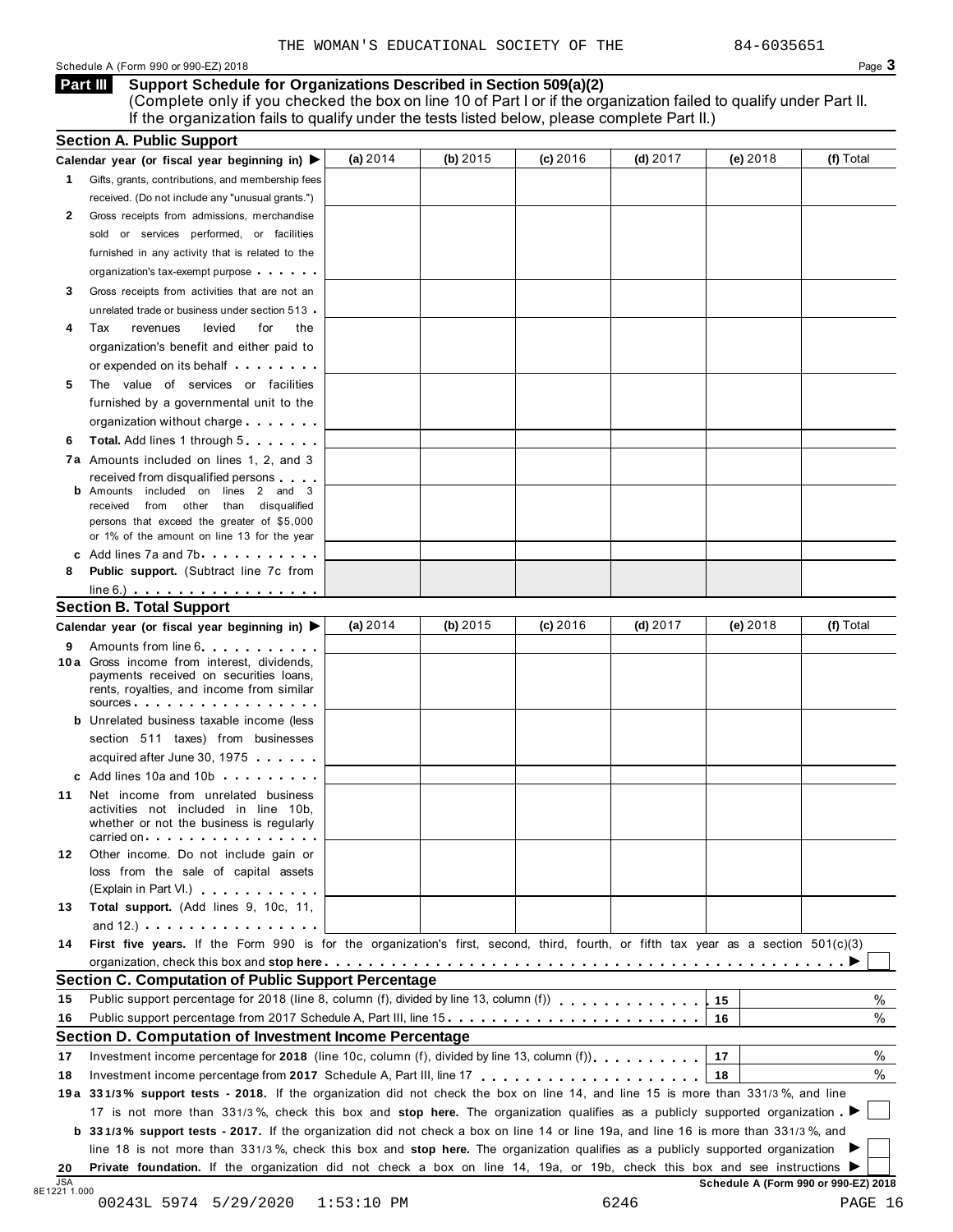### **Part IV Supporting Organizations**

(Complete only if you checked a box in line 12 on Part I. If you checked 12a of Part I, complete Sections A and B. If you checked 12b of Part I, complete Sections A and C. If you checked 12c of Part I, complete Sections A, D, and E. If you checked 12d of Part I, complete Sections A and D, and complete Part V.)

# **Section A. All Supporting Organizations**

- **1** Are all of the organization's supported organizations listed by name in the organization's governing documents? *If "No," describe in Part VI how the supported organizations are designated. If designated by class or purpose, describe the designation. If historic and continuing relationship, explain.* **1**
- **2** Did the organization have any supported organization that does not have an IRS determination of status under section 509(a)(1) or (2)? *If"Yes," explain in Part VI how the organization determined that the supported organization was described in section 509(a)(1) or (2).*
- **3 a** Did the organization have a supported organization described in section 501(c)(4), (5), or (6)? *If "Yes," answer (b) and (c) below.*
- **b** Did the organization confirm that each supported organization qualified under section 501(c)(4), (5), or (6) and  $\mid$ satisfied the public support tests under section 509(a)(2)? *If "Yes," describe in Part VI when and how the organization made the determination.*
- **c** Did the organization ensure that all support to such organizations was used exclusively for section 170(c)(2)(B) purposes? *If"Yes," explain in Part VI what controls the organization put in place to ensure such use.*
- **4 a** Was any supported organization not organized in the United States ("foreign supported organization")? *If "Yes," and if you checked 12a or 12b in Part I, answer (b) and (c) below.*
- **b** Did the organization have ultimate control and discretion in deciding whether to make grants to the foreign  $|$ supported organization? *If "Yes," describe in Part VI how the organization had such control and discretion despite being controlled or supervised by or in connection with its supported organizations.*
- **c** Did the organization support any foreign supported organization that does not have an IRS determination under sections 501(c)(3) and 509(a)(1) or (2)? *If "Yes," explain in Part VI what controls the organization used to ensure that all support to the foreign supported organization was used exclusively for section 170(c)(2)(B) purposes.*
- **5 a** Did the organization add, substitute, or remove any supported organizations during the tax year? *If "Yes,"* answer (b) and (c) below (if applicable). Also, provide detail in **Part VI**, including (i) the names and EIN *numbers of the supported organizations added, substituted, or removed; (ii) the reasons for each such action;* (iii) the authority under the organization's organizing document authorizing such action; and (iv) how the action *was accomplished (such as by amendment to the organizing document).*
- **b Type I or Type II only.** Was any added or substituted supported organization part of a class already designated in the organization's organizing document?
- **c Substitutions only.** Was the substitution the result of an event beyond the organization's control?
- **6** Did the organization provide support (whether in the form of grants or the provision of services or facilities) to anyone other than (i) its supported organizations, (ii) individuals that are part of the charitable class benefited by one or more of its supported organizations, or (iii) other supporting organizations that also support or benefit one or more of the filing organization's supported organizations? *If"Yes," provide detail in Part VI.*
- **7** Did the organization provide a grant, loan, compensation, or other similar payment to a substantial contributor (as defined in section 4958(c)(3)(C)), a family member of a substantial contributor, or a 35% controlled entity with regard to a substantial contributor? *If"Yes," complete Part I of Schedule L (Form 990 or 990-EZ).*
- **8** Did the organization make a loan to a disqualified person (as defined in section 4958) not described in line 7? *If "Yes," complete Part I of Schedule L (Form 990 or 990-EZ).*
- **9a** Was the organization controlled directly or indirectly at any time during the tax year by one or more  $|$ disqualified persons as defined in section 4946 (other than foundation managers and organizations described in section 509(a)(1) or (2))? *If"Yes," provide detail in Part VI.*
- **b** Did one or more disqualified persons (as defined in line 9a) hold a controlling interest in any entity in which  $|$ the supporting organization had an interest? *If"Yes," provide detail in Part VI.*
- **c** Did a disqualified person (as defined in line 9a) have an ownership interest in, or derive any personal benefit from, assets in which the supporting organization also had an interest? *If"Yes," provide detail in Part VI.*
- **10 a** Was the organization subject to the excess business holdings rules of section 4943 because of section  $|$ 4943(f) (regarding certain Type II supporting organizations, and all Type III non-functionally integrated supporting organizations)? *If"Yes," answer 10b below.*
	- **b** Did the organization have any excess business holdings in the tax year? *(Use Schedule C, Form 4720, to determine whether the organization had excess business holdings.)*

**Yes No**

X

X

X

X

X

X

X

X

X

X

X

X

**2**

**3a**

**3b**

**3c**

**4a**

**4b**

**4c**

**5a**

**5b 5c**

**6**

**7**

**8**

**9a**

**9b**

**9c**

**10a**

**10b Schedule A (Form 990 or 990-EZ) 2018**

JSA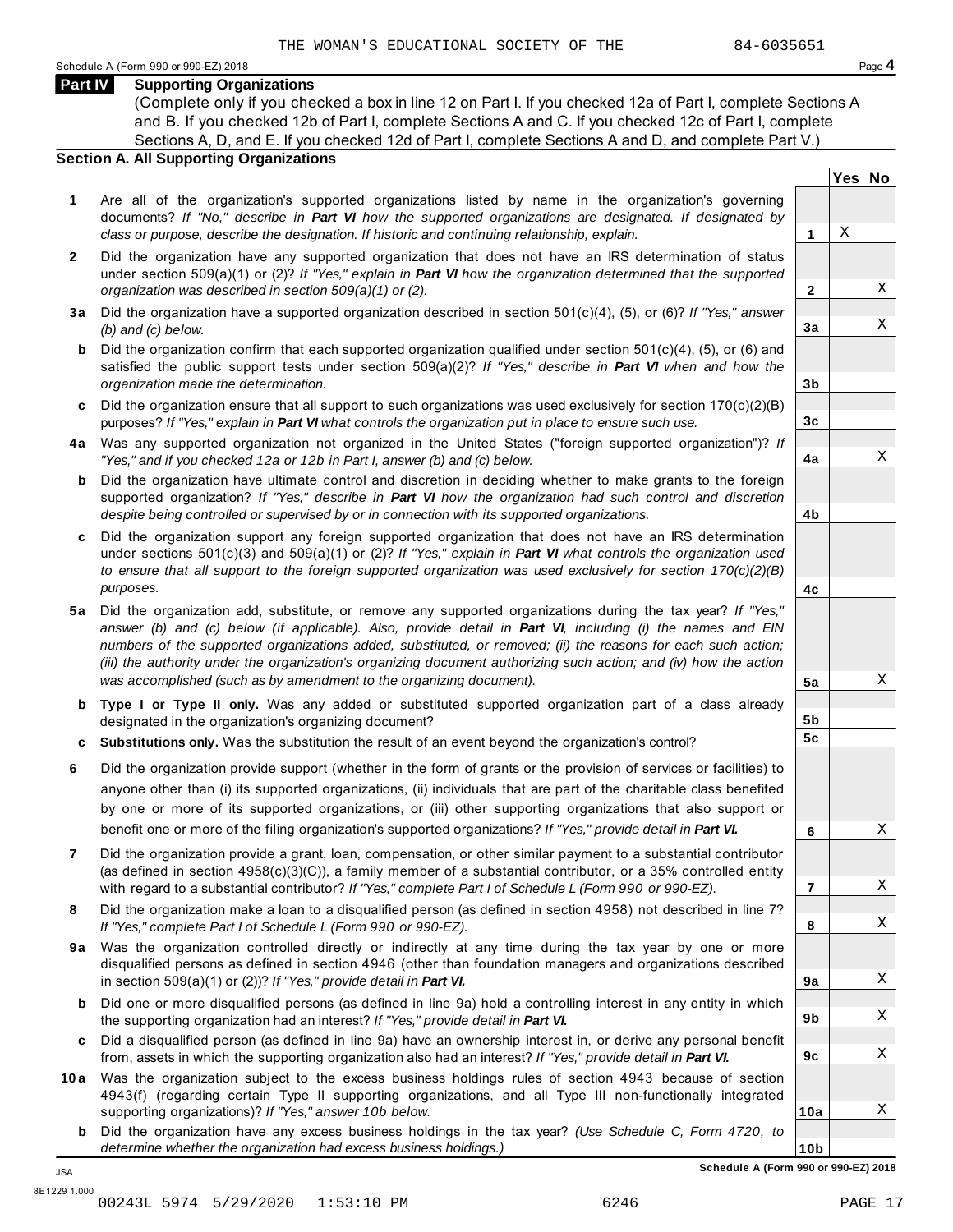|                | 84-6035651<br>THE WOMAN'S EDUCATIONAL SOCIETY OF THE                                                                                                                                                                                 |                 |        |        |
|----------------|--------------------------------------------------------------------------------------------------------------------------------------------------------------------------------------------------------------------------------------|-----------------|--------|--------|
| <b>Part IV</b> | Schedule A (Form 990 or 990-EZ) 2018<br><b>Supporting Organizations (continued)</b>                                                                                                                                                  |                 |        | Page 5 |
|                |                                                                                                                                                                                                                                      |                 | Yes No |        |
| 11             | Has the organization accepted a gift or contribution from any of the following persons?                                                                                                                                              |                 |        |        |
| a              | A person who directly or indirectly controls, either alone or together with persons described in (b) and (c)                                                                                                                         |                 |        |        |
|                | below, the governing body of a supported organization?                                                                                                                                                                               | 11a             |        | Χ      |
| b              | A family member of a person described in (a) above?                                                                                                                                                                                  | 11 <sub>b</sub> |        | X      |
| C              | A 35% controlled entity of a person described in (a) or (b) above? If "Yes" to a, b, or c, provide detail in Part VI.                                                                                                                | 11c             |        | Χ      |
|                | <b>Section B. Type I Supporting Organizations</b>                                                                                                                                                                                    |                 |        |        |
|                |                                                                                                                                                                                                                                      |                 | Yes No |        |
| 1              | Did the directors, trustees, or membership of one or more supported organizations have the power to                                                                                                                                  |                 |        |        |
|                | regularly appoint or elect at least a majority of the organization's directors or trustees at all times during the                                                                                                                   |                 |        |        |
|                | tax year? If "No," describe in Part VI how the supported organization(s) effectively operated, supervised, or                                                                                                                        |                 |        |        |
|                | controlled the organization's activities. If the organization had more than one supported organization,                                                                                                                              |                 |        |        |
|                | describe how the powers to appoint and/or remove directors or trustees were allocated among the supported                                                                                                                            |                 |        |        |
|                | organizations and what conditions or restrictions, if any, applied to such powers during the tax year.                                                                                                                               | 1               |        |        |
| $\mathbf{2}$   | Did the organization operate for the benefit of any supported organization other than the supported                                                                                                                                  |                 |        |        |
|                | organization(s) that operated, supervised, or controlled the supporting organization? If "Yes," explain in Part                                                                                                                      |                 |        |        |
|                | VI how providing such benefit carried out the purposes of the supported organization(s) that operated,<br>supervised, or controlled the supporting organization.                                                                     |                 |        |        |
|                | <b>Section C. Type II Supporting Organizations</b>                                                                                                                                                                                   | $\mathbf{2}$    |        |        |
|                |                                                                                                                                                                                                                                      |                 | Yes No |        |
|                |                                                                                                                                                                                                                                      |                 |        |        |
| 1              | Were a majority of the organization's directors or trustees during the tax year also a majority of the directors<br>or trustees of each of the organization's supported organization(s)? If "No," describe in Part VI how control    |                 |        |        |
|                | or management of the supporting organization was vested in the same persons that controlled or managed                                                                                                                               |                 |        |        |
|                | the supported organization(s).                                                                                                                                                                                                       | 1               |        |        |
|                | <b>Section D. All Type III Supporting Organizations</b>                                                                                                                                                                              |                 |        |        |
|                |                                                                                                                                                                                                                                      |                 | Yes No |        |
| 1              | Did the organization provide to each of its supported organizations, by the last day of the fifth month of the                                                                                                                       |                 |        |        |
|                | organization's tax year, (i) a written notice describing the type and amount of support provided during the prior                                                                                                                    |                 |        |        |
|                | tax year, (ii) a copy of the Form 990 that was most recently filed as of the date of notification, and (iii) copies of<br>the organization's governing documents in effect on the date of notification, to the extent not previously |                 |        |        |
|                | provided?                                                                                                                                                                                                                            | 1               | Χ      |        |
| 2              | Were any of the organization's officers, directors, or trustees either (i) appointed or elected by the supported                                                                                                                     |                 |        |        |
|                | organization(s) or (ii) serving on the governing body of a supported organization? If "No," explain in Part VI how                                                                                                                   |                 |        |        |
|                | the organization maintained a close and continuous working relationship with the supported organization(s).                                                                                                                          | $\mathbf{2}$    | Χ      |        |
| 3              | By reason of the relationship described in (2), did the organization's supported organizations have a                                                                                                                                |                 |        |        |
|                | significant voice in the organization's investment policies and in directing the use of the organization's                                                                                                                           |                 |        |        |
|                | income or assets at all times during the tax year? If "Yes," describe in Part VI the role the organization's                                                                                                                         |                 |        |        |
|                | supported organizations played in this regard.                                                                                                                                                                                       | 3               | Χ      |        |
|                | Section E. Type III Functionally Integrated Supporting Organizations                                                                                                                                                                 |                 |        |        |
| 1              | Check the box next to the method that the organization used to satisfy the Integral Part Test during the year (see instructions).                                                                                                    |                 |        |        |
| a              | Χ<br>The organization satisfied the Activities Test. Complete line 2 below.                                                                                                                                                          |                 |        |        |
| b              | The organization is the parent of each of its supported organizations. Complete line 3 below.                                                                                                                                        |                 |        |        |
| c              | The organization supported a governmental entity. Describe in Part VI how you supported a government entity (see instructions).                                                                                                      |                 |        |        |
| 2              | Activities Test. Answer (a) and (b) below.                                                                                                                                                                                           |                 | Yes No |        |
| a              | Did substantially all of the organization's activities during the tax year directly further the exempt purposes of                                                                                                                   |                 |        |        |
|                | the supported organization(s) to which the organization was responsive? If "Yes," then in Part VI identify                                                                                                                           |                 |        |        |
|                | those supported organizations and explain how these activities directly furthered their exempt purposes,                                                                                                                             |                 |        |        |
|                | how the organization was responsive to those supported organizations, and how the organization determined                                                                                                                            |                 |        |        |
|                | that these activities constituted substantially all of its activities.                                                                                                                                                               | 2a              | Χ      |        |
| b              | Did the activities described in (a) constitute activities that, but for the organization's involvement, one or more                                                                                                                  |                 |        |        |
|                | of the organization's supported organization(s) would have been engaged in? If "Yes," explain in Part VI the                                                                                                                         |                 |        |        |
|                | reasons for the organization's position that its supported organization(s) would have engaged in these                                                                                                                               |                 |        |        |

- **3** Parent of Supported Organizations. *Answer (a) and (b) below.*
- **a** Did the organization have the power to regularly appoint or elect a majority of the officers, directors, or trustees of each of the supported organizations? *Provide details in Part VI.*
- **b** Did the organization exercise a substantial degree of direction over the policies, programs, and activities of each of its supported organizations? *If"Yes," describe in Part VI the role played by the organization in this regard.*

**3b Schedule A (Form 990 or 990-EZ) 2018**

**2b**

X

**3a**

JSA

*activities but for the organization's involvement.*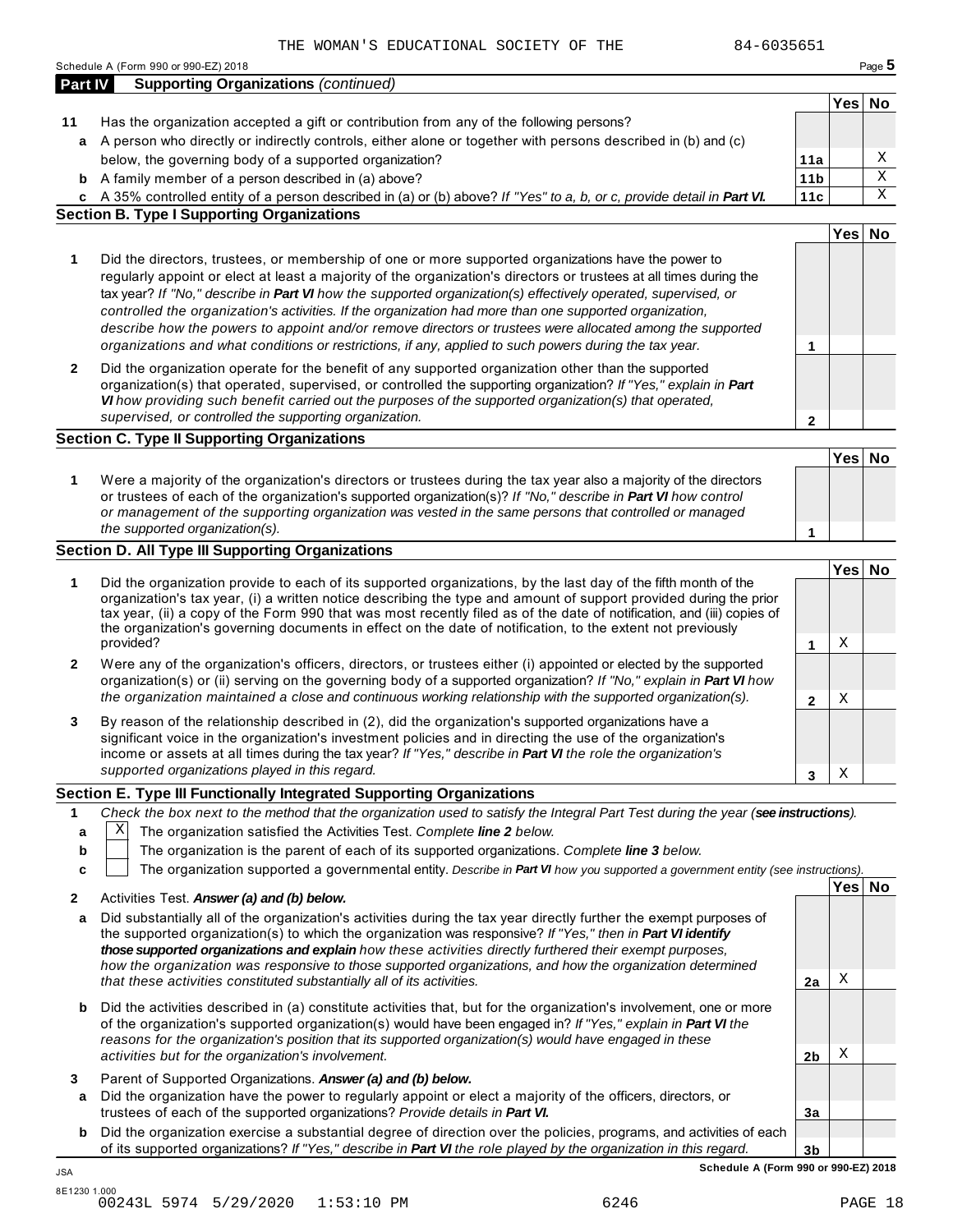| Schedule A (Form 990 or 990-EZ) 2018                                                                                                  |                         |                | Page $6$                       |
|---------------------------------------------------------------------------------------------------------------------------------------|-------------------------|----------------|--------------------------------|
| Part V<br>Type III Non-Functionally Integrated 509(a)(3) Supporting Organizations                                                     |                         |                |                                |
| Check here if the organization satisfied the Integral Part Test as a qualifying trust on Nov. 20, 1970 (explain in Part VI). See<br>1 |                         |                |                                |
| instructions. All other Type III non-functionally integrated supporting organizations must complete Sections A through E.             |                         |                |                                |
| <b>Section A - Adjusted Net Income</b>                                                                                                |                         | (A) Prior Year | (B) Current Year               |
|                                                                                                                                       |                         |                | (optional)                     |
| 1 Net short-term capital gain                                                                                                         | 1                       |                |                                |
| 2 Recoveries of prior-year distributions                                                                                              | $\overline{\mathbf{2}}$ |                |                                |
| 3 Other gross income (see instructions)                                                                                               | 3                       |                |                                |
| 4 Add lines 1 through 3.                                                                                                              | 4                       |                |                                |
| 5 Depreciation and depletion                                                                                                          | 5                       |                |                                |
| 6 Portion of operating expenses paid or incurred for production or                                                                    |                         |                |                                |
| collection of gross income or for management, conservation, or                                                                        |                         |                |                                |
| maintenance of property held for production of income (see instructions)                                                              | 6                       |                |                                |
| 7 Other expenses (see instructions)                                                                                                   | $\overline{7}$          |                |                                |
| 8 Adjusted Net Income (subtract lines 5, 6, and 7 from line 4)                                                                        | 8                       |                |                                |
| <b>Section B - Minimum Asset Amount</b>                                                                                               |                         | (A) Prior Year | (B) Current Year<br>(optional) |
| 1 Aggregate fair market value of all non-exempt-use assets (see                                                                       |                         |                |                                |
| instructions for short tax year or assets held for part of year):                                                                     |                         |                |                                |
| a Average monthly value of securities                                                                                                 | 1a                      |                |                                |
| <b>b</b> Average monthly cash balances                                                                                                | 1b                      |                |                                |
| c Fair market value of other non-exempt-use assets                                                                                    | 1c                      |                |                                |
| d Total (add lines 1a, 1b, and 1c)                                                                                                    | 1 <sub>d</sub>          |                |                                |
| e Discount claimed for blockage or other                                                                                              |                         |                |                                |
| factors (explain in detail in Part VI):                                                                                               |                         |                |                                |
| 2 Acquisition indebtedness applicable to non-exempt-use assets                                                                        | $\mathbf{2}$            |                |                                |
| 3 Subtract line 2 from line 1d.                                                                                                       | 3                       |                |                                |
| 4 Cash deemed held for exempt use. Enter 1-1/2% of line 3 (for greater amount,<br>see instructions).                                  | 4                       |                |                                |
| 5 Net value of non-exempt-use assets (subtract line 4 from line 3)                                                                    | 5                       |                |                                |
| 6 Multiply line 5 by .035.                                                                                                            | 6                       |                |                                |
| 7 Recoveries of prior-year distributions                                                                                              | $\overline{7}$          |                |                                |
| 8 Minimum Asset Amount (add line 7 to line 6)                                                                                         | 8                       |                |                                |
| <b>Section C - Distributable Amount</b>                                                                                               |                         |                | <b>Current Year</b>            |
| 1 Adjusted net income for prior year (from Section A, line 8, Column A)                                                               | 1                       |                |                                |
| <b>2</b> Enter 85% of line 1.                                                                                                         | $\mathbf 2$             |                |                                |
| 3 Minimum asset amount for prior year (from Section B, line 8, Column A)                                                              | 3                       |                |                                |
| 4 Enter greater of line 2 or line 3.                                                                                                  | 4                       |                |                                |
| 5 Income tax imposed in prior year                                                                                                    | 5                       |                |                                |
| 6 Distributable Amount. Subtract line 5 from line 4, unless subject to                                                                |                         |                |                                |
| emergency temporary reduction (see instructions).                                                                                     | 6                       |                |                                |

**7** Check here if the current year is the organization's first as a non-functionally integrated Type III supporting organization (see instructions).

**Schedule A (Form 990 or 990-EZ) 2018**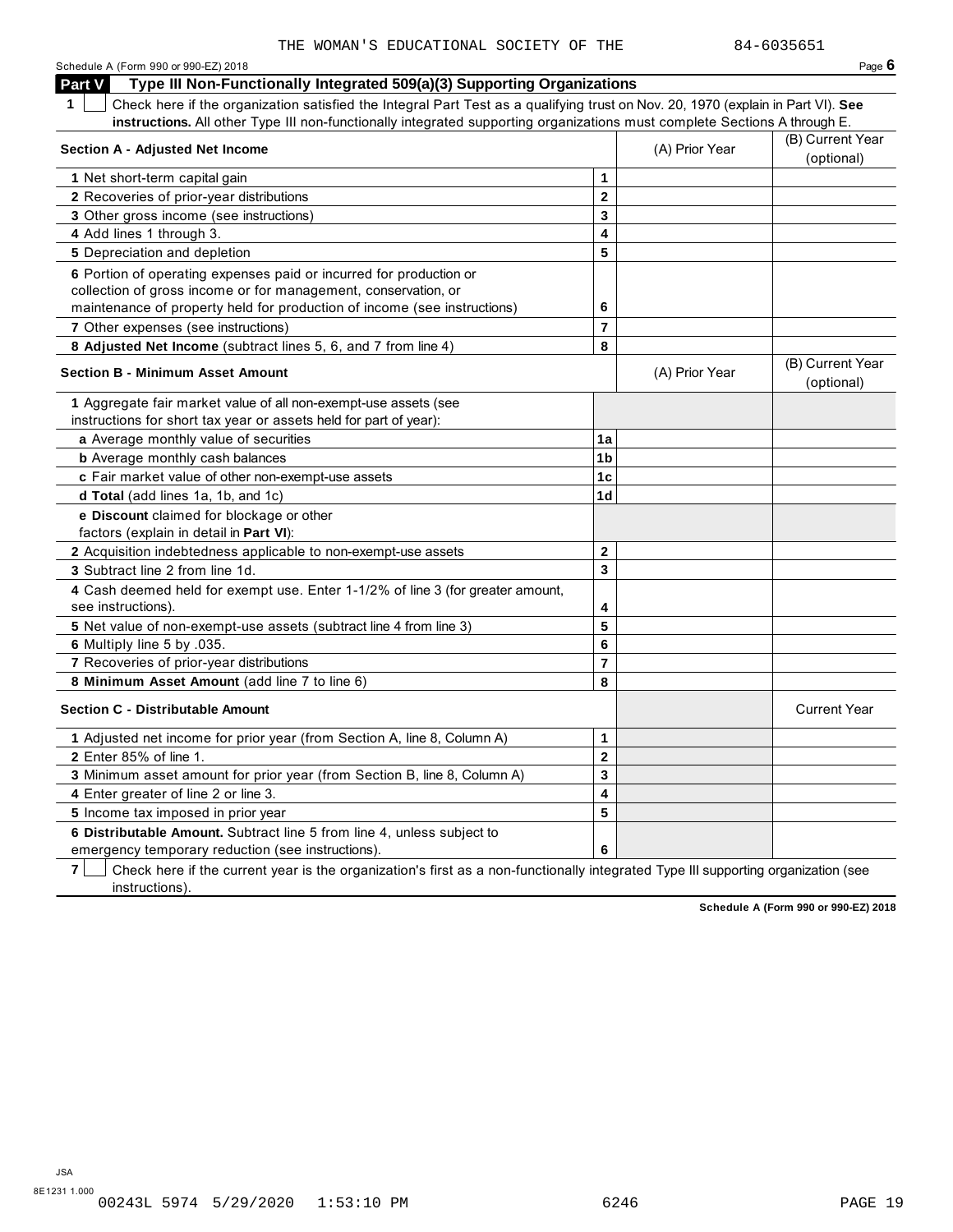|                | Schedule A (Form 990 or 990-EZ) 2018                                                                                                     |                                    |                                               | Page 7                                           |
|----------------|------------------------------------------------------------------------------------------------------------------------------------------|------------------------------------|-----------------------------------------------|--------------------------------------------------|
| Part V         | Type III Non-Functionally Integrated 509(a)(3) Supporting Organizations (continued)                                                      |                                    |                                               |                                                  |
|                | <b>Section D - Distributions</b>                                                                                                         |                                    |                                               | <b>Current Year</b>                              |
| 1              | Amounts paid to supported organizations to accomplish exempt purposes                                                                    |                                    |                                               |                                                  |
| $\mathbf{2}$   | Amounts paid to perform activity that directly furthers exempt purposes of supported<br>organizations, in excess of income from activity |                                    |                                               |                                                  |
|                |                                                                                                                                          |                                    |                                               |                                                  |
| 3              | Administrative expenses paid to accomplish exempt purposes of supported organizations                                                    |                                    |                                               |                                                  |
| 4              | Amounts paid to acquire exempt-use assets<br>Qualified set-aside amounts (prior IRS approval required)                                   |                                    |                                               |                                                  |
| 5<br>6         | Other distributions (describe in Part VI). See instructions.                                                                             |                                    |                                               |                                                  |
| 7              | Total annual distributions. Add lines 1 through 6.                                                                                       |                                    |                                               |                                                  |
| 8              | Distributions to attentive supported organizations to which the organization is responsive                                               |                                    |                                               |                                                  |
|                | (provide details in Part VI). See instructions.                                                                                          |                                    |                                               |                                                  |
| 9              | Distributable amount for 2018 from Section C, line 6                                                                                     |                                    |                                               |                                                  |
| 10             | Line 8 amount divided by line 9 amount                                                                                                   |                                    |                                               |                                                  |
|                |                                                                                                                                          |                                    |                                               |                                                  |
|                | <b>Section E - Distribution Allocations (see instructions)</b>                                                                           | (i)<br><b>Excess Distributions</b> | (ii)<br><b>Underdistributions</b><br>Pre-2018 | (iii)<br><b>Distributable</b><br>Amount for 2018 |
| 1              | Distributable amount for 2018 from Section C, line 6                                                                                     |                                    |                                               |                                                  |
| $\mathbf{2}$   | Underdistributions, if any, for years prior to 2018                                                                                      |                                    |                                               |                                                  |
|                | (reasonable cause required - explain in Part VI). See                                                                                    |                                    |                                               |                                                  |
|                | instructions.                                                                                                                            |                                    |                                               |                                                  |
| 3              | Excess distributions carryover, if any, to 2018                                                                                          |                                    |                                               |                                                  |
| а              | From 2013 $\frac{1}{2}$                                                                                                                  |                                    |                                               |                                                  |
| b              | From 2014 $\frac{201}{20}$                                                                                                               |                                    |                                               |                                                  |
| c              | From 2015 $\frac{1}{2}$                                                                                                                  |                                    |                                               |                                                  |
| d              | From 2016 $\frac{2016}{200}$                                                                                                             |                                    |                                               |                                                  |
| е              | From 2017 <b>Figure 1.1 (19)</b>                                                                                                         |                                    |                                               |                                                  |
| f              | Total of lines 3a through e                                                                                                              |                                    |                                               |                                                  |
| g              | Applied to underdistributions of prior years                                                                                             |                                    |                                               |                                                  |
| h              | Applied to 2018 distributable amount                                                                                                     |                                    |                                               |                                                  |
| j.             | Carryover from 2013 not applied (see instructions)<br>Remainder. Subtract lines 3g, 3h, and 3i from 3f.                                  |                                    |                                               |                                                  |
| 4              | Distributions for 2018 from                                                                                                              |                                    |                                               |                                                  |
|                | Section D, line 7:<br>\$                                                                                                                 |                                    |                                               |                                                  |
| a              | Applied to underdistributions of prior years                                                                                             |                                    |                                               |                                                  |
| b              | Applied to 2018 distributable amount                                                                                                     |                                    |                                               |                                                  |
| c              | Remainder. Subtract lines 4a and 4b from 4.                                                                                              |                                    |                                               |                                                  |
| 5              | Remaining underdistributions for years prior to 2018, if                                                                                 |                                    |                                               |                                                  |
|                | any. Subtract lines 3g and 4a from line 2. For result                                                                                    |                                    |                                               |                                                  |
|                | greater than zero, explain in Part VI. See instructions.                                                                                 |                                    |                                               |                                                  |
| 6              | Remaining underdistributions for 2018. Subtract lines 3h                                                                                 |                                    |                                               |                                                  |
|                | and 4b from line 1. For result greater than zero, explain in                                                                             |                                    |                                               |                                                  |
|                | <b>Part VI.</b> See instructions.                                                                                                        |                                    |                                               |                                                  |
| $\overline{7}$ | Excess distributions carryover to 2019. Add lines 3j                                                                                     |                                    |                                               |                                                  |
|                | and 4c.                                                                                                                                  |                                    |                                               |                                                  |
| 8              | Breakdown of line 7:                                                                                                                     |                                    |                                               |                                                  |
| а              | Excess from 2014                                                                                                                         |                                    |                                               |                                                  |
| b              | Excess from 2015                                                                                                                         |                                    |                                               |                                                  |
| c              | Excess from 2016                                                                                                                         |                                    |                                               |                                                  |
| d              | Excess from 2017                                                                                                                         |                                    |                                               |                                                  |
| е              | Excess from 2018                                                                                                                         |                                    |                                               |                                                  |
|                |                                                                                                                                          |                                    |                                               |                                                  |

**Schedule A (Form 990 or 990-EZ) 2018**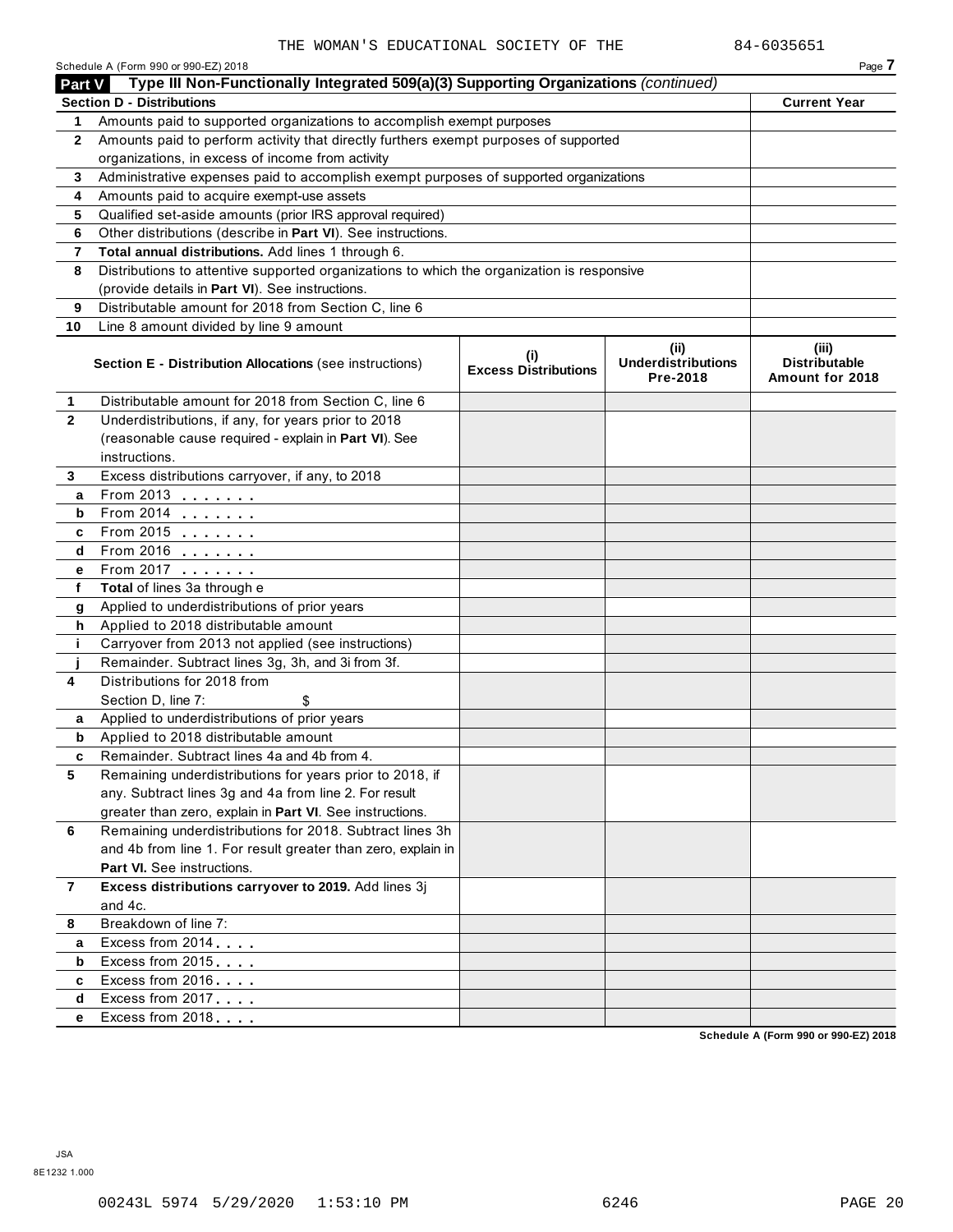<span id="page-55-0"></span>Schedule <sup>A</sup> (Form <sup>990</sup> or 990-EZ) <sup>2018</sup> Page **8**

**Supplemental Information.** Provide the explanations required by Part II, line 10; Part II, line 17a or 17b; Part **Part VI** III, line 12; Part IV, Section A, lines 1, 2, 3b, 3c, 4b, 4c, 5a, 6, 9a, 9b, 9c, 11a, 11b, and 11c; Part IV, Section B, lines 1 and 2; Part IV, Section C, line 1; Part IV, Section D, lines 2 and 3; Part IV, Section E, lines 1c, 2a, 2b, 3a and 3b; Part V, line 1; Part V, Section B, line 1e; Part V, Section D, lines 5, 6, and 8; and Part V, Section E, lines 2, 5, and 6. Also complete this part for any additional information. (See instructions.)

SCHEDULE A, PART IV, SECTION D, LINE 3

SUPPORTED ORGANIZATION'S OVERSIGHT OF INVESTMENT DECISIONS

THE COLORADO COLLEGE ASSISTS IN THE MANAGEMENT OF THE INVESTMENTS ON BEHALF OF THE WOMAN'S EDUCATIONAL SOCIETY. THE COLORADO COLLEGE MAINTAINS THE INFORMATION REGARDING THE TEMPORARILY AND PERMANENTLY RESTRICTED ASSETS. THE FINANCE DEPARTMENT TRACKS THE SCHOLARSHIPS AND OTHER FINANCIAL INFORMATION FOR THE WOMAN'S EDUCATIONAL SOCIETY.

### SCHEDULE A, PART IV, SECTION E, LINE 2A & 2B

FUNCTIONALLY-INTEGRATED SUPPORTING ORGANIZATIONS

THE WOMAN'S EDUCATIONAL SOCIETY OF THE COLORADO COLLEGE TRUST WAS ESTABLISHED IN JUNE 1963 IN RESPONSE TO A COLLEGE MATCHING-FUNDS CAMPAIGN TO SECURE A FORD FOUNDATION GRANT. AT THE TIME IT WAS THE LARGEST FUNDRAISING CAMPAIGN IN COLLEGE HISTORY, A MAJOR STEP IN THE COLLEGE'S PROGRESS TOWARD ITS PRESENT STATURE AMONG PRIVATE LIBERAL ARTS COLLEGES. INCOME FROM THE TRUST HAS ALWAYS BEEN USED TO FUND WOMEN'S SCHOLARSHIPS DESIGNATED AS 'WES SCHOLARSHIPS'.

|                                                                |              |               |        | ATTACHMENT 1  |                |
|----------------------------------------------------------------|--------------|---------------|--------|---------------|----------------|
| SCHEDULE A, PART I - INFORMATION ABOUT SUPPORTED ORGANIZATIONS |              |               |        |               |                |
|                                                                |              | (III) TYPE OF | (TV)   | (V) AMOUNT OF | (VI) OTHER     |
| (I) NAME OF SUPPORTED ORGANIZATION                             | (II) EIN     | ORGANIZATION  | YES NO | SUPPORT       | SUPPORT AMOUNT |
| THE COLORADO COLLEGE, COLORADO SPRINGS, CO                     | 84-0402510 2 |               | X      | 26,370.       | $\mathbf{0}$ . |
| TOTAL AMOUNT OF SUPPORT                                        |              |               |        | 26,370.       |                |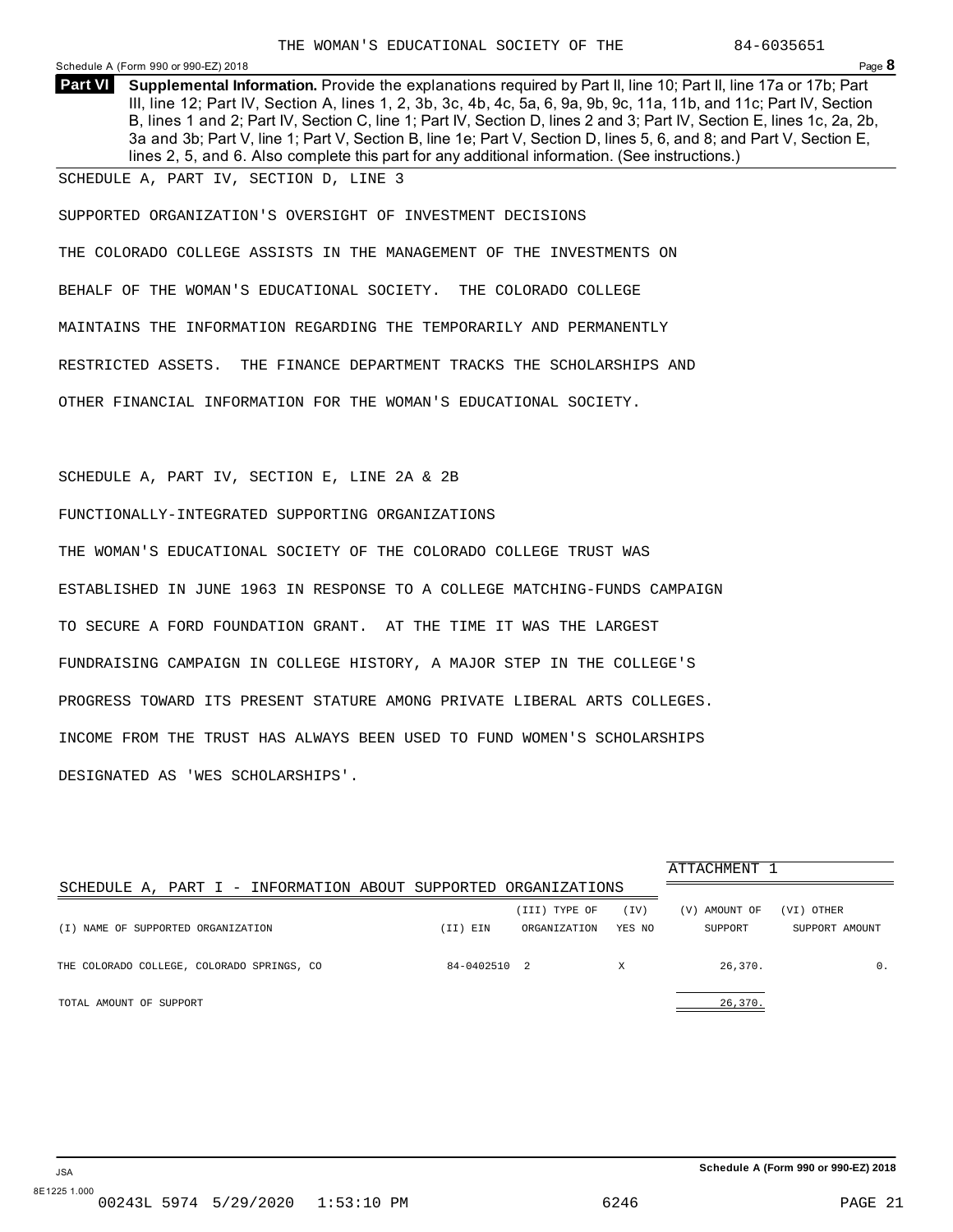|              | <b>SCHEDULE D</b>                                             |                                                                                                                                                                                                                                      | <b>Supplemental Financial Statements</b>                                                      |                | OMB No. 1545-0047                                                                                                                                                                                                                                            |
|--------------|---------------------------------------------------------------|--------------------------------------------------------------------------------------------------------------------------------------------------------------------------------------------------------------------------------------|-----------------------------------------------------------------------------------------------|----------------|--------------------------------------------------------------------------------------------------------------------------------------------------------------------------------------------------------------------------------------------------------------|
|              | (Form 990)                                                    |                                                                                                                                                                                                                                      | Complete if the organization answered "Yes" on Form 990,                                      |                | 18                                                                                                                                                                                                                                                           |
|              |                                                               |                                                                                                                                                                                                                                      | Part IV, line 6, 7, 8, 9, 10, 11a, 11b, 11c, 11d, 11e, 11f, 12a, or 12b.                      |                |                                                                                                                                                                                                                                                              |
|              | Department of the Treasury<br><b>Internal Revenue Service</b> |                                                                                                                                                                                                                                      | Attach to Form 990.<br>Go to www.irs.gov/Form990 for instructions and the latest information. |                | <b>Open to Public</b><br><b>Inspection</b>                                                                                                                                                                                                                   |
|              | Name of the organization                                      | THE WOMAN'S EDUCATIONAL SOCIETY OF THE                                                                                                                                                                                               |                                                                                               |                | <b>Employer identification number</b>                                                                                                                                                                                                                        |
|              | COLORADO COLLEGE TRUST                                        |                                                                                                                                                                                                                                      |                                                                                               |                | 84-6035651                                                                                                                                                                                                                                                   |
|              | Part I                                                        | Organizations Maintaining Donor Advised Funds or Other Similar Funds or Accounts.                                                                                                                                                    |                                                                                               |                |                                                                                                                                                                                                                                                              |
|              |                                                               | Complete if the organization answered "Yes" on Form 990, Part IV, line 6.                                                                                                                                                            |                                                                                               |                |                                                                                                                                                                                                                                                              |
|              |                                                               |                                                                                                                                                                                                                                      | (a) Donor advised funds                                                                       |                | (b) Funds and other accounts                                                                                                                                                                                                                                 |
| 1            |                                                               | Total number at end of year <b>that is a state of the state of the state of the state of the state of the state of the state of the state of the state of the state of the state of the state of the state of the state of the s</b> |                                                                                               |                |                                                                                                                                                                                                                                                              |
| $\mathbf{2}$ |                                                               | Aggregate value of contributions to (during year)                                                                                                                                                                                    |                                                                                               |                |                                                                                                                                                                                                                                                              |
| 3            |                                                               | Aggregate value of grants from (during year)                                                                                                                                                                                         |                                                                                               |                |                                                                                                                                                                                                                                                              |
| 4            |                                                               | Aggregate value at end of year expression and Aggregate value                                                                                                                                                                        |                                                                                               |                |                                                                                                                                                                                                                                                              |
| 5            |                                                               | Did the organization inform all donors and donor advisors in writing that the assets held in donor advised                                                                                                                           |                                                                                               |                |                                                                                                                                                                                                                                                              |
|              |                                                               | funds are the organization's property, subject to the organization's exclusive legal control?                                                                                                                                        |                                                                                               |                | No<br>Yes                                                                                                                                                                                                                                                    |
| 6            |                                                               | Did the organization inform all grantees, donors, and donor advisors in writing that grant funds can be used                                                                                                                         |                                                                                               |                |                                                                                                                                                                                                                                                              |
|              |                                                               | only for charitable purposes and not for the benefit of the donor or donor advisor, or for any other purpose                                                                                                                         |                                                                                               |                | <b>Yes</b><br>No.                                                                                                                                                                                                                                            |
|              | Part II                                                       | <b>Conservation Easements.</b>                                                                                                                                                                                                       |                                                                                               |                |                                                                                                                                                                                                                                                              |
|              |                                                               | Complete if the organization answered "Yes" on Form 990, Part IV, line 7.                                                                                                                                                            |                                                                                               |                |                                                                                                                                                                                                                                                              |
| 1            |                                                               | Purpose(s) of conservation easements held by the organization (check all that apply).                                                                                                                                                |                                                                                               |                |                                                                                                                                                                                                                                                              |
|              |                                                               | Preservation of land for public use (e.g., recreation or education)                                                                                                                                                                  |                                                                                               |                | Preservation of a historically important land area                                                                                                                                                                                                           |
|              |                                                               | Protection of natural habitat                                                                                                                                                                                                        |                                                                                               |                | Preservation of a certified historic structure                                                                                                                                                                                                               |
|              |                                                               | Preservation of open space                                                                                                                                                                                                           |                                                                                               |                |                                                                                                                                                                                                                                                              |
| 2            |                                                               | Complete lines 2a through 2d if the organization held a qualified conservation contribution in the form of a conservation                                                                                                            |                                                                                               |                |                                                                                                                                                                                                                                                              |
|              |                                                               | easement on the last day of the tax year.                                                                                                                                                                                            |                                                                                               |                | Held at the End of the Tax Year                                                                                                                                                                                                                              |
| a            |                                                               |                                                                                                                                                                                                                                      |                                                                                               | 2a             |                                                                                                                                                                                                                                                              |
| b            |                                                               | Total acreage restricted by conservation easements                                                                                                                                                                                   |                                                                                               | 2 <sub>b</sub> |                                                                                                                                                                                                                                                              |
| c            |                                                               | Number of conservation easements on a certified historic structure included in (a)                                                                                                                                                   |                                                                                               | 2c             |                                                                                                                                                                                                                                                              |
| d            |                                                               | Number of conservation easements included in (c) acquired after 7/25/06, and not on a                                                                                                                                                |                                                                                               |                |                                                                                                                                                                                                                                                              |
|              |                                                               |                                                                                                                                                                                                                                      |                                                                                               | 2d             |                                                                                                                                                                                                                                                              |
| 3            |                                                               | Number of conservation easements modified, transferred, released, extinguished, or terminated by the organization during the                                                                                                         |                                                                                               |                |                                                                                                                                                                                                                                                              |
|              | tax year $\blacktriangleright$                                |                                                                                                                                                                                                                                      |                                                                                               |                |                                                                                                                                                                                                                                                              |
| 4<br>5       |                                                               | Number of states where property subject to conservation easement is located ▶ _____<br>Does the organization have a written policy regarding the periodic monitoring, inspection, handling of                                        |                                                                                               |                |                                                                                                                                                                                                                                                              |
|              |                                                               |                                                                                                                                                                                                                                      |                                                                                               |                |                                                                                                                                                                                                                                                              |
| 6            |                                                               | Staff and volunteer hours devoted to monitoring, inspecting, handling of violations, and enforcing conservation easements during the year                                                                                            |                                                                                               |                | Yes<br>No                                                                                                                                                                                                                                                    |
|              |                                                               |                                                                                                                                                                                                                                      |                                                                                               |                |                                                                                                                                                                                                                                                              |
| 7            |                                                               |                                                                                                                                                                                                                                      |                                                                                               |                | Amount of expenses incurred in monitoring, inspecting, handling of violations, and enforcing conservation easements during the year                                                                                                                          |
|              |                                                               |                                                                                                                                                                                                                                      |                                                                                               |                |                                                                                                                                                                                                                                                              |
| 8            |                                                               | Does each conservation easement reported on line 2(d) above satisfy the requirements of section 170(h)(4)(B)(i)                                                                                                                      |                                                                                               |                |                                                                                                                                                                                                                                                              |
|              |                                                               |                                                                                                                                                                                                                                      |                                                                                               |                | <b>No</b><br><b>Yes</b>                                                                                                                                                                                                                                      |
| 9            |                                                               | In Part XIII, describe how the organization reports conservation easements in its revenue and expense statement, and                                                                                                                 |                                                                                               |                |                                                                                                                                                                                                                                                              |
|              |                                                               | balance sheet, and include, if applicable, the text of the footnote to the organization's financial statements that describes the                                                                                                    |                                                                                               |                |                                                                                                                                                                                                                                                              |
|              |                                                               | organization's accounting for conservation easements.                                                                                                                                                                                |                                                                                               |                |                                                                                                                                                                                                                                                              |
|              |                                                               | Part III Organizations Maintaining Collections of Art, Historical Treasures, or Other Similar Assets.<br>Complete if the organization answered "Yes" on Form 990, Part IV, line 8.                                                   |                                                                                               |                |                                                                                                                                                                                                                                                              |
| 1а           |                                                               |                                                                                                                                                                                                                                      |                                                                                               |                | If the organization elected, as permitted under SFAS 116 (ASC 958), not to report in its revenue statement and balance sheet works of art, historical treasures, or other similar assets held for public exhibition, education                               |
| b            |                                                               | public service, provide the following amounts relating to these items:                                                                                                                                                               |                                                                                               |                | If the organization elected, as permitted under SFAS 116 (ASC 958), to report in its revenue statement and balance sheet<br>works of art, historical treasures, or other similar assets held for public exhibition, education, or research in furtherance of |
|              |                                                               |                                                                                                                                                                                                                                      |                                                                                               |                |                                                                                                                                                                                                                                                              |
|              |                                                               |                                                                                                                                                                                                                                      |                                                                                               |                |                                                                                                                                                                                                                                                              |
| $\mathbf{2}$ |                                                               |                                                                                                                                                                                                                                      |                                                                                               |                | If the organization received or held works of art, historical treasures, or other similar assets for financial gain, provide the                                                                                                                             |
|              |                                                               | following amounts required to be reported under SFAS 116 (ASC 958) relating to these items:                                                                                                                                          |                                                                                               |                |                                                                                                                                                                                                                                                              |
| a            |                                                               |                                                                                                                                                                                                                                      |                                                                                               |                |                                                                                                                                                                                                                                                              |
| b            |                                                               |                                                                                                                                                                                                                                      |                                                                                               |                |                                                                                                                                                                                                                                                              |
|              |                                                               | For Paperwork Reduction Act Notice, see the Instructions for Form 990.                                                                                                                                                               |                                                                                               |                | Schedule D (Form 990) 2018                                                                                                                                                                                                                                   |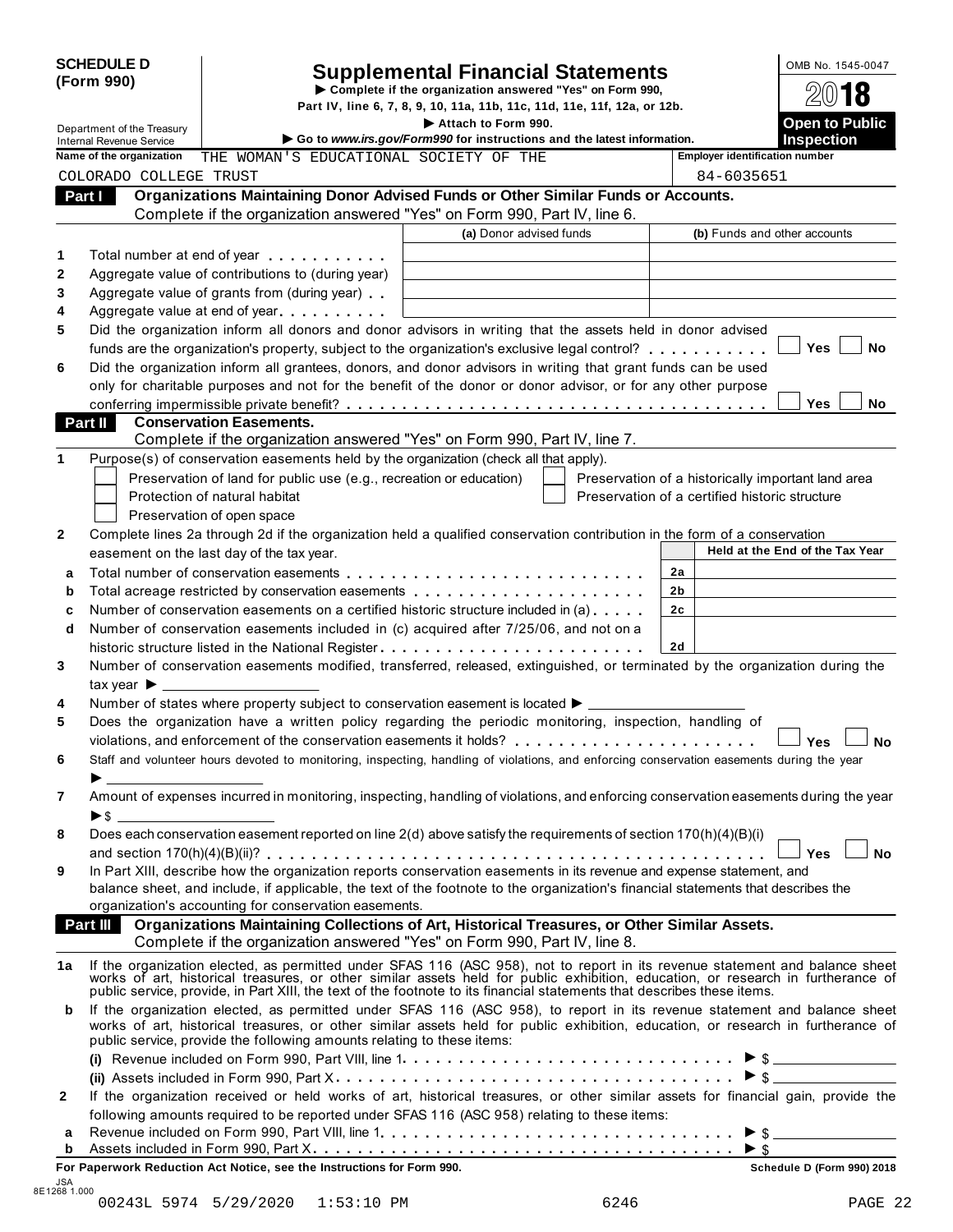THE WOMAN'S EDUCATIONAL SOCIETY OF THE 84-6035651

| Organizations Maintaining Collections of Art, Historical Treasures, or Other Similar Assets (continued)<br><b>Part III</b><br>Using the organization's acquisition, accession, and other records, check any of the following that are a significant use of its<br>3<br>collection items (check all that apply):<br>Public exhibition<br>Loan or exchange programs<br>a<br>d<br>Scholarly research<br>Other<br>b<br>е<br>Preservation for future generations<br>C<br>Provide a description of the organization's collections and explain how they further the organization's exempt purpose in Part<br>4<br>XIII.<br>During the year, did the organization solicit or receive donations of art, historical treasures, or other similar<br>5<br>assets to be sold to raise funds rather than to be maintained as part of the organization's collection?<br><b>Yes</b><br><b>Part IV</b><br><b>Escrow and Custodial Arrangements.</b><br>Complete if the organization answered "Yes" on Form 990, Part IV, line 9, or reported an amount on Form |           |
|-----------------------------------------------------------------------------------------------------------------------------------------------------------------------------------------------------------------------------------------------------------------------------------------------------------------------------------------------------------------------------------------------------------------------------------------------------------------------------------------------------------------------------------------------------------------------------------------------------------------------------------------------------------------------------------------------------------------------------------------------------------------------------------------------------------------------------------------------------------------------------------------------------------------------------------------------------------------------------------------------------------------------------------------------|-----------|
|                                                                                                                                                                                                                                                                                                                                                                                                                                                                                                                                                                                                                                                                                                                                                                                                                                                                                                                                                                                                                                               |           |
|                                                                                                                                                                                                                                                                                                                                                                                                                                                                                                                                                                                                                                                                                                                                                                                                                                                                                                                                                                                                                                               |           |
|                                                                                                                                                                                                                                                                                                                                                                                                                                                                                                                                                                                                                                                                                                                                                                                                                                                                                                                                                                                                                                               |           |
|                                                                                                                                                                                                                                                                                                                                                                                                                                                                                                                                                                                                                                                                                                                                                                                                                                                                                                                                                                                                                                               |           |
|                                                                                                                                                                                                                                                                                                                                                                                                                                                                                                                                                                                                                                                                                                                                                                                                                                                                                                                                                                                                                                               |           |
|                                                                                                                                                                                                                                                                                                                                                                                                                                                                                                                                                                                                                                                                                                                                                                                                                                                                                                                                                                                                                                               |           |
|                                                                                                                                                                                                                                                                                                                                                                                                                                                                                                                                                                                                                                                                                                                                                                                                                                                                                                                                                                                                                                               |           |
|                                                                                                                                                                                                                                                                                                                                                                                                                                                                                                                                                                                                                                                                                                                                                                                                                                                                                                                                                                                                                                               |           |
|                                                                                                                                                                                                                                                                                                                                                                                                                                                                                                                                                                                                                                                                                                                                                                                                                                                                                                                                                                                                                                               |           |
|                                                                                                                                                                                                                                                                                                                                                                                                                                                                                                                                                                                                                                                                                                                                                                                                                                                                                                                                                                                                                                               | No        |
|                                                                                                                                                                                                                                                                                                                                                                                                                                                                                                                                                                                                                                                                                                                                                                                                                                                                                                                                                                                                                                               |           |
| 990, Part X, line 21.                                                                                                                                                                                                                                                                                                                                                                                                                                                                                                                                                                                                                                                                                                                                                                                                                                                                                                                                                                                                                         |           |
| 1a Is the organization an agent, trustee, custodian or other intermediary for contributions or other assets not                                                                                                                                                                                                                                                                                                                                                                                                                                                                                                                                                                                                                                                                                                                                                                                                                                                                                                                               |           |
| Yes                                                                                                                                                                                                                                                                                                                                                                                                                                                                                                                                                                                                                                                                                                                                                                                                                                                                                                                                                                                                                                           | No        |
| <b>b</b> If "Yes," explain the arrangement in Part XIII and complete the following table:                                                                                                                                                                                                                                                                                                                                                                                                                                                                                                                                                                                                                                                                                                                                                                                                                                                                                                                                                     |           |
| Amount                                                                                                                                                                                                                                                                                                                                                                                                                                                                                                                                                                                                                                                                                                                                                                                                                                                                                                                                                                                                                                        |           |
| 1c<br>c                                                                                                                                                                                                                                                                                                                                                                                                                                                                                                                                                                                                                                                                                                                                                                                                                                                                                                                                                                                                                                       |           |
| 1 <sub>d</sub><br>d                                                                                                                                                                                                                                                                                                                                                                                                                                                                                                                                                                                                                                                                                                                                                                                                                                                                                                                                                                                                                           |           |
| e<br>1e                                                                                                                                                                                                                                                                                                                                                                                                                                                                                                                                                                                                                                                                                                                                                                                                                                                                                                                                                                                                                                       |           |
| f<br>1f                                                                                                                                                                                                                                                                                                                                                                                                                                                                                                                                                                                                                                                                                                                                                                                                                                                                                                                                                                                                                                       |           |
| 2a Did the organization include an amount on Form 990, Part X, line 21, for escrow or custodial account liability?<br><b>Yes</b>                                                                                                                                                                                                                                                                                                                                                                                                                                                                                                                                                                                                                                                                                                                                                                                                                                                                                                              | <b>No</b> |
| b If "Yes," explain the arrangement in Part XIII. Check here if the explanation has been provided on Part XIII                                                                                                                                                                                                                                                                                                                                                                                                                                                                                                                                                                                                                                                                                                                                                                                                                                                                                                                                |           |
| Part V<br><b>Endowment Funds.</b>                                                                                                                                                                                                                                                                                                                                                                                                                                                                                                                                                                                                                                                                                                                                                                                                                                                                                                                                                                                                             |           |
| Complete if the organization answered "Yes" on Form 990, Part IV, line 10.                                                                                                                                                                                                                                                                                                                                                                                                                                                                                                                                                                                                                                                                                                                                                                                                                                                                                                                                                                    |           |
| (c) Two years back<br>(a) Current year<br>(b) Prior year<br>(d) Three years back<br>(e) Four years back                                                                                                                                                                                                                                                                                                                                                                                                                                                                                                                                                                                                                                                                                                                                                                                                                                                                                                                                       |           |
| 1,258,812.<br>1, 135, 063.<br>1, 411, 014.<br>1, 153, 622.<br>1,146,719.<br>Beginning of year balance <b>state</b><br>1a                                                                                                                                                                                                                                                                                                                                                                                                                                                                                                                                                                                                                                                                                                                                                                                                                                                                                                                      |           |
| Contributions<br>b                                                                                                                                                                                                                                                                                                                                                                                                                                                                                                                                                                                                                                                                                                                                                                                                                                                                                                                                                                                                                            |           |
| c Net investment earnings, gains,                                                                                                                                                                                                                                                                                                                                                                                                                                                                                                                                                                                                                                                                                                                                                                                                                                                                                                                                                                                                             |           |
| 182, 311.<br>45,622.<br>133,738.<br>and losses                                                                                                                                                                                                                                                                                                                                                                                                                                                                                                                                                                                                                                                                                                                                                                                                                                                                                                                                                                                                | 19,438.   |
| 26, 370.<br>22,031.<br>24,059.<br>23, 239.<br><b>d</b> Grants or scholarships <b>contains</b>                                                                                                                                                                                                                                                                                                                                                                                                                                                                                                                                                                                                                                                                                                                                                                                                                                                                                                                                                 | 24,811.   |
| e Other expenditures for facilities                                                                                                                                                                                                                                                                                                                                                                                                                                                                                                                                                                                                                                                                                                                                                                                                                                                                                                                                                                                                           |           |
| and programs                                                                                                                                                                                                                                                                                                                                                                                                                                                                                                                                                                                                                                                                                                                                                                                                                                                                                                                                                                                                                                  |           |
| 6, 242.<br>6,050.<br>5,309.<br>5,032.<br>Administrative expenses                                                                                                                                                                                                                                                                                                                                                                                                                                                                                                                                                                                                                                                                                                                                                                                                                                                                                                                                                                              | 6, 283.   |
| 1,378,402.<br>1,411,014.<br>1,258,812.<br>1,153,622.<br>1, 135, 063.<br>End of year balance<br>g                                                                                                                                                                                                                                                                                                                                                                                                                                                                                                                                                                                                                                                                                                                                                                                                                                                                                                                                              |           |
| Provide the estimated percentage of the current year end balance (line 1g, column (a)) held as:<br>2                                                                                                                                                                                                                                                                                                                                                                                                                                                                                                                                                                                                                                                                                                                                                                                                                                                                                                                                          |           |
| Board designated or quasi-endowment ><br>$\frac{0}{0}$<br>a                                                                                                                                                                                                                                                                                                                                                                                                                                                                                                                                                                                                                                                                                                                                                                                                                                                                                                                                                                                   |           |
| Permanent endowment ▶ 19.3400 %<br>b                                                                                                                                                                                                                                                                                                                                                                                                                                                                                                                                                                                                                                                                                                                                                                                                                                                                                                                                                                                                          |           |
| Temporarily restricted endowment $\triangleright$ 80.6600 %<br>c                                                                                                                                                                                                                                                                                                                                                                                                                                                                                                                                                                                                                                                                                                                                                                                                                                                                                                                                                                              |           |
| The percentages on lines 2a, 2b, and 2c should equal 100%.                                                                                                                                                                                                                                                                                                                                                                                                                                                                                                                                                                                                                                                                                                                                                                                                                                                                                                                                                                                    |           |
| 3a Are there endowment funds not in the possession of the organization that are held and administered for the                                                                                                                                                                                                                                                                                                                                                                                                                                                                                                                                                                                                                                                                                                                                                                                                                                                                                                                                 |           |
| <b>Yes</b><br>organization by:                                                                                                                                                                                                                                                                                                                                                                                                                                                                                                                                                                                                                                                                                                                                                                                                                                                                                                                                                                                                                | No<br>Χ   |
| 3a(i)                                                                                                                                                                                                                                                                                                                                                                                                                                                                                                                                                                                                                                                                                                                                                                                                                                                                                                                                                                                                                                         | X         |
| 3a(ii) <br><b>b</b> If "Yes" on line 3a(ii), are the related organizations listed as required on Schedule R?<br>3b                                                                                                                                                                                                                                                                                                                                                                                                                                                                                                                                                                                                                                                                                                                                                                                                                                                                                                                            |           |
| Describe in Part XIII the intended uses of the organization's endowment funds.                                                                                                                                                                                                                                                                                                                                                                                                                                                                                                                                                                                                                                                                                                                                                                                                                                                                                                                                                                |           |
| 4<br>Land, Buildings, and Equipment.<br>Part VI                                                                                                                                                                                                                                                                                                                                                                                                                                                                                                                                                                                                                                                                                                                                                                                                                                                                                                                                                                                               |           |
| Complete if the organization answered "Yes" on Form 990, Part IV, line 11a. See Form 990, Part X, line 10.                                                                                                                                                                                                                                                                                                                                                                                                                                                                                                                                                                                                                                                                                                                                                                                                                                                                                                                                    |           |
| Description of property<br>(a) Cost or other basis<br>(b) Cost or other basis<br>(c) Accumulated<br>(d) Book value<br>depreciation<br>(investment)<br>(other)                                                                                                                                                                                                                                                                                                                                                                                                                                                                                                                                                                                                                                                                                                                                                                                                                                                                                 |           |
|                                                                                                                                                                                                                                                                                                                                                                                                                                                                                                                                                                                                                                                                                                                                                                                                                                                                                                                                                                                                                                               |           |
| Buildings<br>b                                                                                                                                                                                                                                                                                                                                                                                                                                                                                                                                                                                                                                                                                                                                                                                                                                                                                                                                                                                                                                |           |
| Leasehold improvements entitled and the set of the set of the set of the set of the set of the set of the set o<br>C                                                                                                                                                                                                                                                                                                                                                                                                                                                                                                                                                                                                                                                                                                                                                                                                                                                                                                                          |           |
| Equipment<br>d                                                                                                                                                                                                                                                                                                                                                                                                                                                                                                                                                                                                                                                                                                                                                                                                                                                                                                                                                                                                                                |           |
| е                                                                                                                                                                                                                                                                                                                                                                                                                                                                                                                                                                                                                                                                                                                                                                                                                                                                                                                                                                                                                                             |           |
| Total. Add lines 1a through 1e. (Column (d) must equal Form 990, Part X, column (B), line 10c.),                                                                                                                                                                                                                                                                                                                                                                                                                                                                                                                                                                                                                                                                                                                                                                                                                                                                                                                                              |           |

**Schedule D (Form 990) 2018**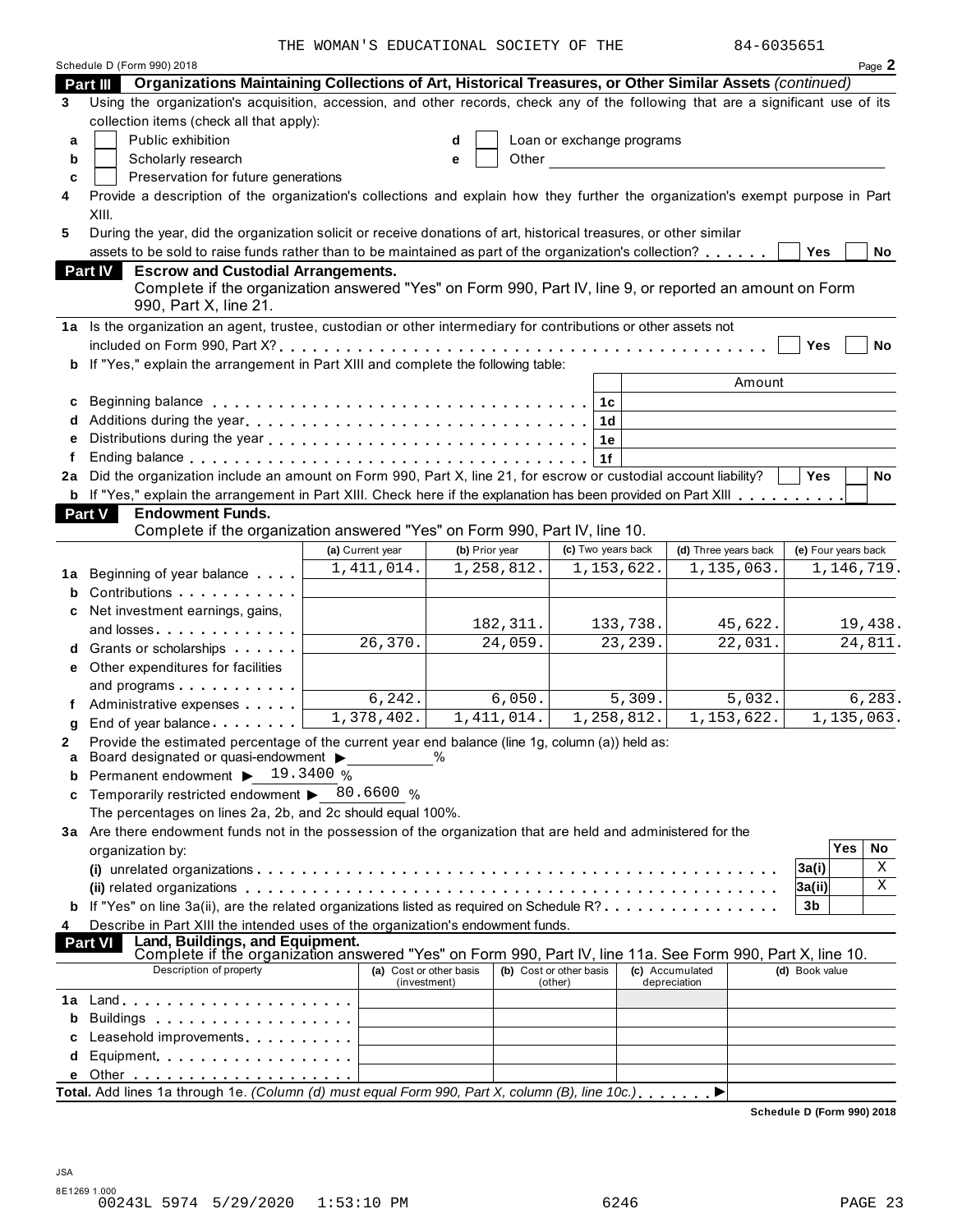| Schedule D (Form 990) 2018 |
|----------------------------|
|----------------------------|

| Part VII<br><b>Investments - Other Securities.</b><br>Complete if the organization answered "Yes" on Form 990, Part IV, line 11b. See Form 990, Part X, line 12.<br>(a) Description of security or category<br>(b) Book value<br>(c) Method of valuation:<br>(including name of security)<br>Cost or end-of-year market value<br>(1) Financial derivatives<br>(2) Closely-held equity interests<br>$(3)$ Other $(3)$<br>(A)<br>(B)<br>(C)<br>(D)<br>(E)<br>(F)<br>(G)<br>(H)<br>Total. (Column (b) must equal Form 990, Part X, col. (B) line 12.) $\blacktriangleright$<br><b>Part VIII</b><br><b>Investments - Program Related.</b><br>Complete if the organization answered "Yes" on Form 990, Part IV, line 11c. See Form 990, Part X, line 13.<br>(c) Method of valuation:<br>(a) Description of investment<br>(b) Book value<br>Cost or end-of-year market value<br>(1)<br>(2)<br>(3)<br>(4)<br>(5)<br>(6)<br>(7)<br>(8)<br>(9)<br>Total. (Column (b) must equal Form 990, Part X, col. (B) line 13.) $\blacktriangleright$<br><b>Part IX</b><br>Other Assets.<br>Complete if the organization answered "Yes" on Form 990, Part IV, line 11d. See Form 990, Part X, line 15.<br>(b) Book value<br>(a) Description<br>(1)<br>(2)<br>(3)<br>(4)<br>(5)<br>(6)<br>(7)<br>(8)<br>(9)<br>▶<br>Part X<br>Other Liabilities.<br>Complete if the organization answered "Yes" on Form 990, Part IV, line 11e or 11f. See Form 990, Part X,<br>line 25.<br>(a) Description of liability<br>(b) Book value<br>1.<br>(1) Federal income taxes<br>(2)<br>(3)<br>(4)<br>(5)<br>(6)<br>(7) | Schedule D (Form 990) 2018 |  | Page 3 |
|-----------------------------------------------------------------------------------------------------------------------------------------------------------------------------------------------------------------------------------------------------------------------------------------------------------------------------------------------------------------------------------------------------------------------------------------------------------------------------------------------------------------------------------------------------------------------------------------------------------------------------------------------------------------------------------------------------------------------------------------------------------------------------------------------------------------------------------------------------------------------------------------------------------------------------------------------------------------------------------------------------------------------------------------------------------------------------------------------------------------------------------------------------------------------------------------------------------------------------------------------------------------------------------------------------------------------------------------------------------------------------------------------------------------------------------------------------------------------------------------------------------------------------------------------------------------------------------|----------------------------|--|--------|
|                                                                                                                                                                                                                                                                                                                                                                                                                                                                                                                                                                                                                                                                                                                                                                                                                                                                                                                                                                                                                                                                                                                                                                                                                                                                                                                                                                                                                                                                                                                                                                                   |                            |  |        |
|                                                                                                                                                                                                                                                                                                                                                                                                                                                                                                                                                                                                                                                                                                                                                                                                                                                                                                                                                                                                                                                                                                                                                                                                                                                                                                                                                                                                                                                                                                                                                                                   |                            |  |        |
|                                                                                                                                                                                                                                                                                                                                                                                                                                                                                                                                                                                                                                                                                                                                                                                                                                                                                                                                                                                                                                                                                                                                                                                                                                                                                                                                                                                                                                                                                                                                                                                   |                            |  |        |
|                                                                                                                                                                                                                                                                                                                                                                                                                                                                                                                                                                                                                                                                                                                                                                                                                                                                                                                                                                                                                                                                                                                                                                                                                                                                                                                                                                                                                                                                                                                                                                                   |                            |  |        |
|                                                                                                                                                                                                                                                                                                                                                                                                                                                                                                                                                                                                                                                                                                                                                                                                                                                                                                                                                                                                                                                                                                                                                                                                                                                                                                                                                                                                                                                                                                                                                                                   |                            |  |        |
|                                                                                                                                                                                                                                                                                                                                                                                                                                                                                                                                                                                                                                                                                                                                                                                                                                                                                                                                                                                                                                                                                                                                                                                                                                                                                                                                                                                                                                                                                                                                                                                   |                            |  |        |
|                                                                                                                                                                                                                                                                                                                                                                                                                                                                                                                                                                                                                                                                                                                                                                                                                                                                                                                                                                                                                                                                                                                                                                                                                                                                                                                                                                                                                                                                                                                                                                                   |                            |  |        |
|                                                                                                                                                                                                                                                                                                                                                                                                                                                                                                                                                                                                                                                                                                                                                                                                                                                                                                                                                                                                                                                                                                                                                                                                                                                                                                                                                                                                                                                                                                                                                                                   |                            |  |        |
|                                                                                                                                                                                                                                                                                                                                                                                                                                                                                                                                                                                                                                                                                                                                                                                                                                                                                                                                                                                                                                                                                                                                                                                                                                                                                                                                                                                                                                                                                                                                                                                   |                            |  |        |
|                                                                                                                                                                                                                                                                                                                                                                                                                                                                                                                                                                                                                                                                                                                                                                                                                                                                                                                                                                                                                                                                                                                                                                                                                                                                                                                                                                                                                                                                                                                                                                                   |                            |  |        |
|                                                                                                                                                                                                                                                                                                                                                                                                                                                                                                                                                                                                                                                                                                                                                                                                                                                                                                                                                                                                                                                                                                                                                                                                                                                                                                                                                                                                                                                                                                                                                                                   |                            |  |        |
|                                                                                                                                                                                                                                                                                                                                                                                                                                                                                                                                                                                                                                                                                                                                                                                                                                                                                                                                                                                                                                                                                                                                                                                                                                                                                                                                                                                                                                                                                                                                                                                   |                            |  |        |
|                                                                                                                                                                                                                                                                                                                                                                                                                                                                                                                                                                                                                                                                                                                                                                                                                                                                                                                                                                                                                                                                                                                                                                                                                                                                                                                                                                                                                                                                                                                                                                                   |                            |  |        |
|                                                                                                                                                                                                                                                                                                                                                                                                                                                                                                                                                                                                                                                                                                                                                                                                                                                                                                                                                                                                                                                                                                                                                                                                                                                                                                                                                                                                                                                                                                                                                                                   |                            |  |        |
|                                                                                                                                                                                                                                                                                                                                                                                                                                                                                                                                                                                                                                                                                                                                                                                                                                                                                                                                                                                                                                                                                                                                                                                                                                                                                                                                                                                                                                                                                                                                                                                   |                            |  |        |
|                                                                                                                                                                                                                                                                                                                                                                                                                                                                                                                                                                                                                                                                                                                                                                                                                                                                                                                                                                                                                                                                                                                                                                                                                                                                                                                                                                                                                                                                                                                                                                                   |                            |  |        |
|                                                                                                                                                                                                                                                                                                                                                                                                                                                                                                                                                                                                                                                                                                                                                                                                                                                                                                                                                                                                                                                                                                                                                                                                                                                                                                                                                                                                                                                                                                                                                                                   |                            |  |        |
|                                                                                                                                                                                                                                                                                                                                                                                                                                                                                                                                                                                                                                                                                                                                                                                                                                                                                                                                                                                                                                                                                                                                                                                                                                                                                                                                                                                                                                                                                                                                                                                   |                            |  |        |
|                                                                                                                                                                                                                                                                                                                                                                                                                                                                                                                                                                                                                                                                                                                                                                                                                                                                                                                                                                                                                                                                                                                                                                                                                                                                                                                                                                                                                                                                                                                                                                                   |                            |  |        |
|                                                                                                                                                                                                                                                                                                                                                                                                                                                                                                                                                                                                                                                                                                                                                                                                                                                                                                                                                                                                                                                                                                                                                                                                                                                                                                                                                                                                                                                                                                                                                                                   |                            |  |        |
|                                                                                                                                                                                                                                                                                                                                                                                                                                                                                                                                                                                                                                                                                                                                                                                                                                                                                                                                                                                                                                                                                                                                                                                                                                                                                                                                                                                                                                                                                                                                                                                   |                            |  |        |
|                                                                                                                                                                                                                                                                                                                                                                                                                                                                                                                                                                                                                                                                                                                                                                                                                                                                                                                                                                                                                                                                                                                                                                                                                                                                                                                                                                                                                                                                                                                                                                                   |                            |  |        |
|                                                                                                                                                                                                                                                                                                                                                                                                                                                                                                                                                                                                                                                                                                                                                                                                                                                                                                                                                                                                                                                                                                                                                                                                                                                                                                                                                                                                                                                                                                                                                                                   |                            |  |        |
|                                                                                                                                                                                                                                                                                                                                                                                                                                                                                                                                                                                                                                                                                                                                                                                                                                                                                                                                                                                                                                                                                                                                                                                                                                                                                                                                                                                                                                                                                                                                                                                   |                            |  |        |
|                                                                                                                                                                                                                                                                                                                                                                                                                                                                                                                                                                                                                                                                                                                                                                                                                                                                                                                                                                                                                                                                                                                                                                                                                                                                                                                                                                                                                                                                                                                                                                                   |                            |  |        |
|                                                                                                                                                                                                                                                                                                                                                                                                                                                                                                                                                                                                                                                                                                                                                                                                                                                                                                                                                                                                                                                                                                                                                                                                                                                                                                                                                                                                                                                                                                                                                                                   |                            |  |        |
|                                                                                                                                                                                                                                                                                                                                                                                                                                                                                                                                                                                                                                                                                                                                                                                                                                                                                                                                                                                                                                                                                                                                                                                                                                                                                                                                                                                                                                                                                                                                                                                   |                            |  |        |
|                                                                                                                                                                                                                                                                                                                                                                                                                                                                                                                                                                                                                                                                                                                                                                                                                                                                                                                                                                                                                                                                                                                                                                                                                                                                                                                                                                                                                                                                                                                                                                                   |                            |  |        |
|                                                                                                                                                                                                                                                                                                                                                                                                                                                                                                                                                                                                                                                                                                                                                                                                                                                                                                                                                                                                                                                                                                                                                                                                                                                                                                                                                                                                                                                                                                                                                                                   |                            |  |        |
|                                                                                                                                                                                                                                                                                                                                                                                                                                                                                                                                                                                                                                                                                                                                                                                                                                                                                                                                                                                                                                                                                                                                                                                                                                                                                                                                                                                                                                                                                                                                                                                   |                            |  |        |
|                                                                                                                                                                                                                                                                                                                                                                                                                                                                                                                                                                                                                                                                                                                                                                                                                                                                                                                                                                                                                                                                                                                                                                                                                                                                                                                                                                                                                                                                                                                                                                                   |                            |  |        |
|                                                                                                                                                                                                                                                                                                                                                                                                                                                                                                                                                                                                                                                                                                                                                                                                                                                                                                                                                                                                                                                                                                                                                                                                                                                                                                                                                                                                                                                                                                                                                                                   |                            |  |        |
|                                                                                                                                                                                                                                                                                                                                                                                                                                                                                                                                                                                                                                                                                                                                                                                                                                                                                                                                                                                                                                                                                                                                                                                                                                                                                                                                                                                                                                                                                                                                                                                   |                            |  |        |
|                                                                                                                                                                                                                                                                                                                                                                                                                                                                                                                                                                                                                                                                                                                                                                                                                                                                                                                                                                                                                                                                                                                                                                                                                                                                                                                                                                                                                                                                                                                                                                                   |                            |  |        |
|                                                                                                                                                                                                                                                                                                                                                                                                                                                                                                                                                                                                                                                                                                                                                                                                                                                                                                                                                                                                                                                                                                                                                                                                                                                                                                                                                                                                                                                                                                                                                                                   |                            |  |        |
|                                                                                                                                                                                                                                                                                                                                                                                                                                                                                                                                                                                                                                                                                                                                                                                                                                                                                                                                                                                                                                                                                                                                                                                                                                                                                                                                                                                                                                                                                                                                                                                   |                            |  |        |
|                                                                                                                                                                                                                                                                                                                                                                                                                                                                                                                                                                                                                                                                                                                                                                                                                                                                                                                                                                                                                                                                                                                                                                                                                                                                                                                                                                                                                                                                                                                                                                                   |                            |  |        |
|                                                                                                                                                                                                                                                                                                                                                                                                                                                                                                                                                                                                                                                                                                                                                                                                                                                                                                                                                                                                                                                                                                                                                                                                                                                                                                                                                                                                                                                                                                                                                                                   |                            |  |        |
|                                                                                                                                                                                                                                                                                                                                                                                                                                                                                                                                                                                                                                                                                                                                                                                                                                                                                                                                                                                                                                                                                                                                                                                                                                                                                                                                                                                                                                                                                                                                                                                   |                            |  |        |
|                                                                                                                                                                                                                                                                                                                                                                                                                                                                                                                                                                                                                                                                                                                                                                                                                                                                                                                                                                                                                                                                                                                                                                                                                                                                                                                                                                                                                                                                                                                                                                                   |                            |  |        |
|                                                                                                                                                                                                                                                                                                                                                                                                                                                                                                                                                                                                                                                                                                                                                                                                                                                                                                                                                                                                                                                                                                                                                                                                                                                                                                                                                                                                                                                                                                                                                                                   |                            |  |        |
|                                                                                                                                                                                                                                                                                                                                                                                                                                                                                                                                                                                                                                                                                                                                                                                                                                                                                                                                                                                                                                                                                                                                                                                                                                                                                                                                                                                                                                                                                                                                                                                   |                            |  |        |
|                                                                                                                                                                                                                                                                                                                                                                                                                                                                                                                                                                                                                                                                                                                                                                                                                                                                                                                                                                                                                                                                                                                                                                                                                                                                                                                                                                                                                                                                                                                                                                                   |                            |  |        |
|                                                                                                                                                                                                                                                                                                                                                                                                                                                                                                                                                                                                                                                                                                                                                                                                                                                                                                                                                                                                                                                                                                                                                                                                                                                                                                                                                                                                                                                                                                                                                                                   |                            |  |        |
|                                                                                                                                                                                                                                                                                                                                                                                                                                                                                                                                                                                                                                                                                                                                                                                                                                                                                                                                                                                                                                                                                                                                                                                                                                                                                                                                                                                                                                                                                                                                                                                   |                            |  |        |
|                                                                                                                                                                                                                                                                                                                                                                                                                                                                                                                                                                                                                                                                                                                                                                                                                                                                                                                                                                                                                                                                                                                                                                                                                                                                                                                                                                                                                                                                                                                                                                                   |                            |  |        |
|                                                                                                                                                                                                                                                                                                                                                                                                                                                                                                                                                                                                                                                                                                                                                                                                                                                                                                                                                                                                                                                                                                                                                                                                                                                                                                                                                                                                                                                                                                                                                                                   |                            |  |        |
|                                                                                                                                                                                                                                                                                                                                                                                                                                                                                                                                                                                                                                                                                                                                                                                                                                                                                                                                                                                                                                                                                                                                                                                                                                                                                                                                                                                                                                                                                                                                                                                   |                            |  |        |
| (8)                                                                                                                                                                                                                                                                                                                                                                                                                                                                                                                                                                                                                                                                                                                                                                                                                                                                                                                                                                                                                                                                                                                                                                                                                                                                                                                                                                                                                                                                                                                                                                               |                            |  |        |
| (9)                                                                                                                                                                                                                                                                                                                                                                                                                                                                                                                                                                                                                                                                                                                                                                                                                                                                                                                                                                                                                                                                                                                                                                                                                                                                                                                                                                                                                                                                                                                                                                               |                            |  |        |
| Total. (Column (b) must equal Form 990, Part X, col. (B) line 25.) $\blacktriangleright$<br>2. Liability for uncertain tax positions. In Part XIII, provide the text of the footnote to the organization's financial statements that reports the                                                                                                                                                                                                                                                                                                                                                                                                                                                                                                                                                                                                                                                                                                                                                                                                                                                                                                                                                                                                                                                                                                                                                                                                                                                                                                                                  |                            |  |        |

organization's liability for uncertain tax positions under FIN 48 (ASC 740). Check here if the text of the footnote has been provided in Part XIII 3<br>8E1270 1.000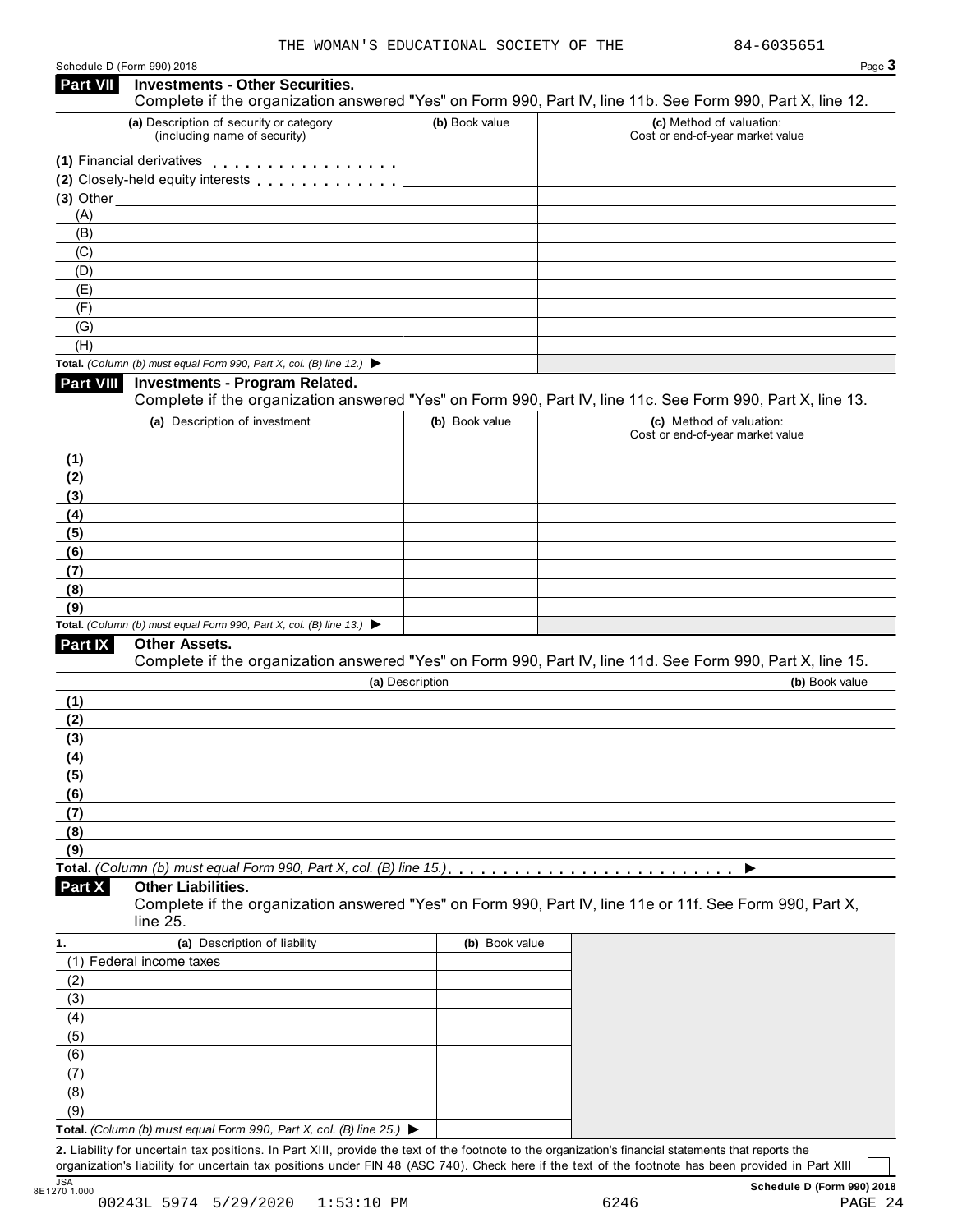| Schedule D (Form 990) 2018 |                                                                                                                                                                                                                                                                                  |                |    | Page 4 |
|----------------------------|----------------------------------------------------------------------------------------------------------------------------------------------------------------------------------------------------------------------------------------------------------------------------------|----------------|----|--------|
| Part XI                    | Reconciliation of Revenue per Audited Financial Statements With Revenue per Return.<br>Complete if the organization answered "Yes" on Form 990, Part IV, line 12a.                                                                                                               |                |    |        |
| 1                          | Total revenue, gains, and other support per audited financial statements                                                                                                                                                                                                         |                | 1  |        |
| 2                          | Amounts included on line 1 but not on Form 990, Part VIII, line 12:                                                                                                                                                                                                              |                |    |        |
| a                          |                                                                                                                                                                                                                                                                                  | 2a             |    |        |
| b                          |                                                                                                                                                                                                                                                                                  | 2 <sub>b</sub> |    |        |
| c                          | Recoveries of prior year grants                                                                                                                                                                                                                                                  | 2c             |    |        |
| d                          |                                                                                                                                                                                                                                                                                  |                |    |        |
| e                          |                                                                                                                                                                                                                                                                                  |                | 2e |        |
| 3                          |                                                                                                                                                                                                                                                                                  |                | 3  |        |
| 4                          | Amounts included on Form 990, Part VIII, line 12, but not on line 1:                                                                                                                                                                                                             |                |    |        |
| a                          | Investment expenses not included on Form 990, Part VIII, line 7b. $\ldots \ldots$ $\boxed{4a}$                                                                                                                                                                                   |                |    |        |
| b                          |                                                                                                                                                                                                                                                                                  | 4 <sub>b</sub> |    |        |
| c                          |                                                                                                                                                                                                                                                                                  |                | 4с |        |
| 5                          | Total revenue. Add lines 3 and 4c. (This must equal Form 990, Part I, line 12.)                                                                                                                                                                                                  |                | 5  |        |
| Part XII                   | Reconciliation of Expenses per Audited Financial Statements With Expenses per Return.<br>Complete if the organization answered "Yes" on Form 990, Part IV, line 12a.                                                                                                             |                |    |        |
| 1                          |                                                                                                                                                                                                                                                                                  |                | 1  |        |
| $\mathbf{2}$               | Amounts included on line 1 but not on Form 990, Part IX, line 25:                                                                                                                                                                                                                |                |    |        |
| a                          |                                                                                                                                                                                                                                                                                  | 2a             |    |        |
| b                          |                                                                                                                                                                                                                                                                                  | 2 <sub>b</sub> |    |        |
| c                          |                                                                                                                                                                                                                                                                                  | 2c             |    |        |
| d                          |                                                                                                                                                                                                                                                                                  | 2d             |    |        |
| е                          |                                                                                                                                                                                                                                                                                  |                | 2e |        |
| 3                          |                                                                                                                                                                                                                                                                                  |                | 3  |        |
| 4                          | Amounts included on Form 990, Part IX, line 25, but not on line 1:                                                                                                                                                                                                               |                |    |        |
| a                          | Investment expenses not included on Form 990, Part VIII, line 7b                                                                                                                                                                                                                 | 4a             |    |        |
| b                          |                                                                                                                                                                                                                                                                                  |                |    |        |
| C.                         |                                                                                                                                                                                                                                                                                  |                | 4с |        |
| 5                          | Total expenses. Add lines 3 and 4c. (This must equal Form 990, Part I, line 18.)                                                                                                                                                                                                 |                | 5  |        |
|                            | Part XIII Supplemental Information.                                                                                                                                                                                                                                              |                |    |        |
|                            | Provide the descriptions required for Part II, lines 3, 5, and 9; Part III, lines 1a and 4; Part IV, lines 1b and 2b; Part V, line 4; Part X, line<br>2; Part XI, lines 2d and 4b; and Part XII, lines 2d and 4b. Also complete this part to provide any additional information. |                |    |        |
|                            |                                                                                                                                                                                                                                                                                  |                |    |        |
| SEE PAGE 5                 |                                                                                                                                                                                                                                                                                  |                |    |        |
|                            |                                                                                                                                                                                                                                                                                  |                |    |        |
|                            |                                                                                                                                                                                                                                                                                  |                |    |        |
|                            |                                                                                                                                                                                                                                                                                  |                |    |        |
|                            |                                                                                                                                                                                                                                                                                  |                |    |        |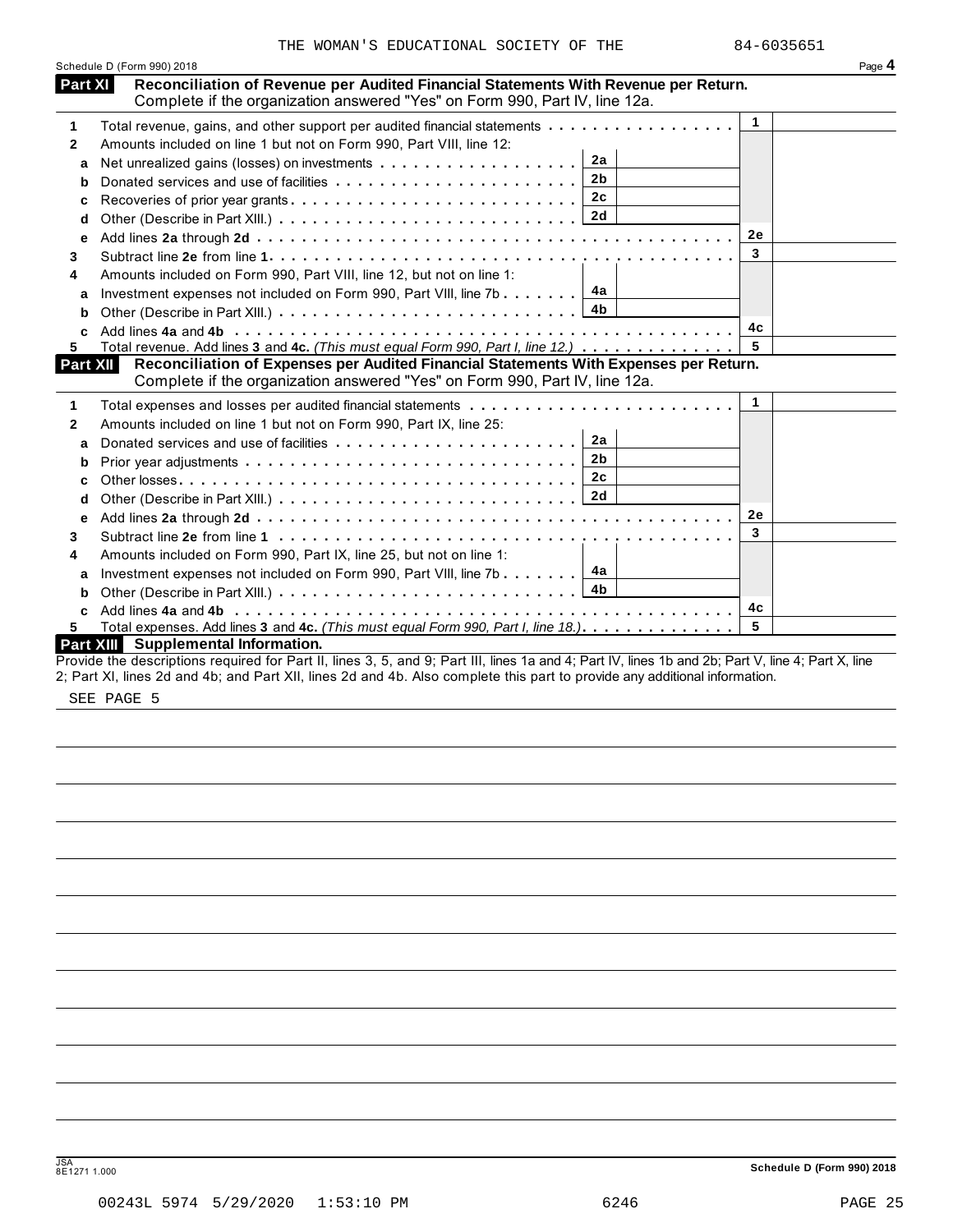**Part XIII Supplemental Information** *(continued)*

SCHEDULE D, PART X, LINE 2 FIN 48 DISCLOSURE

MANAGEMENT HAS EVALUATED THEIR INCOME TAX POSITIONS UNDER THE GUIDANCE INCLUDED IN ASC 740. BASED ON THEIR REVIEW, MANAGEMENT HAS NOT IDENTIFIED ANY MATERIAL UNCERTAIN TAX POSITIONS TO BE RECORDED OR DISCLOSED IN THE FINANCIAL STATEMENTS.

SCHEDULE D, PART V, LINE 4

USE OF ENDOWMENT

THE ORGANIZATION USES THE ENDOWMENT FUNDS FOR SCHOLARSHIPS FOR COLORADO COLLEGE STUDENTS.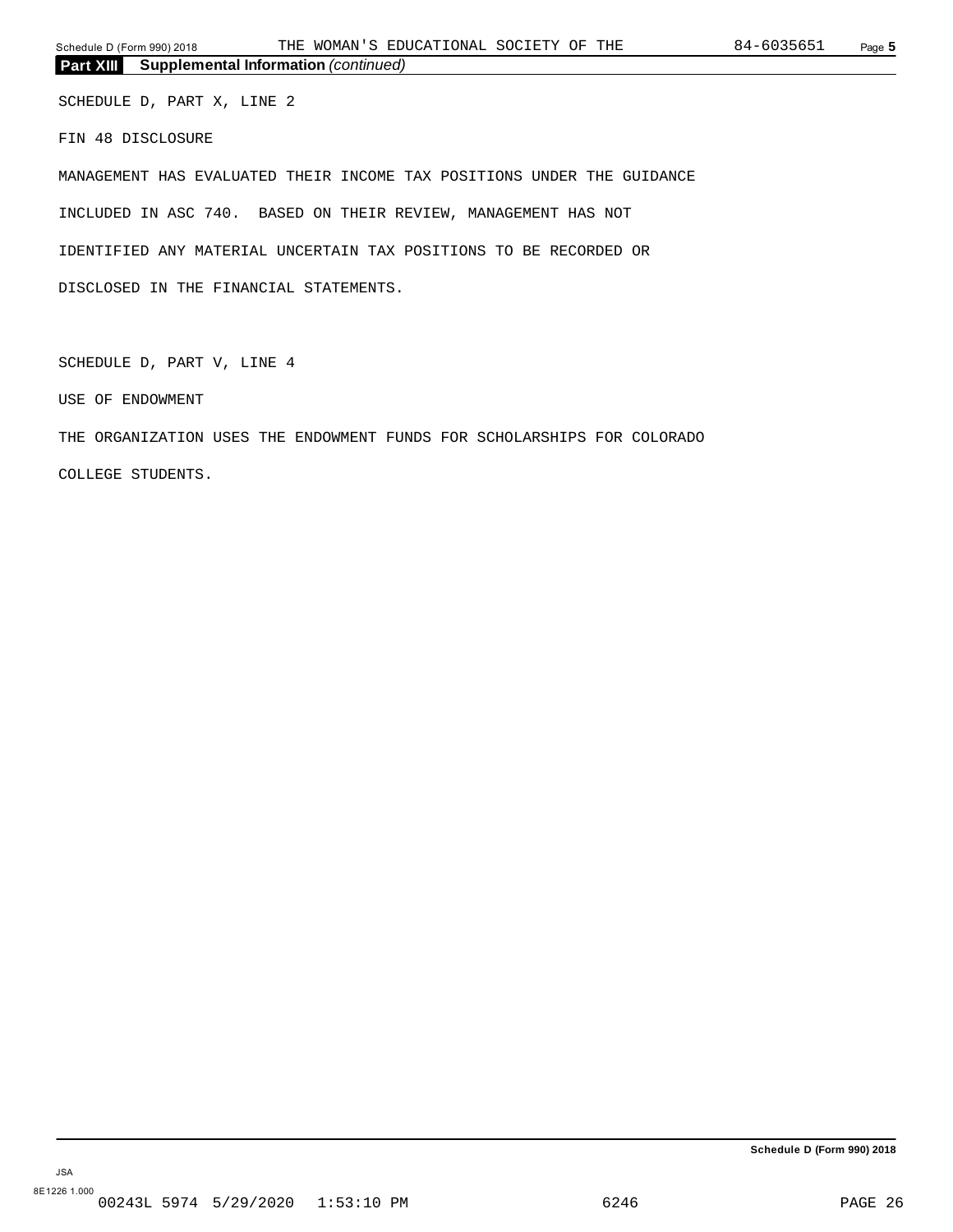| <b>SCHEDULE I</b><br>(Form 990) |                                                                                                                                                                                                                                                                               |           |                                    | <b>Grants and Other Assistance to Organizations,</b><br>Governments, and Individuals in the United States |                                       |                                                             |                                          | OMB No. 1545-0047                     |
|---------------------------------|-------------------------------------------------------------------------------------------------------------------------------------------------------------------------------------------------------------------------------------------------------------------------------|-----------|------------------------------------|-----------------------------------------------------------------------------------------------------------|---------------------------------------|-------------------------------------------------------------|------------------------------------------|---------------------------------------|
|                                 |                                                                                                                                                                                                                                                                               |           |                                    | Complete if the organization answered "Yes" on Form 990, Part IV, line 21 or 22.                          |                                       |                                                             |                                          | 2018                                  |
| Department of the Treasury      |                                                                                                                                                                                                                                                                               |           |                                    | Attach to Form 990.                                                                                       |                                       |                                                             |                                          | <b>Open to Public</b>                 |
| <b>Internal Revenue Service</b> |                                                                                                                                                                                                                                                                               |           |                                    | Go to www.irs.gov/Form990 for the latest information.                                                     |                                       |                                                             |                                          | <b>Inspection</b>                     |
| Name of the organization        | THE WOMAN'S EDUCATIONAL SOCIETY OF THE                                                                                                                                                                                                                                        |           |                                    |                                                                                                           |                                       |                                                             | Employer identification number           |                                       |
| COLORADO COLLEGE TRUST          |                                                                                                                                                                                                                                                                               |           |                                    |                                                                                                           |                                       |                                                             | 84-6035651                               |                                       |
| <b>Part II</b>                  | <b>General Information on Grants and Assistance</b>                                                                                                                                                                                                                           |           |                                    |                                                                                                           |                                       |                                                             |                                          |                                       |
| $\blacktriangleleft$            | Does the organization maintain records to substantiate the amount of the grants or assistance, the grantees' eligibility for the grants or assistance, and<br>2 Describe in Part IV the organization's procedures for monitoring the use of grant funds in the United States. |           |                                    |                                                                                                           |                                       |                                                             |                                          | X Yes<br><b>No</b>                    |
| Part II                         | Grants and Other Assistance to Domestic Organizations and Domestic Governments. Complete if the organization answered "Yes" on Form 990,<br>Part IV, line 21, for any recipient that received more than \$5,000. Part II can be duplicated if additional space is needed.     |           |                                    |                                                                                                           |                                       |                                                             |                                          |                                       |
|                                 | 1 (a) Name and address of organization<br>or government                                                                                                                                                                                                                       | $(b)$ EIN | (c) IRC section<br>(if applicable) | (d) Amount of cash<br>grant                                                                               | (e) Amount of non-<br>cash assistance | (f) Method of valuation<br>(book, FMV, appraisal,<br>other) | (g) Description of<br>noncash assistance | (h) Purpose of grant<br>or assistance |
| (1)                             |                                                                                                                                                                                                                                                                               |           |                                    |                                                                                                           |                                       |                                                             |                                          |                                       |
| (2)                             |                                                                                                                                                                                                                                                                               |           |                                    |                                                                                                           |                                       |                                                             |                                          |                                       |
| (3)                             |                                                                                                                                                                                                                                                                               |           |                                    |                                                                                                           |                                       |                                                             |                                          |                                       |
| (4)                             |                                                                                                                                                                                                                                                                               |           |                                    |                                                                                                           |                                       |                                                             |                                          |                                       |
| (5)                             |                                                                                                                                                                                                                                                                               |           |                                    |                                                                                                           |                                       |                                                             |                                          |                                       |
| (6)                             |                                                                                                                                                                                                                                                                               |           |                                    |                                                                                                           |                                       |                                                             |                                          |                                       |
| (7)                             |                                                                                                                                                                                                                                                                               |           |                                    |                                                                                                           |                                       |                                                             |                                          |                                       |
| (8)                             |                                                                                                                                                                                                                                                                               |           |                                    |                                                                                                           |                                       |                                                             |                                          |                                       |
| (9)                             |                                                                                                                                                                                                                                                                               |           |                                    |                                                                                                           |                                       |                                                             |                                          |                                       |
| (10)                            |                                                                                                                                                                                                                                                                               |           |                                    |                                                                                                           |                                       |                                                             |                                          |                                       |
| (11)                            |                                                                                                                                                                                                                                                                               |           |                                    |                                                                                                           |                                       |                                                             |                                          |                                       |
| (12)                            |                                                                                                                                                                                                                                                                               |           |                                    |                                                                                                           |                                       |                                                             |                                          |                                       |
|                                 |                                                                                                                                                                                                                                                                               |           |                                    |                                                                                                           |                                       |                                                             |                                          |                                       |

 $F$ or Paperwork Reduction Act Notice, see the Instructions for Form 990.

Schedule I (Form 990) (2018)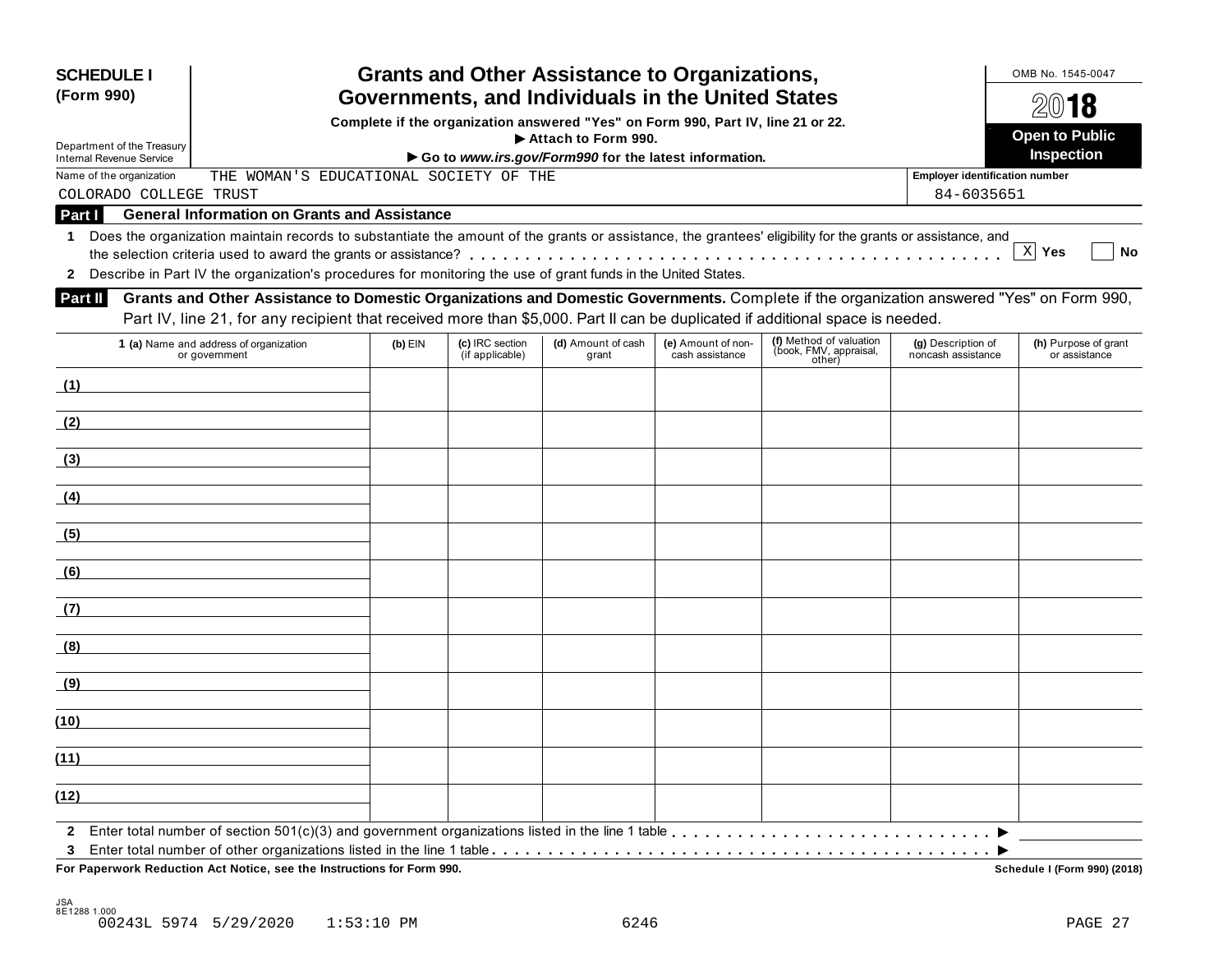### Schedule I (Form 990) (2018) Page **2**

# **Grants and Other Assistance to Domestic Individuals.** Complete ifthe organization answered "Yes" on Form 990, Part IV, line 22. **Part III** Grants and Other Assistance to Domestic Individuals<br>Part III can be duplicated if additional space is needed.

| (a) Type of grant or assistance                                                                                                                | (b) Number of<br>recipients | (c) Amount of<br>cash grant | (d) Amount of<br>non-cash assistance | (e) Method of valuation (book,<br>FMV, appraisal, other) | (f) Description of non-cash assistance |
|------------------------------------------------------------------------------------------------------------------------------------------------|-----------------------------|-----------------------------|--------------------------------------|----------------------------------------------------------|----------------------------------------|
|                                                                                                                                                |                             |                             |                                      |                                                          |                                        |
| SCHOLARSHIPS PAID TO STUDENTS                                                                                                                  | 4.                          | 26,370.                     |                                      |                                                          |                                        |
|                                                                                                                                                |                             |                             |                                      |                                                          |                                        |
|                                                                                                                                                |                             |                             |                                      |                                                          |                                        |
|                                                                                                                                                |                             |                             |                                      |                                                          |                                        |
| 3                                                                                                                                              |                             |                             |                                      |                                                          |                                        |
|                                                                                                                                                |                             |                             |                                      |                                                          |                                        |
|                                                                                                                                                |                             |                             |                                      |                                                          |                                        |
|                                                                                                                                                |                             |                             |                                      |                                                          |                                        |
| 5                                                                                                                                              |                             |                             |                                      |                                                          |                                        |
|                                                                                                                                                |                             |                             |                                      |                                                          |                                        |
| 6                                                                                                                                              |                             |                             |                                      |                                                          |                                        |
|                                                                                                                                                |                             |                             |                                      |                                                          |                                        |
|                                                                                                                                                |                             |                             |                                      |                                                          |                                        |
| Supplemental Information. Provide the information required in Part I, line 2, Part III, column (b); and any other additional<br><b>Part IV</b> |                             |                             |                                      |                                                          |                                        |

 $\mathbf{information}$ .

SCHEDULE I, PART I, LINE 2

MONITORING USE OF GRANT FUNDS

THE WOMAN'S EDUCATION SOCIETY TRUST TRANSFERS THE TOTAL SCHOLARSHIP AWARD

TO COLORADO COLLEGE WHO ADMINISTERS THE FUNDS, CREDITING SCHOLARSHIP

AWARDS TO THE INDIVIDUAL STUDENTS.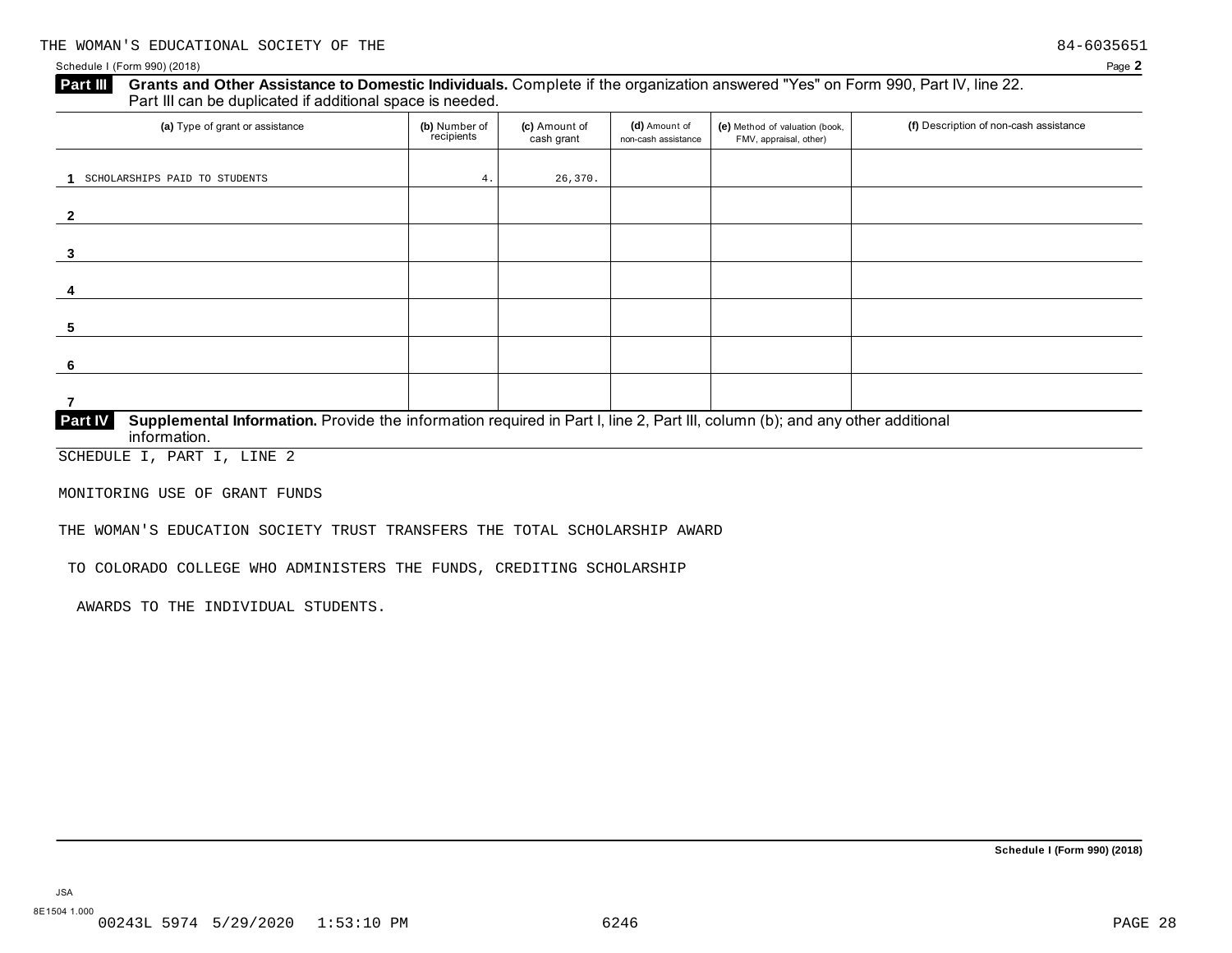|              | <b>SCHEDULE J</b>                                    | <b>Compensation Information</b>                                                                                                                                                                                     | OMB No. 1545-0047     |     |        |
|--------------|------------------------------------------------------|---------------------------------------------------------------------------------------------------------------------------------------------------------------------------------------------------------------------|-----------------------|-----|--------|
|              | (Form 990)                                           | For certain Officers, Directors, Trustees, Key Employees, and Highest                                                                                                                                               | 2018                  |     |        |
|              |                                                      | <b>Compensated Employees</b><br>Complete if the organization answered "Yes" on Form 990, Part IV, line 23.                                                                                                          |                       |     |        |
|              | Department of the Treasury                           | Attach to Form 990.                                                                                                                                                                                                 | <b>Open to Public</b> |     |        |
|              | Internal Revenue Service<br>Name of the organization | Go to www.irs.gov/Form990 for instructions and the latest information.<br><b>Employer identification number</b><br>THE WOMAN'S EDUCATIONAL SOCIETY OF THE                                                           | <b>Inspection</b>     |     |        |
|              | COLORADO COLLEGE TRUST                               | 84-6035651                                                                                                                                                                                                          |                       |     |        |
| Part I       |                                                      | <b>Questions Regarding Compensation</b>                                                                                                                                                                             |                       |     |        |
|              |                                                      |                                                                                                                                                                                                                     |                       | Yes | No     |
|              |                                                      | 1a Check the appropriate box(es) if the organization provided any of the following to or for a person listed on Form                                                                                                |                       |     |        |
|              |                                                      | 990, Part VII, Section A, line 1a. Complete Part III to provide any relevant information regarding these items.                                                                                                     |                       |     |        |
|              |                                                      | First-class or charter travel<br>Housing allowance or residence for personal use                                                                                                                                    |                       |     |        |
|              |                                                      | Travel for companions<br>Payments for business use of personal residence                                                                                                                                            |                       |     |        |
|              |                                                      | Health or social club dues or initiation fees<br>Tax indemnification and gross-up payments                                                                                                                          |                       |     |        |
|              |                                                      | Discretionary spending account<br>Personal services (such as maid, chauffeur, chef)                                                                                                                                 |                       |     |        |
| b            |                                                      | If any of the boxes on line 1a are checked, did the organization follow a written policy regarding payment                                                                                                          |                       |     |        |
|              |                                                      | or reimbursement or provision of all of the expenses described above? If "No," complete Part III to                                                                                                                 |                       |     |        |
|              |                                                      |                                                                                                                                                                                                                     | 1b                    |     |        |
| $\mathbf{2}$ |                                                      | Did the organization require substantiation prior to reimbursing or allowing expenses incurred by all                                                                                                               |                       |     |        |
|              |                                                      | directors, trustees, and officers, including the CEO/Executive Director, regarding the items checked on line                                                                                                        |                       |     |        |
|              |                                                      |                                                                                                                                                                                                                     | $\mathbf{2}$          |     |        |
| 3            |                                                      | Indicate which, if any, of the following the filing organization used to establish the compensation of the                                                                                                          |                       |     |        |
|              |                                                      | organization's CEO/Executive Director. Check all that apply. Do not check any boxes for methods used by a<br>related organization to establish compensation of the CEO/Executive Director, but explain in Part III. |                       |     |        |
|              |                                                      | Compensation committee<br>Written employment contract                                                                                                                                                               |                       |     |        |
|              |                                                      | Independent compensation consultant<br>Compensation survey or study                                                                                                                                                 |                       |     |        |
|              |                                                      | Approval by the board or compensation committee<br>Form 990 of other organizations                                                                                                                                  |                       |     |        |
|              |                                                      |                                                                                                                                                                                                                     |                       |     |        |
| 4            |                                                      | During the year, did any person listed on Form 990, Part VII, Section A, line 1a, with respect to the filing<br>organization or a related organization:                                                             |                       |     |        |
| a            |                                                      | Receive a severance payment or change-of-control payment?                                                                                                                                                           | 4a                    |     | Χ      |
| b            |                                                      | Participate in, or receive payment from, a supplemental nonqualified retirement plan?                                                                                                                               | 4b                    |     | Χ      |
| c            |                                                      | Participate in, or receive payment from, an equity-based compensation arrangement?                                                                                                                                  | 4c                    |     | X      |
|              |                                                      | If "Yes" to any of lines 4a-c, list the persons and provide the applicable amounts for each item in Part III.                                                                                                       |                       |     |        |
|              |                                                      |                                                                                                                                                                                                                     |                       |     |        |
|              |                                                      | Only section $501(c)(3)$ , $501(c)(4)$ , and $501(c)(29)$ organizations must complete lines 5-9.                                                                                                                    |                       |     |        |
| 5            |                                                      | For persons listed on Form 990, Part VII, Section A, line 1a, did the organization pay or accrue any                                                                                                                |                       |     |        |
|              |                                                      | compensation contingent on the revenues of:                                                                                                                                                                         |                       |     |        |
| a            |                                                      |                                                                                                                                                                                                                     | 5a                    |     | Χ<br>Χ |
| b            |                                                      | If "Yes" on line 5a or 5b, describe in Part III.                                                                                                                                                                    | 5b                    |     |        |
| 6            |                                                      | For persons listed on Form 990, Part VII, Section A, line 1a, did the organization pay or accrue any                                                                                                                |                       |     |        |
|              |                                                      | compensation contingent on the net earnings of:                                                                                                                                                                     |                       |     |        |
| a            |                                                      |                                                                                                                                                                                                                     | 6a                    |     | Χ      |
| b            |                                                      |                                                                                                                                                                                                                     | 6b                    |     | Χ      |
|              |                                                      | If "Yes" on line 6a or 6b, describe in Part III.                                                                                                                                                                    |                       |     |        |
| 7            |                                                      | For persons listed on Form 990, Part VII, Section A, line 1a, did the organization provide any nonfixed                                                                                                             |                       |     |        |
|              |                                                      | payments not described on lines 5 and 6? If "Yes," describe in Part III.                                                                                                                                            | $\overline{7}$        |     |        |
| 8            |                                                      | Were any amounts reported on Form 990, Part VII, paid or accrued pursuant to a contract that was subject                                                                                                            |                       |     |        |
|              |                                                      | to the initial contract exception described in Regulations section 53.4958-4(a)(3)? If "Yes," describe                                                                                                              |                       |     |        |
|              |                                                      |                                                                                                                                                                                                                     | 8                     |     |        |
| 9            |                                                      | If "Yes" on line 8, did the organization also follow the rebuttable presumption procedure described in                                                                                                              |                       |     |        |
|              |                                                      |                                                                                                                                                                                                                     | 9                     |     |        |

**For Paperwork Reduction Act Notice, see the Instructions for Form 990. Schedule J (Form 990) 2018**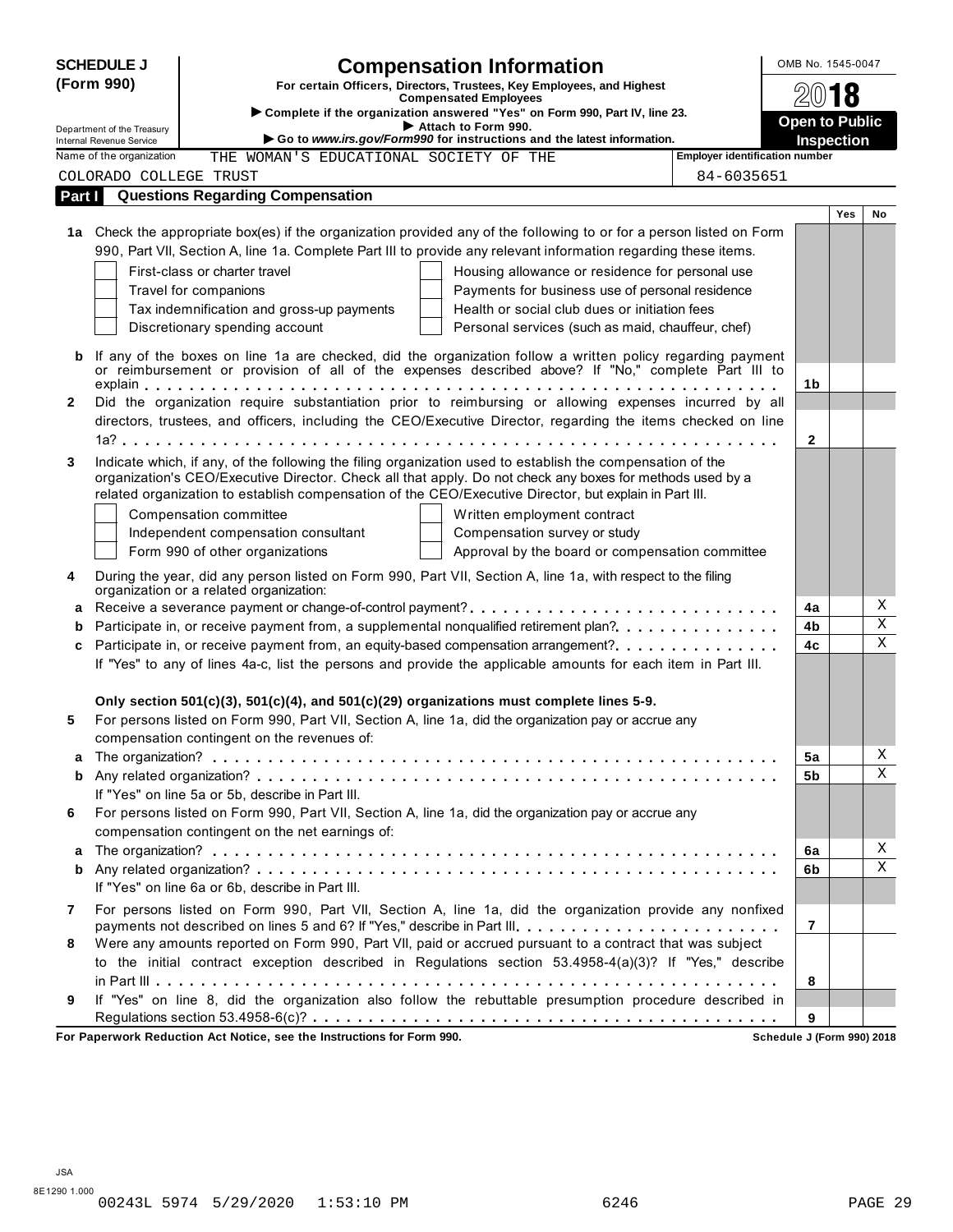# **Part II Officers, Directors, Trustees, Key Employees, and Highest Compensated Employees.** Use duplicate copies ifadditional space is needed.

For each individual whose compensation must be reported on Schedule J, report compensation from the organization on row (i) and from related organizations, described in the instructions, on row (ii). Do not list any individuals that aren't listed on Form 990, Part VII.

Note: The sum of columns (B)(i)-(iii) for each listed individual must equal the total amount of Form 990, Part VII, Section A, line 1a, applicable column (D) and (E) amounts for that individual.

|                              |                              |                          | (B) Breakdown of W-2 and/or 1099-MISC compensation |                                           | (C) Retirement and             | (D) Nontaxable | (E) Total of columns | (F) Compensation                                           |
|------------------------------|------------------------------|--------------------------|----------------------------------------------------|-------------------------------------------|--------------------------------|----------------|----------------------|------------------------------------------------------------|
| (A) Name and Title           |                              | (i) Base<br>compensation | (ii) Bonus & incentive<br>compensation             | (iii) Other<br>reportable<br>compensation | other deferred<br>compensation | benefits       | $(B)(i)-(D)$         | in column (B) reported<br>as deferred on prior<br>Form 990 |
| ROBERT MOORE                 | (i)                          | $\overline{0}$ .         | $\overline{0}$ .                                   | $\overline{0}$ .                          |                                |                |                      |                                                            |
| TREASURER - COLORADO COLLEGE | (ii)                         | 329,248                  | 25,000.                                            | 1,200.                                    | 27,000.                        | 1,740.         | 384,188.             |                                                            |
|                              | (i)                          |                          |                                                    |                                           |                                |                |                      |                                                            |
| $\overline{2}$               | (ii)                         |                          |                                                    |                                           |                                |                |                      |                                                            |
|                              | (i)                          |                          |                                                    |                                           |                                |                |                      |                                                            |
| $\mathbf{3}$                 | (ii)                         |                          |                                                    |                                           |                                |                |                      |                                                            |
|                              | (i)                          |                          |                                                    |                                           |                                |                |                      |                                                            |
| 4                            | (ii)                         |                          |                                                    |                                           |                                |                |                      |                                                            |
|                              | (i)                          |                          |                                                    |                                           |                                |                |                      |                                                            |
| $\sqrt{5}$                   | (ii)                         |                          |                                                    |                                           |                                |                |                      |                                                            |
|                              | (i)                          |                          |                                                    |                                           |                                |                |                      |                                                            |
| 6                            | (ii)                         |                          |                                                    |                                           |                                |                |                      |                                                            |
|                              | (i)                          |                          |                                                    |                                           |                                |                |                      |                                                            |
| $\overline{7}$               | (ii)                         |                          |                                                    |                                           |                                |                |                      |                                                            |
|                              | (i)                          |                          |                                                    |                                           |                                |                |                      |                                                            |
| 8                            | (ii)                         |                          |                                                    |                                           |                                |                |                      |                                                            |
|                              | (i)                          |                          |                                                    |                                           |                                |                |                      |                                                            |
| 9                            | (ii)                         |                          |                                                    |                                           |                                |                |                      |                                                            |
|                              | (i)                          |                          |                                                    |                                           |                                |                |                      |                                                            |
| 10                           | (ii)                         |                          |                                                    |                                           |                                |                |                      |                                                            |
|                              | $\qquad \qquad \textbf{(i)}$ |                          |                                                    |                                           |                                |                |                      |                                                            |
| $11$                         | (ii)                         |                          |                                                    |                                           |                                |                |                      |                                                            |
|                              | (i)                          |                          |                                                    |                                           |                                |                |                      |                                                            |
| $12$                         | (ii)                         |                          |                                                    |                                           |                                |                |                      |                                                            |
|                              | (i)                          |                          |                                                    |                                           |                                |                |                      |                                                            |
| 13                           | (ii)                         |                          |                                                    |                                           |                                |                |                      |                                                            |
|                              | (i)                          |                          |                                                    |                                           |                                |                |                      |                                                            |
| 14                           | (ii)                         |                          |                                                    |                                           |                                |                |                      |                                                            |
|                              | (i)                          |                          |                                                    |                                           |                                |                |                      |                                                            |
| 15                           | (ii)                         |                          |                                                    |                                           |                                |                |                      |                                                            |
|                              | (i)                          |                          |                                                    |                                           |                                |                |                      |                                                            |
| 16                           | (ii)                         |                          |                                                    |                                           |                                |                |                      |                                                            |

**Schedule J (Form 990) 2018**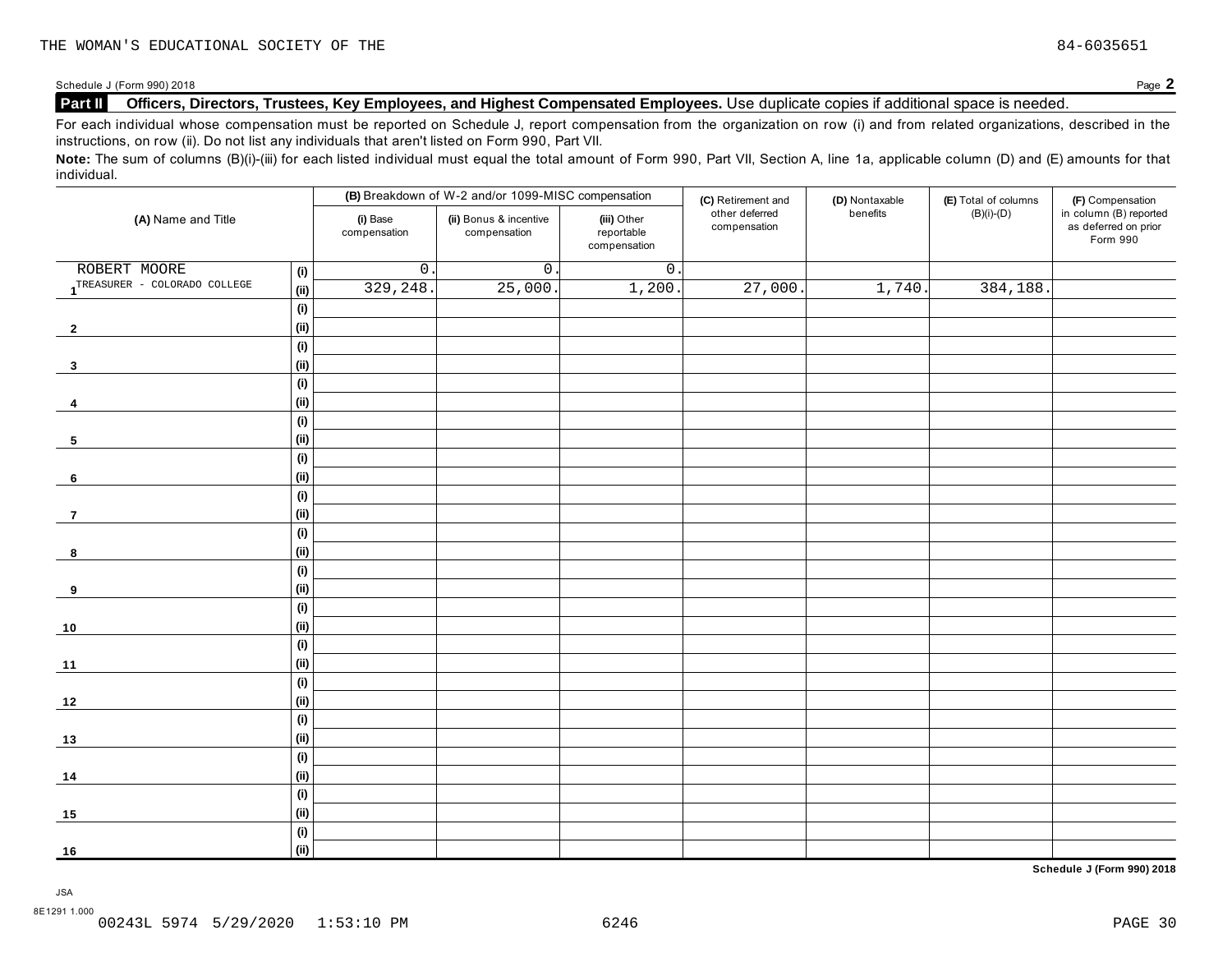Schedule J (Form 990) 2018 Page **3**

# **Part III Supplemental Information**

Provide the information, explanation, or descriptions required for Part I, lines 1a, 1b, 3, 4a, 4b, 4c, 5a, 5b, 6a, 6b, 7, and 8, and for Part II. Also complete this part for any additional information.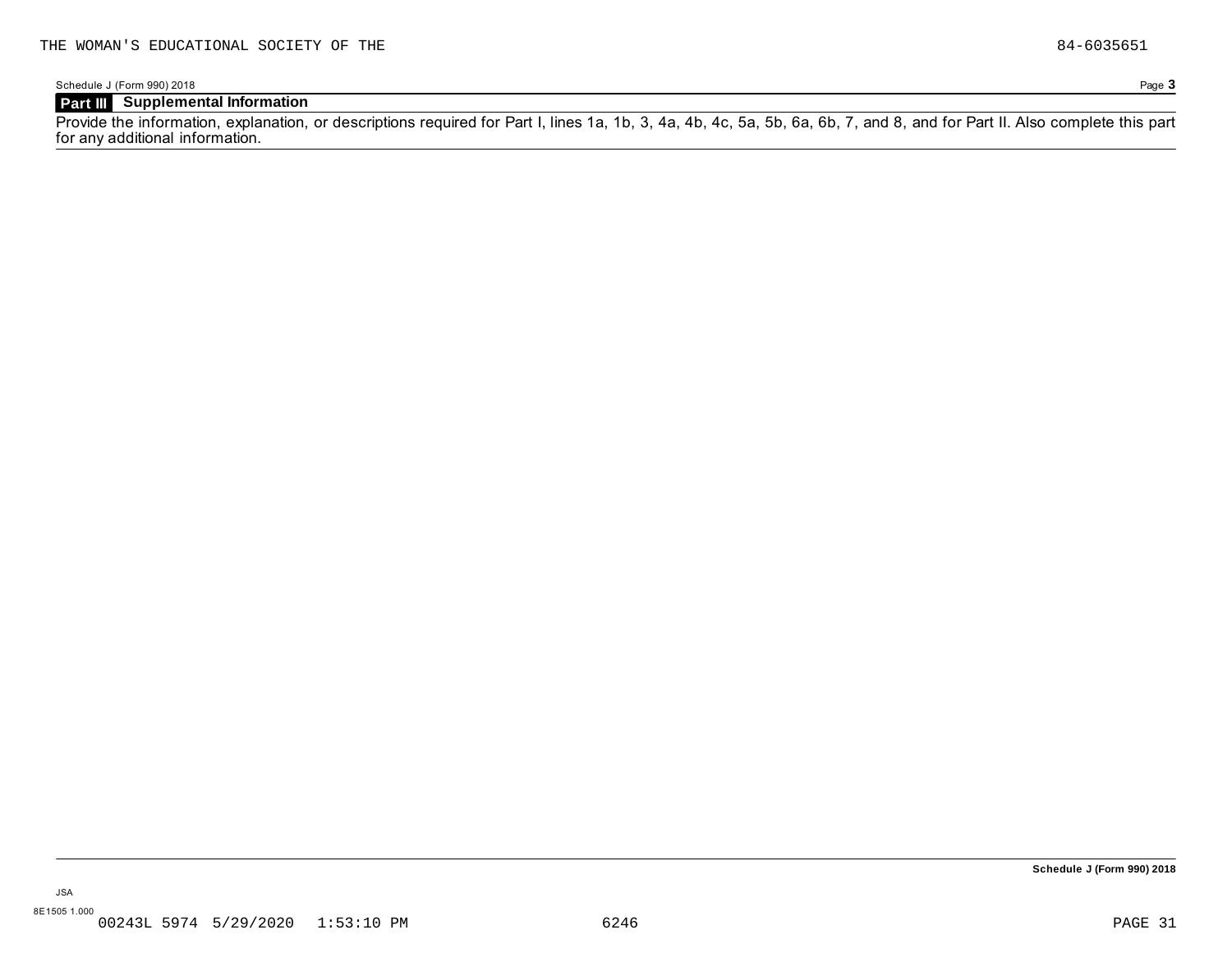# **SCHEDULE O** Supplemental Information to Form 990 or 990-EZ DAMB No. 1545-0047

**(Form 990 or 990-EZ) Complete to provide information for responses to specific questions on** plete to provide information for responses to specific questions on  $\mathbb{Z}^{0}$  **18 EV I O**<br>
■ Attach to Form 990 or 990-EZ. Depen to Public<br>
■ Public Corporation of the Security of the Security of the Security of the Security of the Security of the Security of the Security of the Security of the Securi



Department of the Treasury<br>Internal Revenue Service Department of the Treasury<br>
Information about Schedule 0 (Form 990 or 990-EZ) and its instructions is at www.irs.gov/form990.<br>
Name of the organization THE WOMAN'S EDUCATIONAL SOCIETY OF THE **FRIME** Fundler and instruction THE WOMAN'S EDUCATIONAL SOCIETY OF THE COLORADO COLLEGE TRUST 84-6035651

FORM 990, PART VI, SECTION B, LINE 11A

REVIEW FORM 990

THE FORM 990 IS PREPARED BY A THIRD PARTY AND REVIEWED BY THE TREASURER OF THE ORGANIZATION. A COPY OF THE FORM 990 IS PROVIDED TO THE BOARD FOR REVIEW PRIOR TO FILING WITH THE IRS.

FORM 990, PART VI, SECTION C, LINE 19 GOVERNING DOCUMENTS AVAILABLE TO PUBLIC DOCUMENTS ARE MADE AVAILABLE UPON REQUEST.

FORM 990, PART VI, QUESTIONS 6, 7A & 7B GOVERNING BODY

THE GOVERNING DOCUMENT PRESCRIBES THE TRUSTEES TO BE THE PRESIDENT, TREASURER AND FINANCE COMMITTEE OF WOMAN'S EDUCATION SOCIETY, A RELATED ORGANIZATION, AND THE TREASURER OF COLORADO COLLEGE, THE SUPPORTED ORGANIZATION. THE MEMBERS OF WOMAN'S EDUCATION SOCIETY ELECT THEIR OWN BOARD OF MANAGERS AND OFFICERS AND APPOINT THE MEMBERS TO THE FINANCE COMMITTEE.

FORM 990, PART VII

REPORTABLE COMPENSATION FROM RELATED ORGANIZATIONS: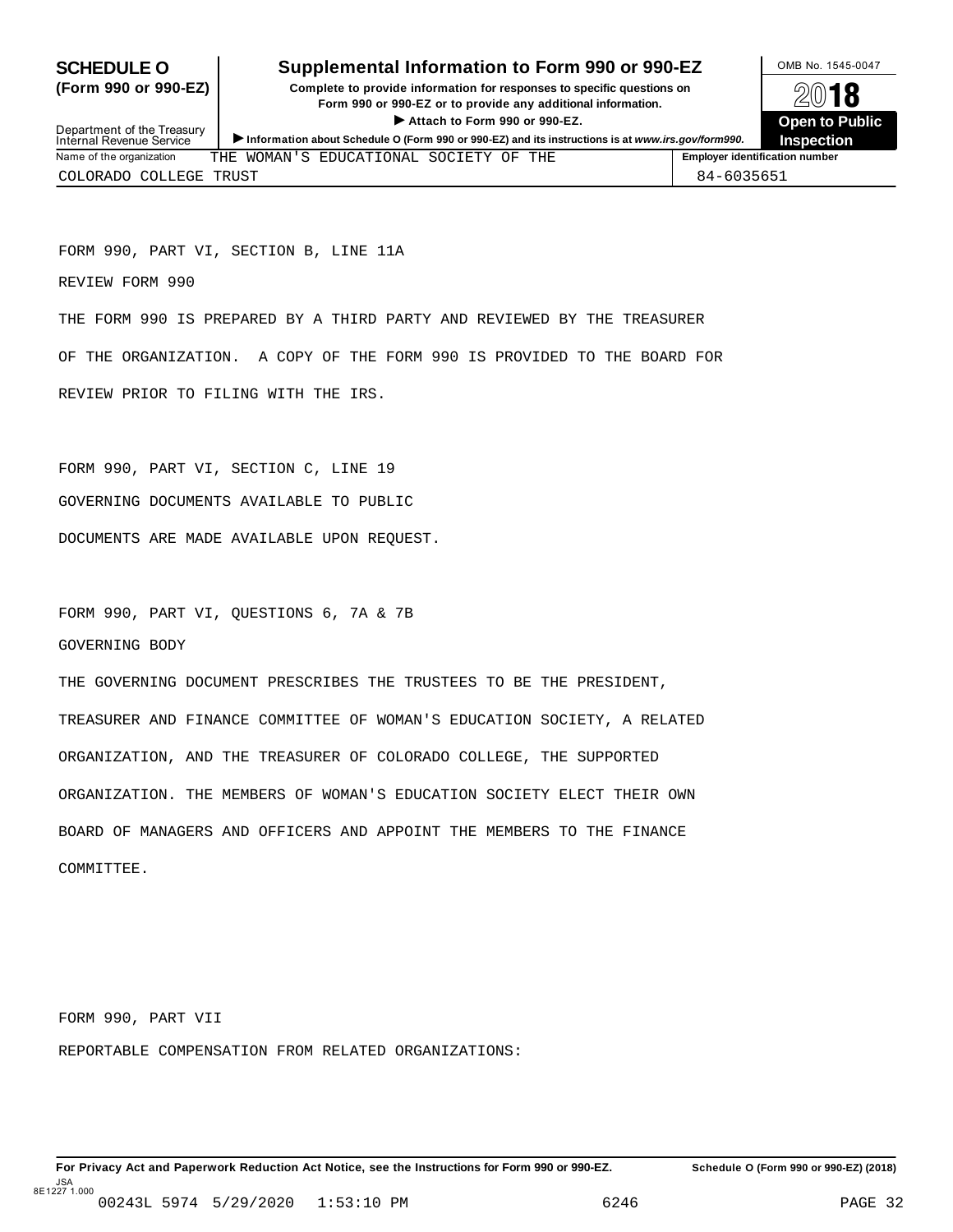| Schedule O (Form 990 or 990-EZ) 2018 |  |                                        |  |  |                                       | Page $\blacktriangle$ |
|--------------------------------------|--|----------------------------------------|--|--|---------------------------------------|-----------------------|
| Name of the organization             |  | THE WOMAN'S EDUCATIONAL SOCIETY OF THE |  |  | <b>Employer identification number</b> |                       |
| COLORADO COLLEGE TRUST               |  |                                        |  |  | 84-6035651                            |                       |

AMY DOUNAY WAS EMPLOYED BY COLORADO COLLEGE (CC), THE SUPPORTED ORGANIZATION, DURING CALENDAR YEAR 2019. HER EMPLOYMENT AT CC WAS IN NO WAY RELATED TO HER MEMBERSHIP IN THE WOMAN'S EDUCATIONAL SOCIETY OR SERVICE ON THE WOMAN'S EDUCATIONAL SOCIETY OF THE COLORADO COLLEGE TRUST'S BOARD. PER THE INSTRUCTIONS FOR FORM 990 A BOARD DIRECTOR SHOULD LIST COMPENSATION AS AN EMPLOYEE OF A RELATED ORGANIZATION.

CC CHOOSES NOT TO SHARE SENSITIVE EMPLOYEE INFORMATION WITH THE WOMAN'S EDUCATIONAL SOCIETY OF THE COLORADO COLLEGE TRUST, OTHER THAN FOR OFFICERS OF CC WHO WILL BE LISTED ON CC'S OWN FORM 990. THE DIRECTOR MENTIONED ABOVE DOES NOT BELIEVE HER COMPENSATION FROM CC WOULD IN ANY WAY ENHANCE THE TRANSPARENCY OR UNDERSTANDING OF THE WOMAN'S EDUCATIONAL SOCIETY OF THE COLORADO COLLEGE TRUST AND THEREFORE, RESPECTFULLY DECLINED TO PROVIDE COMPENSATION INFORMATION TO BE DISCLOSED ON THE WOMAN'S EDUCATIONAL SOCIETY OF THE COLORADO COLLEGE TRUST'S FORM 990.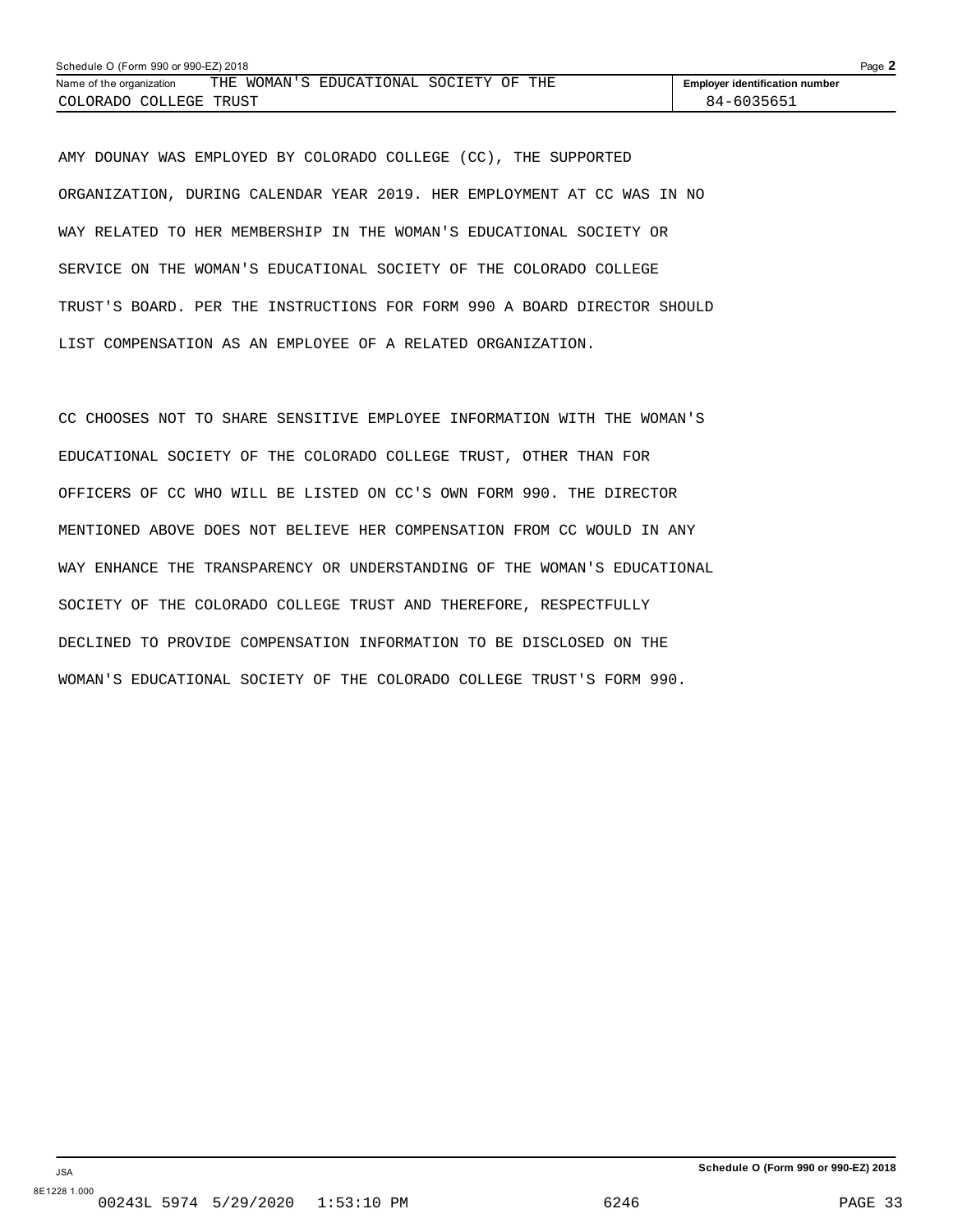# OMB No. 1545-0047 **SCHEDULE R (Form 990) Related Organizations and Unrelated Partnerships**

 $\triangleright$  Complete if the organization answered "Yes" on Form 990, Part IV, line 33, 34, 35b, 36, or 37.



Department of the Treasury

Department of the Treasury<br>
Internal Revenue Service<br>
Name of the organization THE WOMAN'S EDUCATIONAL SOCIETY OF THE THE WOMAN'S EDUCATIONAL SOCIETY OF THE

COLORADO COLLEGE TRUST 84-6035651

# **Part I Identification of Disregarded Entities.** Complete if the organization answered "Yes" on Form 990, Part IV, line 33.

| (a)<br>Name, address, and EIN (if applicable) of disregarded entity | (b)<br>Primary activity | (c)<br>Legal domicile (state<br>or foreign country) | (d)<br>Total income | <b>(e)</b><br>End-of-year assets | (f)<br>Direct controlling<br>entity |
|---------------------------------------------------------------------|-------------------------|-----------------------------------------------------|---------------------|----------------------------------|-------------------------------------|
| (1)                                                                 |                         |                                                     |                     |                                  |                                     |
| (2)                                                                 |                         |                                                     |                     |                                  |                                     |
| (3)                                                                 |                         |                                                     |                     |                                  |                                     |
| (4)                                                                 |                         |                                                     |                     |                                  |                                     |
| (5)                                                                 |                         |                                                     |                     |                                  |                                     |
| (6)                                                                 |                         |                                                     |                     |                                  |                                     |
|                                                                     |                         |                                                     |                     |                                  |                                     |

### **Identification of Related Tax-Exempt Organizations.** Complete if the organization answered "Yes" on Form 990, Part IV, line 34, because it had **Part II** one or more related tax-exempt organizations during the tax year.

| (a)<br>Name, address, and EIN of related organization        | (b)<br>Primary activity | (c)<br>Legal domicile (state<br>or foreign country) | (d)<br>Exempt Code section | (e)<br>Public charity status<br>(if section $501(c)(3)$ ) | (f)<br>Direct controlling<br>entity | (g)<br>Section 512(b)(13)<br>controlled<br>entity? |    |
|--------------------------------------------------------------|-------------------------|-----------------------------------------------------|----------------------------|-----------------------------------------------------------|-------------------------------------|----------------------------------------------------|----|
|                                                              |                         |                                                     |                            |                                                           |                                     | <b>Yes</b>                                         | No |
| WOMAN'S EDUCATIONAL SOCIETY OF CC<br>84-6035651<br>(1)       |                         |                                                     |                            |                                                           |                                     |                                                    |    |
| 14 EAST CACHE LA POUDRE STREET<br>COLORADO SPRINGS, CO 80903 | SCHOLARSHIPS            | CO                                                  | 501(C)(3)                  | LN 12, III                                                | N/A                                 |                                                    | Χ  |
| (2) THE COLORADO COLLEGE<br>84-0402510                       |                         |                                                     |                            |                                                           |                                     |                                                    |    |
| COLORADO SPRINGS, CO 80903<br>14 EAST CACHE LA POUDRE STREET | COLLEGE                 | CO.                                                 | 501(C)(3)                  | LINE 2                                                    | N/A                                 |                                                    | Χ  |
| (3)                                                          |                         |                                                     |                            |                                                           |                                     |                                                    |    |
|                                                              |                         |                                                     |                            |                                                           |                                     |                                                    |    |
| (4)                                                          |                         |                                                     |                            |                                                           |                                     |                                                    |    |
|                                                              |                         |                                                     |                            |                                                           |                                     |                                                    |    |
| (5)                                                          |                         |                                                     |                            |                                                           |                                     |                                                    |    |
|                                                              |                         |                                                     |                            |                                                           |                                     |                                                    |    |
| (6)                                                          |                         |                                                     |                            |                                                           |                                     |                                                    |    |
|                                                              |                         |                                                     |                            |                                                           |                                     |                                                    |    |
| (7)                                                          |                         |                                                     |                            |                                                           |                                     |                                                    |    |
|                                                              |                         |                                                     |                            |                                                           |                                     |                                                    |    |

**For Paperwork Reduction Act Notice, see the Instructions for Form 990. Schedule R (Form 990) 2018**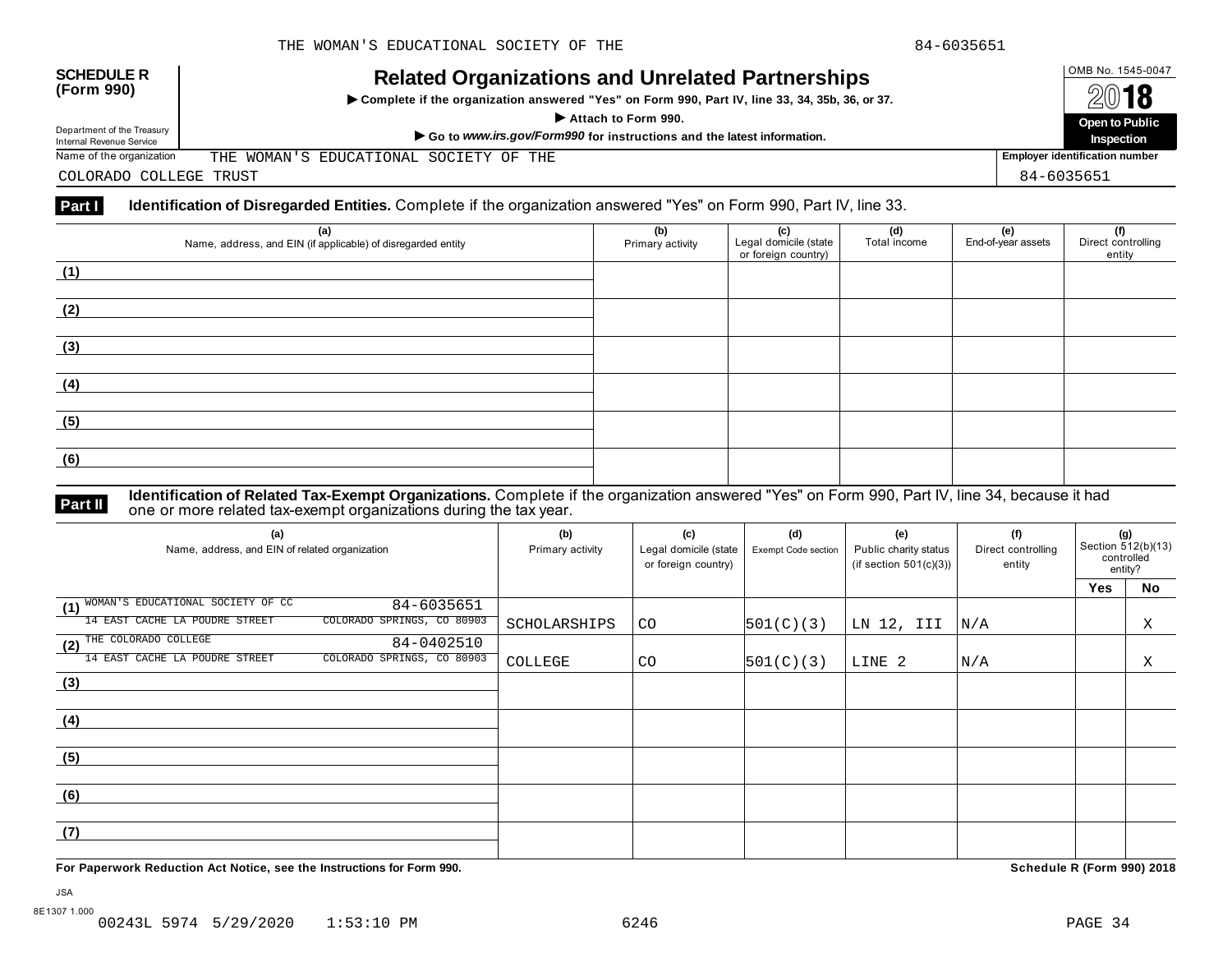Schedule <sup>R</sup> (Form 990) <sup>2018</sup> Page **2**

**Identification of Related Organizations Taxable as a Partnership.** Complete if the organization answered "Yes" on Form 990, Part IV, line 34, **because it had one or more related organizations Taxable as a Partnership.** Complete it the organization of Related organizations treated as a partnership during the tax year.

| (a)<br>Name, address, and EIN of<br>related organization | (b)<br>Primary activity | (c)<br>Legal<br>domicile<br>(state or<br>foreign<br>country) | (d)<br>Direct controlling<br>entity | (e)<br>Predominant<br>income (related,<br>unrelated,<br>excluded from<br>tax under<br>sections 512 - 514) | (f)<br>Share of total<br>income | (g)<br>Share of end-of-<br>year assets | (h)<br>Disproportionate<br>allocations? | (i)<br>Code V - UBI<br>amount in box 20<br>of Schedule K-1<br>(Form 1065) | (j)<br>General or<br>managing<br>partner? | (k)<br>Percentage<br>ownership |
|----------------------------------------------------------|-------------------------|--------------------------------------------------------------|-------------------------------------|-----------------------------------------------------------------------------------------------------------|---------------------------------|----------------------------------------|-----------------------------------------|---------------------------------------------------------------------------|-------------------------------------------|--------------------------------|
|                                                          |                         |                                                              |                                     |                                                                                                           |                                 |                                        | Yes No                                  |                                                                           | Yes No                                    |                                |
| (1)                                                      |                         |                                                              |                                     |                                                                                                           |                                 |                                        |                                         |                                                                           |                                           |                                |
| (2)                                                      |                         |                                                              |                                     |                                                                                                           |                                 |                                        |                                         |                                                                           |                                           |                                |
| (3)                                                      |                         |                                                              |                                     |                                                                                                           |                                 |                                        |                                         |                                                                           |                                           |                                |
| (4)                                                      |                         |                                                              |                                     |                                                                                                           |                                 |                                        |                                         |                                                                           |                                           |                                |
| (5)                                                      |                         |                                                              |                                     |                                                                                                           |                                 |                                        |                                         |                                                                           |                                           |                                |
| (6)                                                      |                         |                                                              |                                     |                                                                                                           |                                 |                                        |                                         |                                                                           |                                           |                                |
| (7)                                                      |                         |                                                              |                                     |                                                                                                           |                                 |                                        |                                         |                                                                           |                                           |                                |

# Part IV Identification of Related Organizations Taxable as a Corporation or Trust. Complete if the organization answered "Yes" on Form 990, Part IV,<br>line 34, because it had one or more related organizations treated as a co

| (a)<br>Name, address, and EIN of related organization | (b)<br>Primary activity | (c)<br>Legal domicile<br>(state or foreign<br>country) | (d)<br>Direct controlling<br>entity | (e)<br>Type of entity<br>(C corp, S corp, or trust) | (f)<br>Share of total<br>income | (g)<br>Share of<br>$end-of-year assets \overline{\bigcirc} \overline{\bigcirc} \overline{\bigcirc} \overline{\bigcirc} \overline{\bigcirc} \overline{\bigcirc} \overline{\bigcirc} \overline{\bigcirc} \overline{\bigcirc} \overline{\bigcirc} \overline{\bigcirc} \overline{\bigcirc} \overline{\bigcirc} \overline{\bigcirc} \overline{\bigcirc} \overline{\bigcirc} \overline{\bigcirc} \overline{\bigcirc} \overline{\bigcirc} \overline{\bigcirc} \overline{\bigcirc} \overline{\bigcirc} \overline{\bigcirc} \overline{\bigcirc} \overline{\bigcirc} \overline{\bigcirc} \overline{\bigcirc} \overline{\bigcirc} \overline{\bigcirc} \overline{\bigcirc} \overline{\bigcirc$ | $\begin{vmatrix} \n\textbf{(h)} \\ \n\text{Percentage} \n\end{vmatrix}$ Section | entity? |  |
|-------------------------------------------------------|-------------------------|--------------------------------------------------------|-------------------------------------|-----------------------------------------------------|---------------------------------|------------------------------------------------------------------------------------------------------------------------------------------------------------------------------------------------------------------------------------------------------------------------------------------------------------------------------------------------------------------------------------------------------------------------------------------------------------------------------------------------------------------------------------------------------------------------------------------------------------------------------------------------------------------------------------|---------------------------------------------------------------------------------|---------|--|
|                                                       |                         |                                                        |                                     |                                                     |                                 |                                                                                                                                                                                                                                                                                                                                                                                                                                                                                                                                                                                                                                                                                    |                                                                                 | Yes No  |  |
| (1)                                                   |                         |                                                        |                                     |                                                     |                                 |                                                                                                                                                                                                                                                                                                                                                                                                                                                                                                                                                                                                                                                                                    |                                                                                 |         |  |
| (2)                                                   |                         |                                                        |                                     |                                                     |                                 |                                                                                                                                                                                                                                                                                                                                                                                                                                                                                                                                                                                                                                                                                    |                                                                                 |         |  |
| (3)                                                   |                         |                                                        |                                     |                                                     |                                 |                                                                                                                                                                                                                                                                                                                                                                                                                                                                                                                                                                                                                                                                                    |                                                                                 |         |  |
| (4)                                                   |                         |                                                        |                                     |                                                     |                                 |                                                                                                                                                                                                                                                                                                                                                                                                                                                                                                                                                                                                                                                                                    |                                                                                 |         |  |
| (5)                                                   |                         |                                                        |                                     |                                                     |                                 |                                                                                                                                                                                                                                                                                                                                                                                                                                                                                                                                                                                                                                                                                    |                                                                                 |         |  |
| (6)                                                   |                         |                                                        |                                     |                                                     |                                 |                                                                                                                                                                                                                                                                                                                                                                                                                                                                                                                                                                                                                                                                                    |                                                                                 |         |  |
| (7)                                                   |                         |                                                        |                                     |                                                     |                                 |                                                                                                                                                                                                                                                                                                                                                                                                                                                                                                                                                                                                                                                                                    |                                                                                 |         |  |

**Schedule R (Form 990) 2018**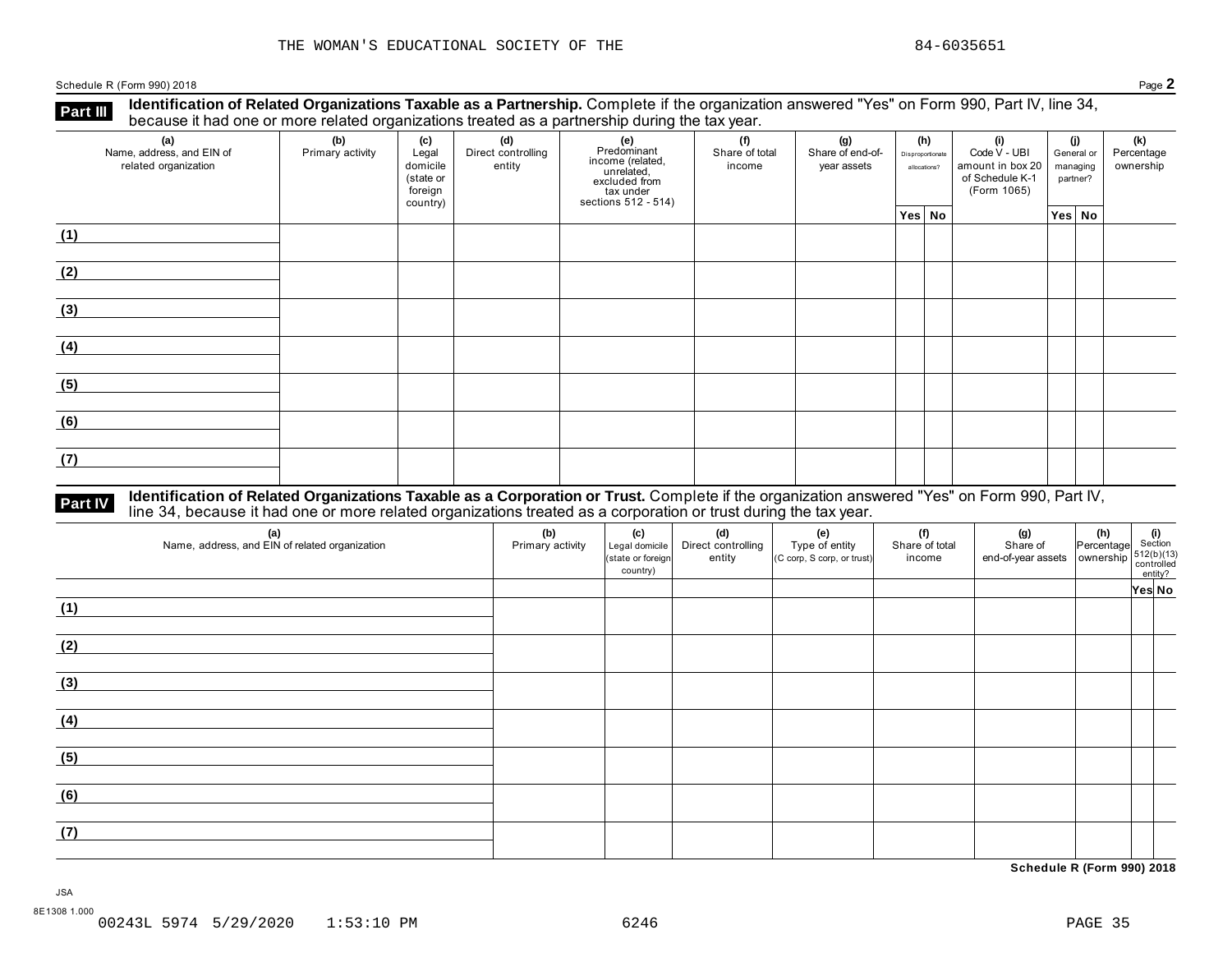Schedule R (Form 990) 2018 **Page 3** 

|                                          | Note: Complete line 1 if any entity is listed in Parts II, III, or IV of this schedule.                                                                                      |             |                 |                       |                | Yes No                    |
|------------------------------------------|------------------------------------------------------------------------------------------------------------------------------------------------------------------------------|-------------|-----------------|-----------------------|----------------|---------------------------|
|                                          | During the tax year, did the organization engage in any of the following transactions with one or more related organizations listed in Parts II-IV?                          |             |                 |                       |                |                           |
|                                          |                                                                                                                                                                              |             |                 |                       | 1a             | X                         |
|                                          |                                                                                                                                                                              |             |                 |                       | 1 <sub>b</sub> | $\overline{X}$            |
|                                          |                                                                                                                                                                              |             |                 |                       | 1 <sub>c</sub> |                           |
|                                          |                                                                                                                                                                              |             |                 |                       | 1 <sub>d</sub> | X                         |
|                                          |                                                                                                                                                                              |             |                 |                       | 1е             |                           |
|                                          |                                                                                                                                                                              |             |                 |                       |                |                           |
|                                          |                                                                                                                                                                              |             |                 |                       | 1f             |                           |
|                                          |                                                                                                                                                                              |             |                 |                       | 1 <sub>g</sub> | $\boldsymbol{\mathrm{X}}$ |
|                                          |                                                                                                                                                                              |             |                 |                       | 1 <sub>h</sub> |                           |
|                                          |                                                                                                                                                                              |             |                 |                       | 1i             |                           |
|                                          |                                                                                                                                                                              |             |                 |                       | 1j             |                           |
|                                          |                                                                                                                                                                              |             |                 |                       |                |                           |
|                                          |                                                                                                                                                                              |             |                 |                       |                |                           |
|                                          |                                                                                                                                                                              |             |                 |                       | 1 k            |                           |
|                                          |                                                                                                                                                                              |             |                 |                       | 11             | $\mathbf{X}$              |
|                                          |                                                                                                                                                                              |             |                 |                       | 1m             |                           |
|                                          |                                                                                                                                                                              |             |                 |                       | 1n             |                           |
|                                          |                                                                                                                                                                              |             |                 |                       |                |                           |
|                                          |                                                                                                                                                                              |             |                 |                       | 1o             |                           |
|                                          |                                                                                                                                                                              |             |                 |                       |                |                           |
|                                          |                                                                                                                                                                              |             |                 |                       | 1p             | X                         |
|                                          |                                                                                                                                                                              |             |                 |                       | 1q             | X                         |
|                                          |                                                                                                                                                                              |             |                 |                       |                |                           |
|                                          |                                                                                                                                                                              |             |                 |                       | 1r             | X                         |
|                                          |                                                                                                                                                                              |             |                 |                       | 1s             |                           |
|                                          | If the answer to any of the above is "Yes," see the instructions for information on who must complete this line, including covered relationships and transaction thresholds. |             |                 |                       |                |                           |
|                                          |                                                                                                                                                                              | (b)         | (c)             |                       | (d)            |                           |
|                                          | (a)<br>Name of related organization                                                                                                                                          | Transaction | Amount involved | Method of determining |                |                           |
|                                          |                                                                                                                                                                              | $type(a-s)$ |                 | amount involved       |                |                           |
|                                          |                                                                                                                                                                              |             |                 |                       |                |                           |
|                                          |                                                                                                                                                                              |             |                 |                       |                |                           |
|                                          |                                                                                                                                                                              |             |                 |                       |                |                           |
|                                          |                                                                                                                                                                              |             |                 |                       |                |                           |
|                                          |                                                                                                                                                                              |             |                 |                       |                |                           |
|                                          |                                                                                                                                                                              |             |                 |                       |                |                           |
|                                          |                                                                                                                                                                              |             |                 |                       |                |                           |
|                                          |                                                                                                                                                                              |             |                 |                       |                |                           |
|                                          |                                                                                                                                                                              |             |                 |                       |                | $\mathbf{X}$              |
| $\mathbf{2}$<br>(1)<br>(2)<br>(3)<br>(4) |                                                                                                                                                                              |             |                 |                       |                |                           |
|                                          |                                                                                                                                                                              |             |                 |                       |                |                           |
| (5)<br>(6)                               |                                                                                                                                                                              |             |                 |                       |                |                           |

00243L 5974 5/29/2020 1:53:10 PM 6246 PAGE 36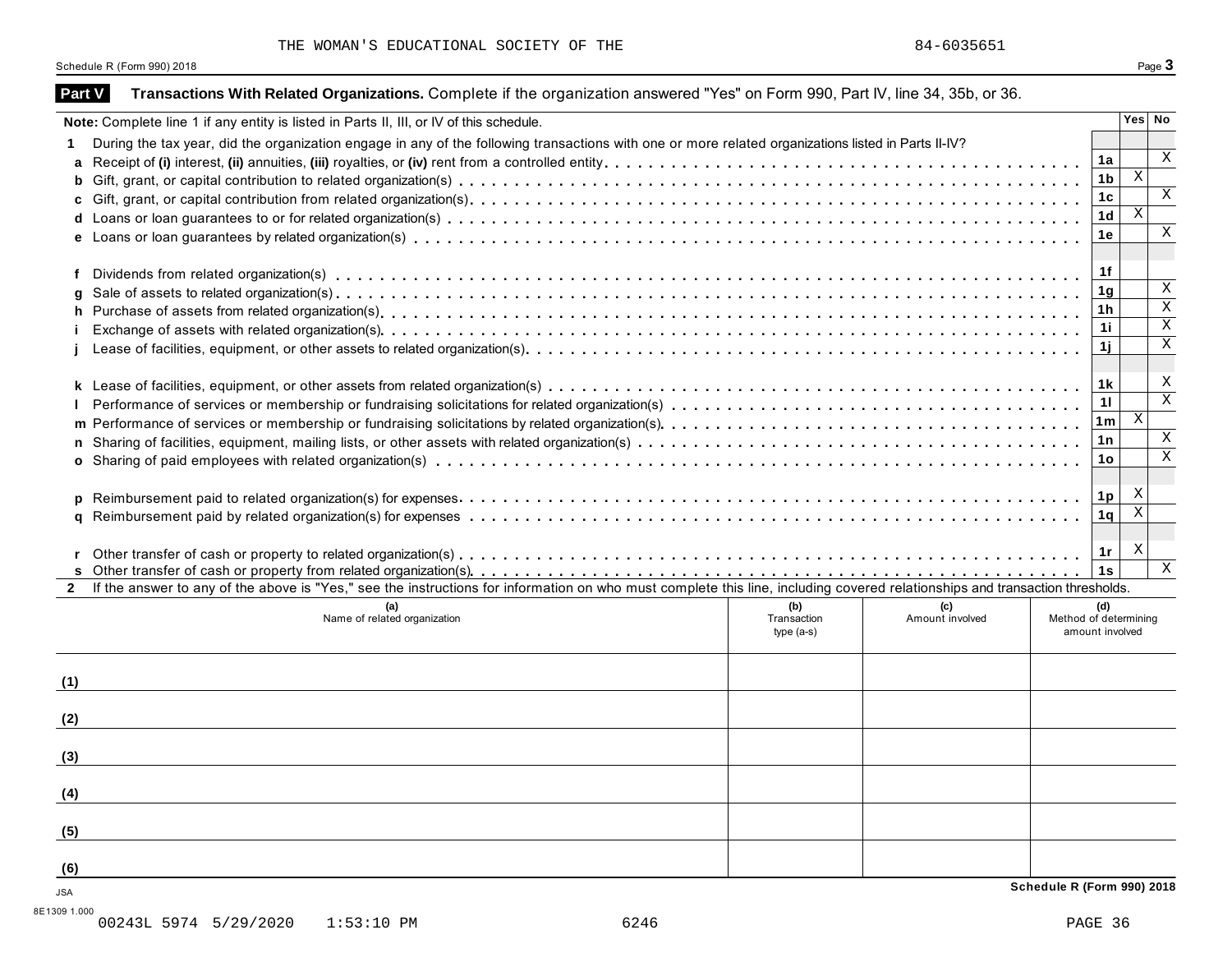Schedule <sup>R</sup> (Form 990) <sup>2018</sup> Page **4**

# **Part VI Unrelated Organizations Taxable as a Partnership.** Complete if the organization answered "Yes" on Form 990, Part IV, line 37.

Provide the following information for each entity taxed as a partnership through which the organization conducted more than five percent of its activities (measured by total assets or gross revenue) that was not a related organization. See instructions regarding exclusion for certain investment partnerships.

| $\overline{\phantom{a}}$ | $\mathbf{z}$<br>ັ<br>(a)<br>Name, address, and EIN of entity | (b)<br>Primary activity | ັ<br>$\overline{(c)}$<br>Legal domicile<br>state or foreign<br>country) | ັ<br>(d)<br>Predominant<br>income (related,<br>unrelated, excluded<br>from tax under | (e)<br>Are all partners<br>section<br>501(c)(3)<br>organizations? |  | (f)<br>(g)<br>Share of<br>total income | Share of<br>end-of-year<br>assets | (h)<br>Disproportionate<br>allocations? |  | $(i)$<br>Code V - UBI<br>amount in box 20<br>of Schedule K-1<br>(Form 1065) | (j)<br>General or<br>managing<br>partner? |           | <b>(k)</b><br>Percentage<br>ownership |
|--------------------------|--------------------------------------------------------------|-------------------------|-------------------------------------------------------------------------|--------------------------------------------------------------------------------------|-------------------------------------------------------------------|--|----------------------------------------|-----------------------------------|-----------------------------------------|--|-----------------------------------------------------------------------------|-------------------------------------------|-----------|---------------------------------------|
|                          |                                                              |                         |                                                                         | sections 512-514)                                                                    | Yes No                                                            |  |                                        |                                   | Yes No                                  |  |                                                                             | Yes                                       | <b>No</b> |                                       |
| (1)                      |                                                              |                         |                                                                         |                                                                                      |                                                                   |  |                                        |                                   |                                         |  |                                                                             |                                           |           |                                       |
| (2)                      |                                                              |                         |                                                                         |                                                                                      |                                                                   |  |                                        |                                   |                                         |  |                                                                             |                                           |           |                                       |
| (3)                      |                                                              |                         |                                                                         |                                                                                      |                                                                   |  |                                        |                                   |                                         |  |                                                                             |                                           |           |                                       |
| (4)                      |                                                              |                         |                                                                         |                                                                                      |                                                                   |  |                                        |                                   |                                         |  |                                                                             |                                           |           |                                       |
| (5)                      |                                                              |                         |                                                                         |                                                                                      |                                                                   |  |                                        |                                   |                                         |  |                                                                             |                                           |           |                                       |
| (6)                      |                                                              |                         |                                                                         |                                                                                      |                                                                   |  |                                        |                                   |                                         |  |                                                                             |                                           |           |                                       |
| (7)                      |                                                              |                         |                                                                         |                                                                                      |                                                                   |  |                                        |                                   |                                         |  |                                                                             |                                           |           |                                       |
| (8)                      |                                                              |                         |                                                                         |                                                                                      |                                                                   |  |                                        |                                   |                                         |  |                                                                             |                                           |           |                                       |
| (9)                      |                                                              |                         |                                                                         |                                                                                      |                                                                   |  |                                        |                                   |                                         |  |                                                                             |                                           |           |                                       |
| (10)                     |                                                              |                         |                                                                         |                                                                                      |                                                                   |  |                                        |                                   |                                         |  |                                                                             |                                           |           |                                       |
| (11)                     |                                                              |                         |                                                                         |                                                                                      |                                                                   |  |                                        |                                   |                                         |  |                                                                             |                                           |           |                                       |
| (12)                     |                                                              |                         |                                                                         |                                                                                      |                                                                   |  |                                        |                                   |                                         |  |                                                                             |                                           |           |                                       |
| (13)                     |                                                              |                         |                                                                         |                                                                                      |                                                                   |  |                                        |                                   |                                         |  |                                                                             |                                           |           |                                       |
| (14)                     |                                                              |                         |                                                                         |                                                                                      |                                                                   |  |                                        |                                   |                                         |  |                                                                             |                                           |           |                                       |
| (15)                     |                                                              |                         |                                                                         |                                                                                      |                                                                   |  |                                        |                                   |                                         |  |                                                                             |                                           |           |                                       |
| (16)                     |                                                              |                         |                                                                         |                                                                                      |                                                                   |  |                                        |                                   |                                         |  |                                                                             |                                           |           |                                       |
|                          |                                                              |                         |                                                                         |                                                                                      |                                                                   |  |                                        |                                   |                                         |  |                                                                             |                                           |           |                                       |

**Schedule R (Form 990) 2018**